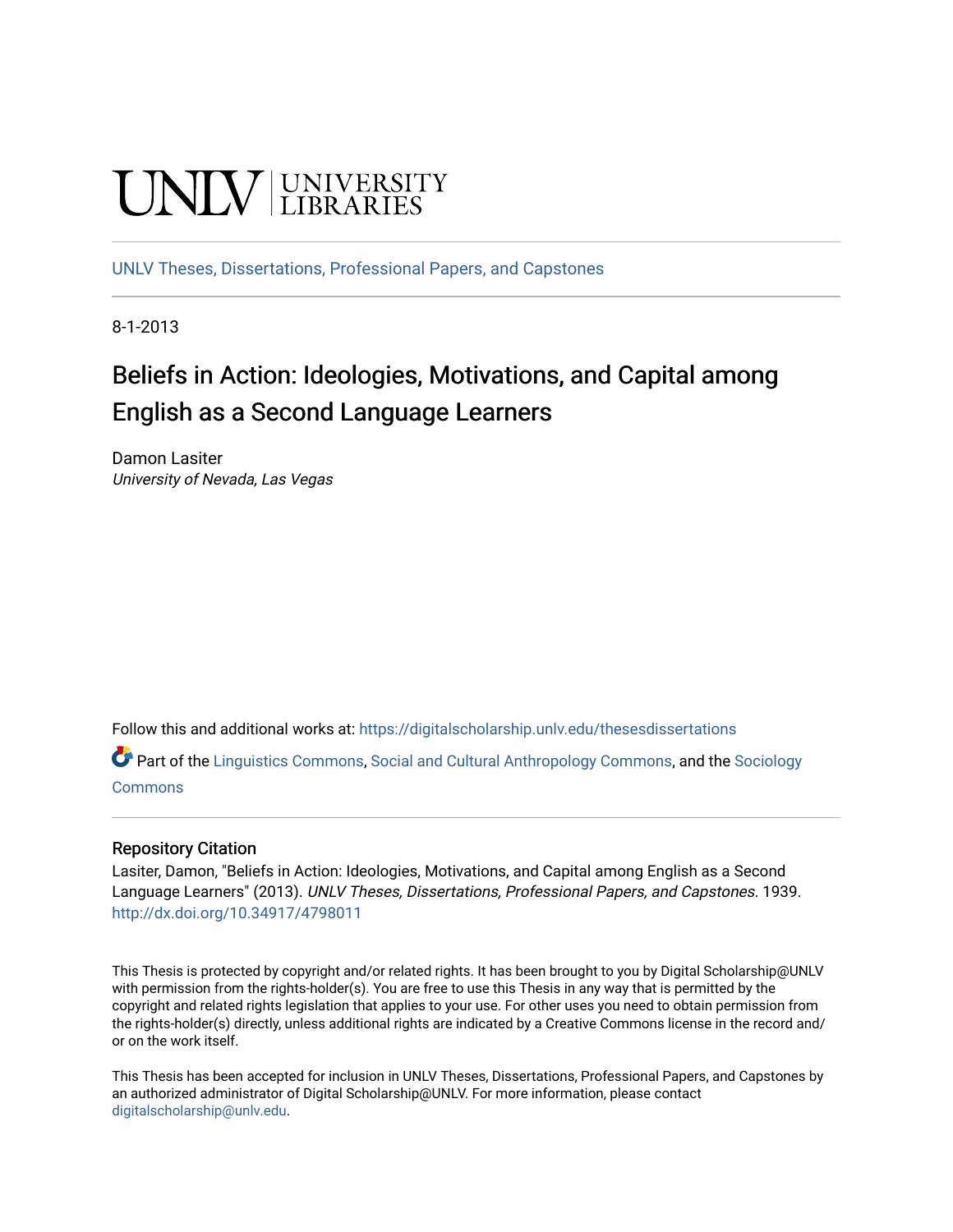# BELIEFS IN ACTION: IDEOLOGIES, MOTIVATIONS, AND CAPITAL AMONG ENGLISH AS A SECOND LANGUAGE LEARNERS

By

Damon Lasiter

Bachelor of Arts in Psychology University of California at Berkeley 1994

A thesis submitted in partial fulfillment of the requirements for the

Master of Arts -- Anthropology

Department of Anthropology

College of Liberal Arts

The Graduate College

University of Nevada, Las Vegas August 2013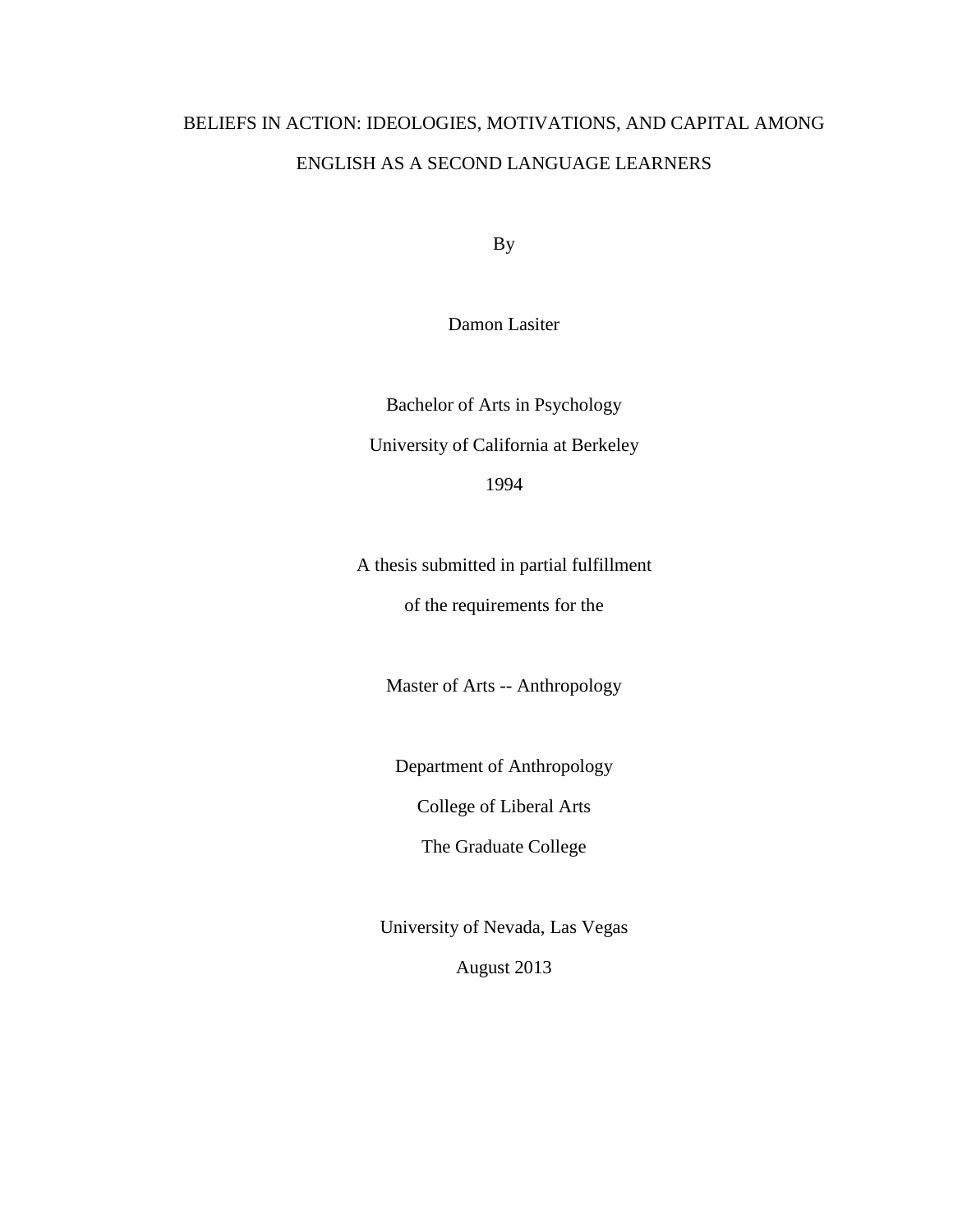Copyright by Damon Lasiter, 2013

All Rights Reserved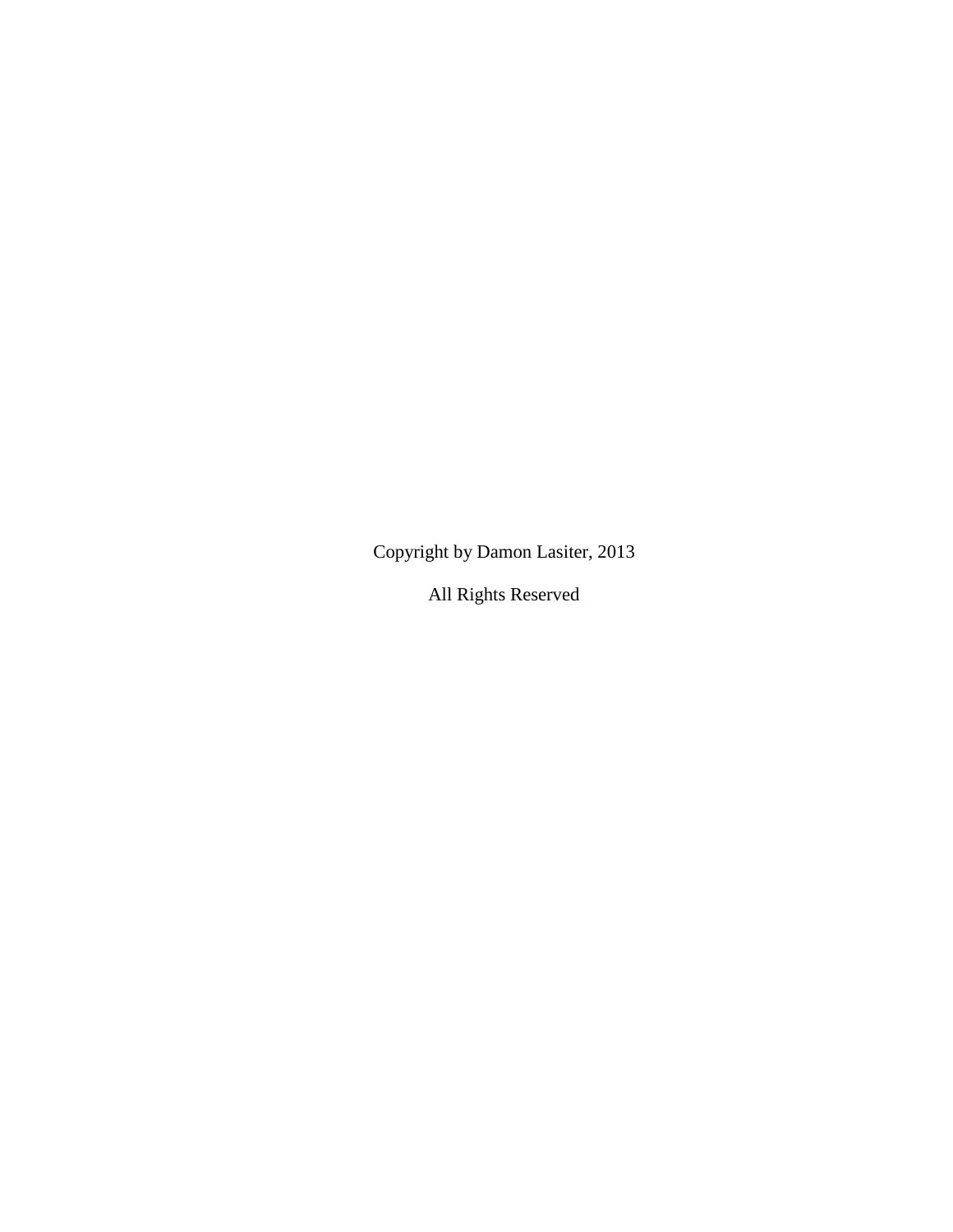

### THE GRADUATE COLLEGE

We recommend the thesis prepared under our supervision by

## **Damon Lasiter**

entitled

## **Beliefs in Action: Ideologies, Motivations, and Capital Among English as a Second Language Learners**

is approved in partial fulfillment of the requirements for the degree of

## **Master of Arts - Anthropology**

Department of Anthropology

Heidi Swank, Ph.D., Committee Chair

William Jankowiak, Ph.D., Committee Member

Jiemin Bao, Ph.D., Committee Member

Steven McCafferty, Ph.D., Graduate College Representative

Kathryn Hausbeck Korgan, Ph.D., Interim Dean of the Graduate College

**August 2013**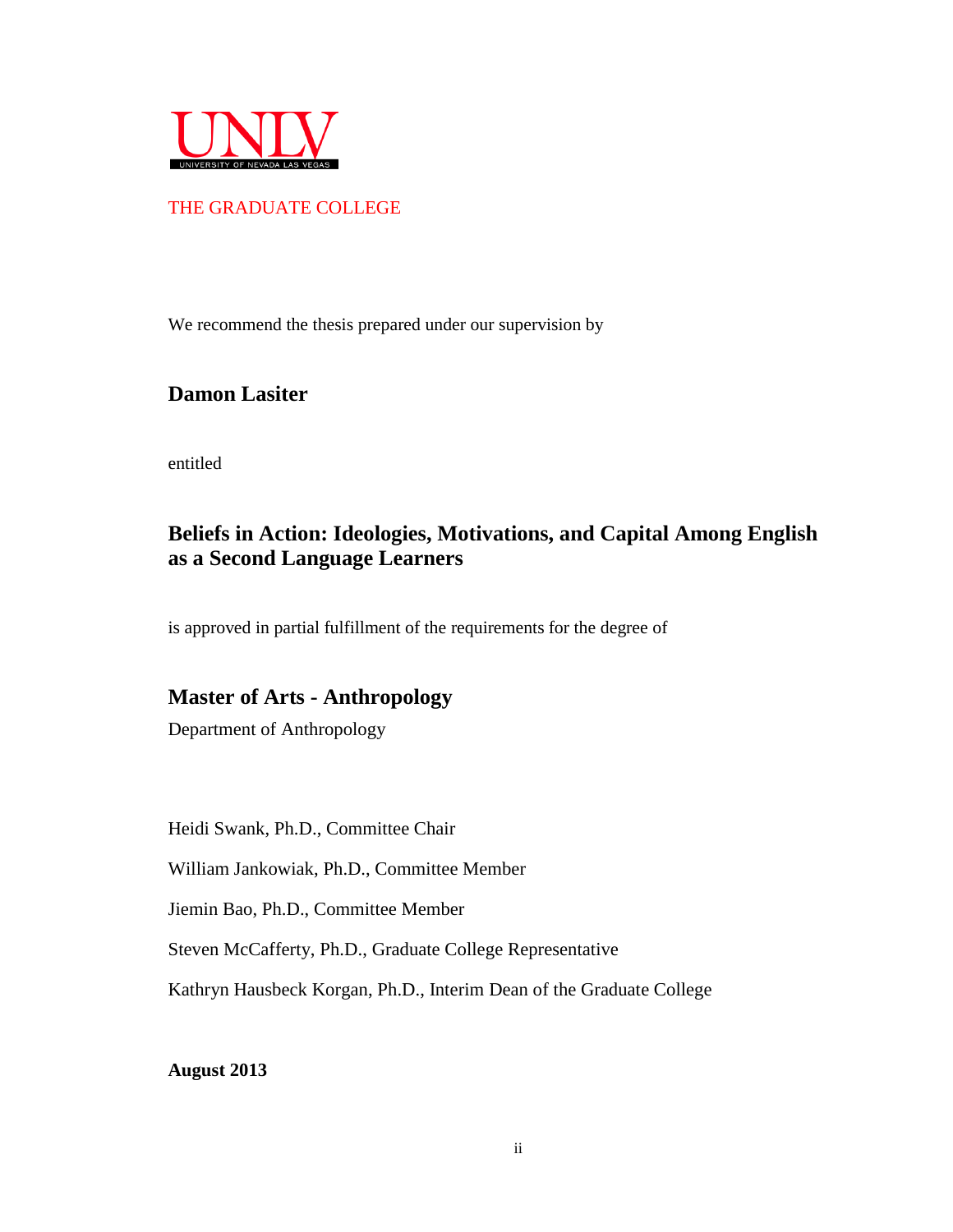#### ABSTRACT

# **Beliefs In Action: Ideologies, Motivations, And Capital Among English As A Second Language Learners**

by

Damon Lasiter

Dr. Heidi Swank, Examination Committee Chair Professor of Anthropology

University of Nevada, Las Vegas

Language learning motivations among immigrants are tied – via language ideologies – to socio-economic position, social networks, and problems encountered by the language learners in their everyday lives. Research into immigrants' reasons for language learning has often overlooked these factors (see Klassen & Burnaby, 1993, and Norton, 1995), but I offer in this thesis that the above factors are foundations for many immigrants' language ideologies - beliefs that people have about language. These language ideologies are, in turn, the foundations upon which one's motivations to learn a language are based. Using a Bourdieuvian paradigm, where inequitable positions of power exist through the unequal accumulation of cultural, social, economic, and linguistic capital, this thesis examines the everyday lives of immigrant ESL (English as a Second Language) learners and ties these behaviors to instrumental or integrative motivational orientations for learning English. An instrumental motivation is one in which a person learns a language in order to accomplish some goal or task, while an integrative motivation is one in which a person learns a language to further assimilate themselves into the target community.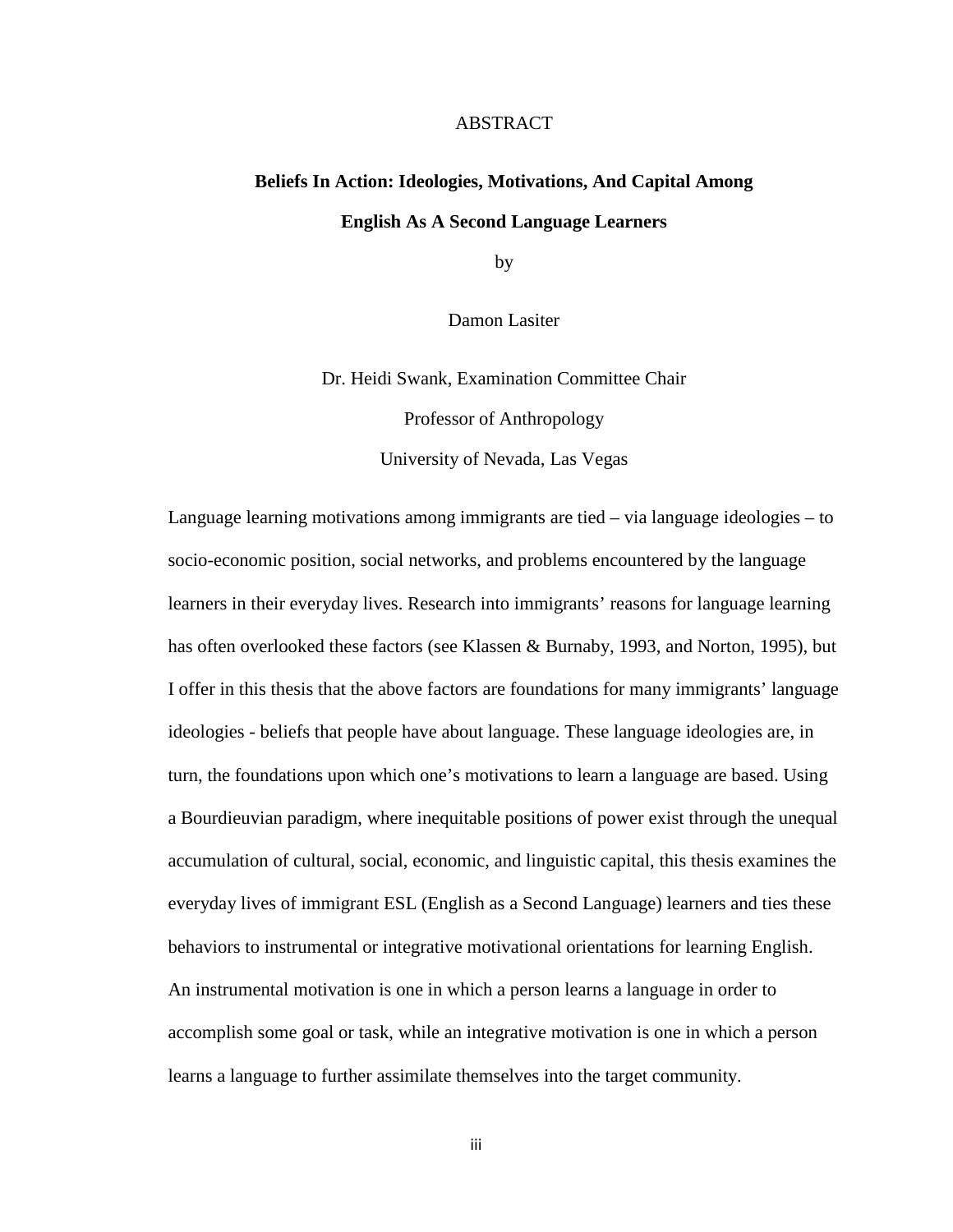Specifically, this research examines the social networks of my study participants, as well as how and with whom they use English, as it has been shown that individuals tending toward integrative motivations to learn a language are more likely to interact with native speakers of the target language (Gardner, 1983). It was found that the integrative / instrumental paradigm, which is widely used in second language research, is restricted in its abilities to account for the motivations of all of my participants, thus pointing to the limits of using just an instrumental / integrative paradigm for studying the issues associated with learning ESL, and highlighting the usefulness of an anthropological approach via the use of participant observation methodology.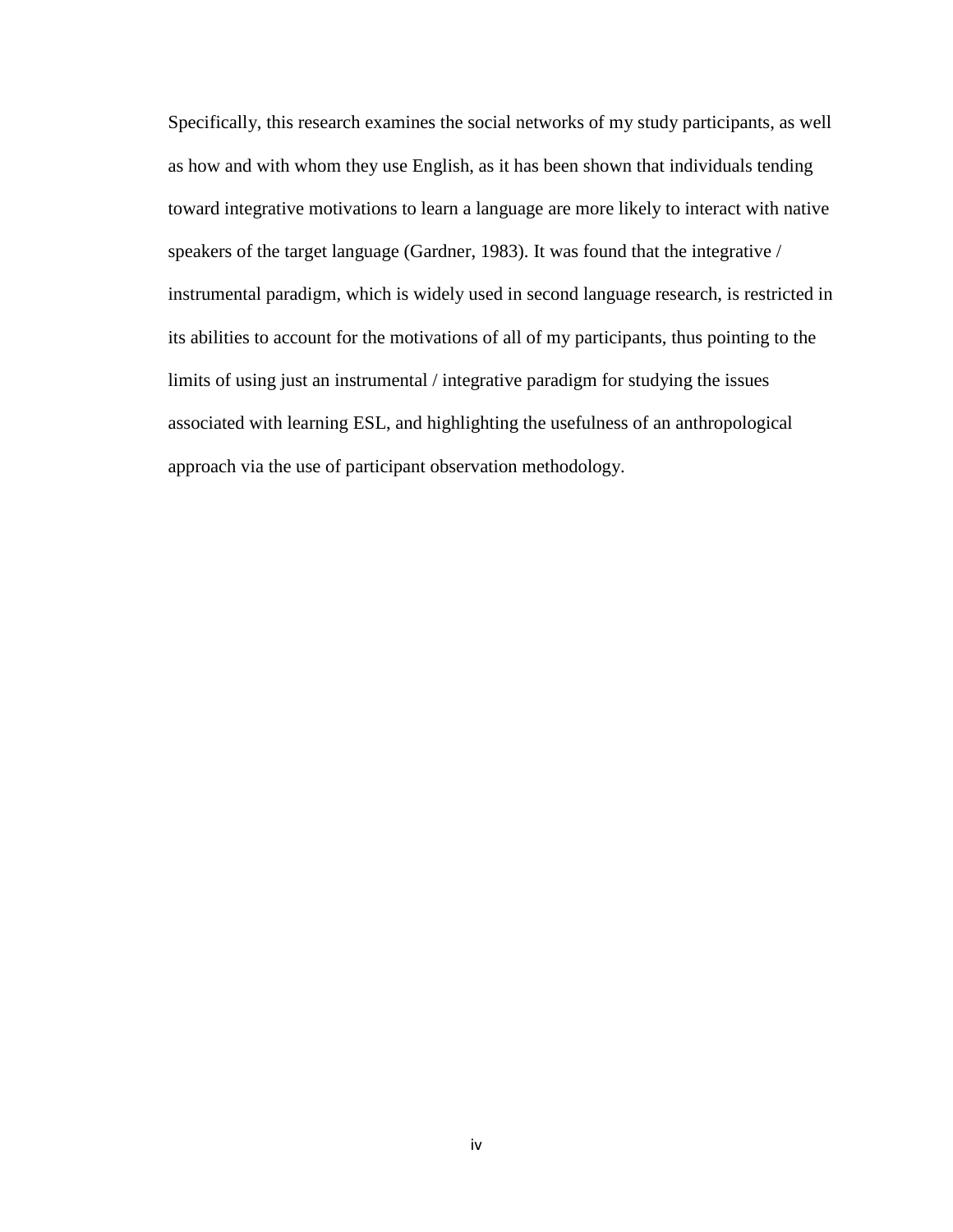#### ACKNOWLEDGEMENTS

Many people made this thesis possible. Many thanks to the participants who helped me, especially those who let me "follow them around", without which this thesis would not be possible. Thank you to all of my committee members as well: Dr. Heidi Swank, who persevered along with me, and guided my work, and Dr. Steve McCafferty, who was also very helpful in helping me structure the ideas in my thesis. I would also like to thank fellow graduate Ellen MacDonald for her help in editing and re-editing my work.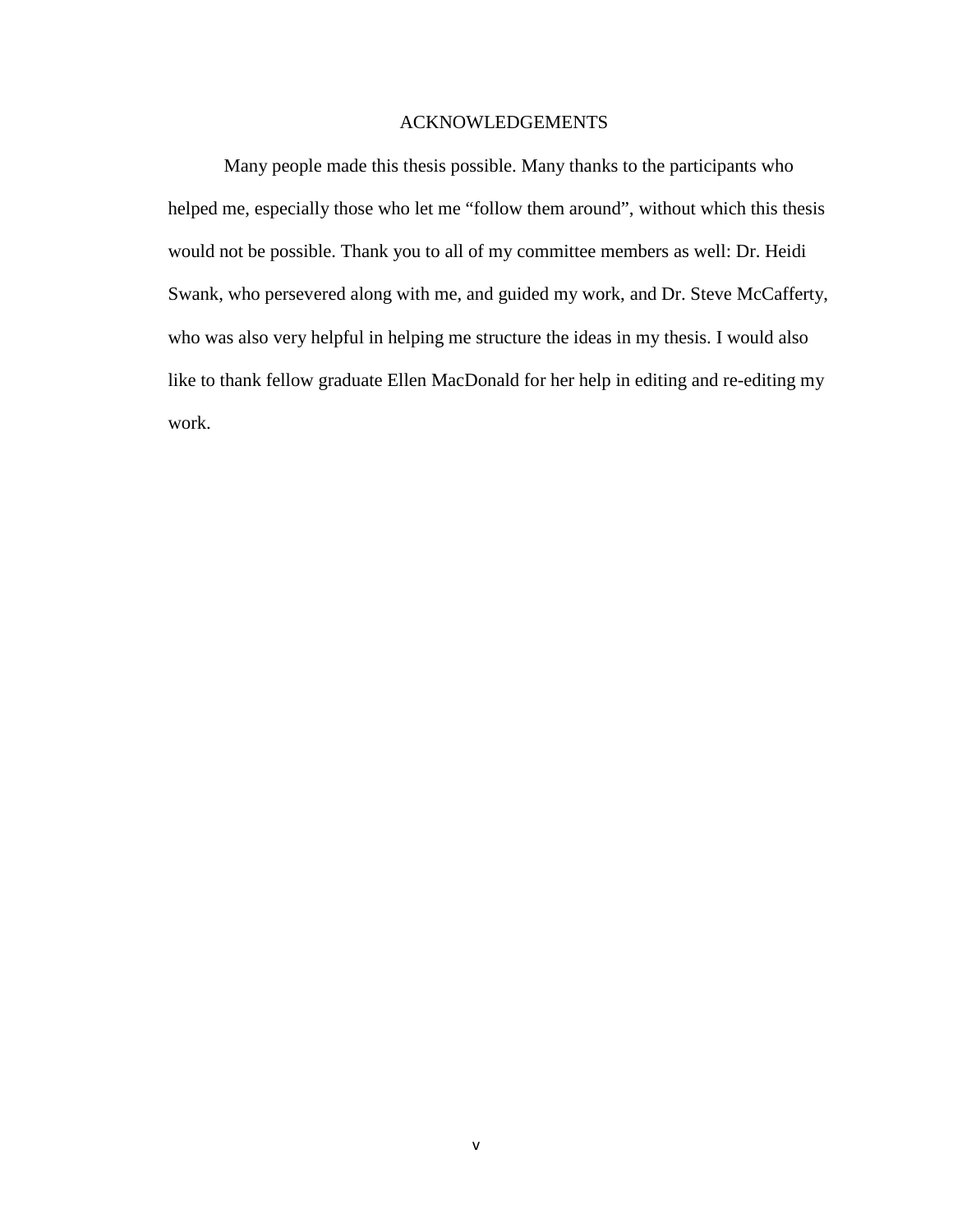| CHAPTER 2 MOTIVATIONAL ORIENTATIONS, LANGUAGE IDEOLOGIES,    |  |
|--------------------------------------------------------------|--|
|                                                              |  |
|                                                              |  |
|                                                              |  |
|                                                              |  |
|                                                              |  |
|                                                              |  |
|                                                              |  |
|                                                              |  |
|                                                              |  |
|                                                              |  |
|                                                              |  |
| CHAPTER 4 PARTICIPANT DATA AND THE ROLE OF MOTHERHOOD ON     |  |
|                                                              |  |
|                                                              |  |
|                                                              |  |
|                                                              |  |
|                                                              |  |
|                                                              |  |
|                                                              |  |
|                                                              |  |
|                                                              |  |
|                                                              |  |
|                                                              |  |
|                                                              |  |
|                                                              |  |
| CHAPTER 6 INTEGRATIVE AND OTHER MOTIVATIONAL ORIENTATIONS 54 |  |
|                                                              |  |
|                                                              |  |
|                                                              |  |
|                                                              |  |
|                                                              |  |
|                                                              |  |
|                                                              |  |
|                                                              |  |

## TABLE OF CONTENTS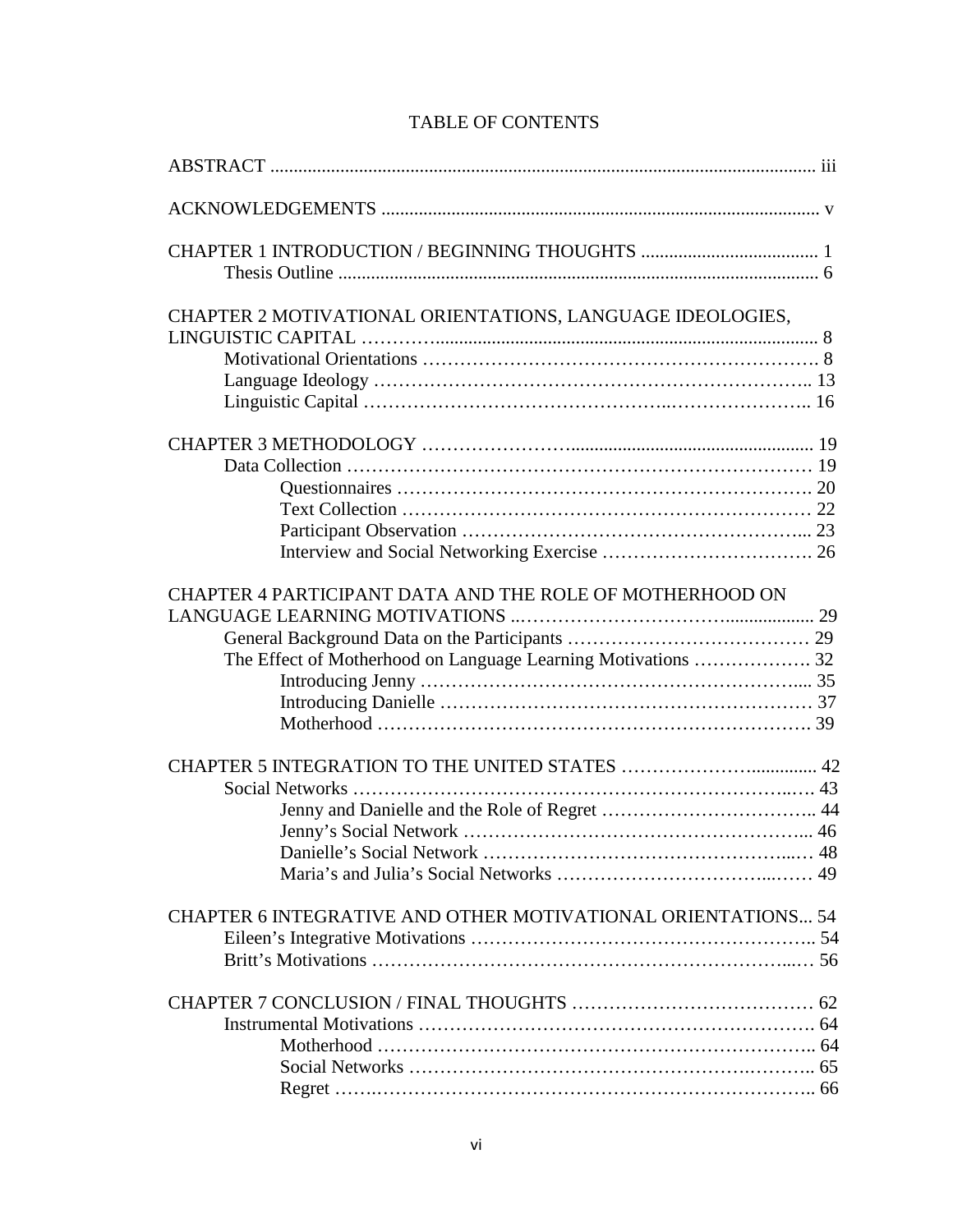| APPENDIX 3 TOPIC CATEGORIES FOR SHORT ANSWER QUESTION:       |  |
|--------------------------------------------------------------|--|
|                                                              |  |
| APPENDIX 4 TABLE OF PARTICIPANT OBSERVATION PARTICIPANTS  82 |  |
|                                                              |  |
|                                                              |  |
|                                                              |  |
|                                                              |  |
|                                                              |  |
|                                                              |  |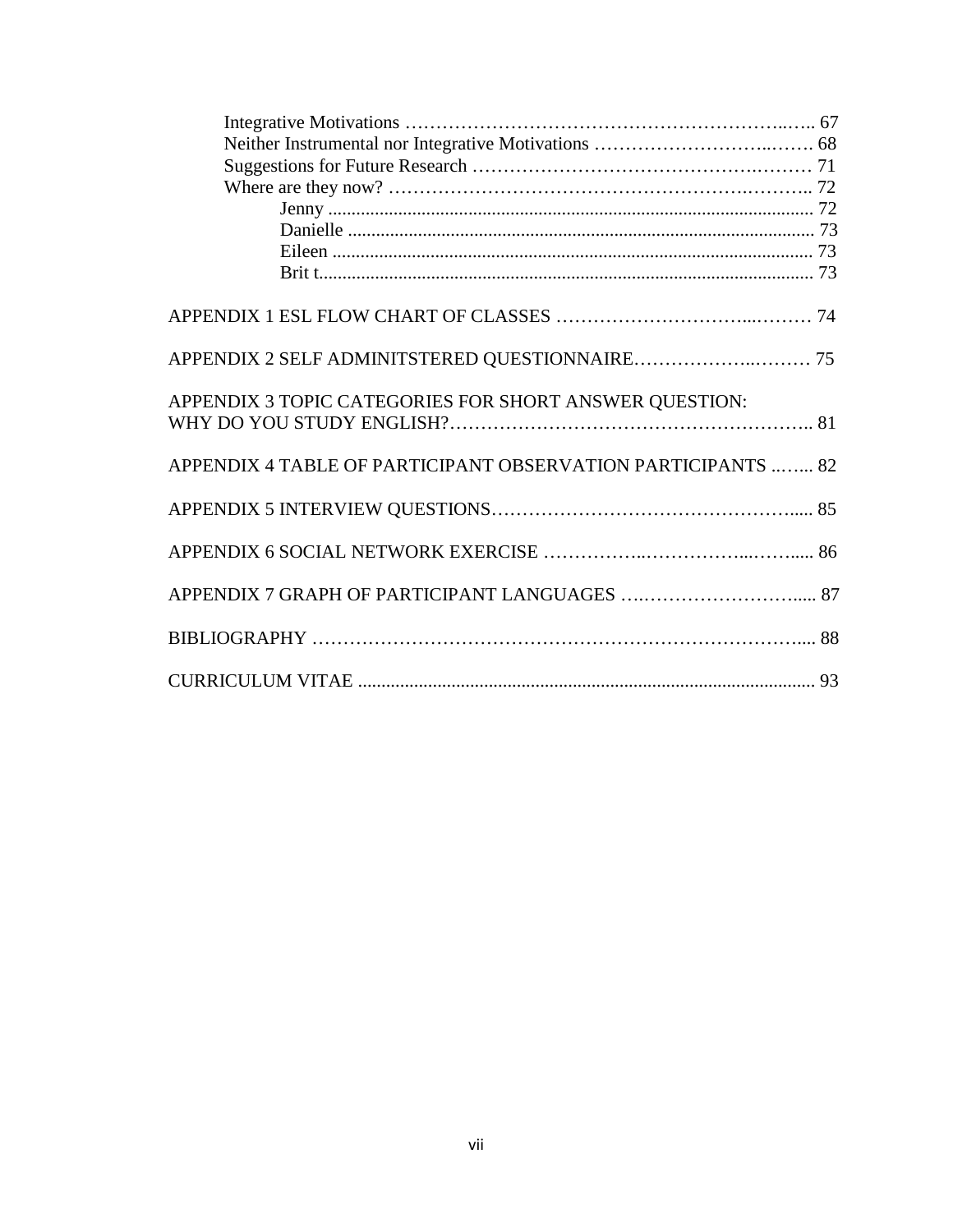#### CHAPTER 1

#### INTRODUCTION / BEGINNING THOUGHTS

As an English as a Second Language (ESL) instructor at the College of Southern Nevada, I have often wondered about the lives of my students outside the classroom, as well as what led them to Las Vegas, Nevada. I had many questions ranging from their reasons (or motivations) for learning English and their use of English outside the classroom to whether their ESL classes helped them achieve their goals. I had general ideas about why they were studying English (usually for economic benefit), but I could never find out if their dreams and goals were realized. It was these questions that initiated my research project, and as I collected data I was able to refine these questions into those useable for research purposes.

Part of this process was to assess the research site of the study, Las Vegas, Nevada. A report in the *L.A. Times* by Powers (2008), and based on information from the Brookings Institution (Singer, 2006) stated that "Las Vegas has the largest percentage of people struggling with English", and that "almost 20% of the population are foreign born". Information from the U.S. Census Bureau supports these statements, with data reporting that 33% of the Las Vegas population do not speak English at home, and half of these report that they do not speak English "very well". As such, local ESL classes can play an important role for those wishing to learn English. Although typically from Latin America, ESL students have come from around the globe. To take just one of my classes of nineteen students as an example, thirteen (six from Mexico, five from Cuba, and two from Guatemala) spoke Spanish as their first language. Of the others, one was from China, four from Africa, and one from Iraq. Ages ranged from the mid-twenties to the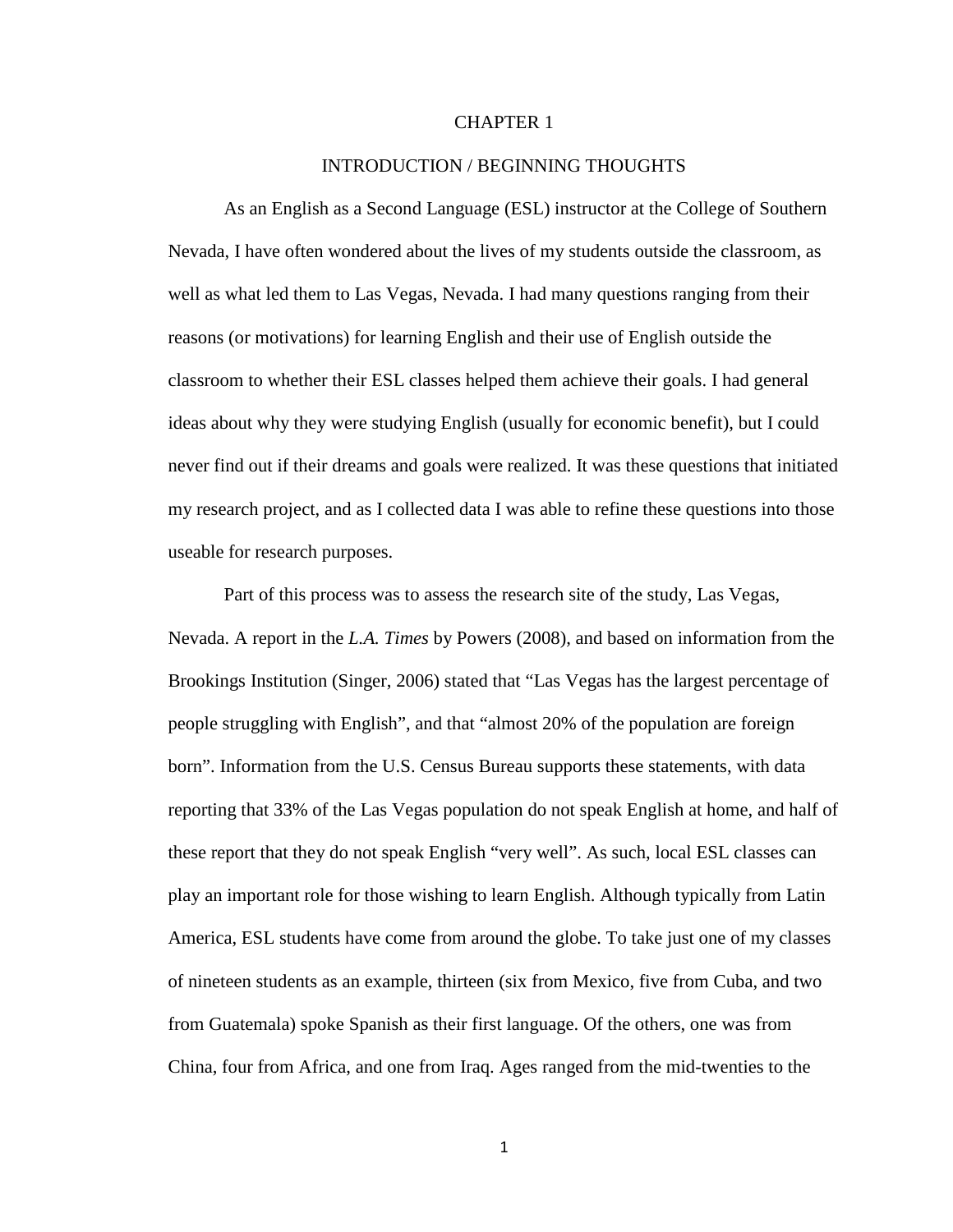mid-sixties. Thirteen of them were women from all the geographic areas mentioned above. In other classes, students have ranged from twenty-two to fifty-nine years old. Though most have been from Mexico, I have also taught students from other areas of Latin America, the Philippines, Micronesia, South Korea, Japan, Eastern Europe and Russia, and these are just the students I have taught personally.

My students may not represent the ESL students at the college as a whole because I generally teach lower level classes. (According to one of the language lab administrators, higher level ESL students tend to be from Japan, Russia, and various European countries.) Clearly, that students from certain geographical areas are generally higher or lower level ESL students, raises questions concerning class, educational background, socio-economic position, and other social factors. For example, the educational system in some countries requires the study of English, so students coming from one of those areas will have an advantage over others when studying English. Because they would presumably learn English more quickly, they would also then be able to obtain access to opportunities requiring the use of English (such as obtaining employment). Not all students studying English may be seeking employment as well. Upper class students may have no need of a job, and therefore may be taking ESL classes for other reasons.

I explore how their social positions contribute to their language ideologies, which then provide a foundation for their motivations to study English. Language ideologies, to be more fully explained in the next chapter, can be briefly described as beliefs about language, including what knowing a particular language can do or get for someone. For example, all of my research participants are from another country, where English is not a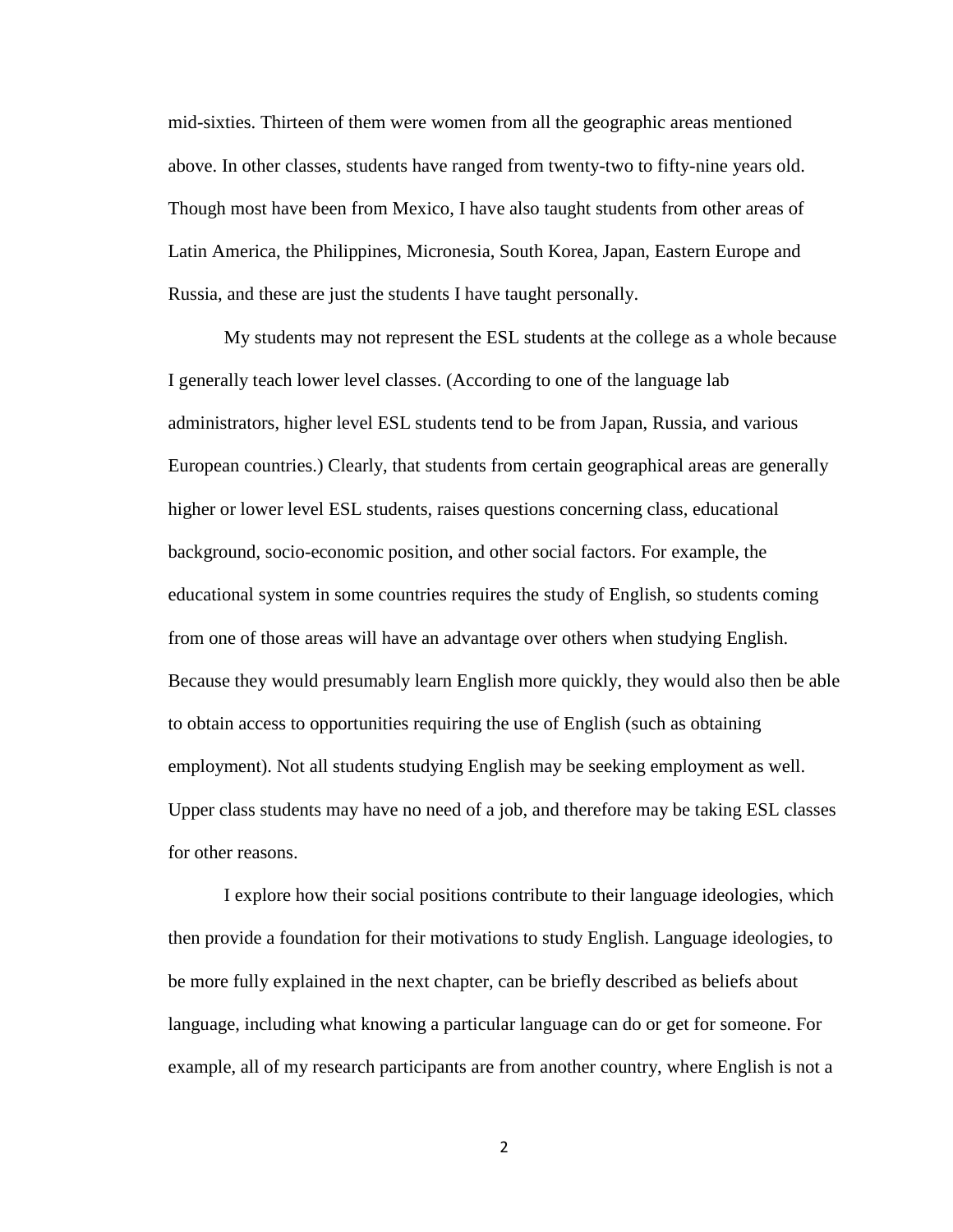lingua franca. All of the participants are also now living in the United States, where English is used more than any other language. The participants are now living in a country that predominantly uses a language the they are not native speakers of. This forms a large part of the participants' socio-economic positions, because their lack of ability to speak English can be a limiting factor in terms of their opportunities for upward mobility, or social networking. The participants believe that their inability to speak English is a limiting factor, (which is what makes this belief a language ideology), and are attempting to make up for this short-fall by learning English. The participants' beliefs in the power or restrictions connected to knowing a language is a language ideology, and their language ideologies are forming their decisions to learn English. However, having a language ideology does not necessarily directly inform a student's motivation for learning English. For example, students who may not be seeking employment may still believe that learning English can be a tool to find employment, although that is not what they are learning it for.

All of the students believe that knowing (or in some cases the process of learning) English will benefit them in some way. This is a language ideology they all have. How they believe knowing or learning English may benefit them depends a large part on their current socio-economic positions, and their future goals. Students seeking employment and are taking ESL classes to help them achieve this goal believe that knowing English will give them access to those employment opportunities that they are seeking.

Because I am interested in students' reasons for learning English, following others, I categorized their reasons for learning English into two types of motivations, called integrative and instrumental motivations (see Dornyei, 1990, Gardner, 1960, 1983,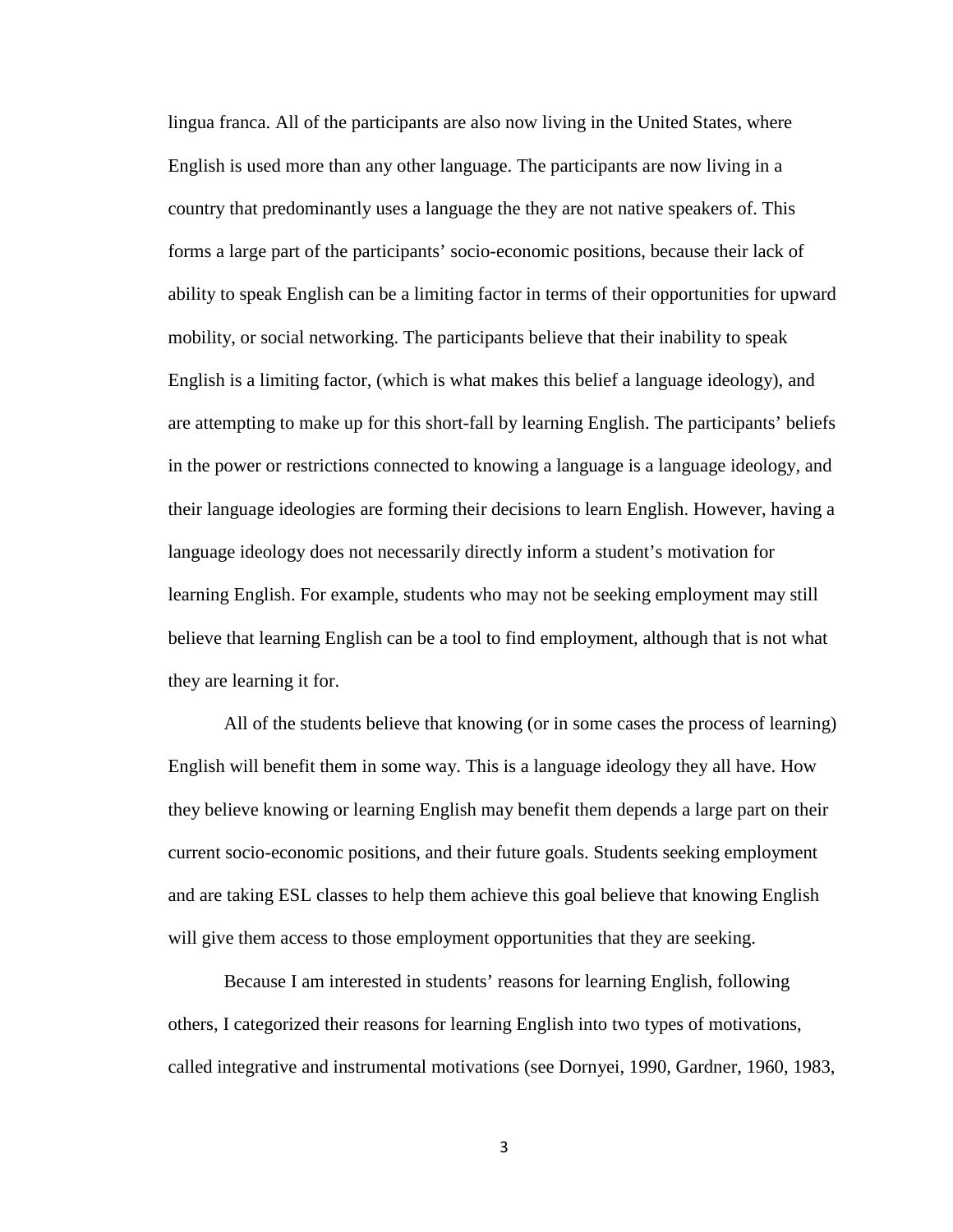1985, 2001, Gardner and Lambert, 1959, Gardner and MacIntyre, 1991, Gonzales, 2010, Mori and Gobel, 2006, Okada etal., 1996, Oxford and Shearin, 1994, Rafzar, 2005) (these are discussed in more detail in Chapter 2). An integrative motivation is one in which a person learns a language to further integrate themselves into the host community. An instrumental motivation is one in which one learns a language because of what knowing that language can get for someone. It was presumed that one of the main motivations to learn English was for economic gain such as a (better) job, a prime example of an instrumental motivation. It seemed likely that a majority of the participants would have these instrumental motivations, leaving other types of motivations to people without (in this case) the need for employment. Motivations to learn a language are situated in the socio-economic and geographic positions of my participants. In order to understand this, as well as the language ideologies behind the participants' motivations to learn English, it was important to examine the socio-economic positions of the participants.

Motivations to do anything can be about achieving future goals. In the case of an ESL student who is learning English to improve his opportunities for employment, he hopes to transform his knowledge of English into a job. This begs the question of how one undertakes such a transformation. It is with this idea in mind that we can use Bourdieu's construct of capital to describe what happens at this point. By taking English classes, a student is acquiring linguistic capital that can be exchanged for other kinds of capital in an American marketplace. The student who takes English classes in order to improve his chances of obtaining employment is acquiring linguistic capital in order to exchange it for economic capital.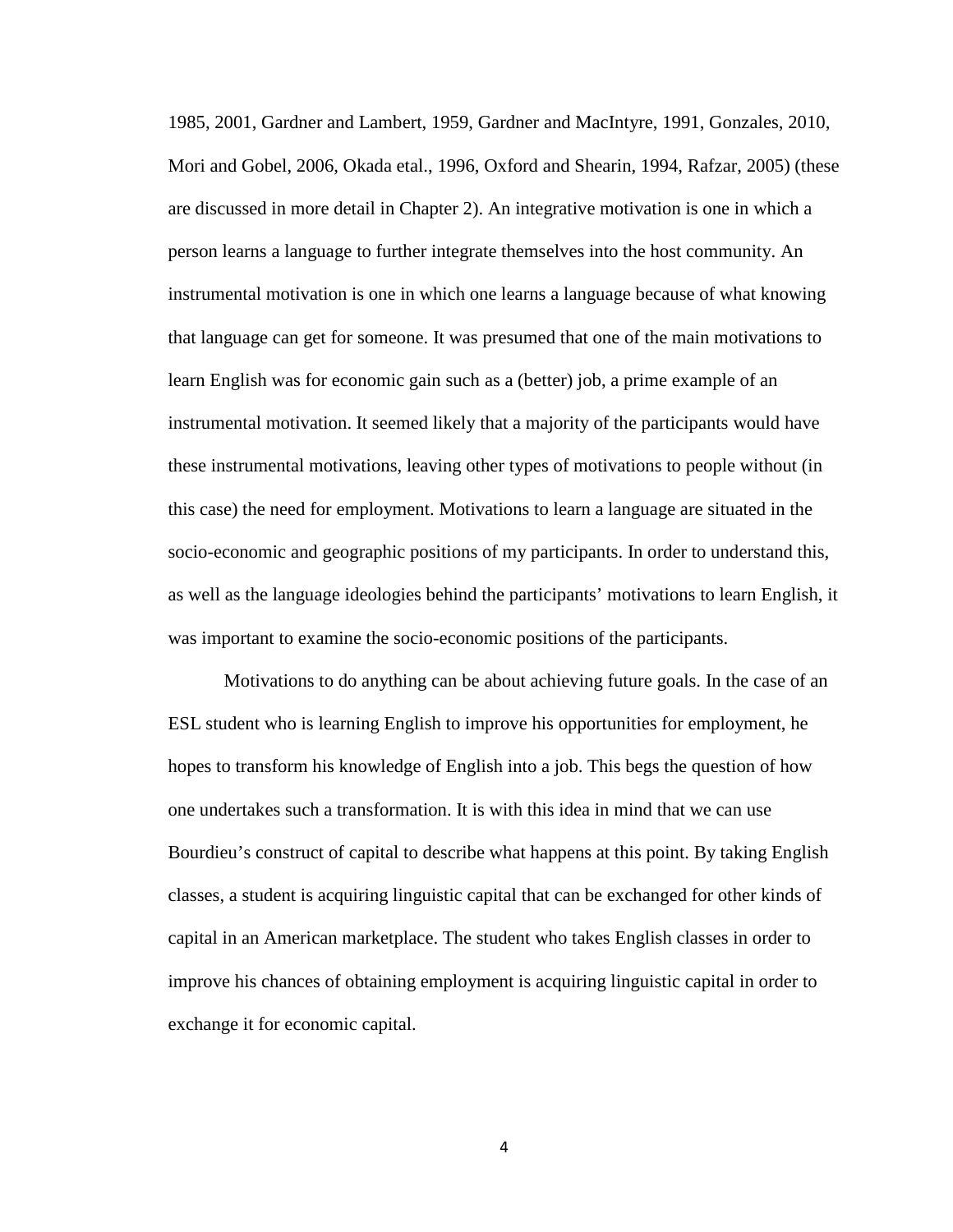That this student believes learning English will help him accomplish his objectives is a linguistic ideology. This ideology, combined with both his current socioeconomic position and where he wants to be socio-economically in the future, informs his motivations (in this case, instrumental) to learn English. The mechanism with which he hopes to someday exchange his ability to speak in English (his linguistic capital) for a job (economic capital) occurs in Bourdieu's construct of a marketplace.

The goal of the research was to explore qualitatively the lives of ESL students. While much quantitative data exists on language usage in U.S. populations, "the numbers" are silent on why individuals have or have not learned English, the personal experience of barriers, and the individual agendas which affect a range of issues related to effective participation in education, employment, and other areas of everyday life" (Klassen & Burnaby, 1993). The purpose of this research was to explore this gap in knowledge. I wished to understand the language ideologies behind students' personal motivations for studying English, the social factors at play in their decisions, and their actual usage of English outside the classroom. With these data I show that real world English speaking practices are a reflection of their language ideologies and motivations for learning, which have in turn been informed by those very same ideologies. I also correlate certain social behaviors with their motivational orientations.

Accordingly, this paper attempts to answer questions not asked by others who have worked on motivational orientations. Whereas others have looked at motivations and their connection to performance, I am looking at the socio-ideological foundations for forming their motivations. The anthropological methodologies used (the combination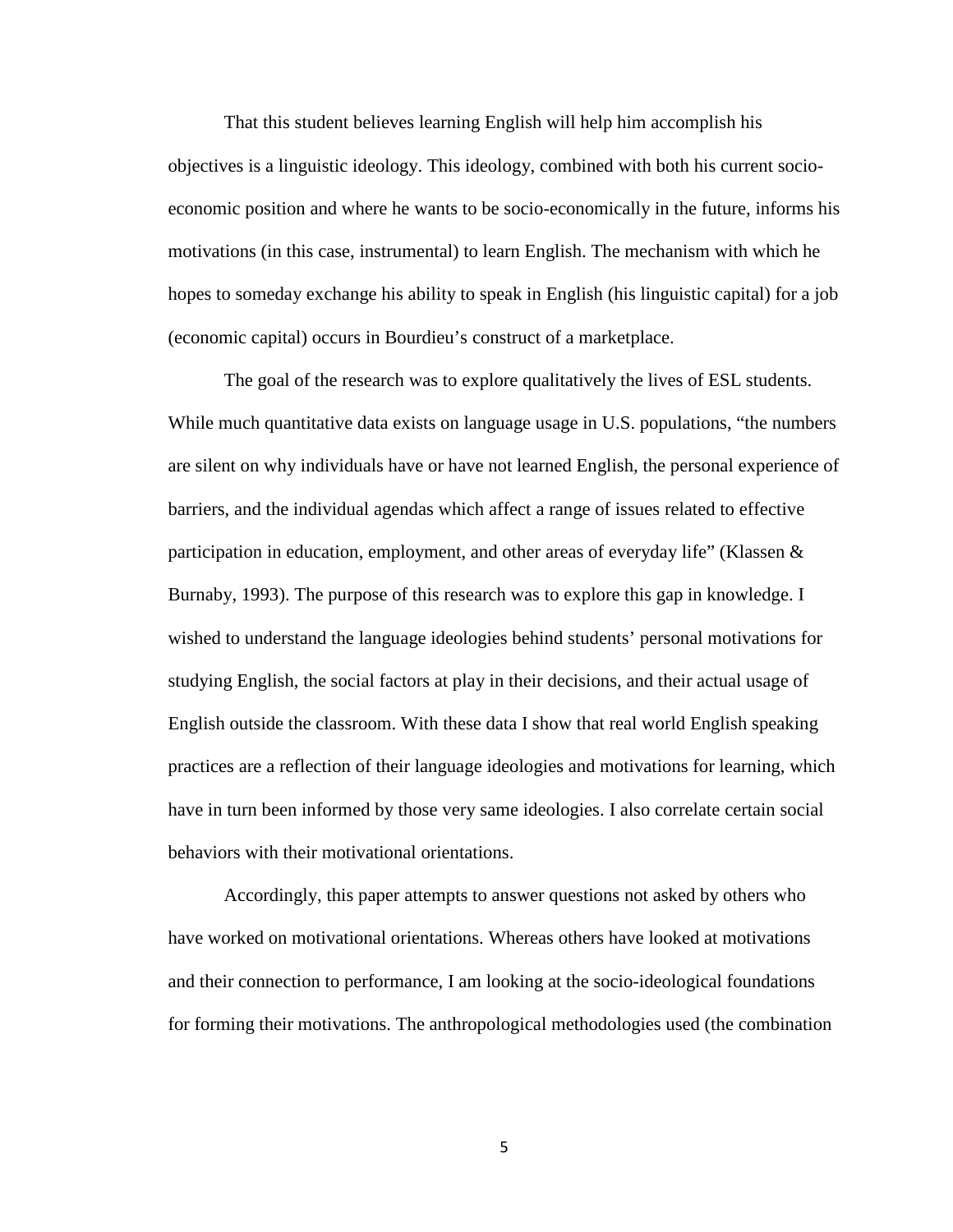of questionnaires, interviews, and participant observation) are well suited to searching for answers to these questions.

#### **Thesis Outline**

In Chapter 2, I will define the types of motivational orientations I examined in my study, and how those have been shown to effect the behavior of second language learners. I will also examine Bourdieu's concepts of capital, specifically linguistic capital, and how his concepts serve as a good model for examining the motivations of language learners. Much research on language learning motivations do not involve traditional anthropological methods. Chapter 3 is a description of the methods I used to obtain data from my research participants (questionnaires, interviews, participant observation, social network exercises, and short answers), and why those particular methods were useful to this study. Chapters 4 through 5 focus on the data collected. I begin with an overview of the background data on the participants acquired via the questionnaires. In different chapters I then focus on the particular types of motivations that influence some of my research participants' decisions to learn English. I first examine the concept of motherhood in Chapter 4, a motivation which has heretofore not been identified in the research literature. I find that motherhood (or more generally parenthood) can play a role in the language learning motivations of women, and (in part) can explain the discrepancies between men and women in terms of English language level and employment status, as discussed above. Then in Chapter 5 I examine how the social networks of the research participants illustrate the motivational orientations behind their learning of English. It is known that students with integrative motivations are more likely to engage members of the host language community, and that students with instrumental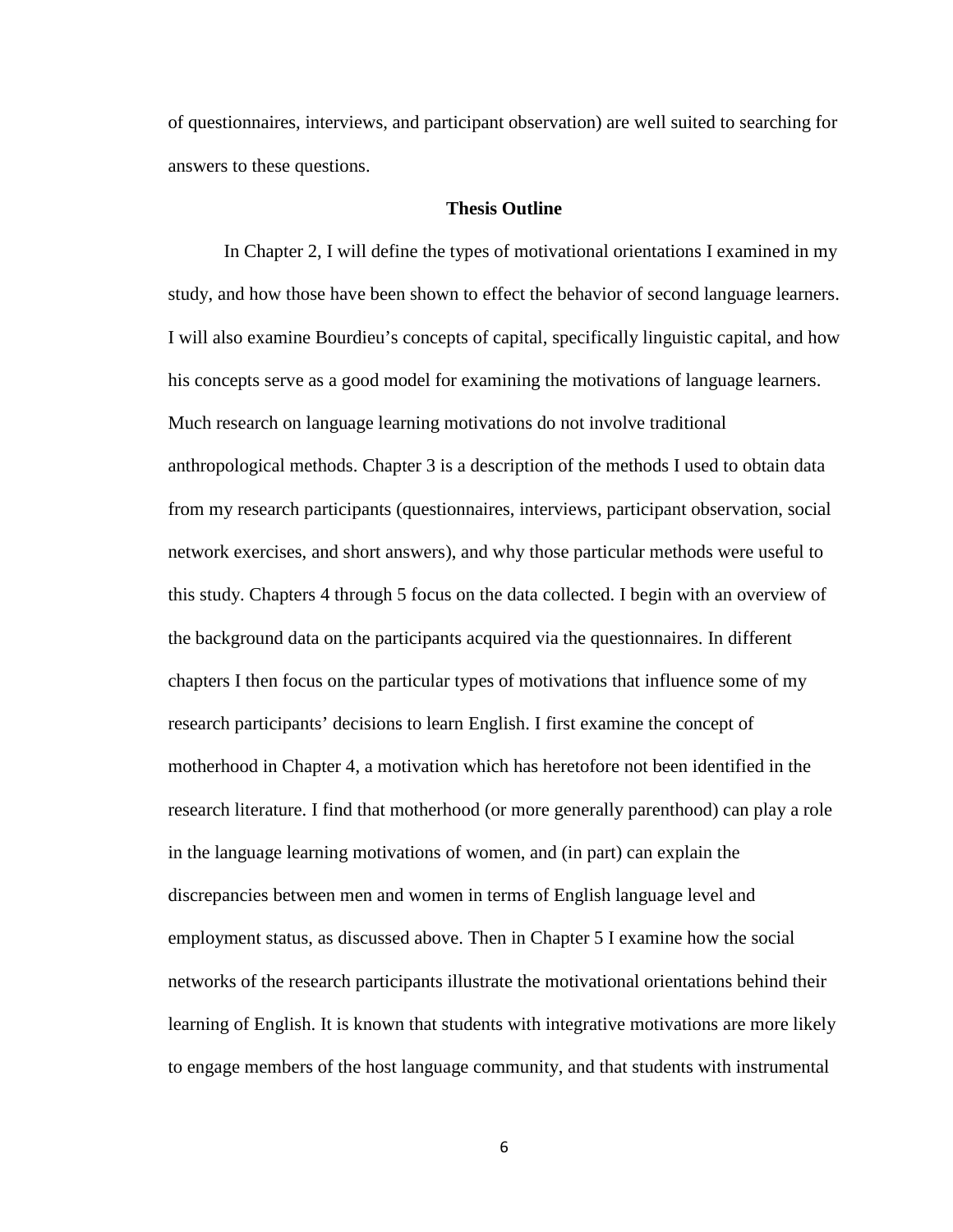motivations are not (Gardner, 1983). I show how these motivational orientations are represented in their social networks by looking at the nature of the participants' relationships with native English speakers. The majority of the participants demonstrate non-integrative motivations for learning English. Finally, in Chapter 6, I examine a couple of participants who demonstrated motivations of other than an instrumental type. These two participants were a minority among my research participants. One of these participants showed evidence of having integrative motivations, based on the relationships developed among native English speakers. The other participant demonstrated having neither instrumental nor integrative motivations for learning English. Her example shows that the integrative/instrumental paradigm for understanding motivational orientations for learning languages is not all-inclusive, even for a non-native speaker of English living in an English speaking country. In Chapter 7, I will review the significance of this research and detail suggestions for further exploration.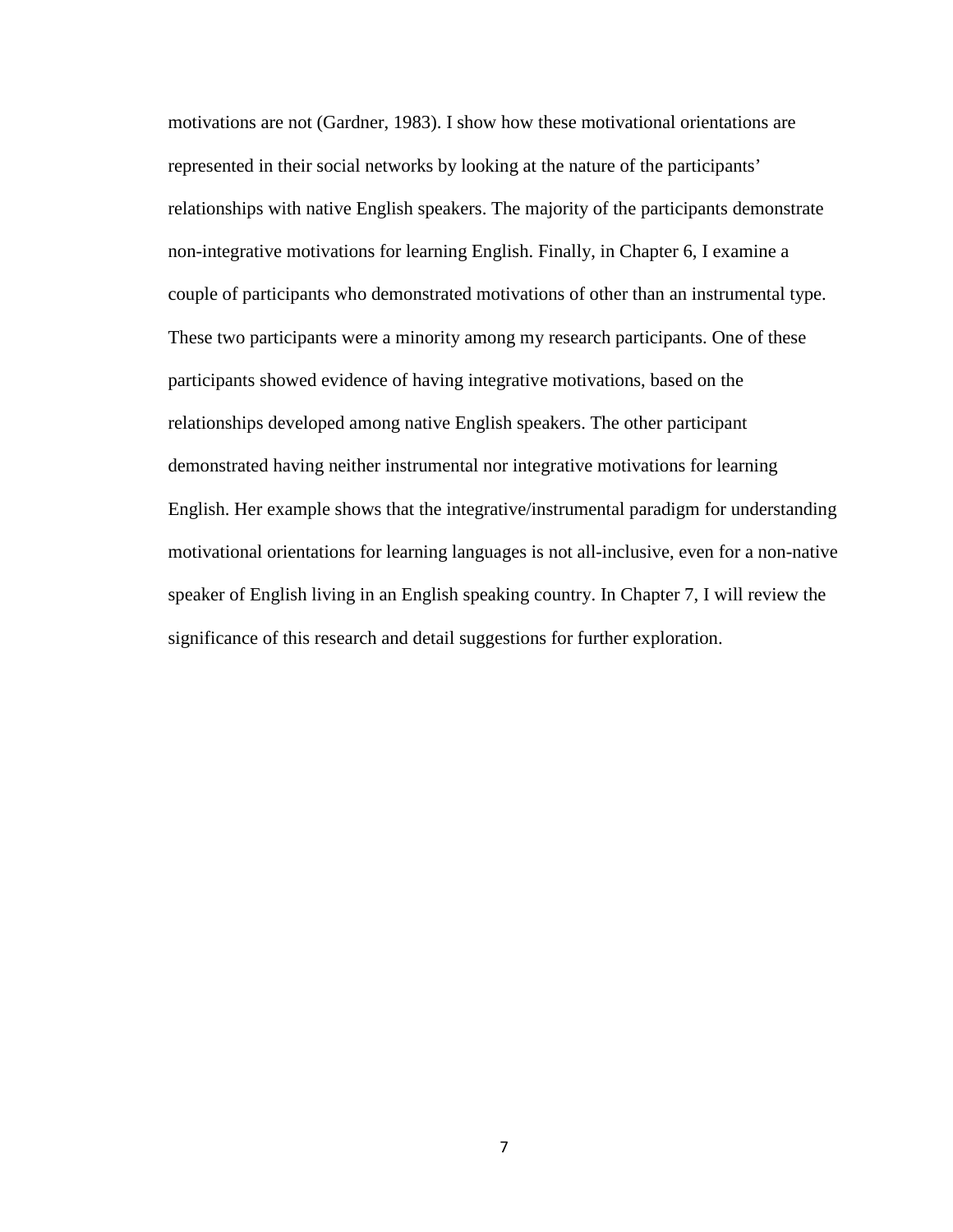#### CHAPTER 2

# MOTIVATIONAL ORIENTATIONS, LANGUAGE IDEOLOGIES, LINGUISTIC CAPITAL

#### **Motivational Orientations**

Motivation has long been thought to be an important factor in second language research. The research is tied to what are called motivational orientations, first introduced by Gardner and Lambert (1959), and are defined as types of goals for learning another language. Their paper was geared toward the differences between high and low achievement language learners. Up until this time, it was generally thought that success in language learning was due to intelligence, aptitude, or education. Thirty years earlier, it was argued by Henmon (cited in Gardner, 1960) that success in language learning would someday be predicted by aptitude tests. In those thirty years other ideas such as motivation and motivational orientations came forth to accommodate the lack of success of aptitude tests in predicting successful language learning,. Thus, it was Gardner and Lambert (1959) who first assessed two motivational orientations, called instrumental and integrative orientations, and their relationships with successful language learning.

An instrumental orientation is a subject's motivation to learn based on "the practical value and advantages of learning a new language" (Lambert, 1974, pg 98), and an integrative orientation motivates a person to learn a language due to "a sincere and personal interest in the people and culture represented by the other language group" (pg 98). Therefore, an instrumental orientation can be defined as viewing the target language as a tool to be used to facilitate or accomplish other activities. Examples of an instrumental orientation would be learning a language in order to read or translate texts,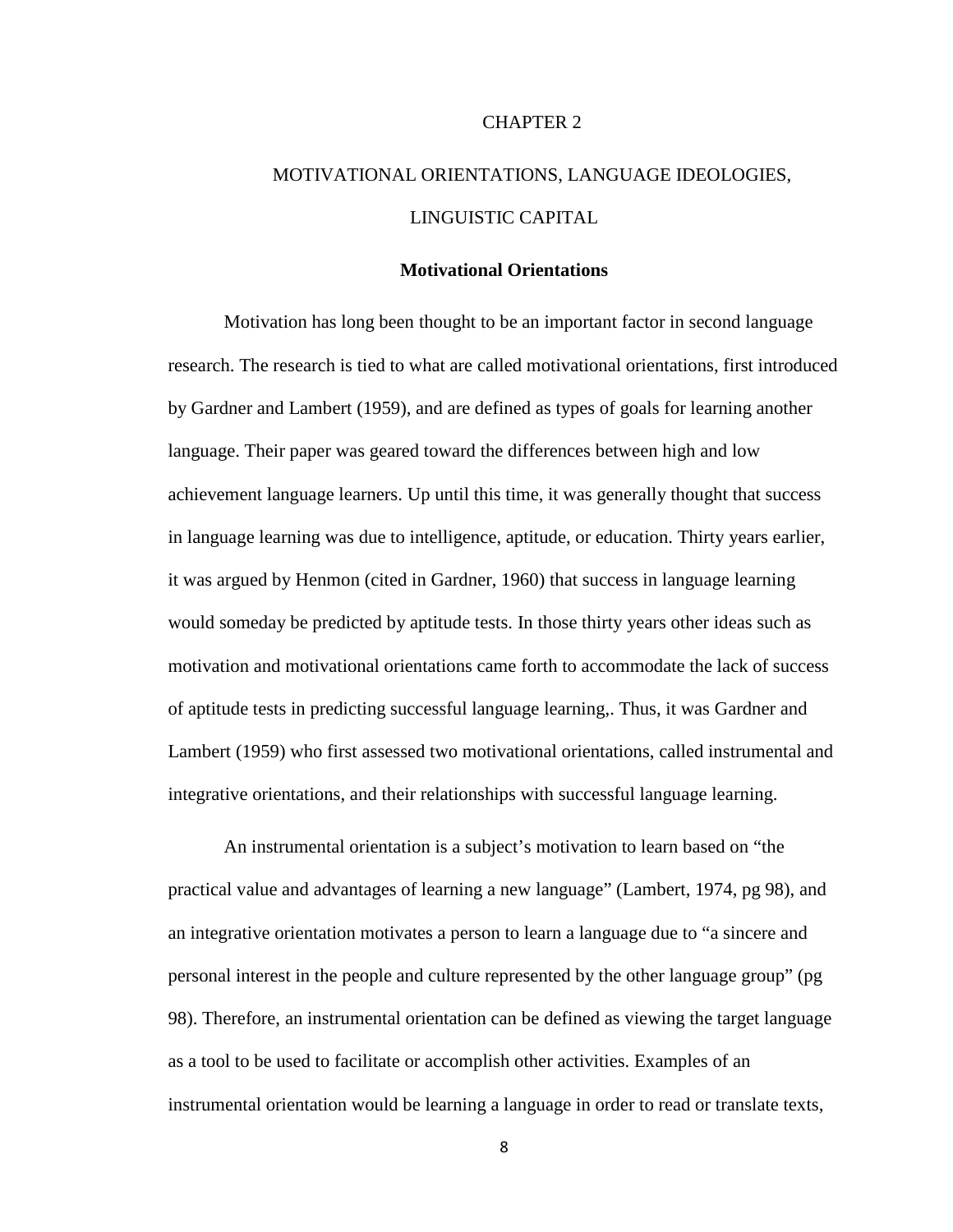be able to get around on a trip (ask for directions, beer, bathrooms, etc.), or be able to obtain (better) employment. Another example of this instrumental orientation comes from some of the research subjects, whose primary motives for learning English were ultimately for their children's benefit. On the other hand, a person with an integrative orientation would view language as an integral part of a culture, and a person with this orientation would have a desire to identify as part of the culture of that group. These orientations are not mutually exclusive, and - as everyone's situation is unique - the particular circumstances regarding their orientational motivations will also be unique.

Other factors have been identified that can affect the language learning experience. Some of these are related to integrativeness and instrumentality, while others are more concerned with the learner's personality. For example, factors have been examined that look at the attitudes of learners toward the target language community (Gardner, 1985), the influence and pervasiveness of cultural media (films and books, for example) from the target language community on the learner (Clement and Kruidenier, 1983), and the strength of the target language community (demographically, or socioeconomically) and the impact of this on the attitudes of language learners (Giles and Byrne, 1982). More immediate influences can also affect the learner's motivations to study a language. Familial and peer group attitudes can facilitate or hinder learning activities (Gardner et al., 1999, and Spolsky, 2000), as well as even more personal measures of self-confidence and anxiety (Clement et al., 1994).

Although important to keep these other factors in mind, much more research has been done regarding the importance of integrative and instrumental orientations in second language acquisition. It has largely been shown that having an integrative orientation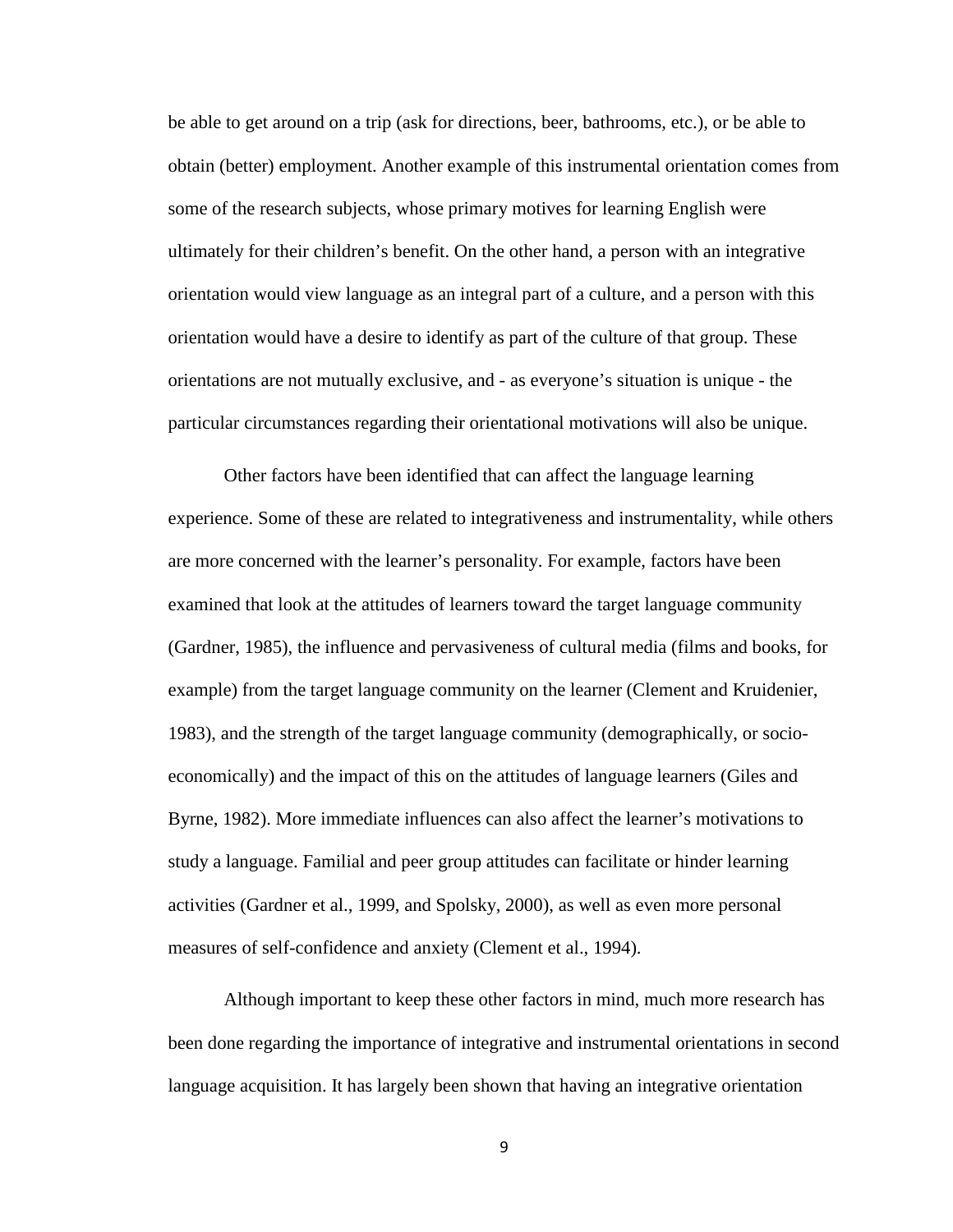rather than an instrumental orientation leads not only to more success in language acquisition, but also to differences in their language learning behaviors (Oxford and Shearin, 1994; Gardner, 2001; Cote, 2004). It has also been demonstrated that integratively motivated students are more likely to practice the target language, volunteer in the classroom (Oxford and Shearin, 1994), and interact with members of that language community they are studying (Gardner, 1983). This is because having high integrative motivation reflects an active and affinitive interest in the language being studied (Gardner and MacIntyre, 1991).

It has been demonstrated that differences in motivational orientations can also be attributed to differences in the learner's social situation. For example, research on motivations has suggested a split between second language learners and foreign language learners, a split based on their social and geographic locations at the time of learning. Second language students are those who are studying a language of the host community in which they are living, and foreign language students are those who are studying a language of a community they are not living in. Therefore, a second language is one that is "learned in a location where that language is typically used as the main vehicle of everyday communication for most people…[and] a foreign language is one that is learned in a place where that language is not typically used as the medium of ordinary communication" (Oxford and Shearin, 1994). For example, a student studying English in the United States would be considered an English as a Second Language (ESL) student, but a student studying English in Russia would be considered an English as a Foreign Language (EFL) student. It is thought that the motivational orientations differ between these groups due to circumstances of distance. That is, foreign language learners may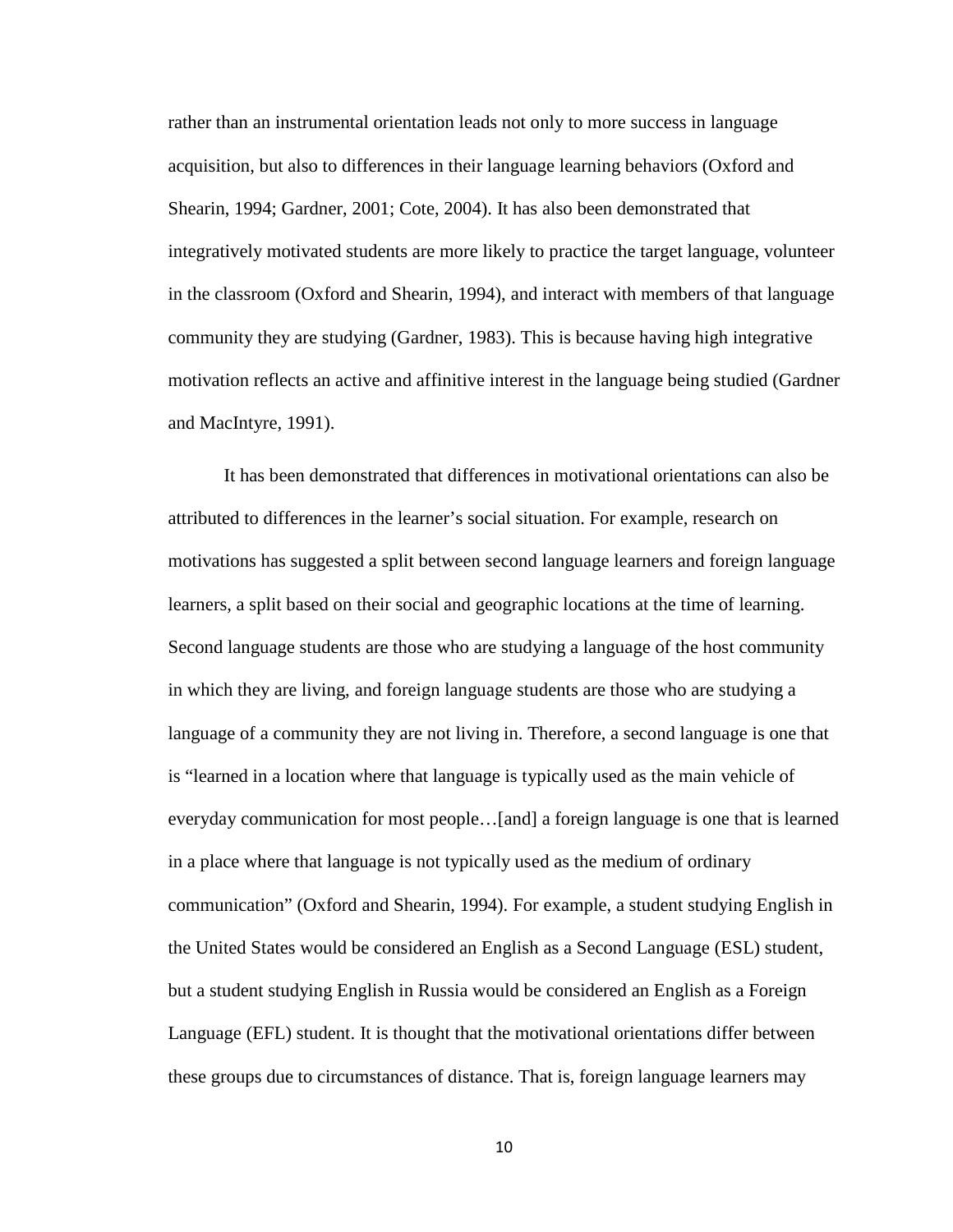have little integrative orientation because of their lack of proximity to the host country of the language being learned (Dornyei, 1990). It is thought that because of their lack of experience or knowledge with that community, they are unable to have sufficiently strong attitudes toward that host country to develop strong integrative motivations. In general, for them, it is instrumental motivational orientations that provide the impetus for learning.

We have seen how motivational orientations for language students can differ based on where they are learning a language. It has been shown that they can also differ on what language is the topic of study. That is, different languages can be cause for different ideas about what can potentially be gained (such as a job, or integration and acclimation into another society). In a study of Filipino students of foreign languages, Gonzales (2010) demonstrated how students' motivational orientations differed, depending on which language they were studying. Students of Japanese, for example, were motivationally oriented toward career enhancement, while French learners were oriented toward affiliation with foreigners. A previous study by Okada, Oxford, and Abo (1996) demonstrated something similar. They showed that American learners of Japanese were more integratively motivated than American learners of Spanish. Despite having the same location, learners' motivational orientations in both studies differed in degree and type depending on the language they were studying. In this sense, although the students' (in the respective studies) geographic circumstances were very similar to one another, the opportunities that each language represented differed, and they differed because of what the language represented in regard to their own socio-economic situations. This idea that one's circumstances can impose or limit the type of motivational orientation available to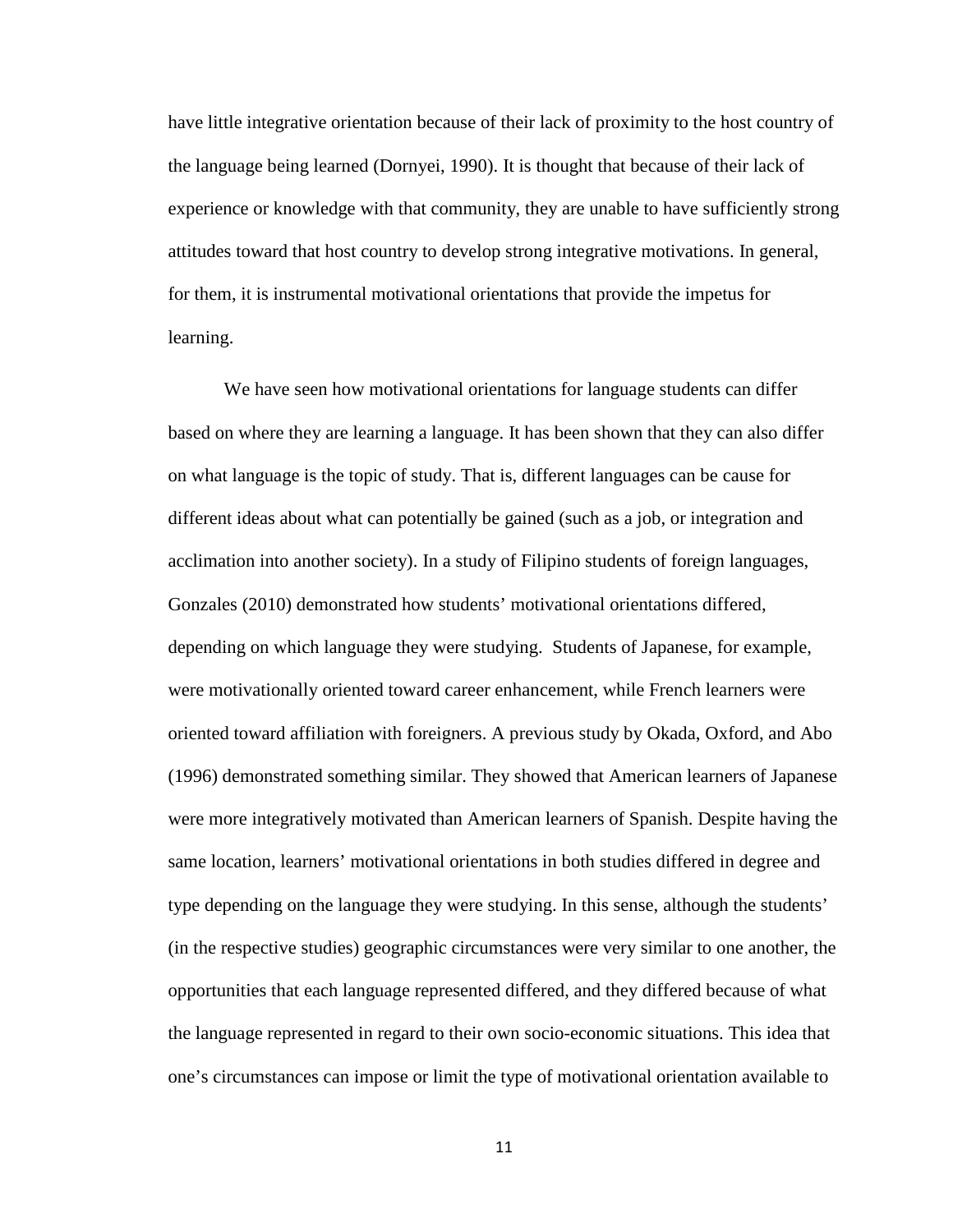a language learner is a springboard for the own study. I examine the socio-economic circumstances around participants in order to distinguish a pattern or correlation with their motivational orientations and their particular lives as ESL students. One of those correlations is found in looking at gender.

Although the study involves English as s*econd* language students, who are studying English in Las Vegas, Nevada, I would like to mention some studies involving *foreign* language students, as they highlight differences in motivational orientations among students based on gender. It has been found that gender differences can exist where motivational orientations are concerned. In his study of Filipino foreign language learners, Gonzales (2010) showed that the females in his study were more motivated than the males to learn a foreign language for reasons of affiliation and cultural integration with foreigners. Feng (2010) too found higher levels of cultural (integrative) motivation among Chinese female EFL learners. Although others have found no significant differences in motivational orientations when looking at gender (see Engin, 2009), "the results of statistical analyses imply that there is a significant difference between male and female students in... integrativeness" (Mori and Gobel, 2006, pg 8). This variability found in the differences between male and female students as well as between foreign language learners and second language learners in regard to their motivational orientations is in part a product of the context, or socio-economic circumstances within which they are learning, as well as of which doors they think are open or closed to them, due to those same, socio-economic circumstances. For example, more than one of the female subjects pointed to their children as the main reason for learning English – their motivations were instrumental in nature, as a product or limit of their role as a mother in the United States.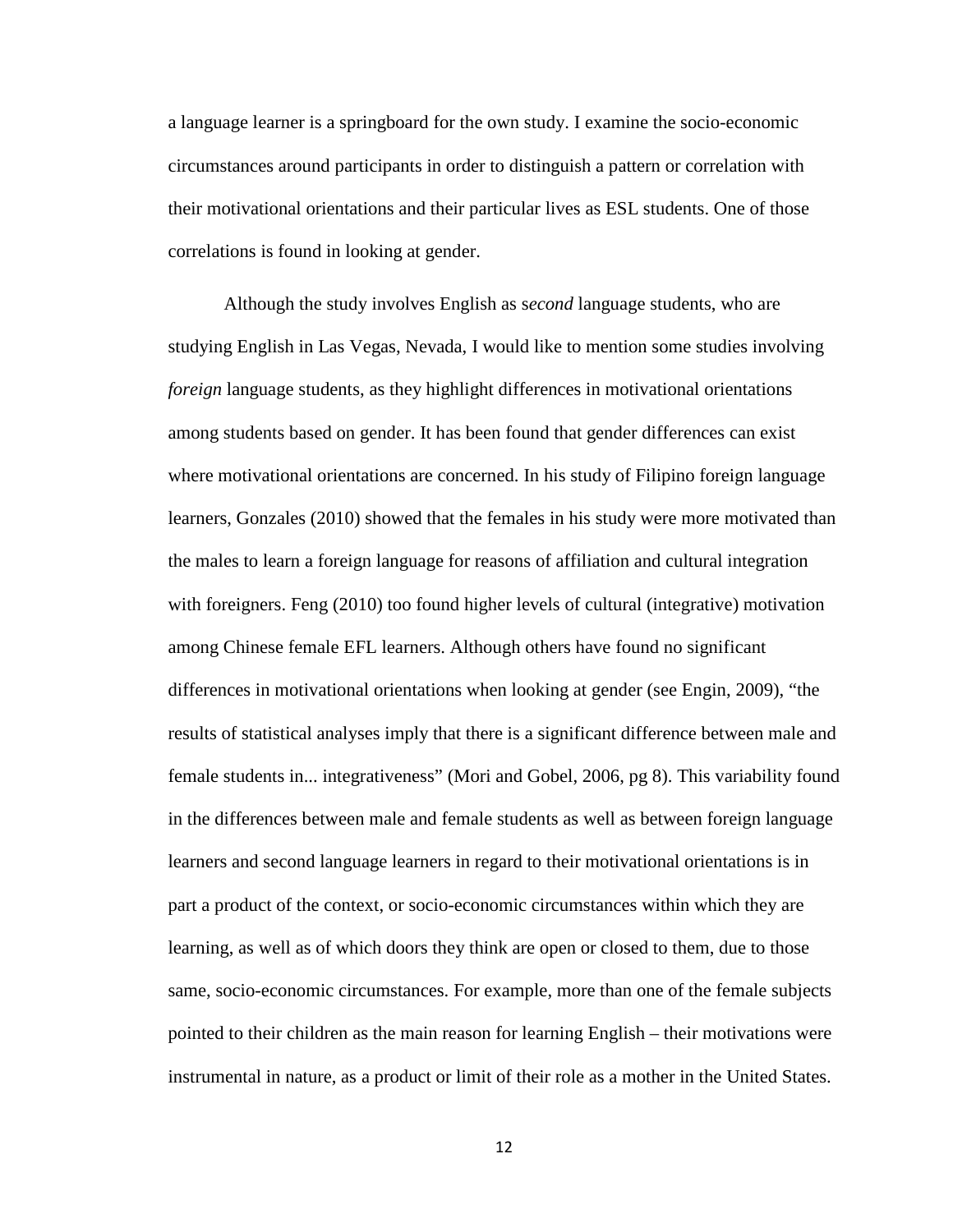Research in second language acquisition has demonstrated that differences in the motivational orientations of learners exist, and that these differences can fall along integrative and instrumental orientations. It has also been shown that the social situation of the learners can restrict or impose the type of motivational orientation that facilitates language learning. Although questionnaires have been useful in identifying the motivational orientations of language learners, few of these studies have looked at the activities of students beyond what they answer on questionnaires. By looking beyond just questionnaires, and also collecting logs, conducting interviews, and engaging them in their daily lives via participant observation I am able to obtain a better understanding of how their motivational orientations are a product of their socio-economic positions as exemplified by their daily actions, routines, and behaviors.

#### **Language Ideology**

In order to further examine a learner's motivational orientation, it is useful to discuss the concept of language ideology. The term *language ideology* has different strands of thought by researchers. Generally, "language ideologies… refer to the kinds of cultural assumptions or beliefs that speakers hold about [the language they use]: its relation to the world, its relation to their sense of self, its relation to other languages, and so forth" (Handman, 2009:635) (see also Silverstein 1979, Woolard 1998). However, the language ideologies that I am interested in are about those languages used by other communities. Specifically, I am interested in the language ideologies that people studying English have about English, and how those ideologies serve as a foundation upon which their motivational orientations are based. Kroskrity (2004) broadly defines language ideology as "…beliefs, or feelings about languages as used in their social worlds". This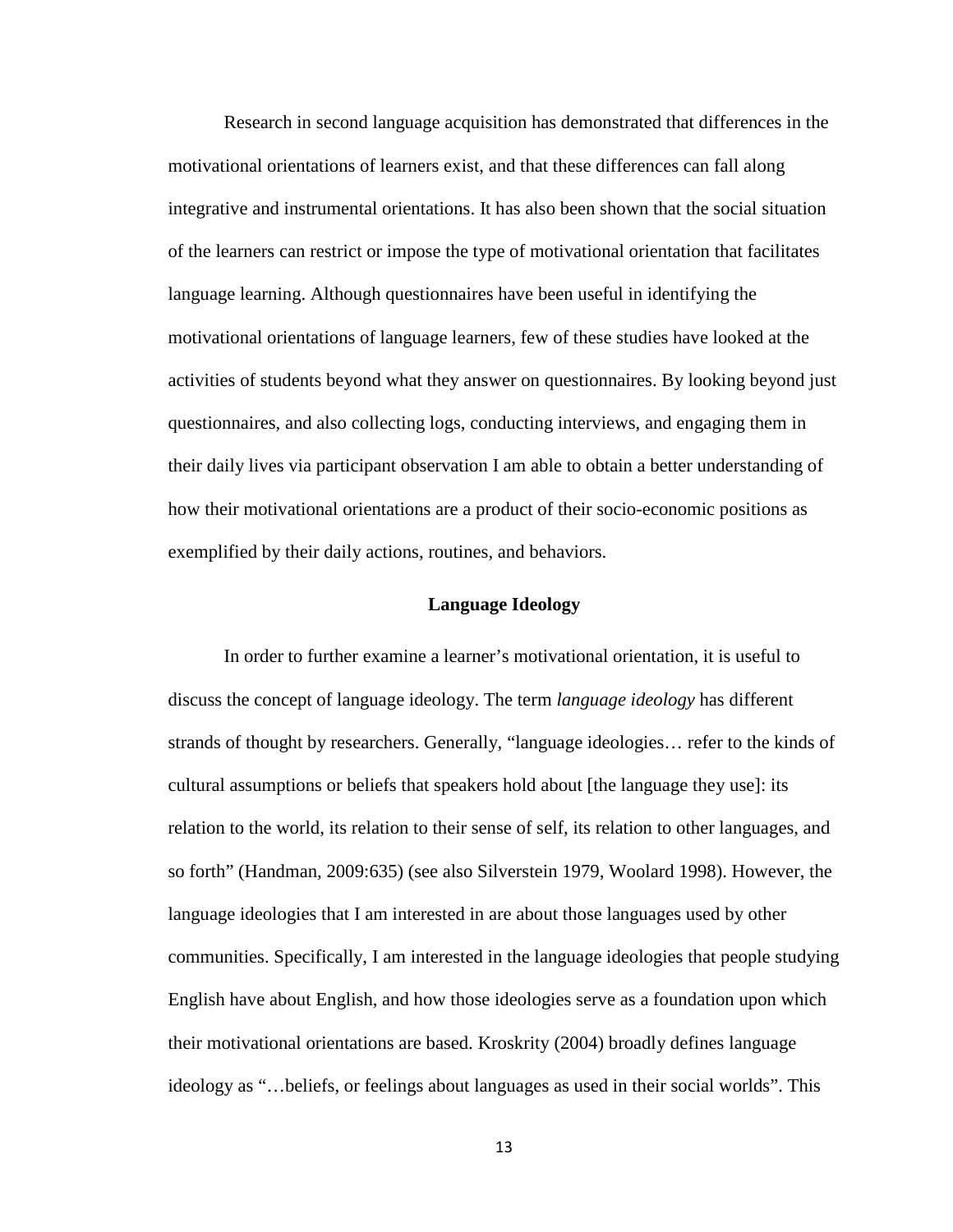connection between a language and the world in which it is used is a salient aspect of what composes a language ideology. They are not just ideas about language. They are ideas about use.

More useful to the study, Schieffelin et al. (1998) highlight beliefs about the value of forms of talk as comprising language ideologies. This is an important distinction in relation to the study: the language ideologies I am concerned with are about what people believe a language, the English language, can get for someone. That is, the belief that by studying a particular language (in this case English) one can attain a goal (such as employment, or affiliation with a society) is a language ideology. Because these beliefs about language are tied to one's goals, these language ideologies are both very personal and functional in that they are grounded in the lives of those who hold them. Therefore, these language ideologies ultimately inform their motivations for studying a particular language. In other words, language ideologies are a part of one's motivational orientation for learning a language. For example, many students stated their reason for studying English was to find (better) employment. Other students expressed a desire to learn English in order to help their children. Their beliefs in English as a vehicle to help accomplish their goal are language ideologies. Motivations to learn a language can be seen as a type of, or facet of, a language ideology. The distinction between the two is slight. For the purposes of this research, everybody has language ideologies, but only those who are learning a language can have motivational orientations to learn said language. The difference between a motivation and ideology exist in the actions undertaken by those who hold them. In this way motivations are directly involved with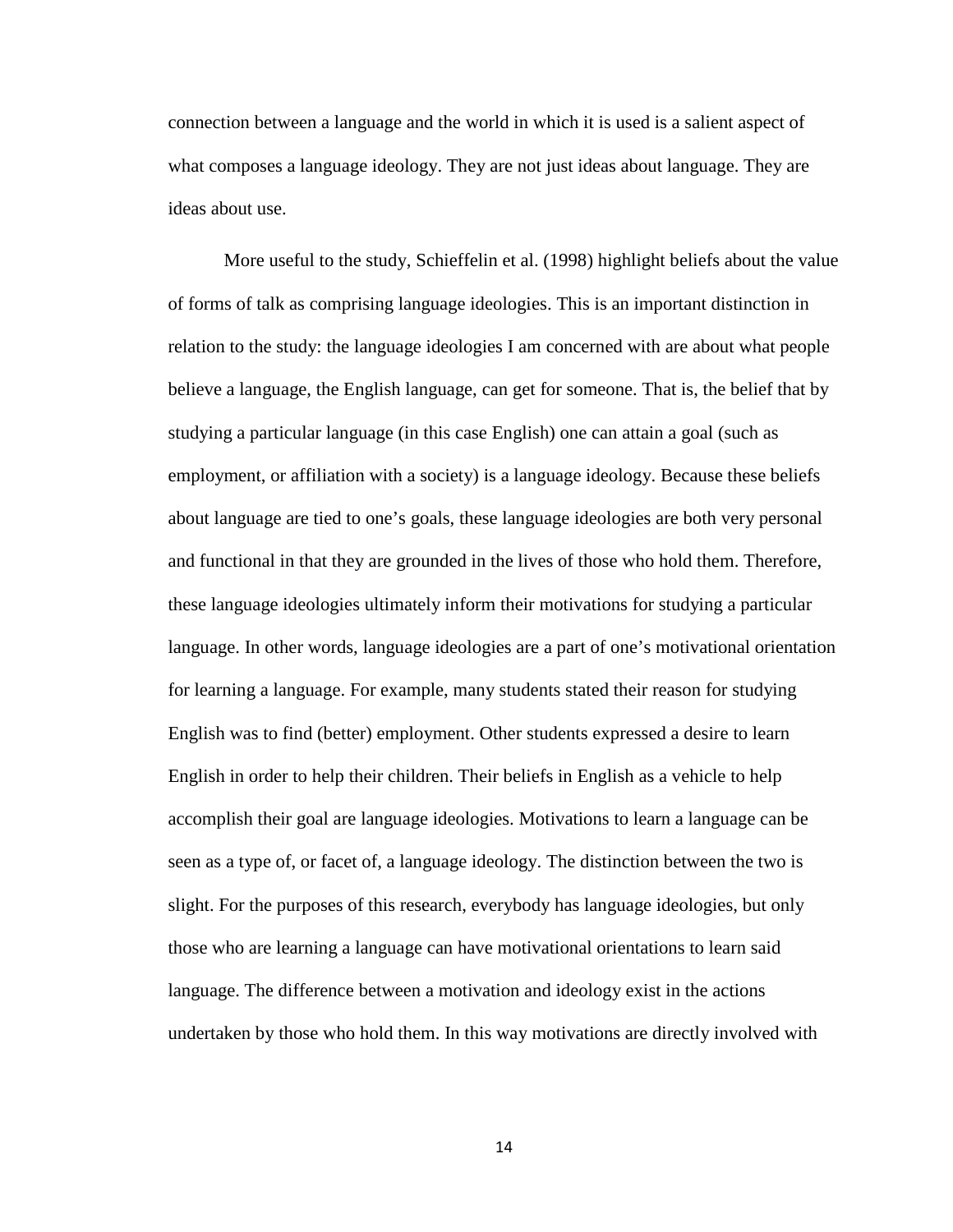real world actions and situations, whereas language ideologies are the cognitive foundations behind those motivations.

Language ideologies can and have also been considered as beliefs separate from practice (Irvine 1998). For the purposes of this study, however, I will examine language ideologies as rooted within practices, as do others (see Spitulnik 1998, Heath, 1989, Rafzar, 2005). I am interested in how these ideologies are practiced or performed via language usage outside the classroom. From this foundation of ideologies as rooted within practices, various approaches have been used, ranging from neutral uses of the term (Kroskrity, 2004) to the critical (how language is used to mask power relations or support them) (Silverstein 1996, Phillips 1998). These ideas about the utility of language highlight that language can also be seen as a reflection of power structures (Wodak, 2007). That language can be used for (or against) political gains entails that "language is intricately related to beliefs, opinions and ideologies" (Wodak, 2007:1). Woolard (2004) describes four major strands of ideology, one of which is particularly salient for this thesis - (language) ideology as rooted in the interests of a particular social position. Social position and power are related, and the language ideologies the participants express are a reflection of how power relations tie in with social positioning.

My interest in language ideology is situated in the social-economic positions of the participants – immigrants of limited English proficiency who have decided to increase their knowledge of English presumably (but not necessarily) because it is valued for economic or other reasons (such as cultural affiliation). Thus, the socio-economic positions of the participants in the study also inform their motivational orientations, as do their language ideologies. By looking outside the classroom (in terms of collecting data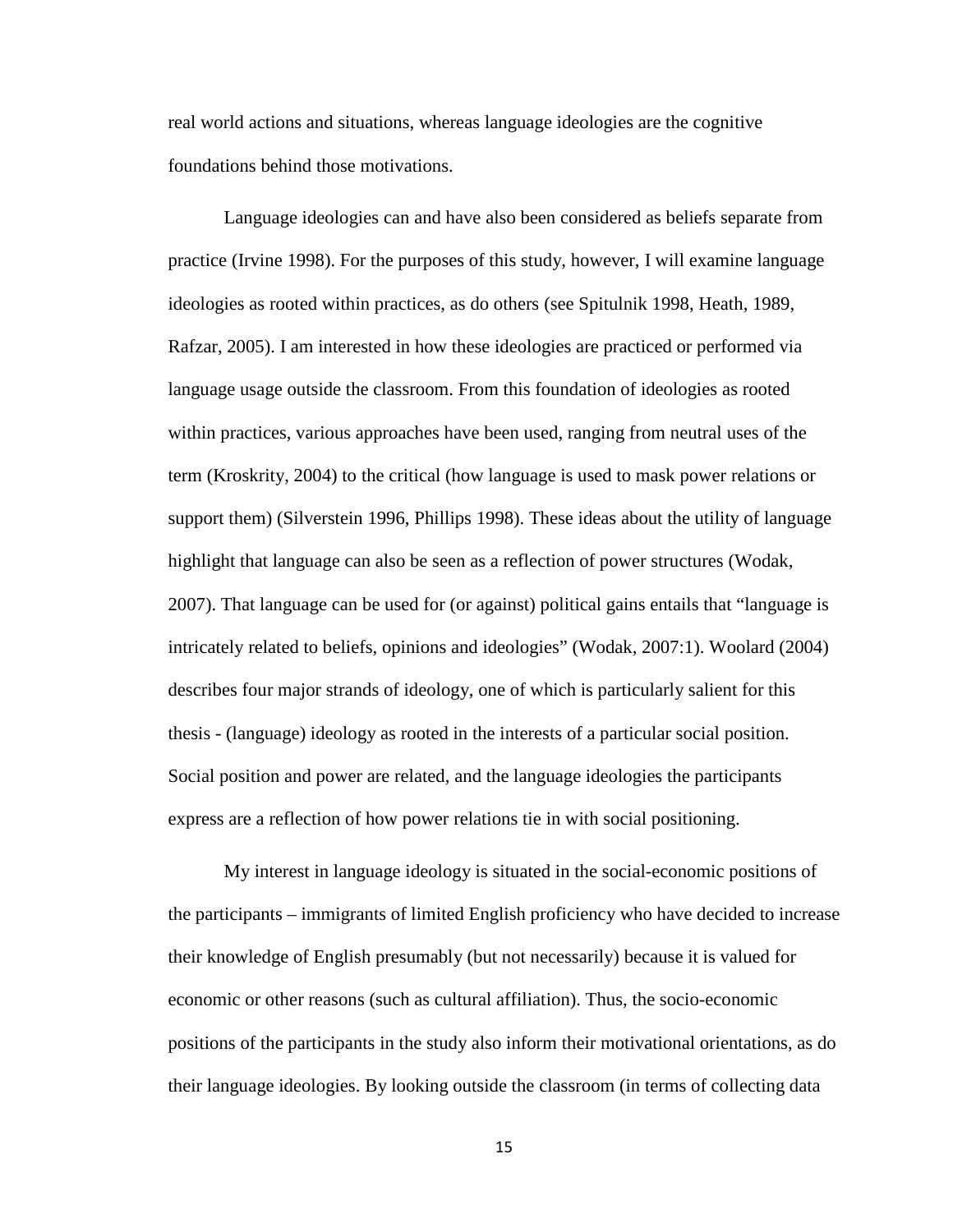regarding their socio-economic positions) I can obtain a better picture of how the participants have formed their motivational orientations. Furthermore, because language ideologies can be seen as rooted in practices, I look outside the classroom by also observing them as they live their lives, via participant observation, in order to ascertain if and how their motivation orientations are demonstrated by their behaviors.

#### **Linguistic Capital**

The belief that the English language has value, in that by learning English one's life can improve (such as by finding employment or affiliating oneself with American society) is a language ideology. By putting these ideologies into action, via enrolling in an ESL class, the students in the study are attempting to acquire *capital*, specifically, *linguistic capital*. The term *linguistic capital* is used to describe the value of linguistic expressions, utterances, and languages, the value of which exists in what Bourdieu calls a linguistic marketplace (Bourdieu, 1991).

The difference in quantities of capital is a notion Bourdieu uses to help explain the discrepancies in power relations that exist among people. Capital can exist in both material forms (such as money or real estate) and symbolically (such as language or the status conferred by an educational degree). Capital, in the form of these material and symbolic goods, is used to increase one's own value in a particular field or market or be employed in a system of exchange for other types of capital which have value in other fields or markets. Bourdieu defines different types of capital as well, such as economic capital (money, investments, or property), social capital (social networks one is usually born into), and cultural capital (culturally acquired knowledge and skills), each type attributing to those who have acquired them "powers which define the chances of profit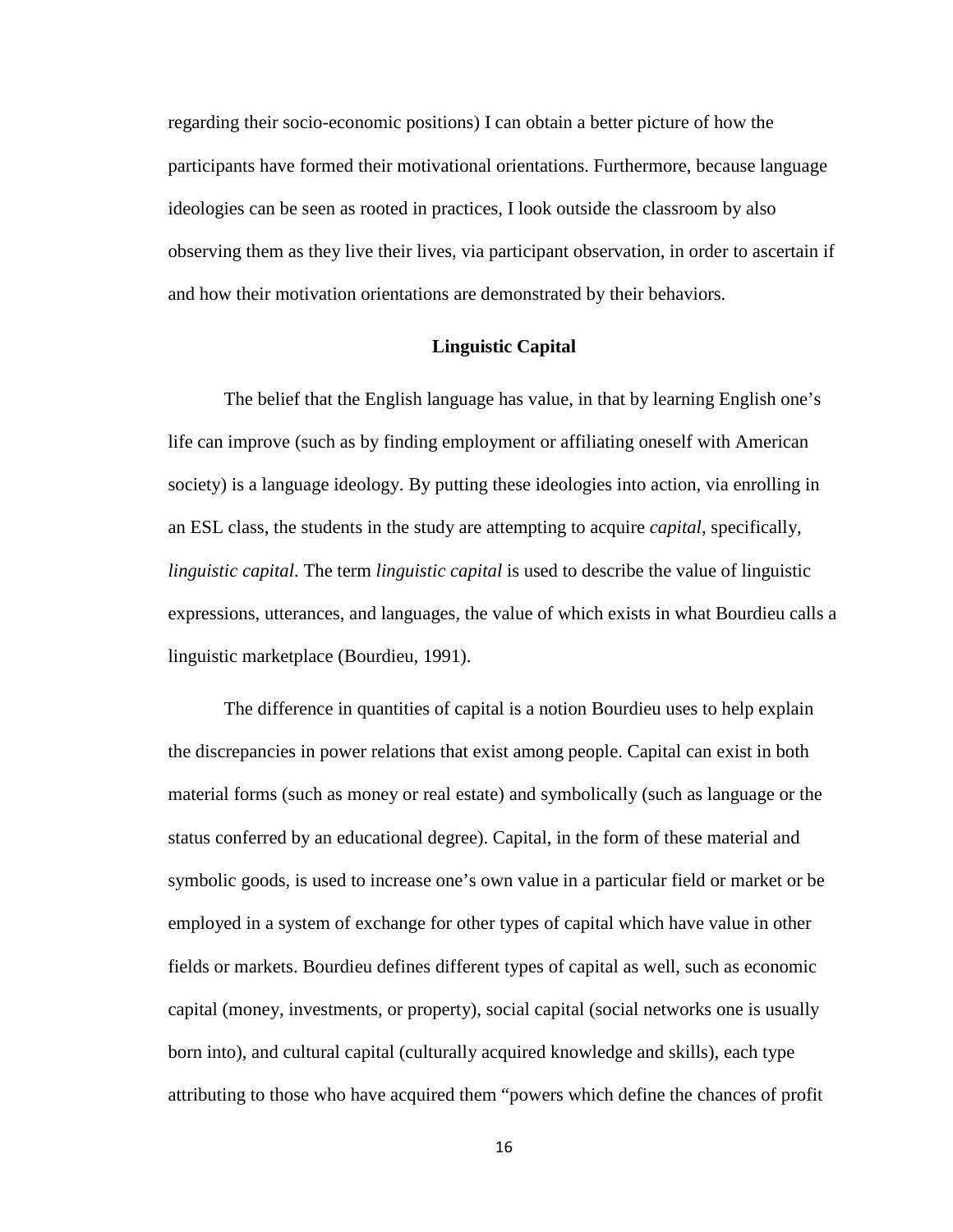in a given field [or marketplace]" (Bourdieu, 1991:230). The value of capital exists in a field or marketplace. Cash, the material form of economic capital, has value in an economic field or marketplace. However, this economic capital can also be exchanged for other types of capital that have value in other marketplaces. Economic capital can be used to enroll in an ESL class, with the goal of acquiring linguistic capital in an American marketplace, which is what the participants in the study have done.

What is referred to as one's socio-economic position is, in Bourdieuvian terms, a product of the degree to which one has acquired these different types of capital (economic, social, and cultural). Having more economic capital (by having more cash, investments, or property) increases one's economic position as compared with others. Bourdieu's notions of capital are useful in that they highlight the discrepancies in power relations between the ESL students in the study and American society at large (see Norton, 1995), and thus, point to their motivational orientations. ESL students by definition lack linguistic capital in that they do not have mastery over the English language, the standard language of the United States. This lack of linguistic capital may restrict them from being able to gain economic capital (such as certain types of employment), or the types of social capital that might lead them to employment and greater economic success. U.S. born citizens generally have an advantage in that they have greater linguistic, social, and cultural capital and are able to exchange their capital for economic success in ways that ESL students, mostly immigrants, cannot.

One of the more popular reasons many of the research subjects have stated for studying English was to find (better) employment. For these students, their desire to acquire linguistic capital by learning English is to eventually exchange it for greater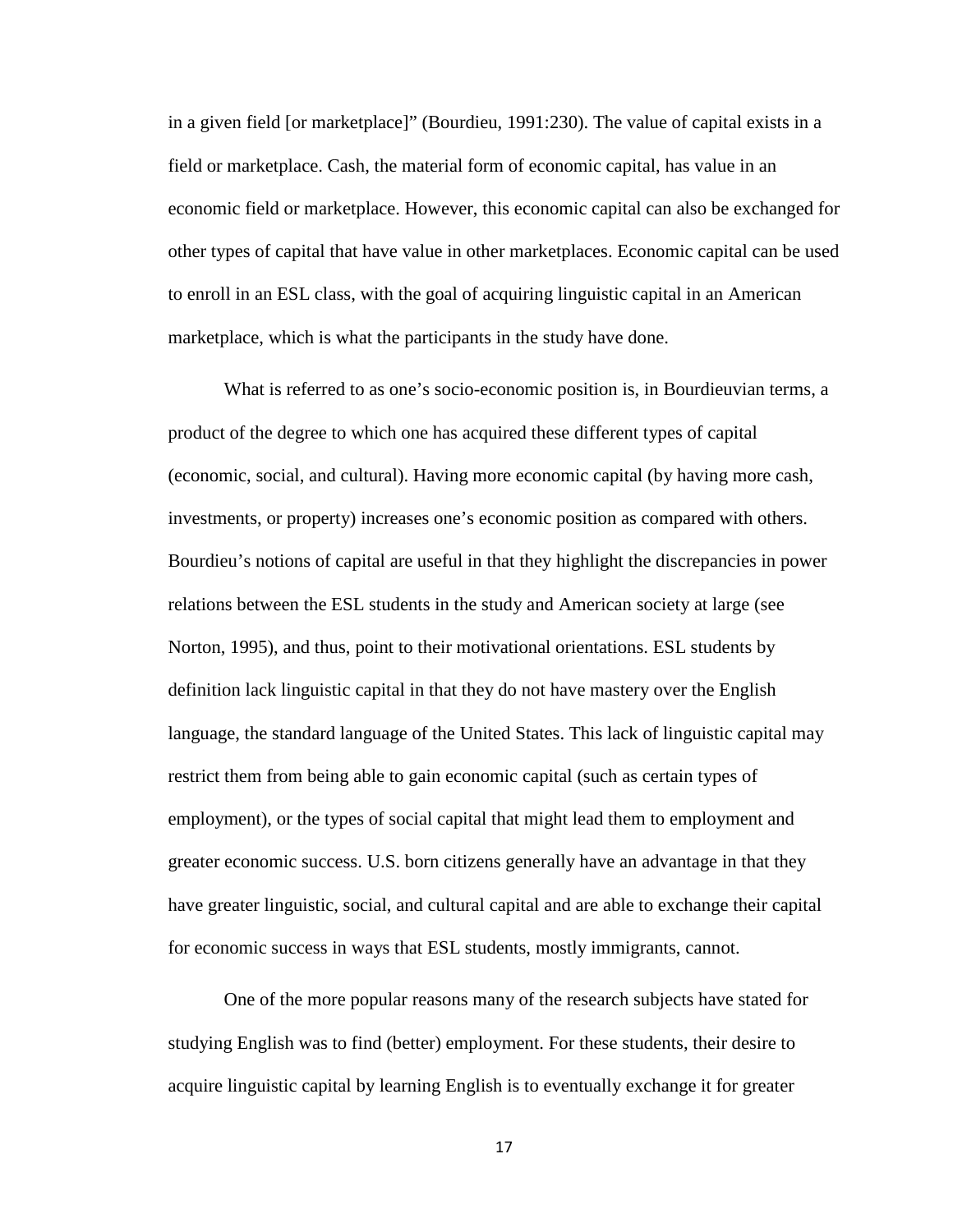economic capital on what could be called the labor marketplace by finding (better) employment. Some students may wish to learn English in order to learn more about or affiliate with American society. These students are attempting to acquire linguistic capital in order to exchange it for cultural capital, and therefore have integrative motivational orientations. Of course, it is entirely possible (and perhaps likely) to have more than one motivation for learning a language, as the two orientations I am considering are not mutually exclusive. Furthermore, motivations for learning can change over time, or situation. If one moves to another country and needs a job, that person may have a motivation to learn a language he or she did not have before. Becoming pregnant and having children might provide another reason for an immigrant to learn a language.

Whichever orientation(s) a student may have, they are a culmination of the language ideologies the student has, and the socio-economic position the student is currently situated in. The language ideologies are a guide to what people think they can gain by learning a particular code (in the study, this code is Standard American English, or SAE, because this is the code taught by the instructors at the site of the study, not because this is the necessarily the code sought after by the students), and the socioeconomic positions of the students can be seen as a reflection of the (Bourdieuvian) capital they have and do not have. Together, these ideologies and social positions are necessary elements of what makes up one's motivational orientation for learning the English language.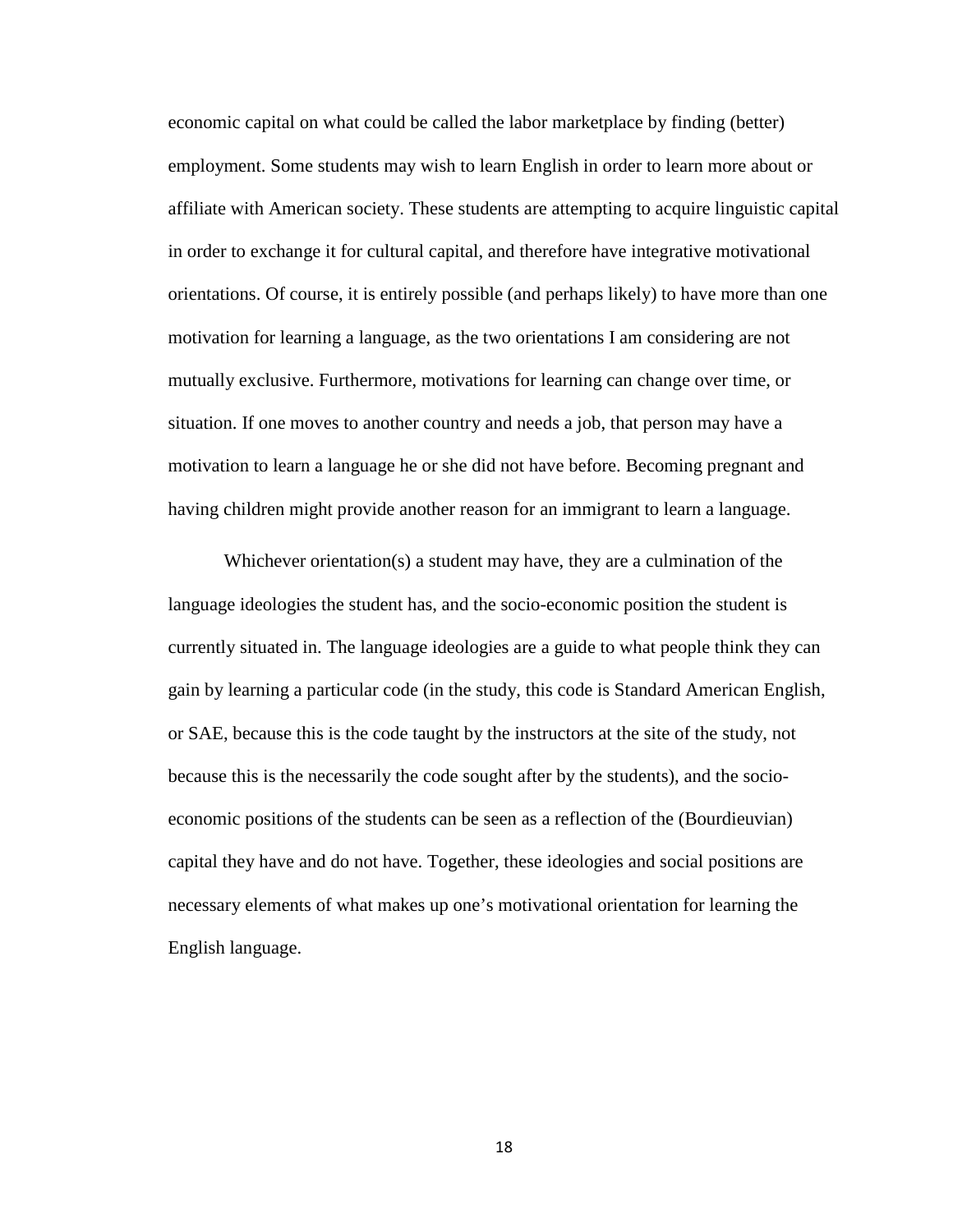#### CHAPTER 3

#### METHODOLOGY

The research participants in this study were English as a Second Language (ESL) students at the College of Southern Nevada in Las Vegas, Nevada. There were a total of sixty-six participants in the study, ranging in age from eighteen to sixty-six. They ranged from the lowest level classes to the highest level classes offered by the ESL program. For the purposes of the study I divided them into two broader levels: low level and high level. Low level students were comprised of students belonging to the first four ESL classes (ESL 110, 111, 120, and 121) in the ESL program, and high level students to the last two classes (ESL 138 and 139). Based on discussions with other ESL instructors, it was decided that this was the best way to divide the participants into two groups, because although still taking ESL classes, high level (writing) students are on the verge of being able to join the rest of the student population of mostly native English speakers, whereas students in the first four classes are learning English grammatical structures. There are fourteen non-elective ESL classes from the beginning level class (ESL 110) until the last level class (ESL 139). (See Appendix 1 for a flow chart of ESL classes at the college). After passing the last two classes, students are allowed to take English 101 or the ESL equivalent, and thus can be enrolled in mainstream classes with English speaking natives. The last two classes are writing focused, and are taught after all of the grammar classes have been completed. For these reasons, they are considered to be high level students in the study.

#### **Data Collection**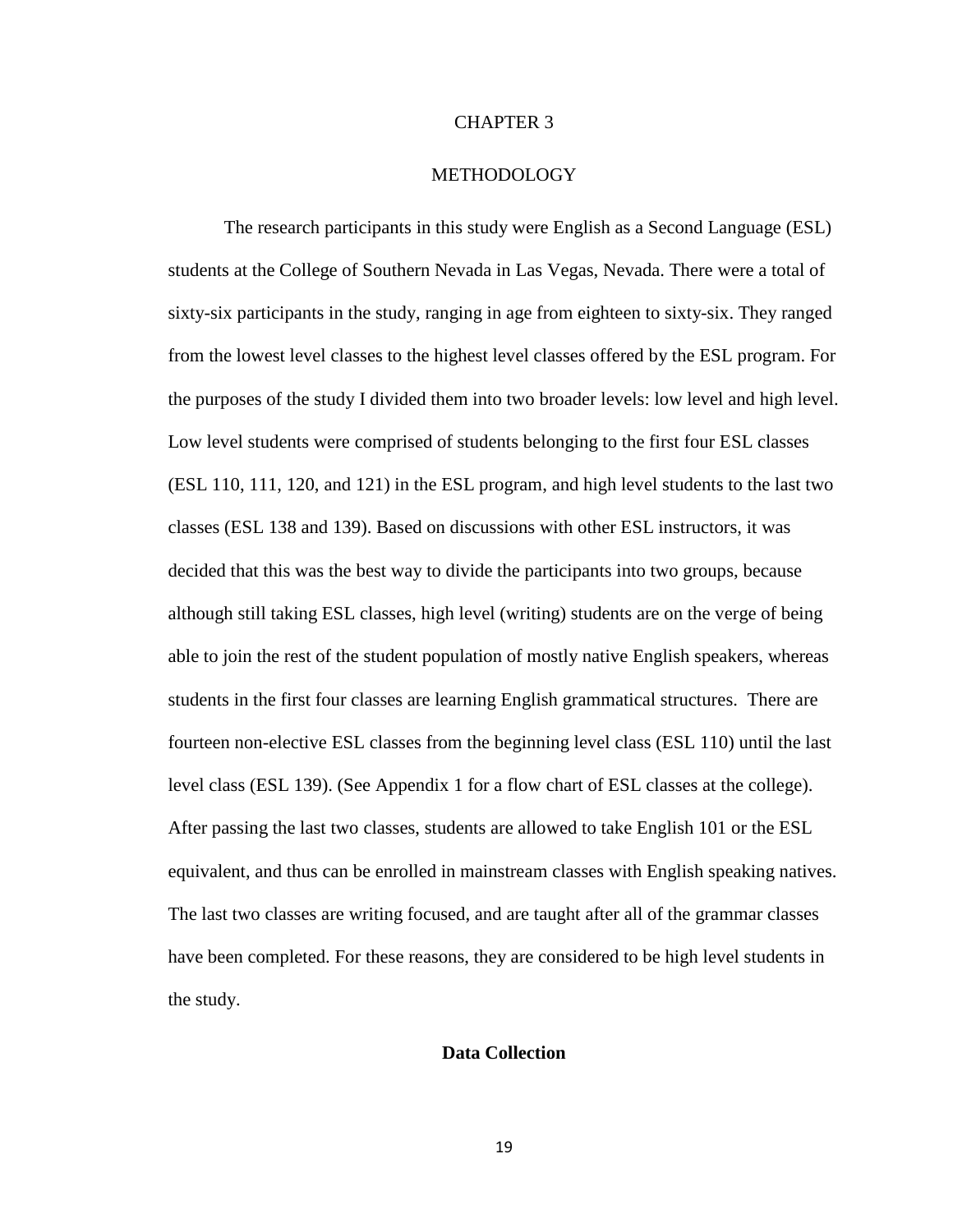I obtained data in three steps/methodologies. The first step involved a selfreporting questionnaire (Appendix 2), with which both quantitative and qualitative data could be gathered and analyzed statistically. I also gathered written texts by the participants. The second step was to engage in participant observation with participants selected after an initial analysis of the questionnaire data. The third step was to conduct semi-structured interviews with those same participants. A social networking exercise was also to be completed during this interview phase.

#### **Questionnaires**

Questionnaires have a long history in social science research (Bernard, 2006), and have been used as a data gathering device because of the high number of people who can be reached with them. There were two main reasons for using questionnaires. One reason was that much data about their background could be obtained with relative ease from many people. The second reason for using questionnaires was to create a sampling frame from which to select students to participate in interviews and participant observation.

However, a disadvantage that pertained directly to the research was the lack of follow up I could have with certain questions. That is, if a participant answered a question that I wished to follow up with, I would not be able to (until later), because I was generally not present when a participant answered the questionnaire. Because I also used participant observation and interviews as the data collection methods, this disadvantage was somewhat mitigated. Perhaps the biggest disadvantage (see Bernard, 2006) in using a self-administered questionnaire was that because of my absence I had no control over how the participants understood the questions. As a preventative measure, before the study began the questionnaires were given to five test subjects in order to find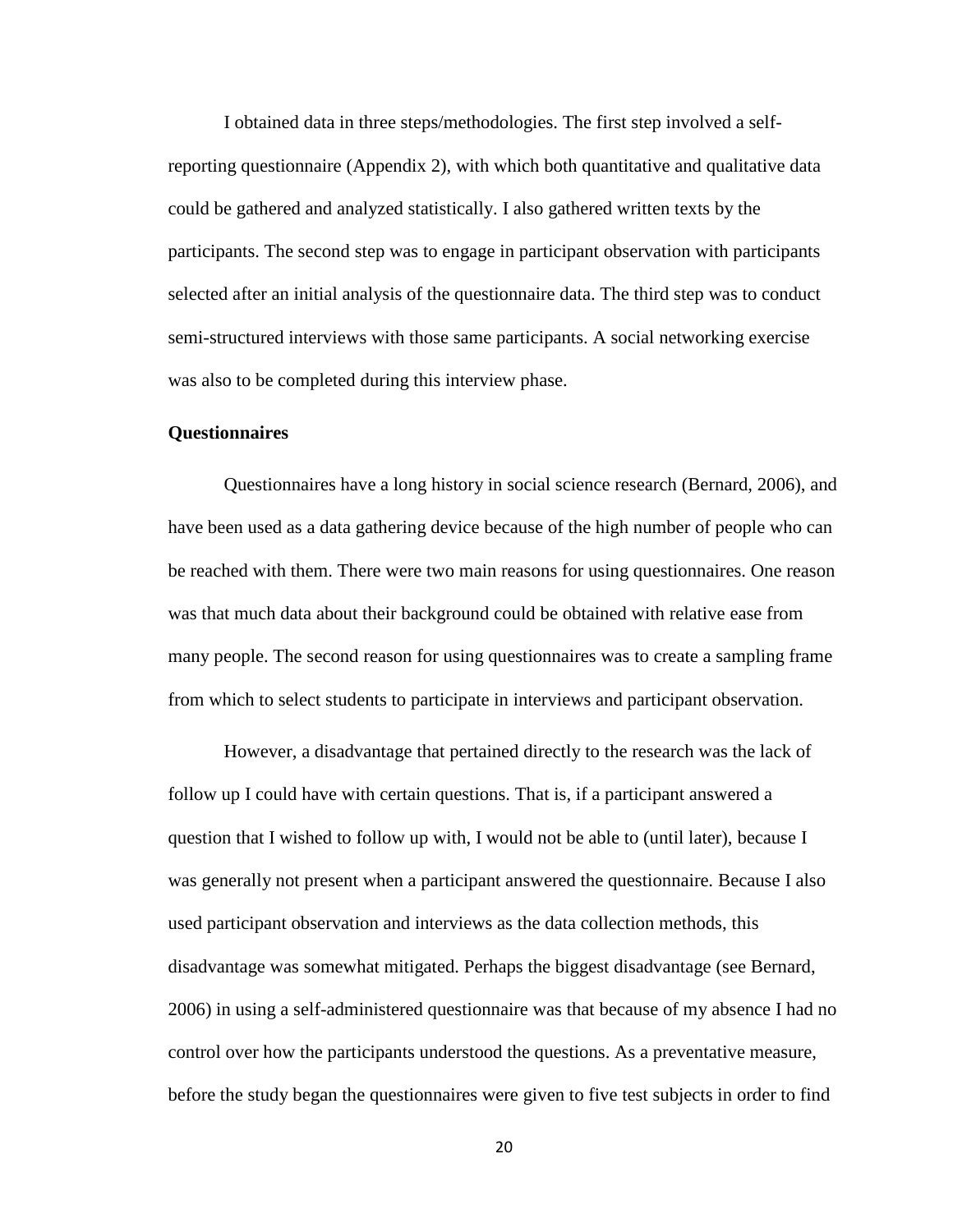any points of misunderstanding or confusion so that I could correct them beforehand. Consequently, although there were some errors in a few of the completed questionnaires (presumably due to participants' confusion or misunderstanding of some questions), it can be assumed that the majority of questionnaires were completed accurately (Brenner et al, 2003). Furthermore, for those participants that I later interviewed, I was able to clarify any possible misunderstandings about the questionnaire with them and correct their responses accordingly. It should be kept in mind, however, that there is no way to control for the participants' perceptions regarding the questionnaire, vis-à-vis the effect the researcher might have on the participants (Bernard, 2006).

The first step in gathering data was to have current ESL students from different classes of both high and low level ESL classes answer questionnaires (see Appendix 2). Participants were recruited using convenience sampling in two ways. In one method, after finding an instructor with a class time that I could be available for, an instructor would let me in to his class to introduce myself and the research project and give the students the questionnaires. In some cases, the students were given questionnaires by another instructor if I could not be available. Others (past students of mine) were recruited through email or by chance. For example, if I saw a student in a hallway on campus, I would ask her if she was interested in helping me with the research project. Most of the questionnaires were self-administered, with students taking them home and bringing them back to class. In some cases when school was not in session or the term was ending, participants took home and later mailed the questionnaires back to me. By using this sampling method, I was able to recruit both high and lower level students as I was able to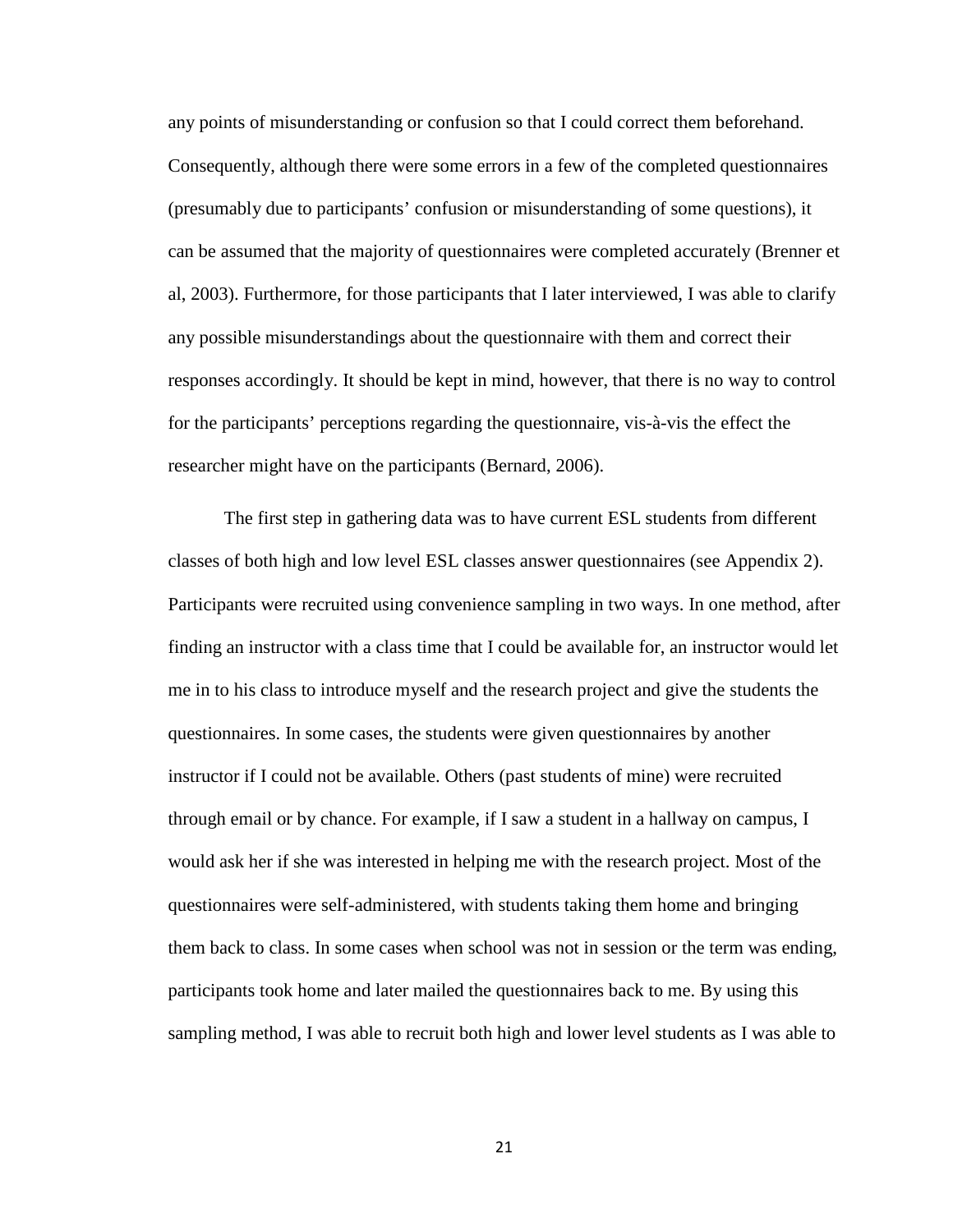gain access to students in the highest level ESL classes I would not have met otherwise, as I generally do not teach higher level classes.

The questionnaires themselves were divided into four sections. The first section was designed to obtain general information regarding participants' personal histories. The second, third, and fourth sections were divided into questions regarding home life, work life, and school life, respectively. A Spanish as well as English language version was provided to those students who wished to complete the questionnaire in Spanish. Questionnaires were not made available in any other languages due to constraints of time and the unknown linguistic background of what at the time were future participants. Spanish was chosen as an alternative language because it is the first language of a large number of ESL students in Las Vegas, NV. In fact, thirty-four, or fifty-one percent, of the participants in the study spoke Spanish as their first language, the other forty-nine percent being divided into fifteen other languages. The questionnaire was translated into Spanish by a native speaker, then back translated by another native speaker to check for accuracy.

After the questionnaires were completed, the data was organized and analyzed using Filemaker Pro. Data examined included information on gender, age, native country, native languages, time in the U.S. and in Las Vegas, who participants lived with, and employment status both now and in the past

#### **Text Collection**

Text collection plays a large role in anthropological research. It has been a resource for studying culture, and also as a way to record a disappearing culture. According to Bernard (2006), approximately 80% of the work Boas published on the Kwakiutl were translations of their language texts. Although the aims of this study were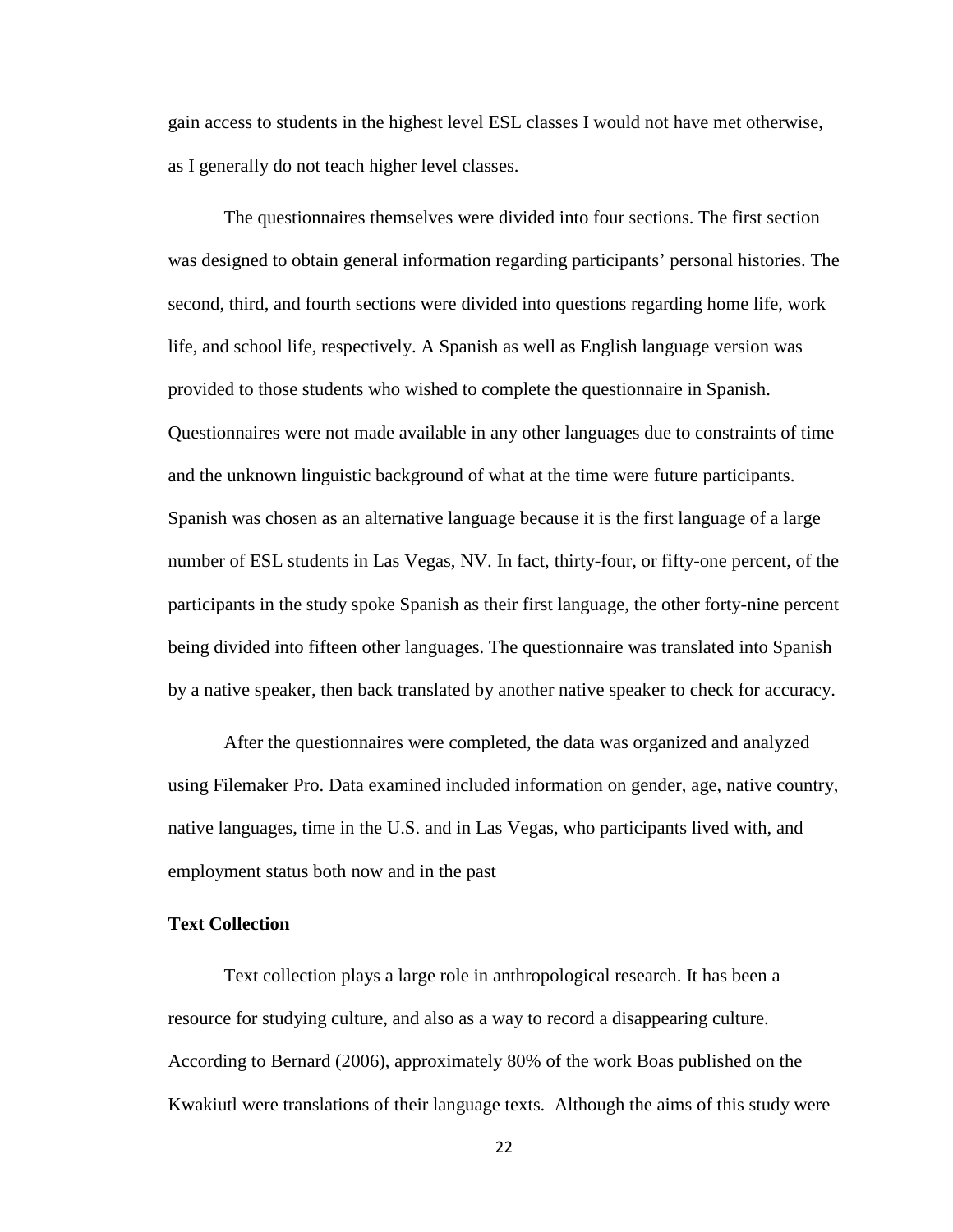not as vast, I used texts to capture the participants' perspectives on their day to day lives. Along with the questionnaires, I asked students to write a paragraph on two topics. One was an answer to the question "Why are you studying English?" The students were also asked to write a short entry on how they spent a typical day. The reason for obtaining these was to get an understanding of what the students thought their own motivations were for studying, and also to find out what the salient aspects of a typical day might be for them. Topics discussed in these short essays were then coded into different categories (see Appendix 3), which enabled me to look for shared themes and situations among the participants, such as the lack and therefore need of basic computer skills as well as the role motherhood plays in their motivational orientations.

#### **Participant Observation**

Participant observation gained popularity as an anthropological method in the field with the work of Boas and Malinowski in the early  $20<sup>th</sup>$  century, even though it had been used previously, such as by Frank Cushing, when he studied the Zuni in the late 1800s (Dewalt and Dewalt, 2002). It is a method of research where the researcher spends time with the participants he is studying, taking part in their daily lives, in order to collect data firsthand. Although not the only qualitative method, participant observation is useful because it situates the researcher in the same day-to-day context as the participant. In recording the occurrences that transpire, information that may not be acquired otherwise is captured for future analysis, and patterns previously unseen can then come to light.

Participant observation was chosen as a research methodology to see for myself how the research participants spent their time and to whom they spoke what language. Language choice has been tied to motivation by looking at why people study certain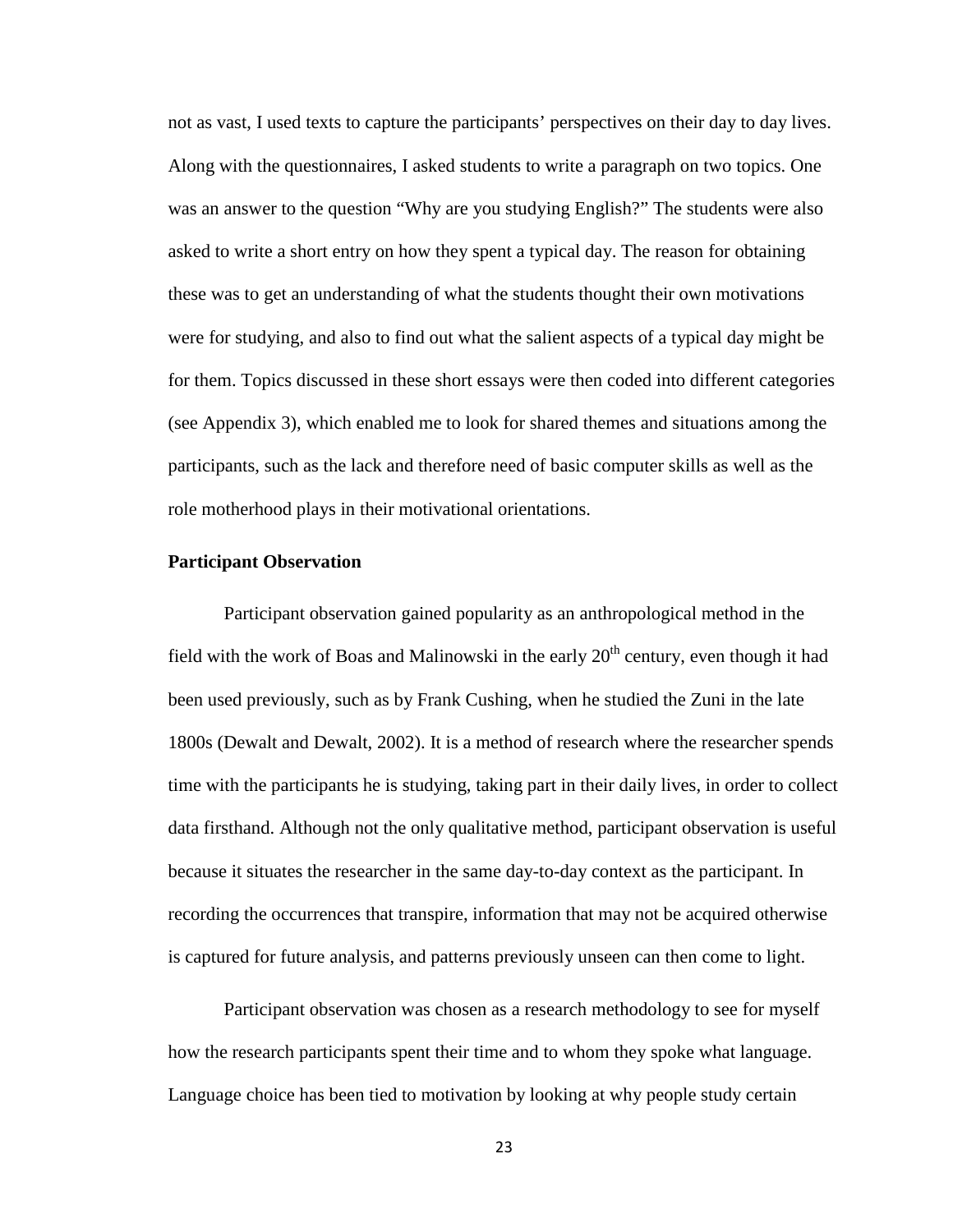languages (Gonzales 2010). By interacting with students in their everyday environments I could witness how their motivational orientations inform their behaviors in terms of whom they interact with on a daily basis. That is, I wished to see how their motivational orientations might help generate their social networks. I anticipated that integratively oriented students would have a larger English speaking social network than an instrumentally motivated student, since it is known that integratively motivated students are more likely to interact with members of the language community they are studying (Gardner 1983). Integratively motivated students, it was supposed, would either seek out or at least not avoid English speaking environments, and therefore, their English speaking networks would be larger.

This methodology was chosen to allow me to acquire a deeper eye-witness perspective on which languages were used, and with whom, in an actual day of their life than I could achieve by collecting questionnaires, social networking exercises (discussed below), or their short essays. After the initial analysis based on the questionnaires was completed, thirty-nine participants who fit the criteria (female students who did not live with their parents) were divided into high and low level groups and were randomly selected via a random number generator and invited to participate in the next step of the research, which was a combination of participant observation and semi-structured interviews. Female participants were chosen due to an analysis of the questionnaire data (explained in Chapter 4), in which it was found that the employment rate of women remained unchanged no matter the ESL class level, but that the employment rate of men rose as ESL class level rose (as might be expected). This begged questions of why women were not becoming more employed as their English got better. I spent two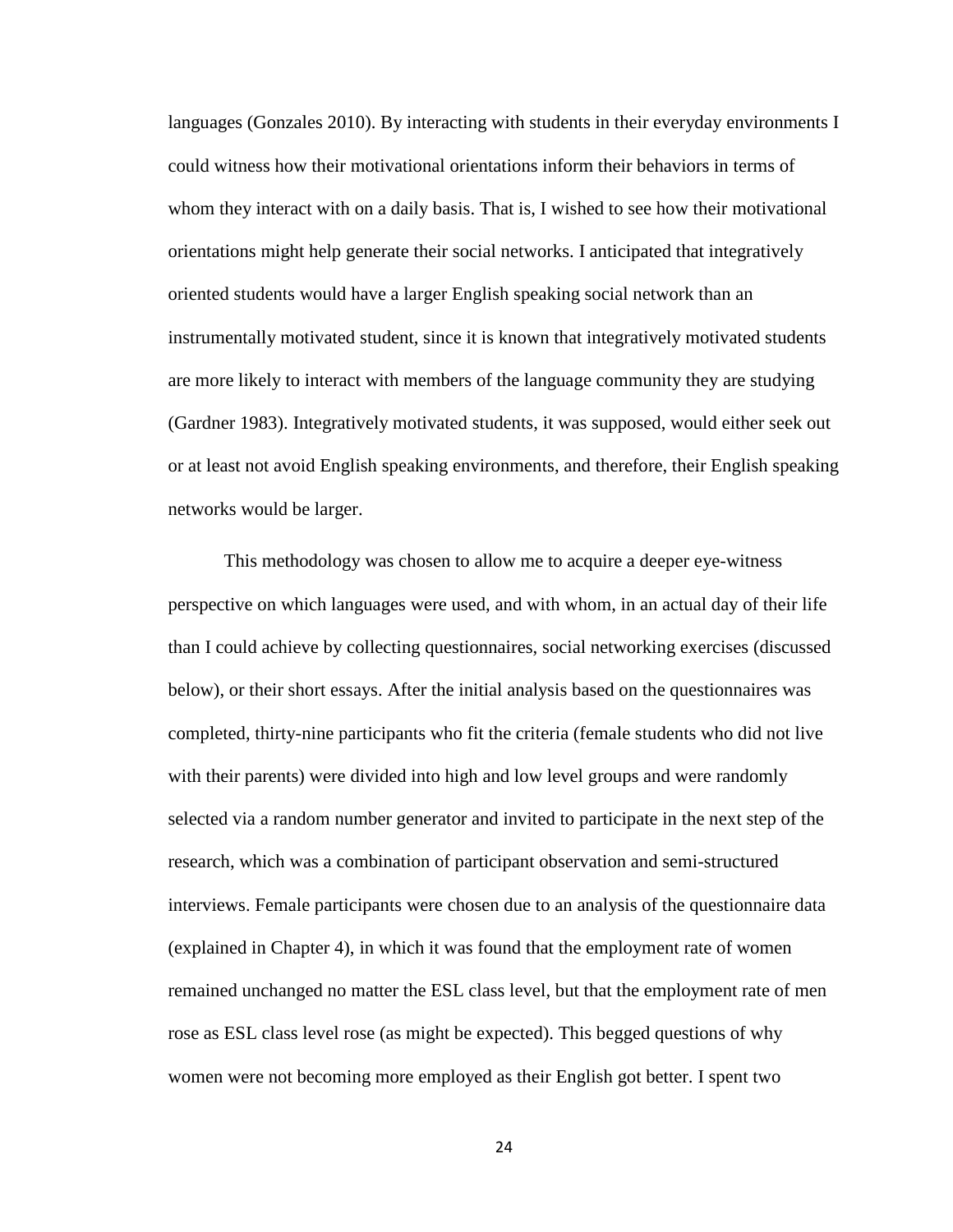sessions of four hours each with each student. In exchange for their participation, I would tutor them one hour for each session spent with me<sup>[1](#page-33-0)</sup>.

This second step, participant observation, was the most difficult to accomplish. It was easier to obtain permission from the lower level students than the higher level students. I think this was because I was teaching lower level students at the time of the study, and all of the research subjects that eventually engaged in participant observation were former students of mine. The higher level students were obtained from other classes and did not know me well enough to wish to spend time with me. As another instructor reported to me, one of his students was "creeped" or "weirded out" by the idea of me following her. Another factor which contributed to the difficulty of obtaining compliance to do participant observation was that all of the subjects were to be women, and I am a male. Finally, a third factor may have been that in return for their participant observation time, I was to tutor them, which may not have been advantageous enough for many of them. If they were good students, they might have felt that it wouldn't be worth their time to let me "observe them". However, upon checking their past grades it was found that all of the students who let me observe them received either an "A" or "B" grade in the class we shared.

It was eventually decided to just focus on the lower level students, since it was difficult to engage in participant observation with a large enough sample of higher level students. Although *easier* to obtain permission to join them (rather than the higher level students) in their daily lives, it was not strictly *easy*, as many refused or did not answer

<span id="page-33-0"></span> $<sup>1</sup>$  The decision to tutor them rather than offer monetary compensation for their time was chosen to attract</sup> those students with high or powerful motivational orientations, the idea being any data collected would more likely show patterns useful to the research. Although great in theory, this did not always work out in actuality.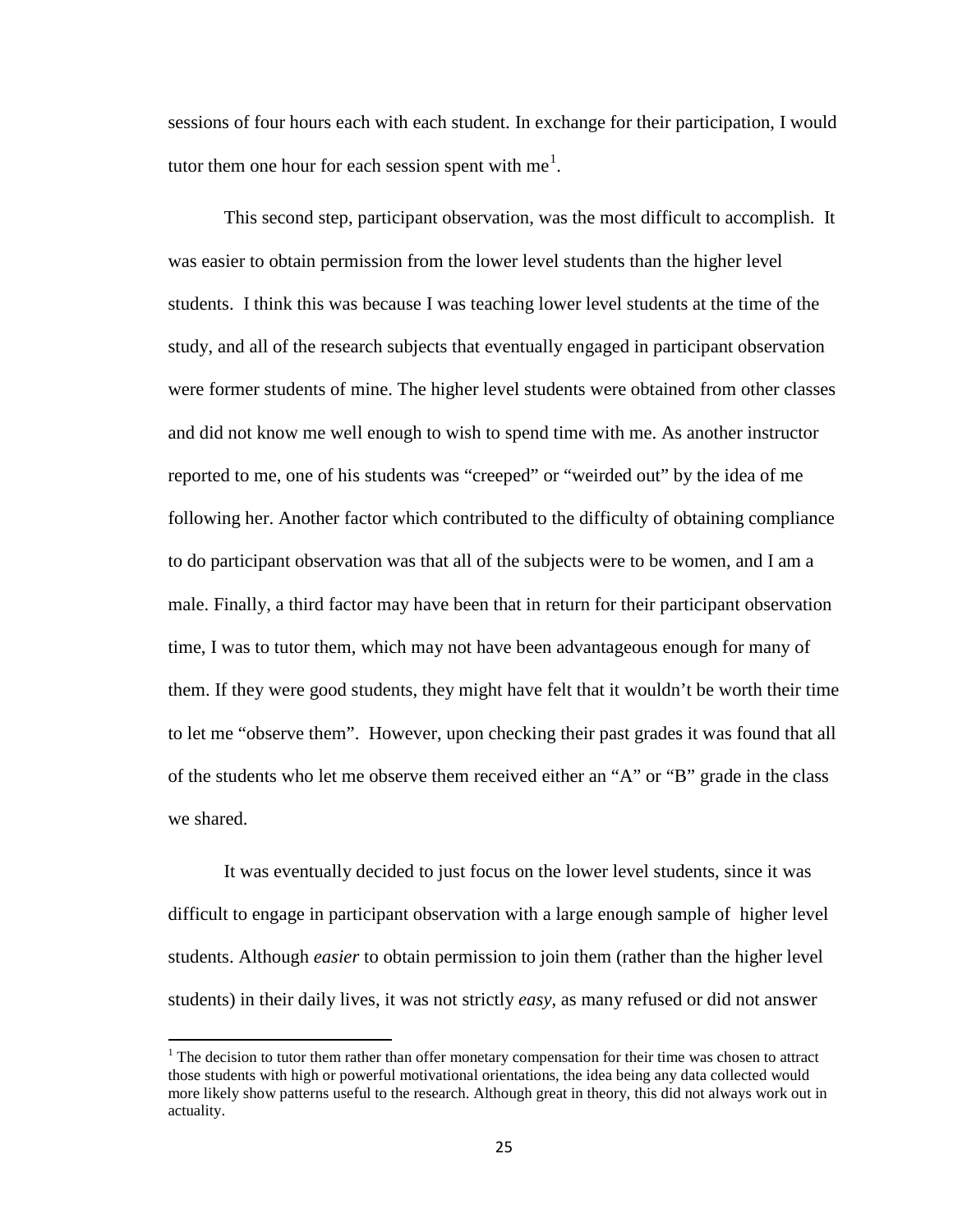back. They were randomly selected, but due to the high rate of rejection (even for the lower level students), I eventually had to solicit every lower level student, and accept whoever accepted the invitation, a form of convenience sampling researchers might call "desperation sampling". In most cases, two participant observation sessions were completed with each participant. (See Appendix 4 for a table of the participants who engaged in participant observation).

Difficulties encountered included some students not wanting to let me in their homes. Any negative effects of not being able to witness their home life was mitigated by them reportedly using their native languages at home (and so that aspect of the reason for conducting participant observation in their homes was somewhat nullified). However, this did limit my observations of other actions, such as answering the phone, going online, and watching TV or reading. Another problem was that for those students who let me in their homes, our entire time together would be spent in their homes, with me being treated as a guest. It is known that a potential drawback of participant observation is that the participant may alter their behavior due to the presence of a researcher (Bernard, 2006). Fortunately, this only generally occurred in the first sessions with them. By the second session, I think they felt comfortable with my presence, and would carry on with their daily lives in a more normal fashion.

#### **Interview and Social Networking Exercise**

Depending on where the participant observations were taking place, I would conduct an interview and social networking exercise, either during the first or second participant observation session. The semi-structured interviews I conducted were designed to get more detailed information on both their background and current living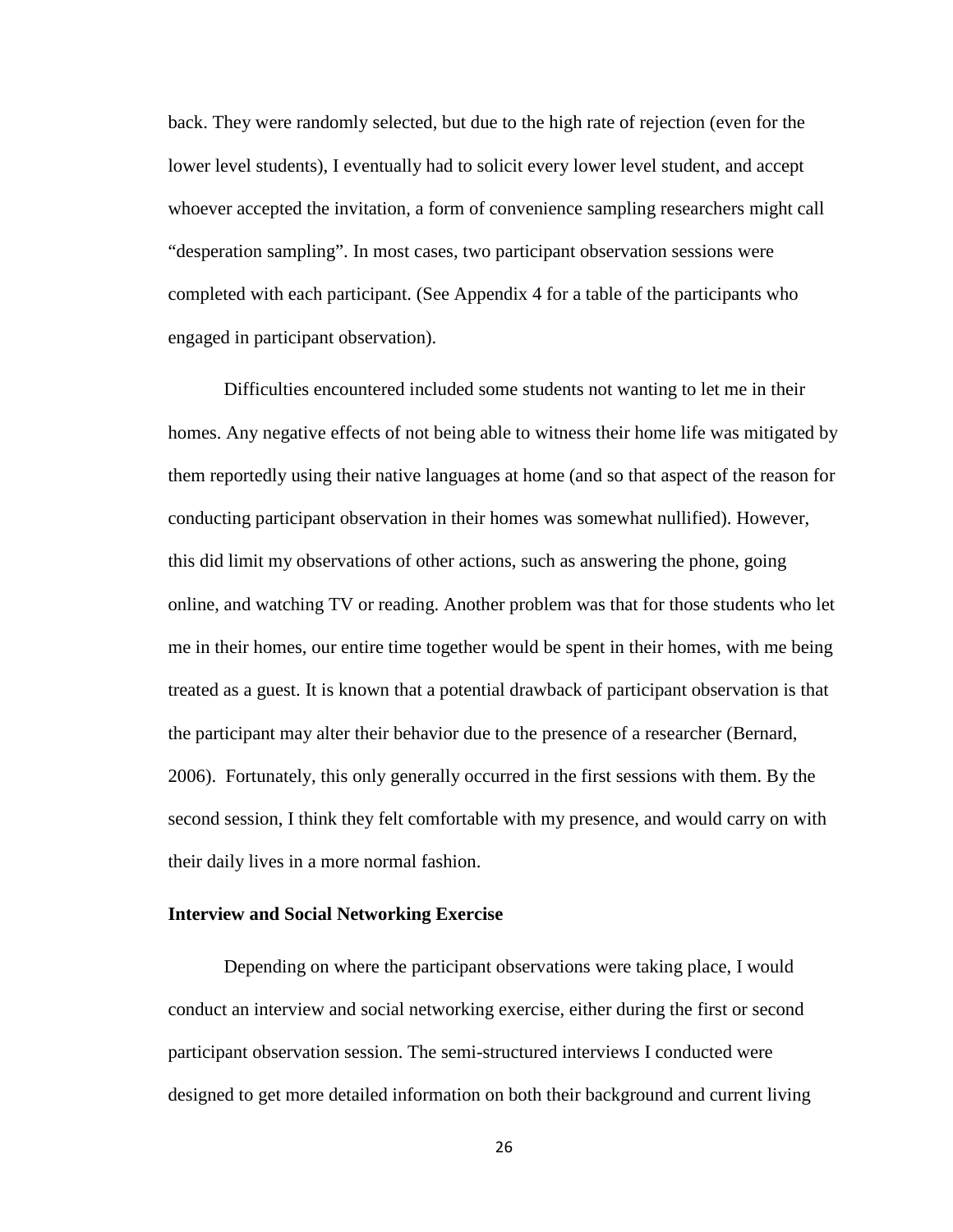situations. Typically, I would meet the participant at their home, school, or a coffee shop and ask them questions based off of the interview sheet (see Appendix 5). At times I would conduct small informal interviews by asking participants questions during participant observation as well.

At the end of these sessions, participants were also asked to complete a social networking exercise (see Appendix 6), which was designed to graphically show who they spoke what language with, and how often, thus giving me a broader picture of their linguistic lives than what I was able to witness in participant observation. This step was designed to provide another tool with which I could identify their motivational orientations. The reasoning was that those who had integrative motivational orientations would have a higher number of English speakers (especially on their personal relationship side) on their graph than those participants with instrumental orientations.

To do this I showed them a paper with concentric circles on it, each circle representing a level of closeness to the participant, who was represented as the center of the circles. The paper was also divided into two halves, with the left half reserved for professional relationships (such as a dentist, boss, or employees), and the right half reserved for personal relationships. They were asked to place post-notes representing the people they interacted with within the circles, with those closest to the participant in life, being closest on paper. After this step was completed I asked for information about those on the post-notes, such as what language they spoke, how often they interacted, and what language they used with them.

Using these varied methodologies allowed me to gain an understanding of the two aspects of their lives I was interested in. I wished to know what kind of relationships they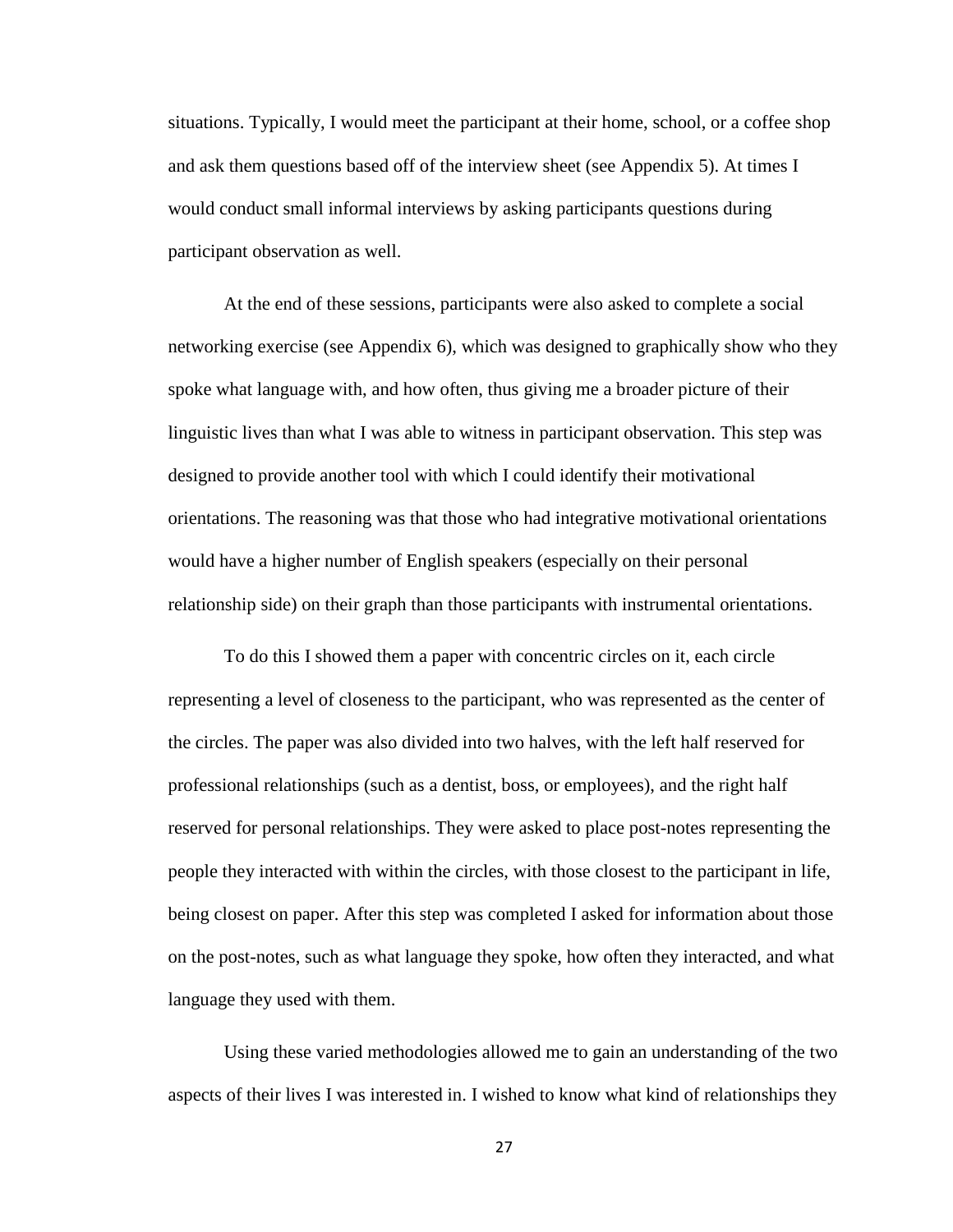had with members of the U.S. born English speaking community, and what kind they had with members of their own linguistic community. I also wished to know what their socioeconomic situations were, and how these informed their motivations for learning English. Through participant observation and interviews, I was also able to come across a motivation to learn not based on the learner's benefit, but on their child(ren)'s, discussed in Chapter 4. By learning how the students were situated socio-economically, I attempted to determine if their motivational orientations would be seen in their social networks they had developed since coming to Las Vegas, which we will see in Chapter 5. However, not all participants shared the same motivational orientations, and in Chapter 6 I discuss the motivations of two participants who were unique in that regard, one because she showed signs of having integrative motivational orientations, and the other because she did not fit into the instrumental / integrative paradigm.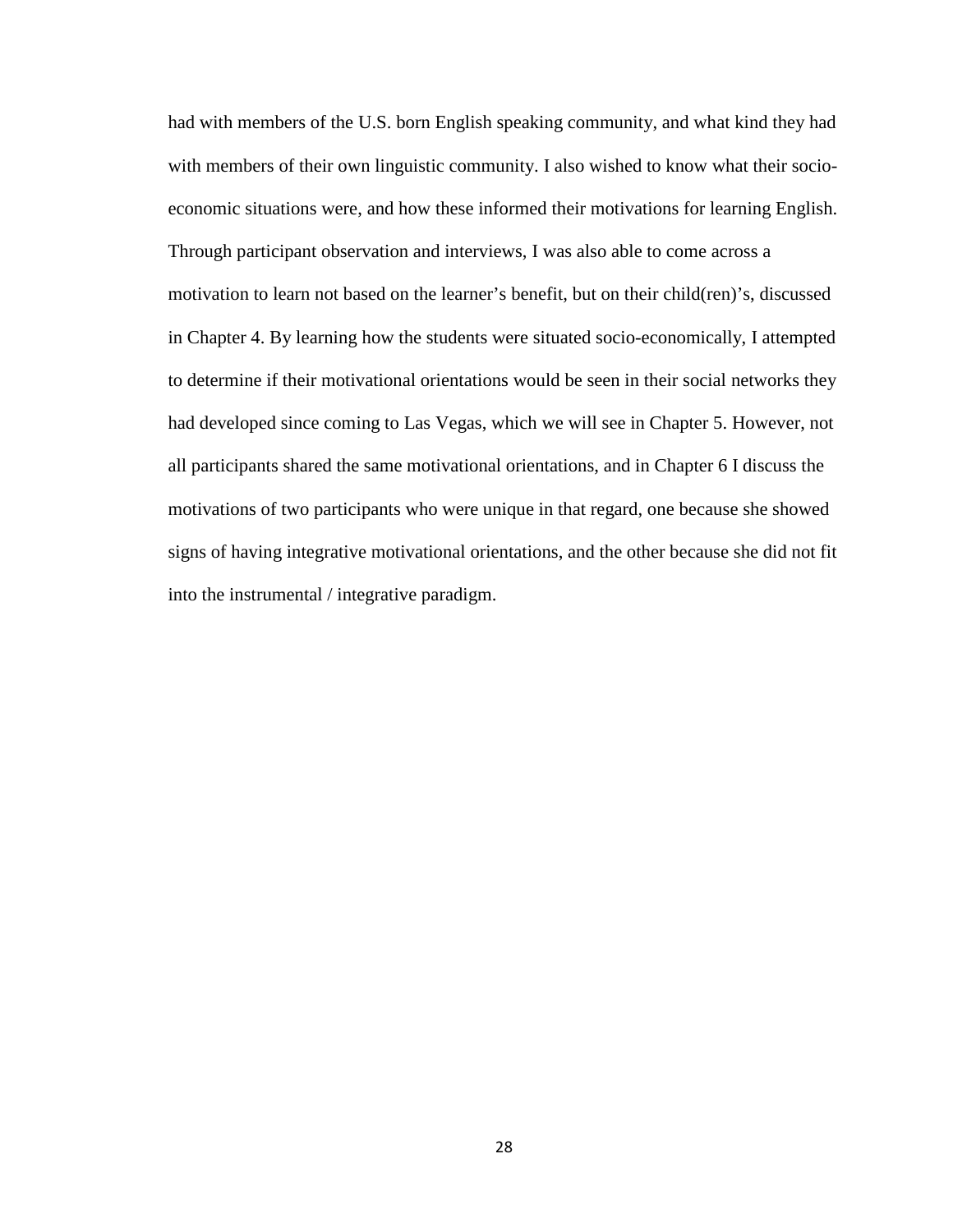# CHAPTER 4

# PARTICIPANT DATA AND THE ROLE OF MOTHERHOOD ON LANGUAGE LEARNING MOTIVATIONS

#### **General Background Data on the Participants**

As I stated earlier, I was able to refine the original broad research questions after some initial data collection using self-reported questionnaires. I received questionnaires from 66 students enrolled in the ESL program at the College of Southern Nevada in Las Vegas, Nevada. There were 22 men and 44 women in the study. This is fairly representative of the classes I have seen at CSN, which are usually populated by more women than men. The students who answered the questionnaires ranged from the lowest to the highest level ESL classes. Here are some of the background data on the participants: 34, or 51% of the sample were native Spanish speakers; the others were a mix of native speakers of 15 different languages, and originated anywhere from Africa to Asia to Europe (see Appendix 7 for a breakdown of these data). The average age of the participants was 34.4 years, and they ranged from 18-66 years in age. The median age was 36. The average time spent in the United States was 6.8 years. It was found that the lower level students in the study had spent an average of 2.2 years studying English at the time of the study, while higher level students had studied English for an average of 7 years. 43 of the 66 students in the study had at least some college experience in their native country.

Because motivations to learn a language are in part founded upon one's socioeconomic position, I focused on the data concerning employment. I decided to remove the data concerning young (20 and under) ESL students who were living with their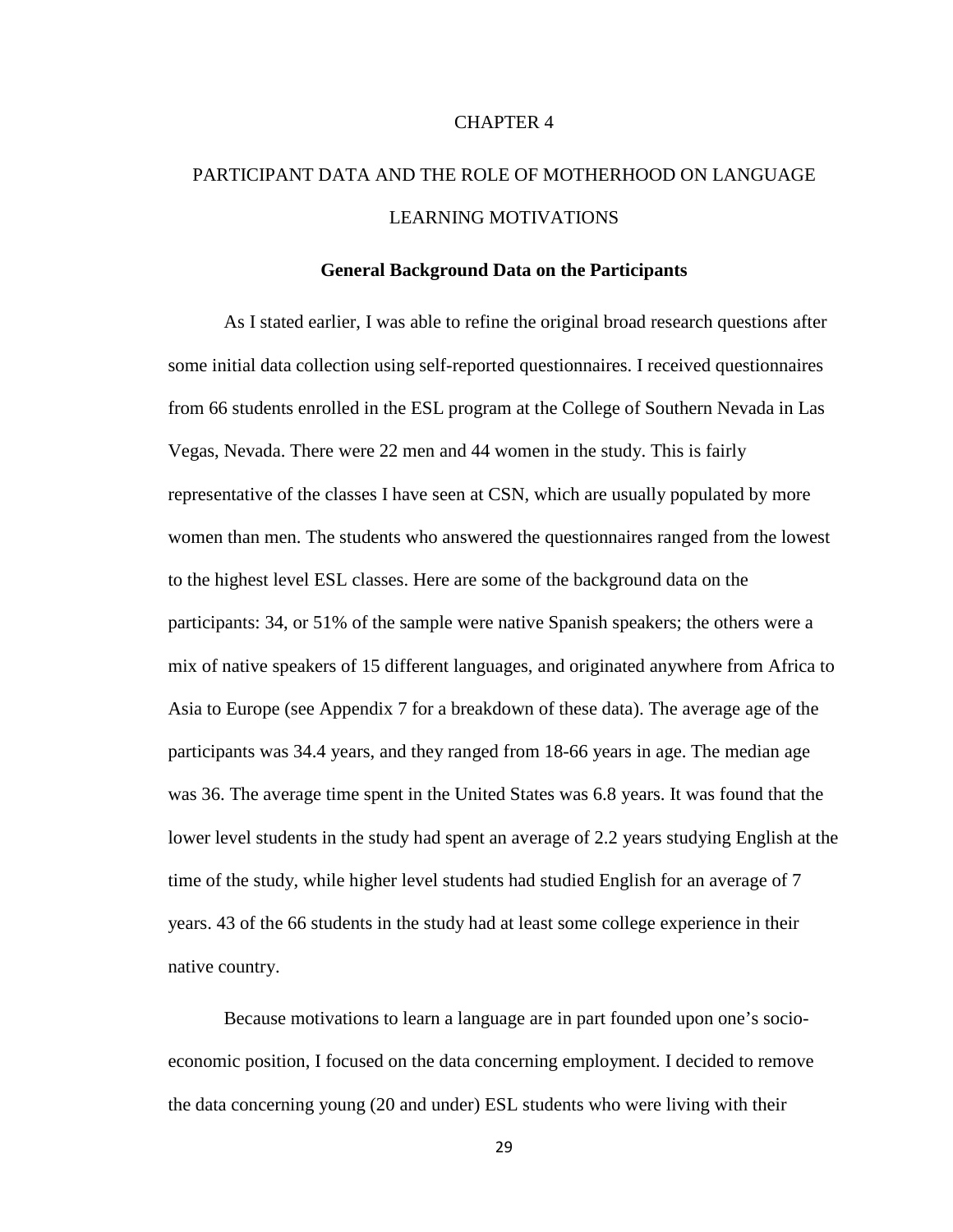parents and not working, so as to not skew these data. This left 59 students, 20 males, and 39 females. Of these, 14 of the 20 men (70%) were working at the time of this study, and 29 of the 39 women (74%) were working. Although the percentages in terms of employment and gender are almost equal, 5 of the 14 men (36%) spoke their native language at work (with either their boss, coworker(s), employee(s), or customers), while 15 of the 29 women (52%) worked at a place where they could use their native language. This suggests that the women in my study tend to work at places within their language community, and men are more prone to work outside of it. The reasons why could be various. Women in general may find it more difficult to get work, and so must rely on their social networks (which are presumably mostly comprised of members of the same language community). Their roles as wives may have also been a factor. For example, I know that some women were specifically not allowed (by their husbands) to work in certain places.

I also looked at the relationship between the participants' time in the United States and their education levels in relation to their employment status. In terms of time spent in the United States, it was found that the unemployed spent slightly less time on average in the U.S. (6.53 years), than did the employed (6.84 years). Moreover, previous education experience seemed to have little or no effect on current employment status. Students who had gone to college in their native country, (whether graduating or not) had an employment rate of 67% (28 of 43) versus 61% (14 of 23) for those who had never attended college. Of the 29 women who were employed, 22 (76%) had at least some college experience, whereas half of the men who were employed had at least some college experience. A variety of factors might account for this discrepancy. The data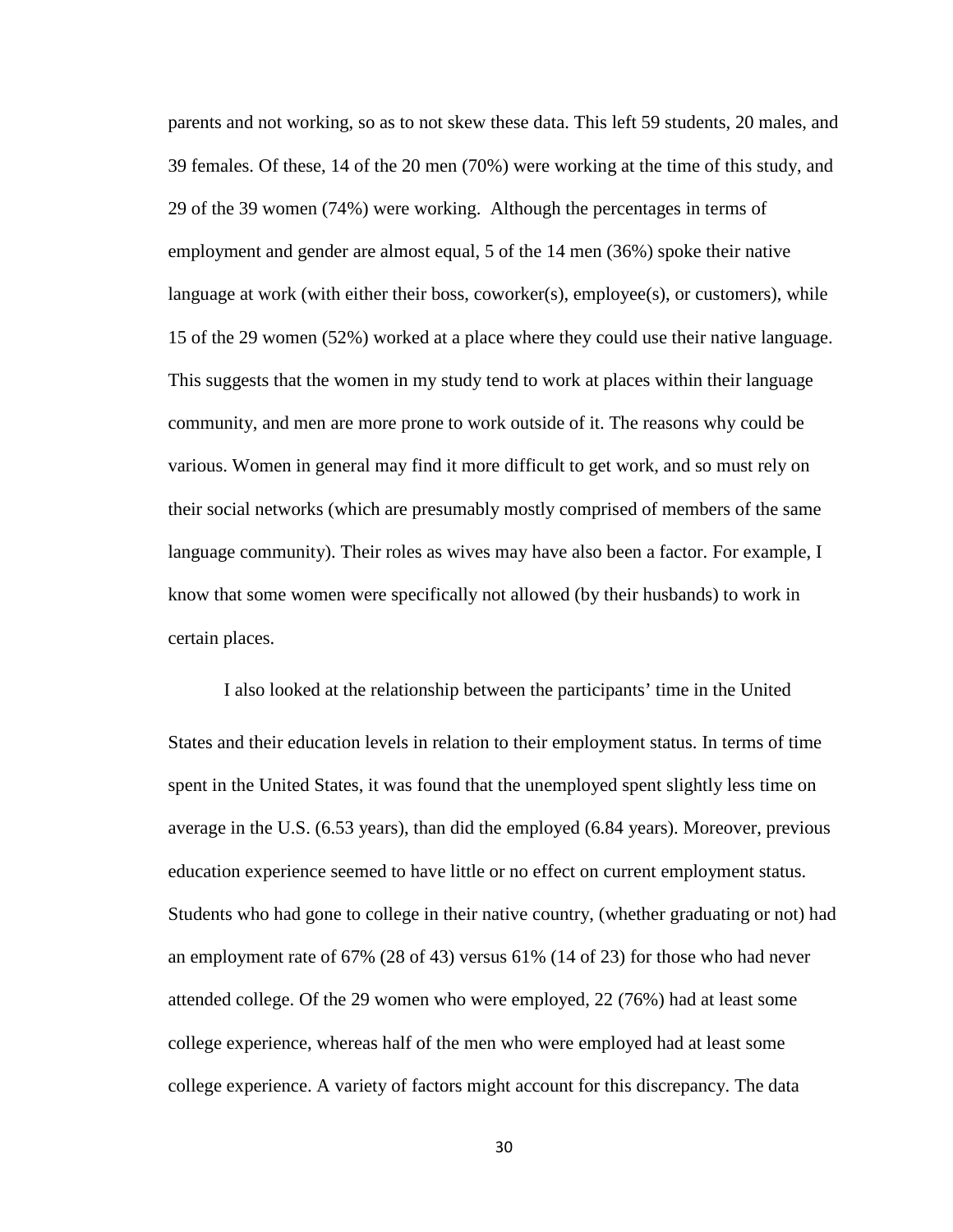could suggest that education was more important for the women in the study to obtain a job, versus the men. Also, cultural factors could also be at play; some of the women might not be expected to work, or even go to school, so these two factors might be positively correlated in this regard. Furthermore, men might be more likely to take jobs with low education requirements. These are just some of the reasons for the differences between male and female students in their day to day lives.

The most interesting data to come out of the questionnaires were about current employment status, gender, and English class level. It was found that in the lower level classes, 7 of the 13 men (54%) were employed, and 16 of the 25 women (64%) were employed. In the higher level classes, all of the 8 men were employed, but only 13 of the 19 women (68%) were employed. If potential employment is a motivation for learning English and language ability in English is beneficial to obtaining employment, you would expect that as English ability increases, so might employment for ESL students. This pattern was clearly observed with the men in my study. However, the women did not display this trend.

It was due to this finding that it was decided to focus on the female ESL students. If women are presumably learning English to get a (better) job, why are they not more likely to become employed as they increase their language proficiency in English? There can only be two reasons. One is that women are not learning English to acquire employment (an instrumental motivation), but are doing so for another (possibly integrative) motivation. Another reason is that they have more trouble finding employment no matter what their English speaking ability is. Either of these reasons can be a factor of the participant's cultural background. Women may be subjugated to the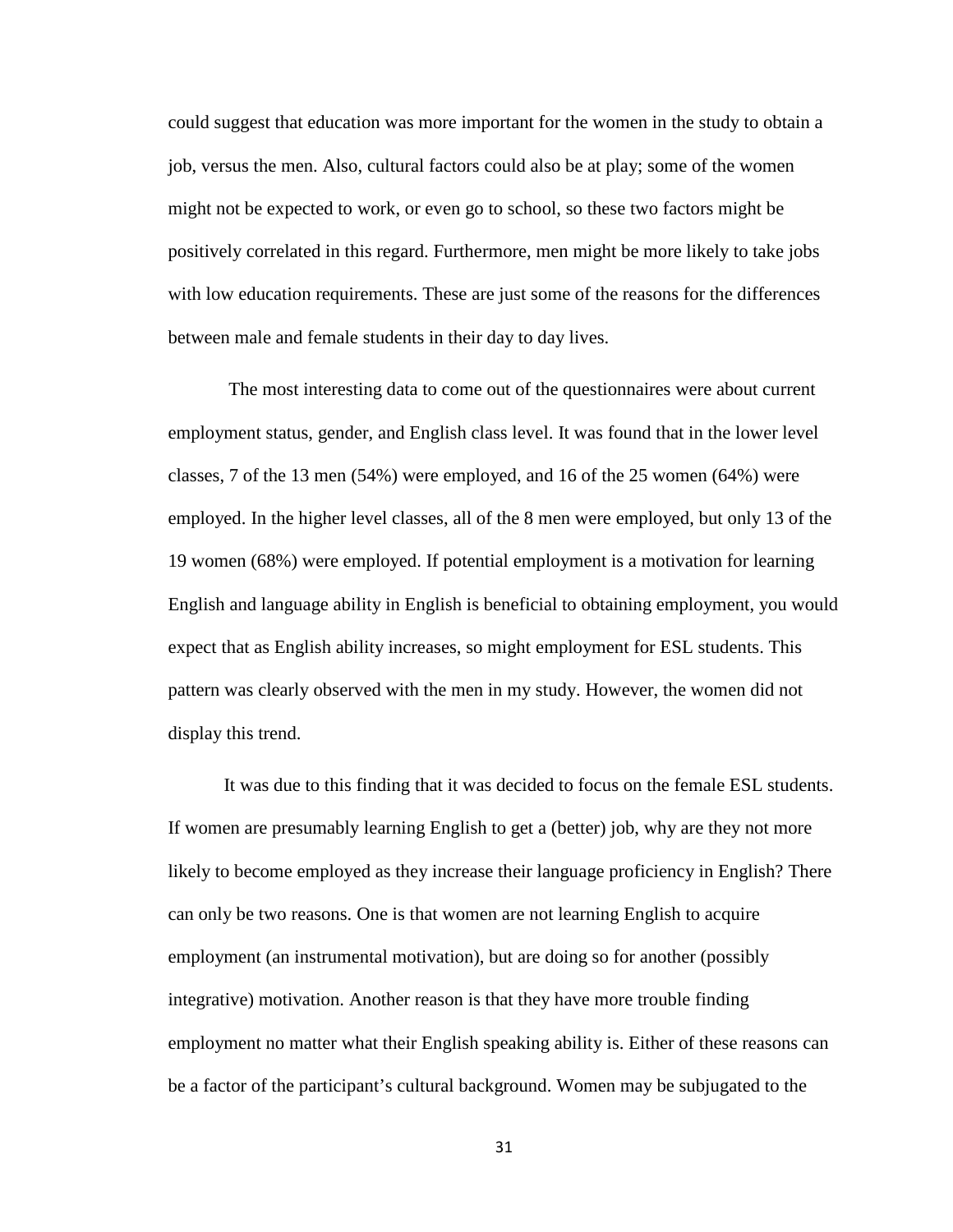home, or at least to only certain types of jobs. The importance of motherhood may be a factor, although this may be more biological than cultural. These reasons alone could account for the lack of employment found among the female students.

It was also decided that the focus should be on female students who were not dependents of their parents. This decision was taken because the reason for focusing the research on women was due to their employment status, and it was felt that any young woman living with her parents would not have the need to find employment, as their living expenses would presumably be paid by their parents. There was a concern that if such a student did have an instrumental (financial) motivational orientation, it would be clouded from view as their activities might not reflect their motivational orientations, and so only the remaining female students not dependent on their parents were invited to participate in the participant observation and interview portions of the research.

Because of this discrepancy between the men and women in my study, I looked for socio-economic differences among the women that my questionnaire could tell me. For example, I looked at what their home life might be like by asking whom they lived with. 20 of the 29 employed women (68%) lived with a husband or two parents, but 10 of the 15 unemployed women (66%) did as well. This means the reasons concerning employment status for women existed elsewhere, and is the point at which I began the more qualitative aspects of this research.

# **The Effect of Motherhood on Language Learning Motivations**

Motivations to learn (a language) are complicated things. They have been studied using a variety of models, one of which is the instrumental / integrative paradigm used for this research. One of the few efforts to look beyond motivations at the factors that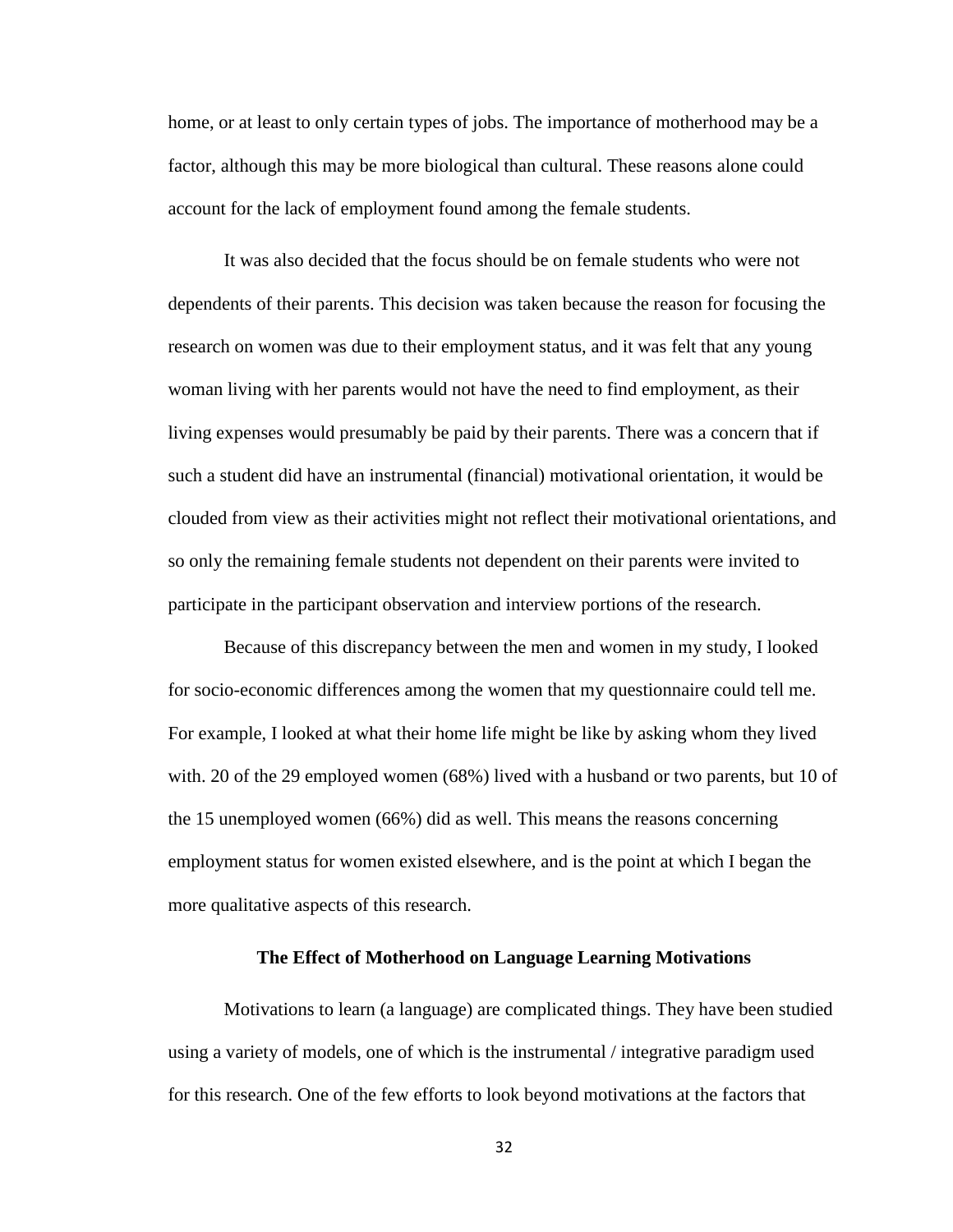influence them, this thesis holds that motivational orientations are negotiated in complex ways, based on the goals of the people who have them and the socio-economic positions they hold. For example, in this research it was found that motherhood and regret influence and are influenced by the motivational orientations of learners and that social networks can be demonstrative and informative of one's motivational orientation(s).

The idea of motherhood presented itself as a motivating factor for learning English among some of the women in the study. Although "…mothering is mostly associated with the daily care of children" (Dreby, 2006, p. 35), it is also an overwhelming experience, especially for immigrant women (Nystrom and Ohrling 2003). At least part of the reason for this is because one of the key issues that immigrants face is how to rear their children in a new country (Kwak, 2003). Questions of how best to assimilate into the host country are raised, and these questions can be about language use. Children of immigrants are often brought up in more than one language, the language(s) of their immigrant parent(s), and the host language (Prevoo et al, 2011). Often, the amount of exposure children have to these languages is based on parents' socio-economic factors (Oller and Eilers, 2002), education level (Van Tubergen and Kalmijn, 2009), and ethnic identity (Extra and Yagmur, 2010). All of these factors can have an influence on their language ideologies regarding both their native languages and the language of their host country. Furthermore, motherhood is not just about daily child rearing activities, but also about long term activities, such as securing the best interests of their children (Illanes, 2010).

Because the responsibilities of raising children largely fall to females, it should not be surprising that motherhood was a factor in deciding to learn English for some of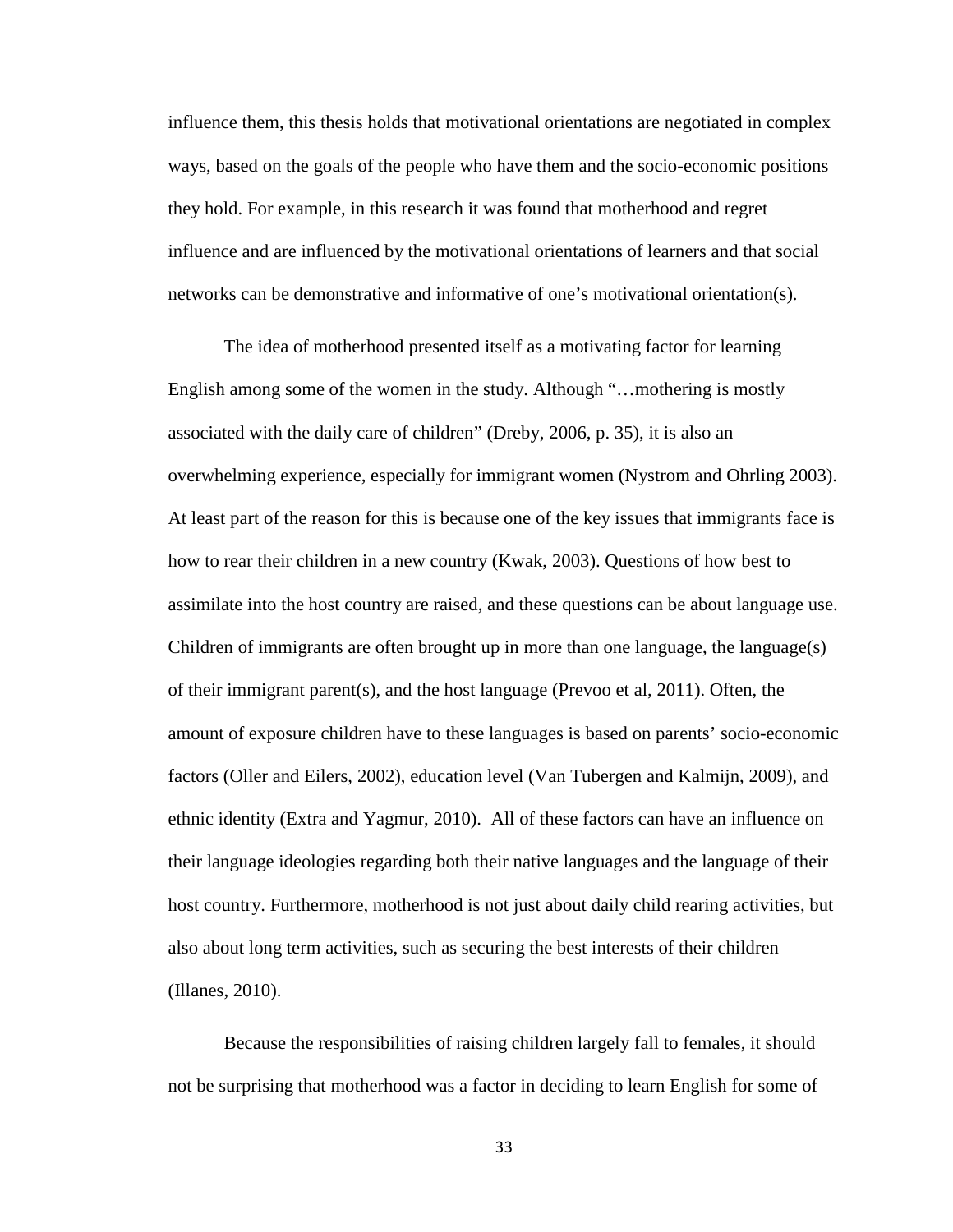the female research participants in the study. In fact, all but two mothers in the study spoke at least some English with their children, suggesting that the responsibility of motherhood was a motivating factor for their learning English: they were either learning it to help their children learn English, and/or they were learning it to better navigate their new host country, in this case the United States, for their children's benefit. Both reasons most likely applied. Although children usually pick up the host language more quickly than their immigrant parents and in fact will correct their parents' English, it has been demonstrated that the use of the host language by parents at home increases when children reach primary school, and this use can stimulate the usage of the host language vocabulary in children as well (Prevoo et al, 2011). Other evidence suggests that immigrant parents' reasons for learning English are also to help guide their children to (academic, and later economic) success (Martinez and Wang, 2007). For example, that the educational system (and the host society at large) communicates the importance of the host language as important for children's academic success may have an effect on their motivations for learning English as well as on their language use at home (Hammer et al, 2009).

That motherhood served as a motivating factor in learning English was supported by survey data, and then further illustrated through participant observation and interviews. Almost half of the women in the study reported having offspring, and 23% of the women in the study (10 of 44) reported that they were learning English to help their children or to communicate with their family. Although almost half of the 22 men reported having children, only one of the men in the study stated that they were learning English for reasons of family. In their reports of daily activities, although more men than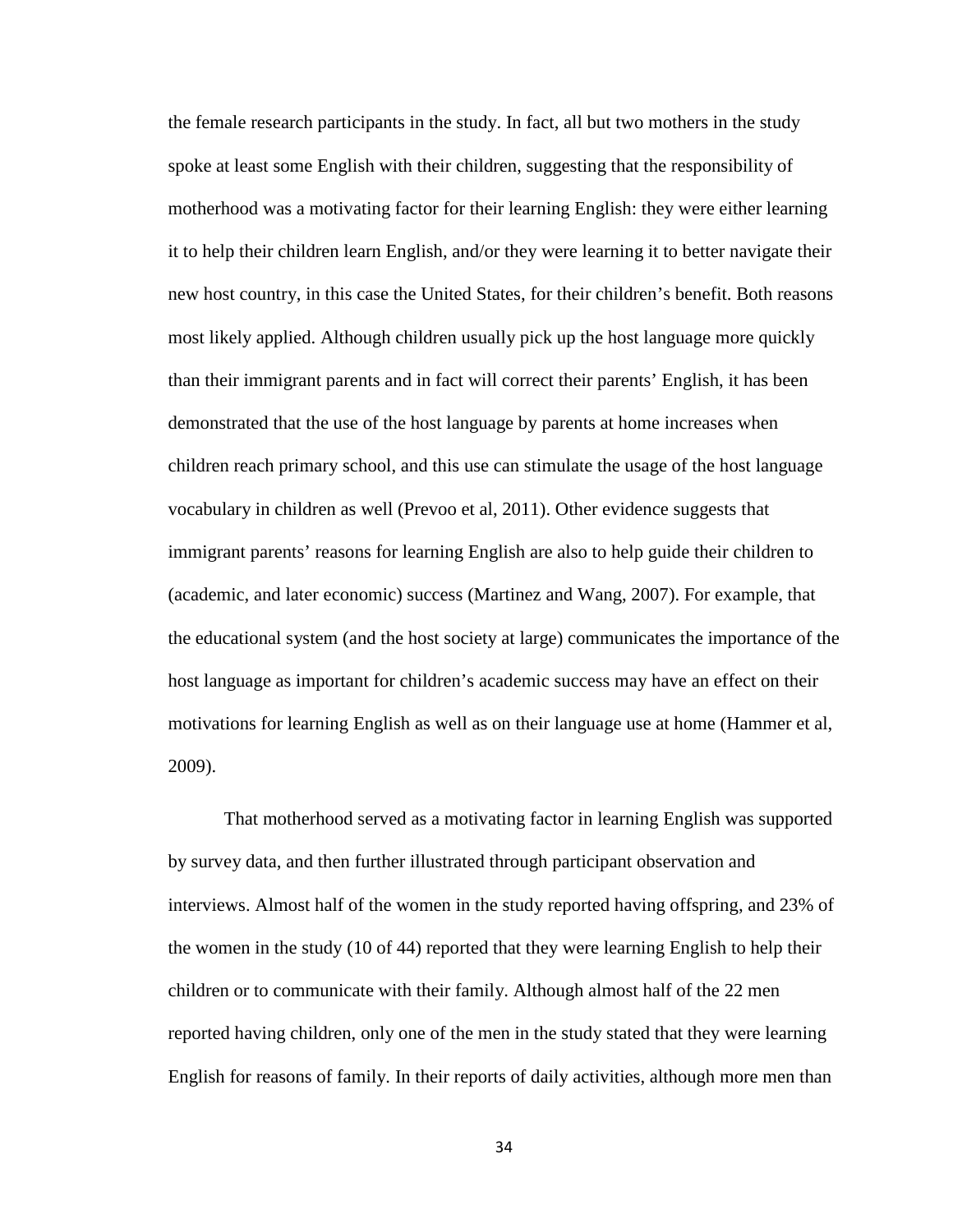women reported spending time with family, it was only the women who reported on engaging in child rearing activities. That some women assumed the role of the main child-rearer became apparent in some of the participant observation sessions I engaged in.

Below I will speak about two women, most of whose time was spent taking care of their children and other domestic activities. One of the women is from Korea and the other from Columbia, so it is important to understand the cultural values associated with motherhood from the perspective of these two communities. Gender role ideology regarding the raising of children in both Korean and Latino culture is very similar and revolve around the woman as caretaker of the children and the man with securing resources for the family. These ideologies found in both Korean (see Kim et al, 2006) and Latin (see Illanes, 2008) communities about gender roles and parenting were seen in the data collected in the study.

## **Introducing Jenny**

First, let me introduce Jenny<sup>[2](#page-43-0)</sup>. Jenny is a 41-year-old married Korean mother of three children. Quality and practicality guide many of her decisions, including how she presents herself. She keeps her hair neck length and disregards high fashion clothing as unnecessary. She enjoys the small events in life that make her laugh, and many of her conversations relate these funny incidents or stories, accompanied by her laughter. Jenny does not work. She has the job of raising their children and considers this to be her primary responsibility. Her Korean-born husband works as a dealer in a casino and as a real estate agent.

<span id="page-43-0"></span><sup>&</sup>lt;sup>2</sup> Pseudonyms will be used throughout this study.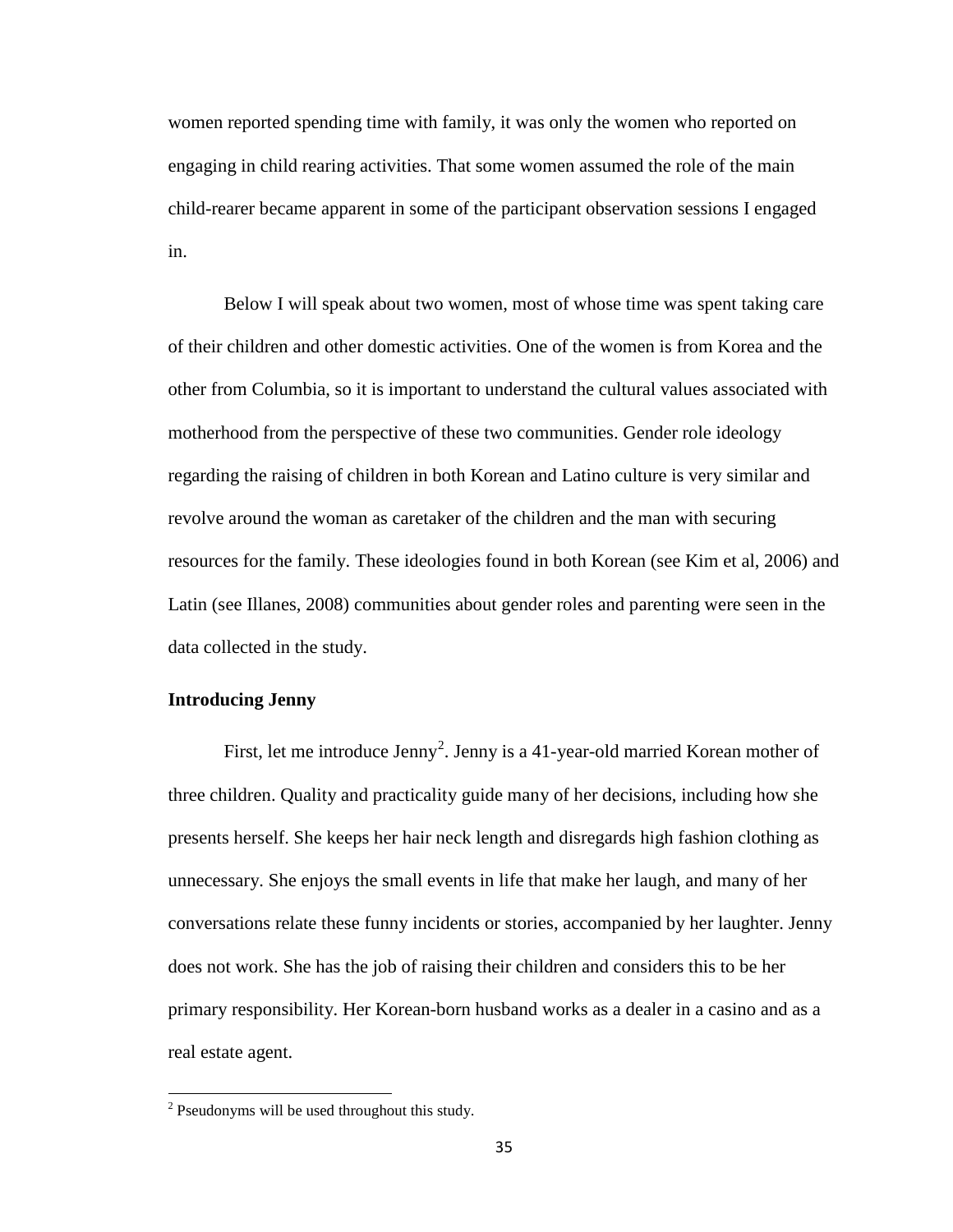Before she had had children, when she first came to Las Vegas (and the United States), she was interested in learning English because she was "living in the U.S." After asking other members of the Korean community in Las Vegas about where to take English classes, she was shocked and surprised at their responses. She was told not to bother learning English because the classes were filled with non-English speakers. Also, they said she would not need English to get a job. These ideas held by other members of her linguistic community were statements about their beliefs regarding linguistic and economic capital. In their estimation, only a modicum (if any at all) of linguistic capital, as gained by learning English, is needed to acquire economic capital. In point of fact, her sister, who had been living in Las Vegas before Jenny came here (and who had helped put Jenny and her husband together), had been working (and still does) as a casino dealer, without the benefit of speaking much English. (After approximately 20 years of living in Las Vegas, her sister did decide to take an ESL class at CSN, and was put in the lowest level class per her placement test score. She quit within the first week due to anxiety).

Jenny did not adhere to the view that learning English was a waste of time. She thought that if she were going to be living in the U.S. she should learn English, and she felt very strongly about this. Her reasons here were instrumental in nature. She wanted to be able to communicate with those around her. I have seen no evidence for an integrative orientation in anything she has explicitly stated or that I have seen, which I will discuss later. Eventually, her reasons for learning English grew, due to having children. She has explicitly stated that she needed to learn English to help her children grow up in the U.S. These activities included helping them with their homework, signing them up for activities, or discussing their education with their teachers. For example, the weekday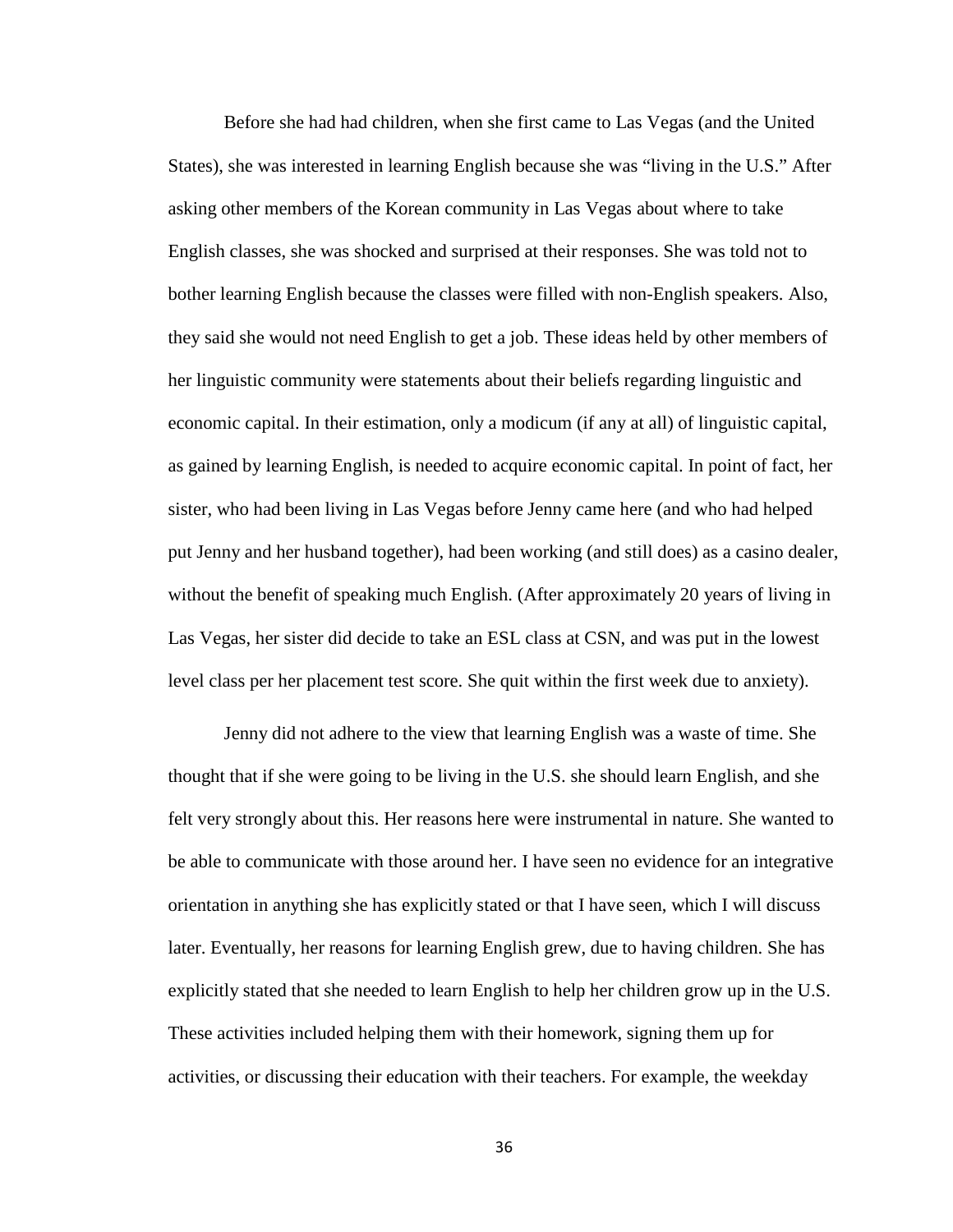participant observation sessions with her consisted of her dropping off her kids at school and running errands until she would pick them up again, at which point she would have them do homework while she prepared dinner.

Even though her motives for learning English grew because she had children, the instrumentality of them did not. By learning English, she was acquiring linguistic capital to be used on a linguistic marketplace located in the United States. However, her reasons for acquiring linguistic capital were not, in this case, to exchange it for anything benefiting her. Instead, she wished to exchange the linguistic capital that she would earn by learning English for an increase in the cultural capital of her children. In learning English, she could help her children more fully engage in activities that would require parental supervision or engagement, activities I mentioned earlier. This assistance, to her, would help increase their ability to succeed as U.S. born children by increasing their cultural capital. Although increasing one's cultural capital can be seen as an integrative orientation, Jenny is attempting to ultimately increase her *children's* cultural capital, and so *her* motivations remain instrumental.

# **Introducing Danielle**

Another woman whom I conducted participant observation with had a similar outlook on learning English. Danielle is from Columbia but married an American and now lives in Las Vegas with her one year old child. She is thin (she taught dance in Columbia) and keeps her hair long. She seems to always present herself fashionably and attractively. Although a mother, she seems young-at-heart herself and once talked about how she was thinking of getting a tattoo of a pre-Columbian artifact.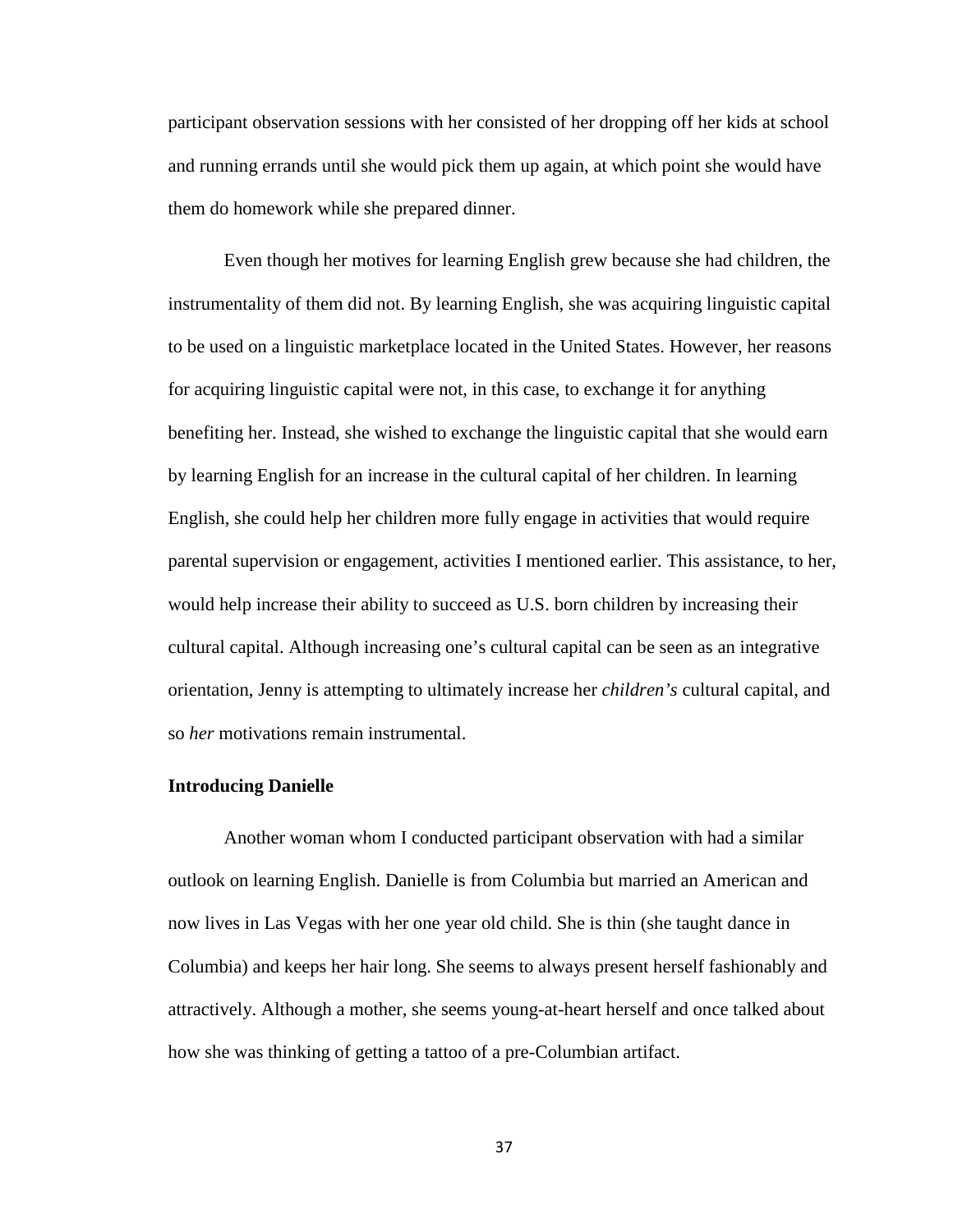Like Jenny, she did not work and spent most of her time taking care of the household and child. Most of her time is spent at home. When she goes out it is usually to go shopping, run errands, or go to the park with her son. She rarely spends time with friends, as she seems to have few of them in Las Vegas (see social networks section in chapter 5). When she does go out, she tends to avoid both English speakers and speaking English. That is, she often goes grocery shopping at stores that employ Spanish speakers, but if she needs to go to an English speaking supermarket she will speak as little as possible to the employees. Her reasons for learning English are based on the same two reasons that Jenny has: the fact that she lives in an English speaking country and that she wants to promote the welfare of her child. These two factors have formed the reason Danielle has stated for learning English, which is to help her son. Furthermore, Danielle seems to go out of her way not to use English, but like Jenny, does so when necessary. On one of our outings she wished to sign her son up for swimming lessons, so we went to a recreation center. Before speaking to the receptionist, she prefaced her conversation with "I don't speak English very well, but I..." When I asked her about this, she said that she always begins a conversation like this when she needs to speak English to someone she does not know.

Her lack of enthusiasm in interacting with English speakers points to a lack of an integrative motivational orientation. She has specifically stated that the welfare of her child is the primary reason for learning English. Although this motivation is based on the successful and future integration of her child, her reason also represents an instrumental motivational orientation because it is not for her own integration that Danielle is learning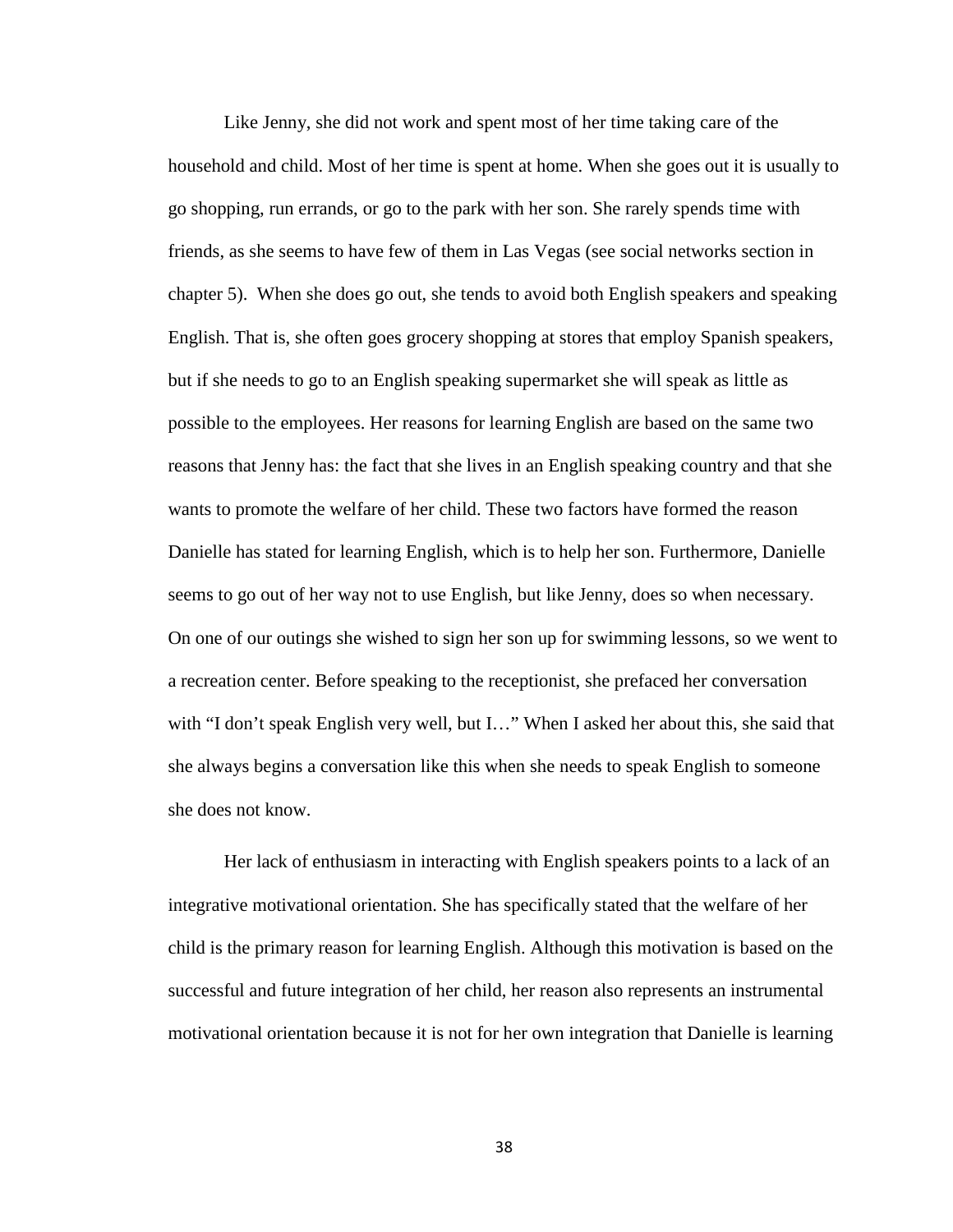English, but for her child's. Like Jenny, Danielle's goal is to increase her child's cultural capital, rather than her own. Thus, her motivations are also instrumental in nature.

# **Motherhood**

Both Jenny and Danielle had reasons for learning English other than seeking employment. These motivations are in part formed by their social positions as mothers married to working men. Their roles as mothers mean much of what they do is geared toward satisfying that role. That they are married to working men relieves them from the responsibility of working themselves. Their desire to learn English and therefore acquire linguistic capital, though instrumental, was not to exchange it for economic capital. Their goal is to exchange it for their childrens' cultural capital, so that their offspring may have the best possible life in the U.S.

A child can have such an important impact on a mother's life, so in a sense it is not surprising that children provide a very important reason for studying English. However, as this vignette illustrates, motherhood can also be a powerful motivator even for those without children:

I'm sitting in a Starbucks, waiting for one of the participants to meet me for an interview. Bambi walks in, and she looks very different from how I used to see her in class. In class she would either come before or after work, as she was usually dressed in her hotel work clothes, where she worked as a housekeeper. Today, however, she looks like she has stepped out of a fashion magazine, wearing high heels, (presumably) designer blue jeans, make up, and large dark sunglasses. Our interview gets underway, and the conversation turns to her reasons for learning English, and I expect to hear she's learning to get a better job, or to make her way around better in the United States, when she instead says that she is learning English so that she can help her *future* children.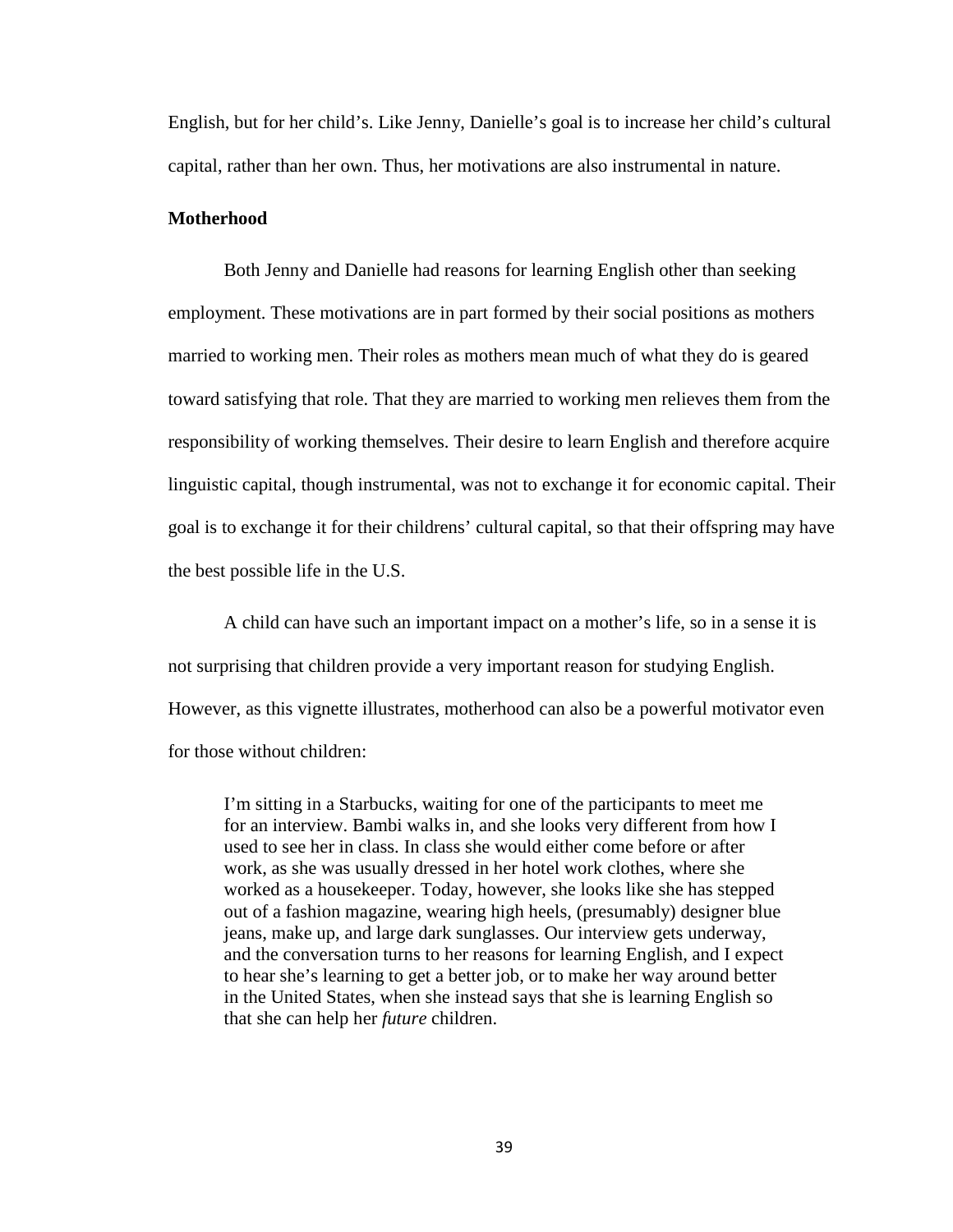Bambi is from Cuba, and was 32 years old at the time of the study. Sometimes her work schedule would get in the way of her being able to come to class, but she was an intelligent student who would assimilate the rules of English grammar into practice. At the point in her life that the interview took place she was married but without children, yet her future children still provided her with a motivation to learn English.

A common theme regarding the lives of immigrant women and their decisions to learn English is motherhood. A life changing experience for any woman, motherhood can shape the decisions and actions of immigrant women even more so, and even when they have not yet had children. The host of changes an immigrant must endure (a new location, new rules, new people, and a new language), also extend to an immigrant's child. It is known that motherhood can be a reason for immigrating to the United States (Hangen-Zanker, 2008), and so once here, motherhood continues to provide a guiding force in the decisions of many immigrant women.

That motherhood can be a motivating factor is unique in that it differs from other motivations in terms of how it plays out via the instrumentality or integrativeness of the motivation, and also when looking at the kinds of capital ultimately sought. In examining motivational orientations of either integrative or instrumental types, the assumption has always been that learning a language is for the learner's benefit. However, I have shown that when motherhood serves as the primary condition underlying a motivation to learn, the primary beneficiary of the newly learned skill is not the student, but the student's child(ren), or in some cases, their non-existent children. These decisions indicate the students' language ideologies. The ESL students realize the importance of learning English, and how as mothers they will be in a better position to assist their children. By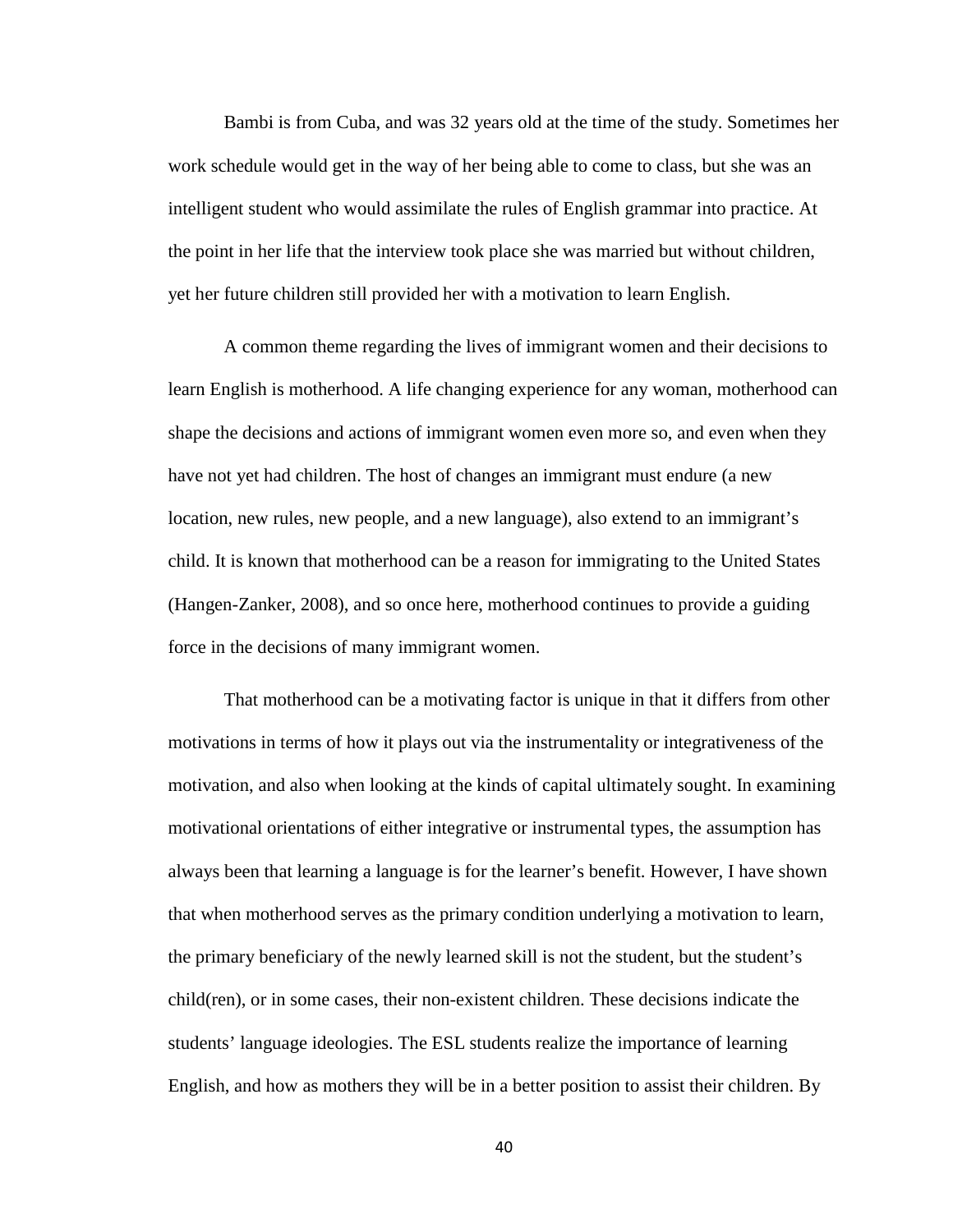learning English, these (potential) mothers will be in a better position to navigate their new home (the United States) for the benefit of their children. In Bourdieuvian terms, the linguistic capital being gained by the parents is to be exchanged for increased social and cultural capital to be gained by the children, so that the children may later exchange their acquired capital for economic capital later in life. This chapter has focused on motherhood and its relationship to motivational orientations. Next, I will examine the social networks of the participants and show how they can be demonstrative and constitutive of one's motivational orientations.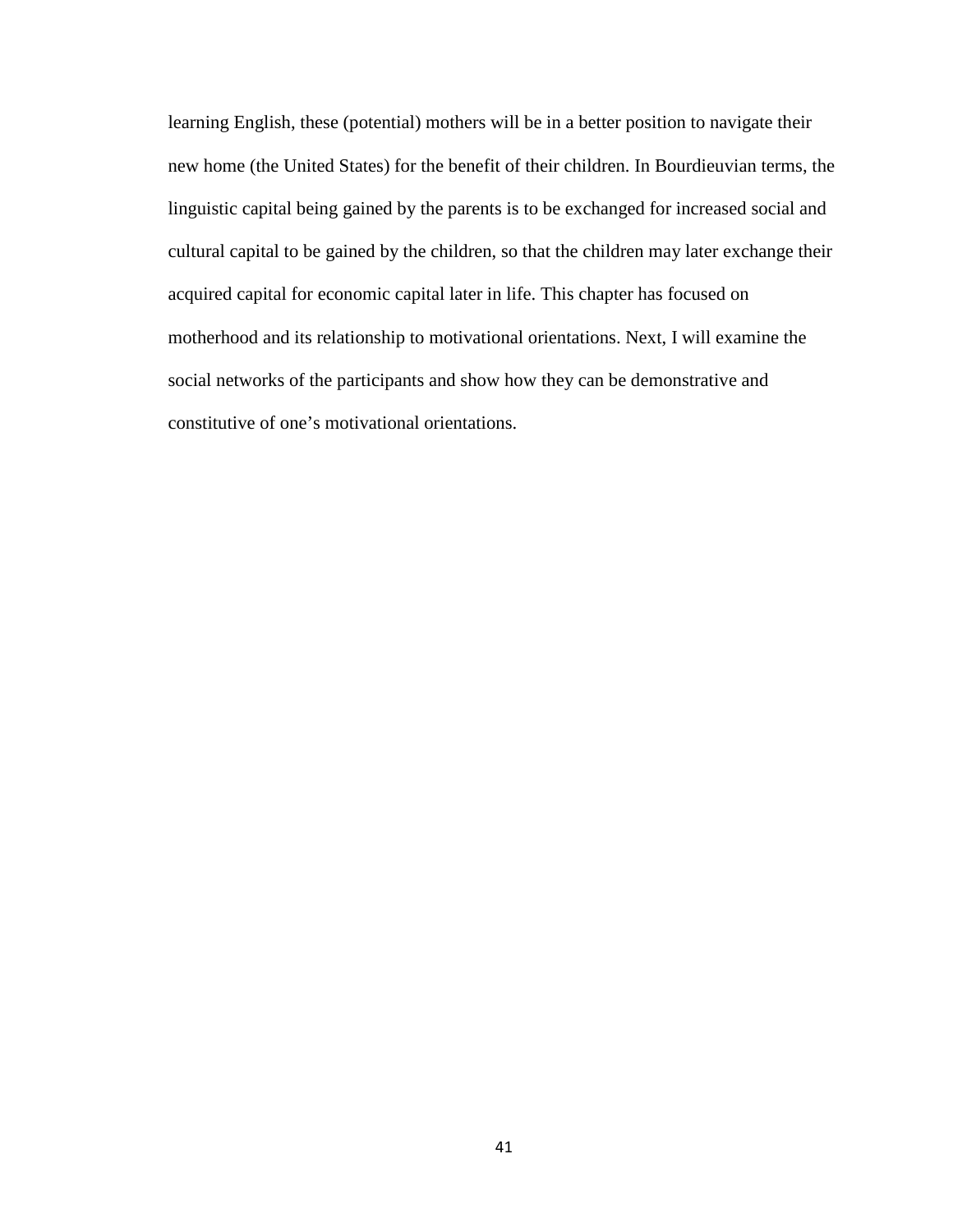#### CHAPTER 5

# INTEGRATION TO THE UNITED STATES

We have examined how motherhood can be a motivating factor of the instrumental type, and also how one's motivational orientations can be reflected in and created by behaviors such as embracing or avoiding contact with speakers of English. Remember that integrative motivations are associated with certain behaviors among language learners (see Oxford and Shearin, 1994, Gardner, 2001, and Cote, 2004). For example, Gardner (1983) demonstrates that students with integrative motivational orientations are more likely to seek out speakers of the target language for interaction. Therefore, one who has an integrative orientation toward learning English would be more likely to seek out and communicate with the host community by engaging in and creating relationships with members of that community. One who does not have an integrative motivational orientation to learn English would be more likely to avoid the host community, as we saw with Jenny and Danielle.

In this chapter I will discuss the data gathered from the participants through participant observation and social network exercises to analyze the degree of connection to the host community, with the premise that those with many or deep ties to the host community (as measured by relationships with native English speakers) are more likely to have such ties due to integrative motivational orientations. Those students without such ties are more likely to have instrumental motivational orientations for learning English.

Immigrants are in a unique situation in that they are generally located outside the host community, even though they may share and be subjected to the same institutions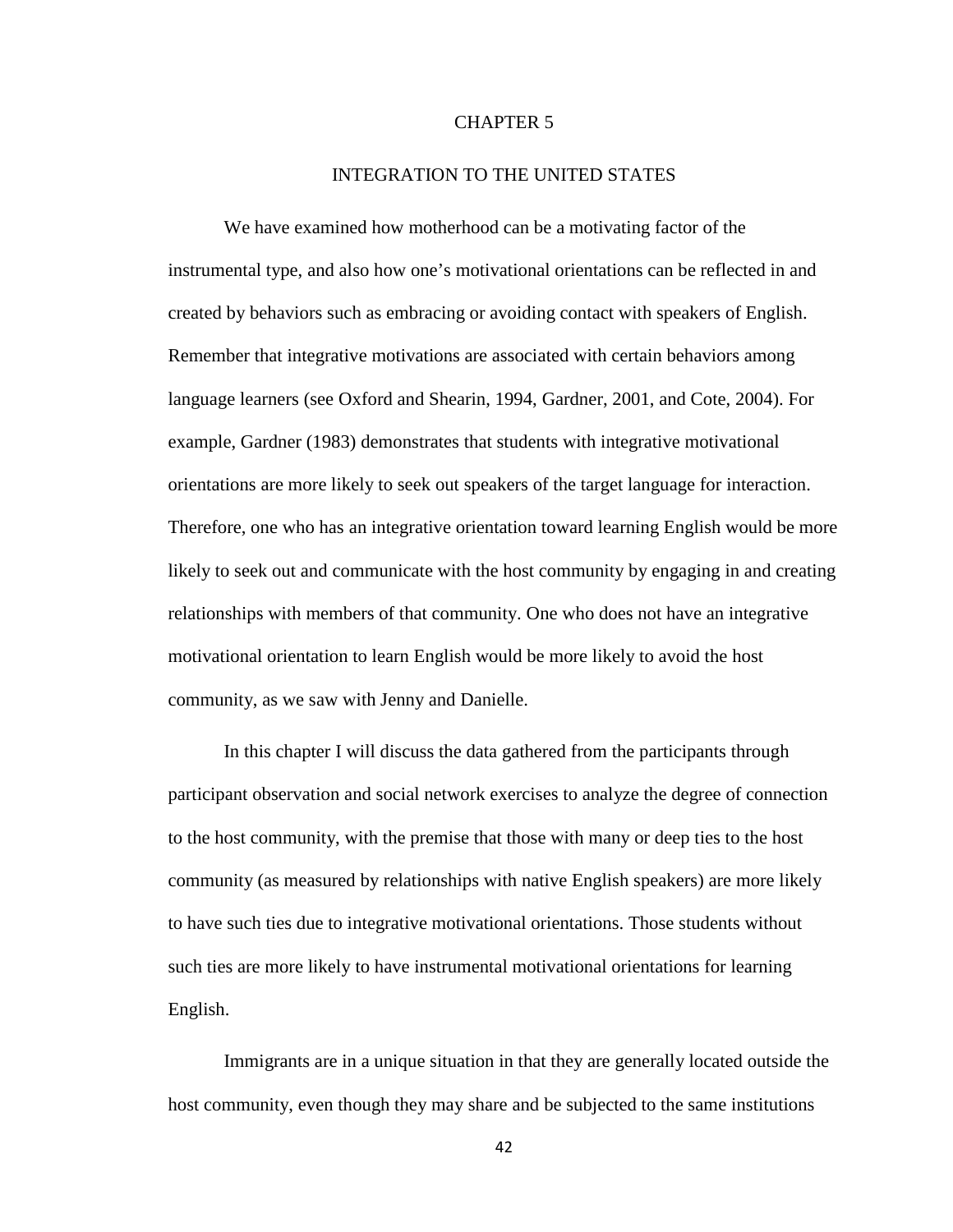(such as those belonging to the government or educational system, for example). Access to the host community on a social scale may not be easy, especially when a language barrier is in place, as is the case with the participants in this study. Furthermore, immigrants can have access to a community most members of the host community do not have, and that is the cultural or ethnic or linguistic community of the immigrant. It is for these reasons that the social networks of the participants were examined. They are constitutive of, and perhaps informing of, the choices available to an immigrant.

## **Social Networks**

Motivational orientations are demonstrated in social networks. The social network, developed by Barnes (1954) and used in much social science research, is useful in the study because it was developed to "explain individual behavior…which cannot be accounted for in terms of…group membership" (Milroy, 1991). Diagramming the social networks of the research participants enabled me to understand their behaviors regarding the degree of integration they have made into the host community. Specifically, I wanted to understand how they used English as part of their day-to-day life and with whom. I defined their social networks as the people they had contact with on a regular basis. In order to ascertain the make up of their social networks, I used participant observation, interviews, and social network exercises to ascertain quantity and quality of the relationships the participants in the research had with members of their native language community and the target language community.

In regard to the social network exercises, I had participants diagram their social networks into two halves, one made up of personal contacts, the other of professional (or non-personal) contacts. On small sticky notes they would place the names or occupations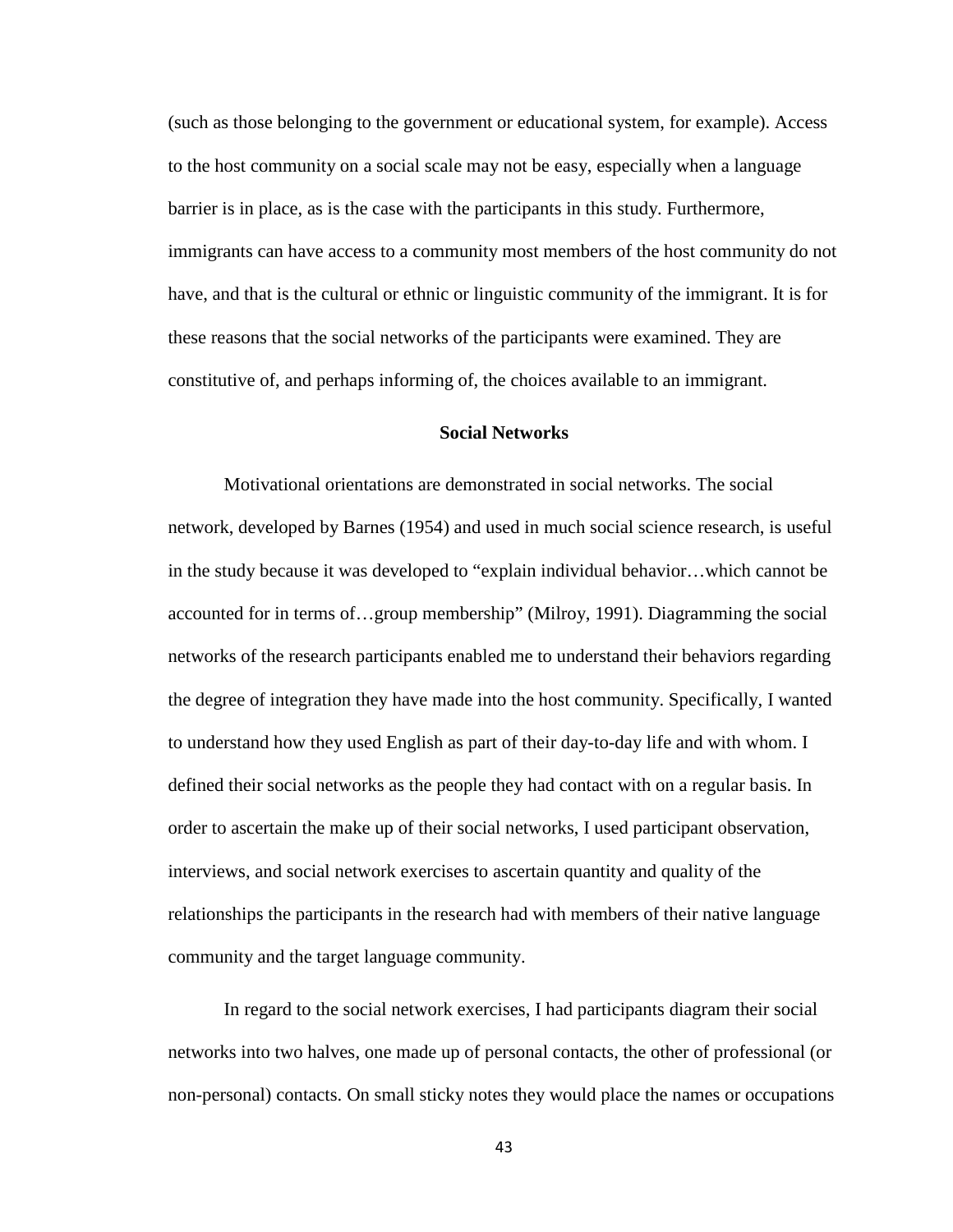of their contacts on either side of the diagram to denote either personal or professional affiliation. Closeness of the relationship was denoted by how close the participant put their contact to the center of the diagram. For example, both Jenny and Danielle put their family contacts closest to the center of their diagrams, since they were the people they spent the most time with. Participants also wrote down what language(s) they used to communicate with the people in their social networks.

#### **Jenny and Danielle and the Role of Regret**

A prominent theme stood out among two of the participants and had an impact on their formation of their social networks; Jenny and Danielle both had feelings of regret that were connected to their current situation of living in the United States. Although Jenny and Danielle were the only two people to communicate emotions of this sort when discussing their respective emigrations, it was a powerful force for them, as emotions are not only "products of migration, but as also constitutive of these experiences" (Swank and Boehm, 2011). Later, when we focus on their social networks, we shall see how these emotions played a role in their experiences regarding integration, as "those who regret emigration report fewer friendly contacts with inhabitants of the host culture" (Boekestijn, 1988).

As you recall, Jenny and Danielle share some characteristics regarding their situation in the U.S. Jenny is a Korean who married a Korean-born already living in the United States, moved to the United States, and then had children. Danielle is a Columbian who married a native English speaker from the United States, moved to the United States, and then had a child. Both of them have stated that they regret their decision to come to the United States, but for differing reasons.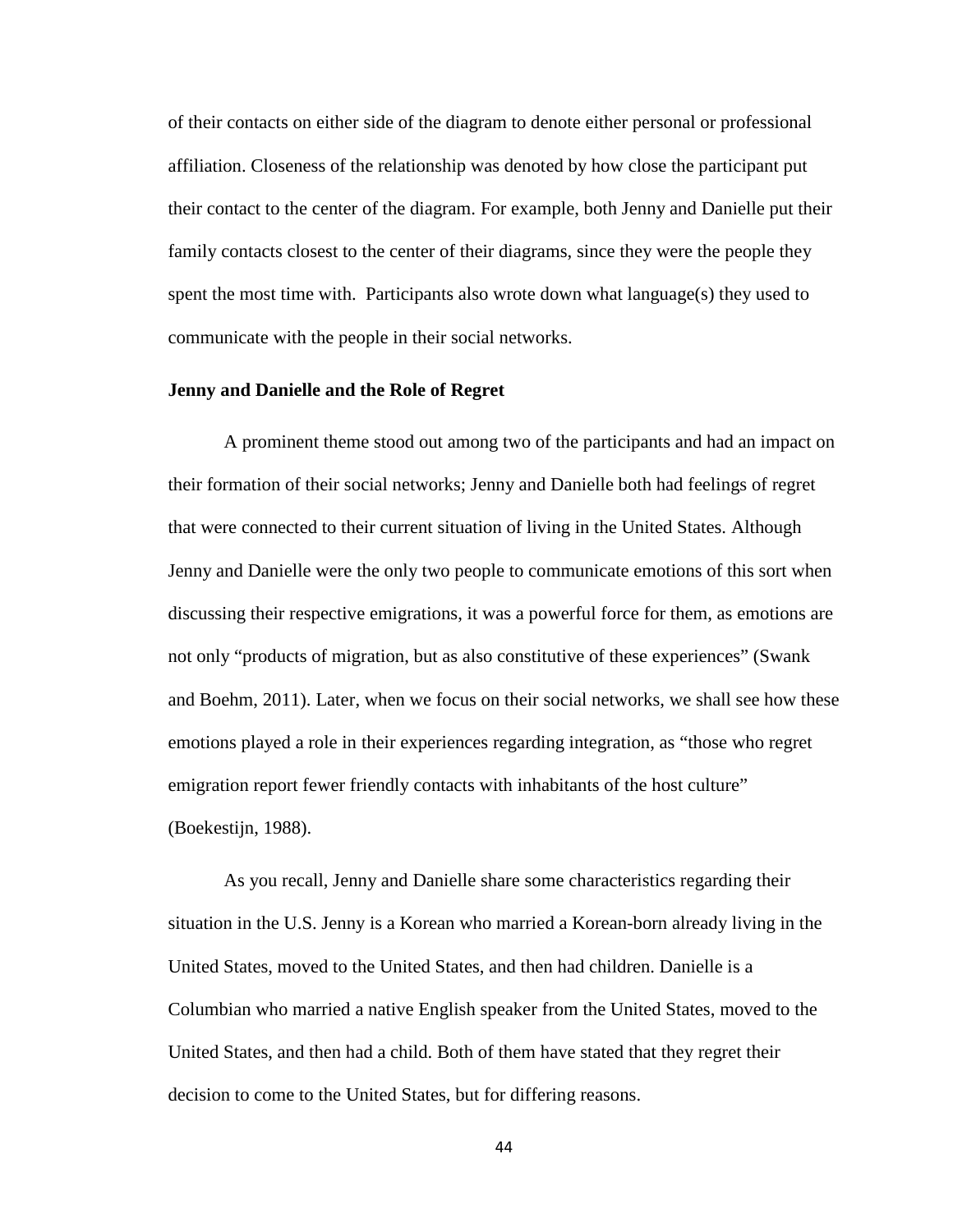Jenny spoke of the lack of independence and freedom she had, both when living in Korea and under the supervision of her mother, and then again in getting married and having children in the Unites States, which has created new familial relationships and duties to which she feels obligated. Jenny has expressed dismay at the irony of trading her lack of freedom in Korea due to filial obligations to her mother for lack of freedom in the United States due to obligations of motherhood and matrimony.

Similarly, Danielle has said, "if I knew what it would be like here, I would've never married my husband [and thus come to the U.S.]". With this statement one may think she just regrets marrying her husband, but I contend that her regret is tied to the fact that it was because of their relationship that she left Columbia. Her husband's work requires him to live abroad for large periods of time, and so far she has found the experience unpleasant. Before coming to the United States she had lived in the Philippines with her husband, and she said that she had hated living there. Based on our discussions I sensed a fairly strong sense of ethnocentrism within her, as she clearly preferred living in Columbia, and as we will see, always tries to conduct her life in Spanish.

Although the causes for their feelings of regret differed, in neither case did either Jenny or Danielle mention the United States as a desirable place to be. Danielle preferred life back home in Colombia to apparently anywhere else, whereas for Jenny, location wasn't so much an issue as was the situation of being obligated to her children and to a lesser extent, her husband, and thus still not attaining the independence she thought she would gain by leaving her mother in South Korea. There was no "at least I'm in the U.S." type of sentiment from Jenny. I suggest that their feelings of regret and lack of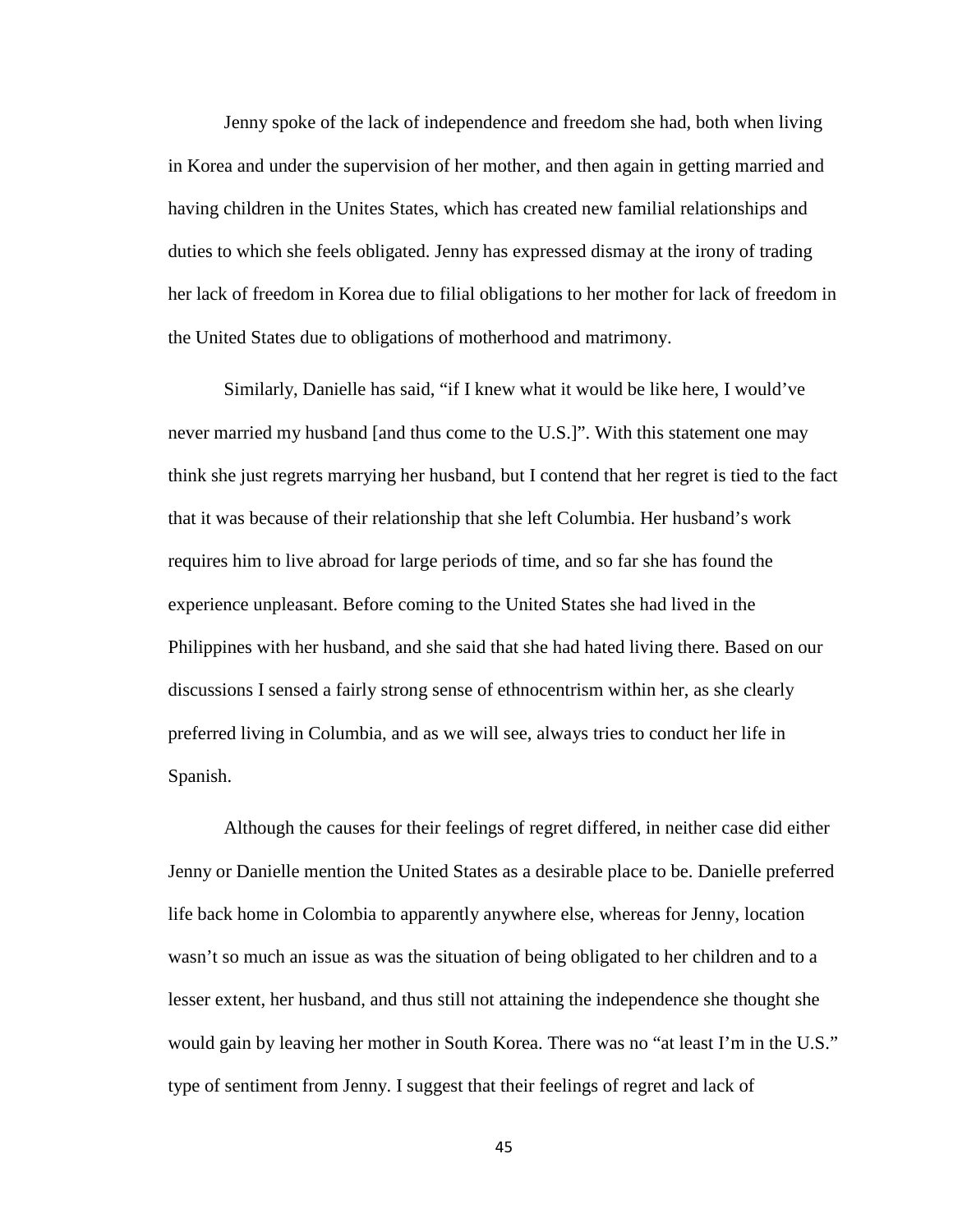enthusiasm for living in the United States were reinforced in the ways in which they would generally avoid communicating in English. These feelings of regret regarding living in the United States, whether due to ethnocentrism (on Danielle's part) or lack of independence (on Jenny's part) to a certain extent helped form their motivational orientations for learning English. They used English only when necessary, usually as dictated by the needs of their family. This points to instrumental motivational orientations because both Danielle and Jenny avoided contact with English speakers, and also because they interacted with the host community primarily due to their status as mothers and wives. We will now see how their emotional experiences with regret had an impact on the formation of their social networks.

#### **Jenny's Social Network**

The personal half of Jenny's social network consisted of family and friends that she regularly communicated with. The professional side of her social network included teachers from her children's school, other ESL students, and so on. If participants used English with people related to them both professionally and personally, they could be looked at as (potentially) having integrative motivational orientations for learning English. If the participant in question used primarily their native language whenever possible, or in both their professional and personal relationships, they could be seen as lacking an integrative motivational orientation.

This latter situation was the case with Jenny. I was able to ascertain with whom Jenny uses English or Korean. With her children and husband she usually uses Korean, although her children would often reply to her in either language. (Being born and raised in Las Vegas, her children have a native command of English). Outside her immediate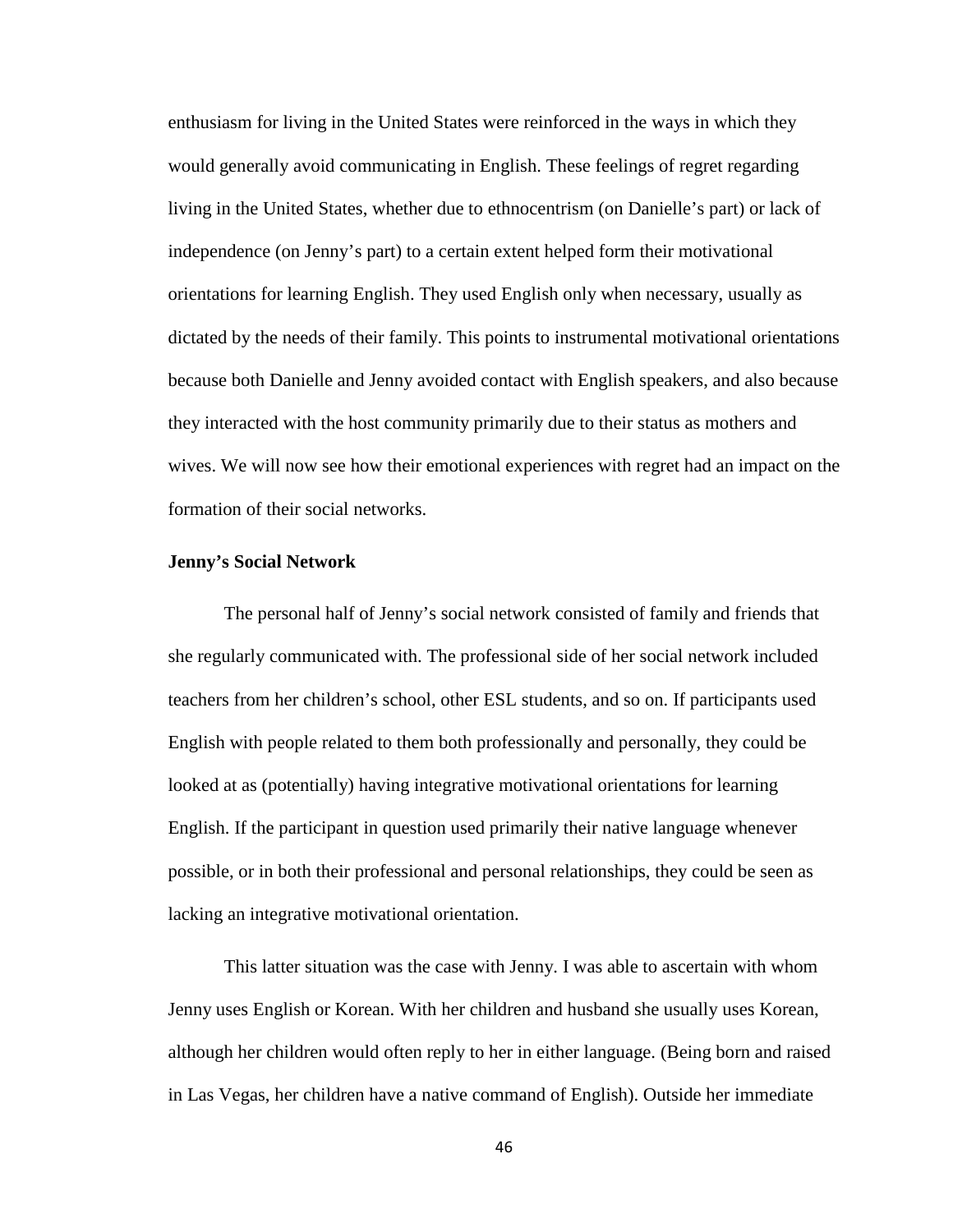family, her social network is largely composed of Koreans, with whom she speaks Korean or English. This information was obtained from her social network exercise diagram. She speaks English with a few of her friends, but these English speaking friends make up a minority of her personal relationships. She has met most of these English speaking friends either through ESL classes or because they are parents of children who go to the same school as her own children. Looking at the professional side of her social network exercise diagram, we see that the majority of her professional relationships are with people with whom she communicates only in English.

Although a part of the local Korean community, she often complains about her Korean friends and her relationships with them. Many of her relationships with fellow Koreans have ended badly, always due to some immoral, untrustworthy, or unethical behavior on her friend's part. Despite this, she does not use English as a way of expanding her native English speaking social network. Even though she does have English speaking friends, all but one of them are foreign born. English is used between them because it is a common language. Of her few English speaking friends, one is Japanese, the other Vietnamese, and the third Mexican. It is noteworthy that she has no American-born friends, when considering her motivational orientations. I contend that this stems from her regrets regarding the decisions that led her to living in the United States which have informed her motivational orientations for learning English. For example, when she needs to speak with English speakers to get things done, she uses the minimum of English to do it:

One day Jenny and I are running some of her errands, one of which is to pick up one of her children from school. While waiting for her child, she decides to pay for the next session of her child's school program. She needs to use English to talk with the school secretary, and signs her child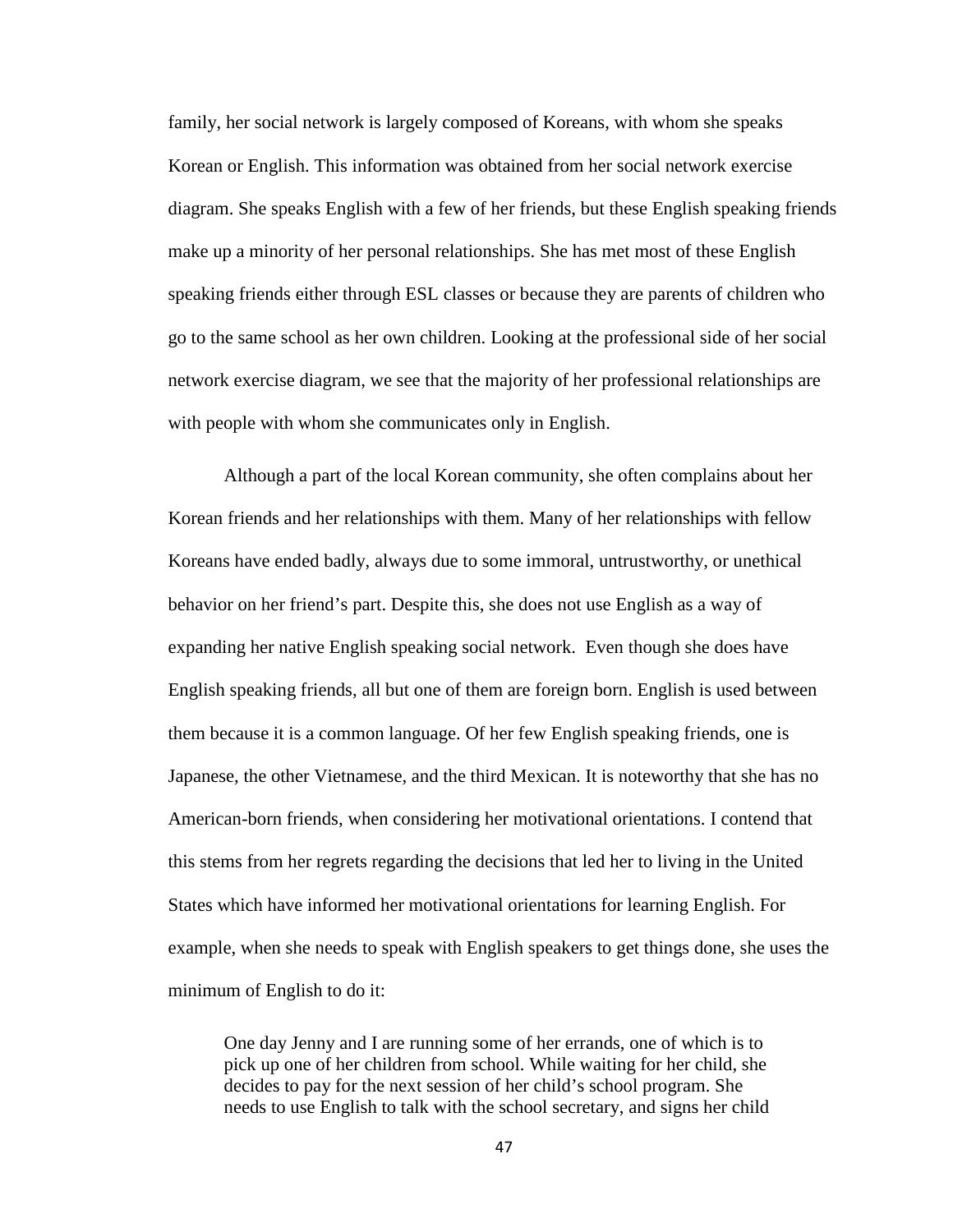up for the next session after waiting for the secretary to finish doing something. As she steps away from the secretary's window to wait for her child to finish with class, the secretary, attempting to make small talk, says "Sorry I kept you waiting and that I was so disorganized" but Jenny just responds with a smile and continues walking away. Later, when I ask her about this, she says she did not understand what the woman had said.

This vignette demonstrates typical behavior for Jenny. She has developed the habit of only using English when necessary and avoids any unnecessary interactions. Unlike Danielle, Jenny's regrets do not stem from any ethnocentric sentiments. In fact, she distances herself from fellow Koreans as well as the host community rather than seeking out native Korean speakers as Danielle maintains ties with native Spanish speakers. It is possible that she regards anyone outside the family unit as a (potential) hostile, as other emigrant women have done (Ley, 1981).Past research (Gardner, 1984) contends that behavior such as this stands in opposition to someone with an integrative motivational orientation to learn English.

## **Danielle's Social Network**

If we look at Danielle's social network, a similar picture emerges. Except for me, the entirety of her relationships listed on her social network exercise were on her personal relationship side. Although she talked about how she had work-from-home duties such as arranging air flights and such for her husband, that she listed no one on the professional network side of the social network exercise suggests that she speaks to no one regularly or that they were of so little consequence that she did not list them. This could have an effect on her integration into U.S. society as she is rarely forced to interact with native English speakers on any regular basis.

A small majority of Danielle's social network live in her native Columbia. She communicates with her friends and family still in Columbia via email, Facebook, or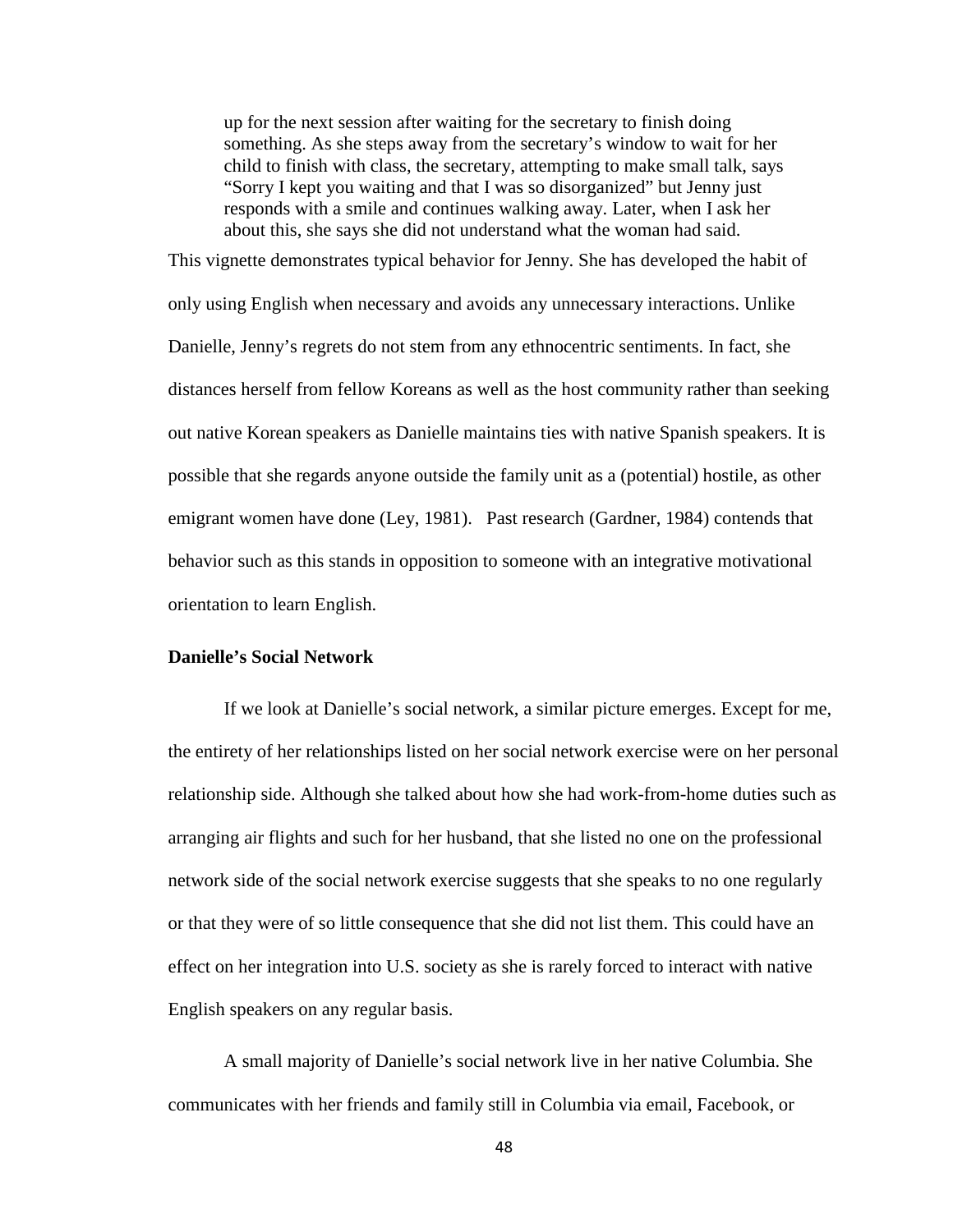telephone, a few of them on a daily basis. Of her social network residing in the United States, she uses English with about half of them. However, this half lies on the outskirts of her social network, and so communication with them is infrequent, and usually in the presence of her husband, as she met them through her husband and are primarily her husband's friends. Like Jenny, Danielle's friends in Las Vegas are few, but unlike Jenny, all of Danielle's close friends also speak her native language. English is rarely used within her social network. When possible, she shops at Spanish speaking stores and sees Spanish speaking business people and medical practitioners. She is also shy about using English, as we saw (in Chapter 4) when she went to a recreation center to sign her son up for swimming lessons. The effect of regret is a very tangible one where Danielle is concerned. The choices she makes regarding her interactions with the host community (that she avoids the host community) due to her regrets concerning her immigration to the United States make her ever more isolated, thus further reinforcing the influence her regret has on her life in the United States. Like Jenny, Danielle is a housewife whose responsibilities include raising their child and taking care of the house. Also like Jenny, her decision to avoid using English whenever possible illustrates the instrumentality of her motivations. Acquiring broader English speaking social networks was not a dominant factor in guiding either Jenny or Danielle to study English.

# **Maria's and Julia's Social Networks**

Jenny and Danielle were not the only participants to display behavior demonstrating a lack of an integrative motivation toward learning English. During the research, I was able to attend two parties hosted by participants Maria and Julia. Although I did not get to know Maria or Julia as well as Jenny and Danielle, the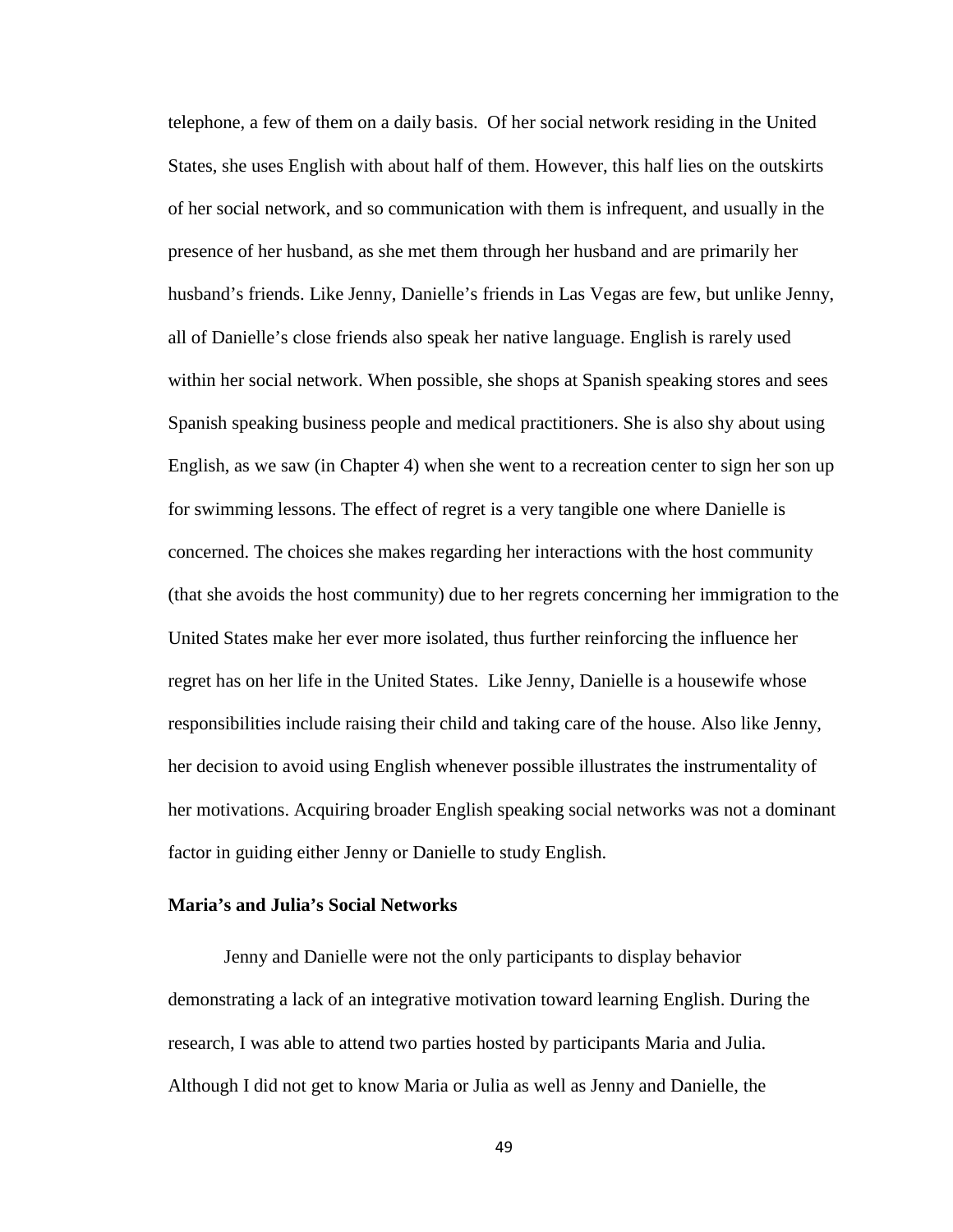experiences I did get to have with them told me that they experienced U.S. society differently.

One of the parties was hosted by Maria and her husband. Maria is a Colombian who had married a Chilean and had three children: two teenage daughters and an older son in his 20s. Maria was in her late forties and her husband a little older than her. Both her and her husband had similar personalities, in that they tended to smile a lot, and were generally jovial. I remember them joking with each other about rooting for different teams during a soccer match, which was the occasion for their party: a barbecue held during a soccer match on television to which friends and family were invited. There was a mix of 30 to 40 year old adults as well as their children (who were in their early 20s or younger). All members of the party but two (an older gentlemen and I) were native Spanish speakers. The older gentleman was a sixty year old native English speaker, and he came with his Hispanic wife, who was approximately twenty years his junior. He would usually speak in Spanish, however. It seemed that most of the older generation had immigrated to the United States at some point with their children.

In terms of language ability, in general, the younger the person, the better grasp of English they had. For example, the two daughters of the hosts (and their friends) were all fluent English speakers, English being the language taught in schools. The young men who were in their early twenties at the party had a good command of English, but not a native level. Most of the older adults (those in their 40s, 50s, and 60s) spoke only or mostly Spanish. Spanish was the language of choice for most members of the party. The exception to this was the children, who would at times speak English to each other but were always spoken to in Spanish by the adults. That all but two of the guests at the party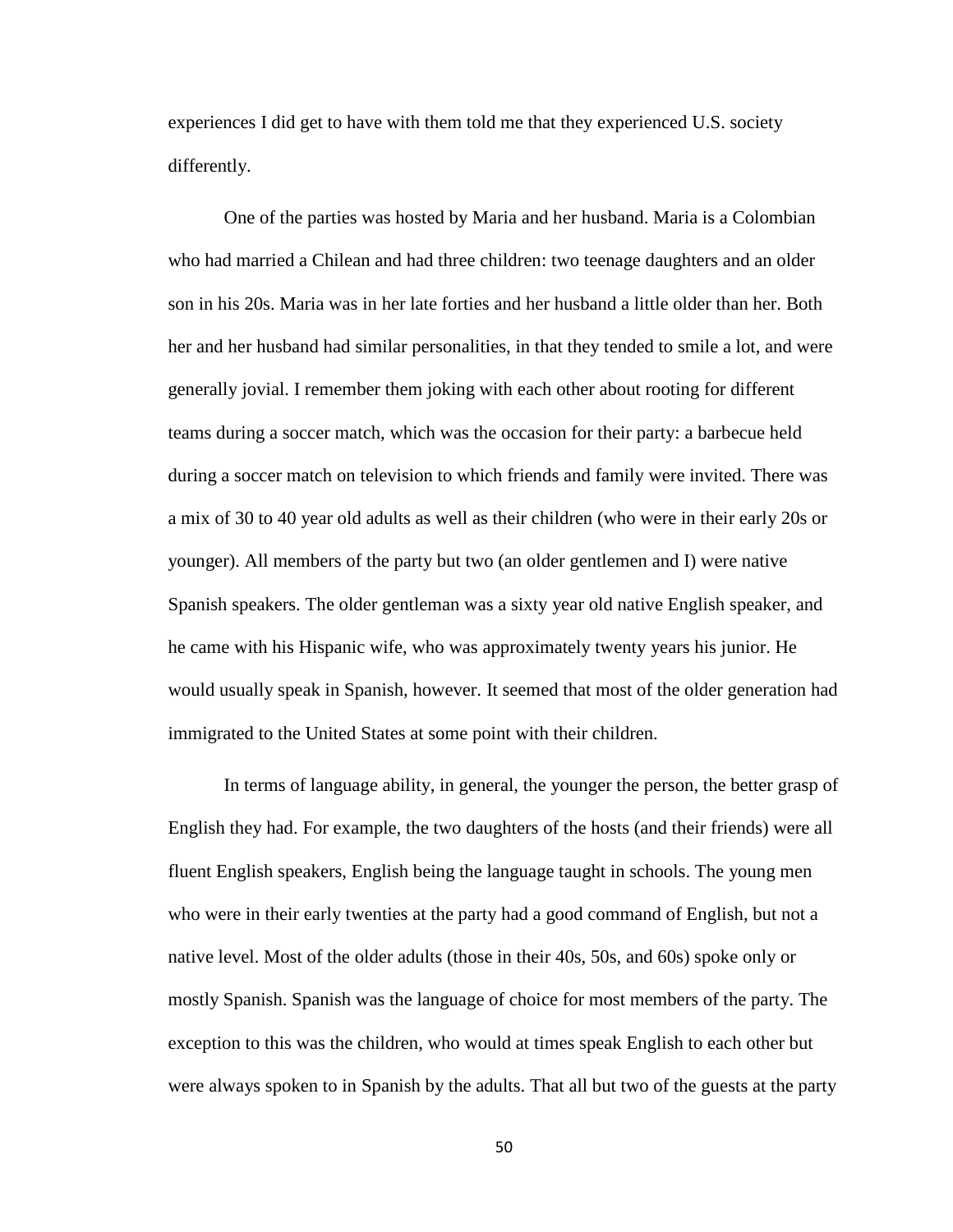were native Spanish speakers points to a lack of integrative motivations toward learning English for Maria. However, because I do not know if it was she or her husband who did the inviting, it is certainly possible there are native English speakers in her social network, that none of them came to the party suggests that either their number is few or that their English speaking friends are kept separate from their Spanish speaking friends.

When asked to complete the social network exercise, few people in her social network on her personal side were native English speakers. The ones who were were mothers of her children's friends. She did say, however, that her husband knew more native English speakers than she did, although these were mostly through his cleaning business, so they too would be considered professional relationships rather than personal relationships, according to her.

The other party I attended was hosted by Julia and her boyfriend. Julia is a student who came to the United States from Cuba. At the time of the study she was in her late thirties, and was living with her boyfriend in a house that he had bought. Similar to the other party, everyone in attendance was a native Spanish speaker. Unlike the other party, no guests were family members of the host. In fact, many of the guests seemed to know each other from working at a local casino. The guests ranged from their 20s to their 60s, and many (perhaps the majority) were of Cuban descent. Except for me, there were no native English speakers present. Spanish was spoken exclusively at this party, except when people were speaking to me. However, only the younger members of the party, in their forties or thirties and lower, did this. The elder members of the party, those in their fifties and sixties, would or could only speak Spanish to me. Furthermore, as this seemed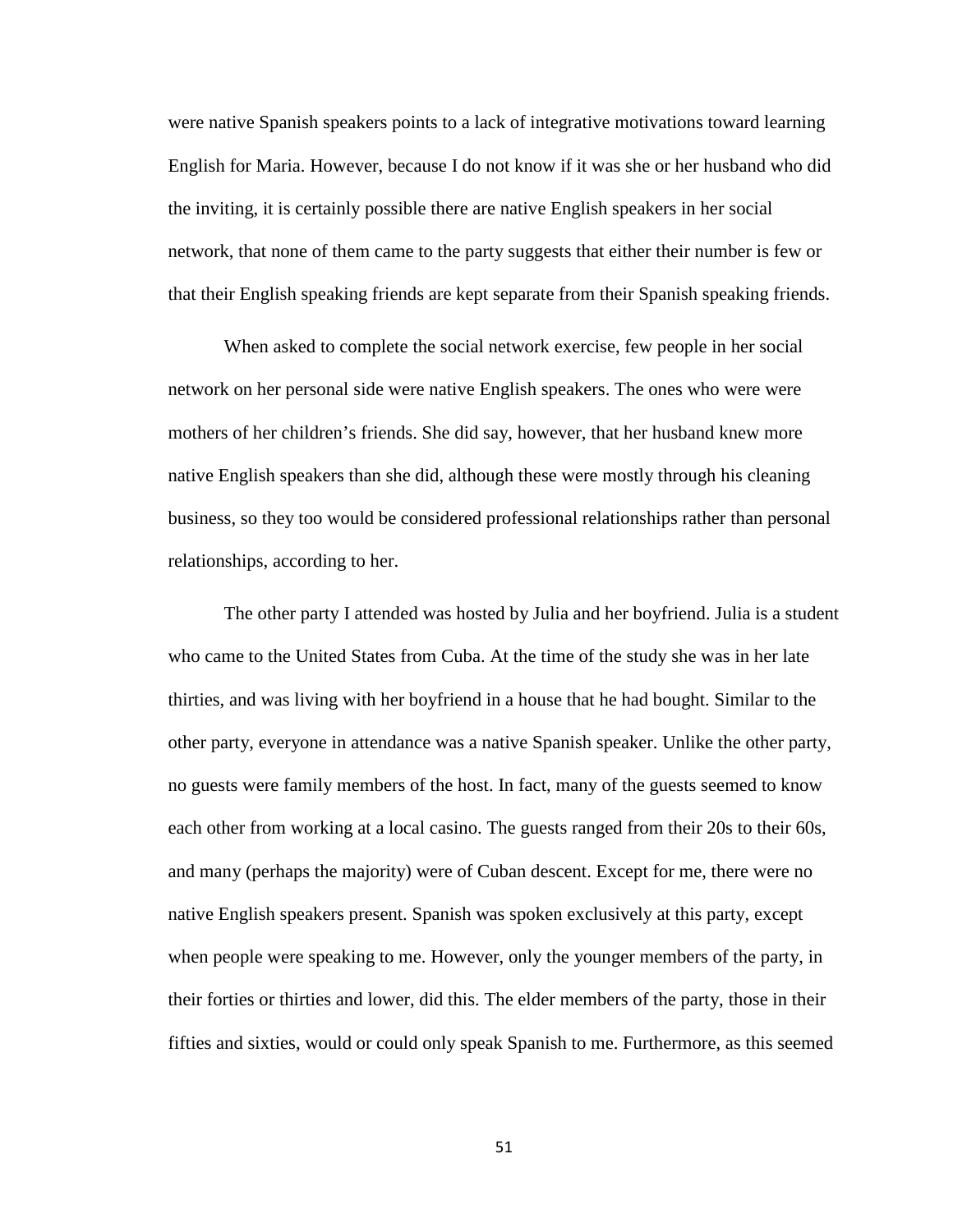to be more of a work-related party than a family-oriented party (as was Maria's), there were no children present.

In both of these experiences with Maria and Julia and the data collected from the other participant observation sessions, including the social networking exercises, I saw no evidence of integrative motivational orientations, based on the lack of interaction with native English speakers when there was no obligation to (except for the fact that I was invited to the two parties described above).

A facet of the immigrant experience is that certain social networks (such as those comprised of people who share language or experiences) are more available to immigrants, and other social networks (such as those comprised of members of the host community) less available to them. Despite sharing in the immigrant experience, Maria and Julia were grouped together, and Jenny and Danielle together, because of the similarities that were found within these two groups, and the differences between them. Maria and Julia stated that they were learning English for reasons regarding work. Jenny and Danielle were not learning English to find employment or improve their employment situation, but because they wished to be capable mothers. It is possible that Maria and Julia had similar motivations regarding the power of motherhood. However, they never talked about motherhood being a motivation factor (and because the idea of motherhood had not yet introduced itself to me as a theme, I did not ask). Another major difference between the two groups was the effect regret had on Jenny and Danielle, but not Maria and Julia. Once again, it is possible that earlier in their immigrant experiences Maria and Julia had experienced similar feelings of regret and isolated themselves somewhat from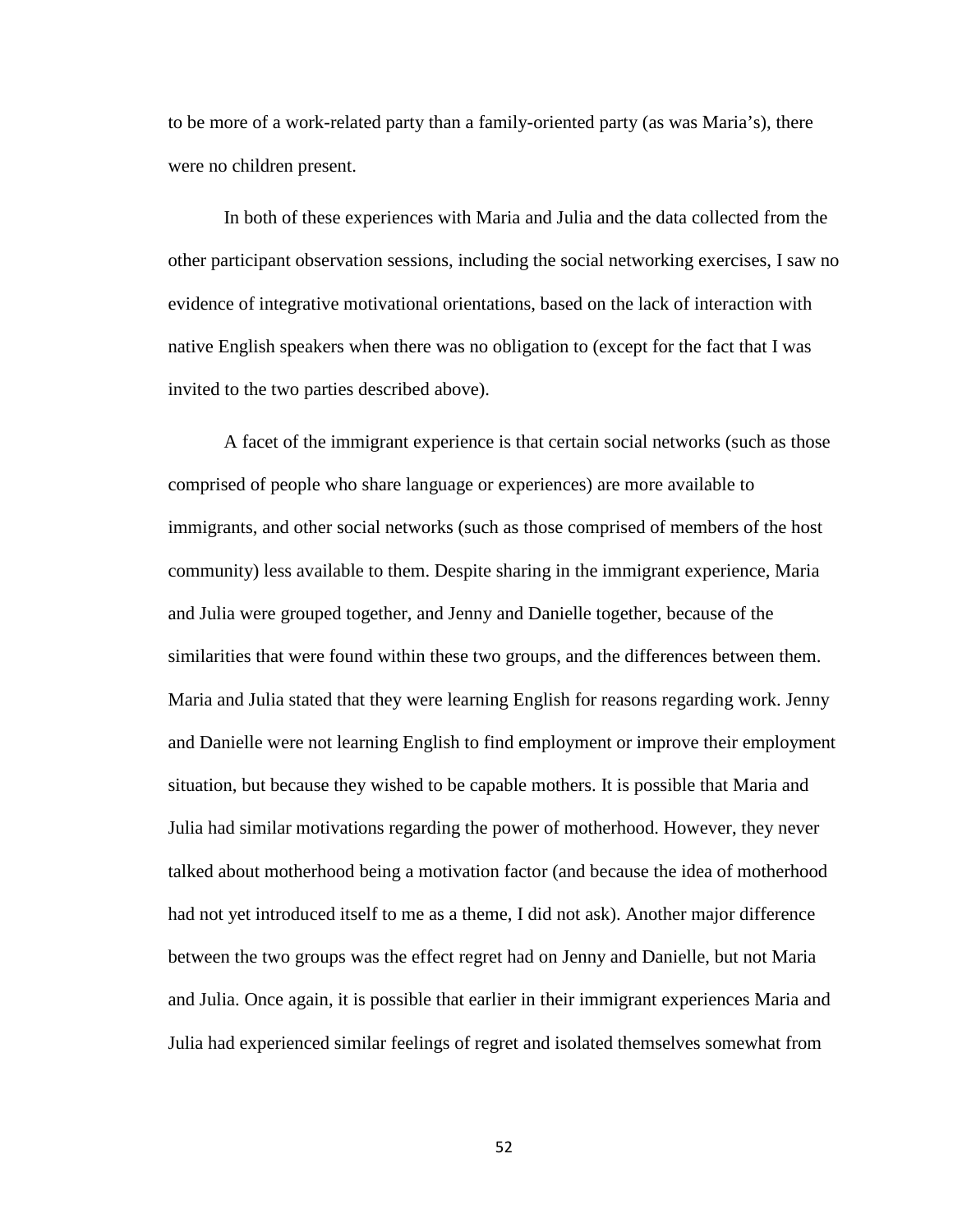the host community<sup>[3](#page-61-0)</sup>, an experience certainly imaginably for one of this group. But if that were the case, they showed no signs of it when I met them, as they had large (Spanish speaking) social networks, and although not engaged much with the host community, were definitely part of *a* community. But despite the differences between these four people, all showed signs of instrumental motivational orientations, although the underlying reasons for these instrumental motivations differed. This is not to say that all of the participants showed signs of solely having instrumental motivational orientations, however.

All of them held language ideologies through which they saw learning English as beneficial. Maria and Julia believed that learning English would help them acquire or improve upon their employment situations. They wished to exchange their growing linguistic capital for economic capital. Jenny and Danielle believed that learning English would help them raise their children. They wished to exchange their growing linguistic capital for an increase in their *childrens'* cultural capital. Jenny and Danielle may have held similar language ideologies about English (that learning English could increase one's economic opportunities), but this is not what guided their behavior. Rather, it was through the status of motherhood that learning English became a goal. This speaks to the importance of examining one's socio-economic position (Mother, not mother, employed, unemployed, for example) when examining the underlying causes of learning another language.

<span id="page-61-0"></span> $3$  Later in the research, when I became aware of motherhood as a motivating factor, and regret as a limiting one, I tried to contact Maria and Julia to discuss these topics, but was unable to talk to them.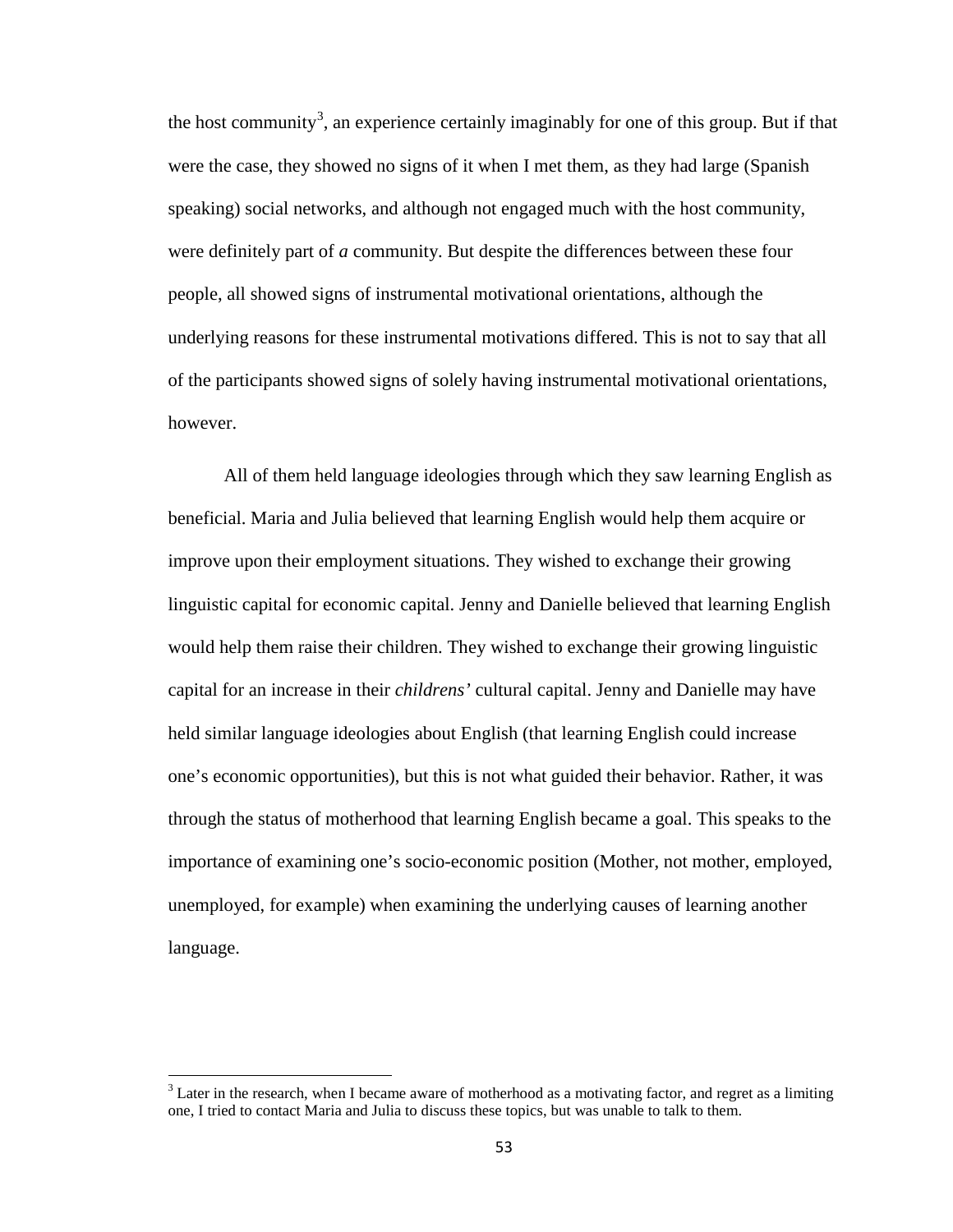# CHAPTER 6

# INTEGRATIVE AND OTHER MOTIVATIONAL ORIENTATIONS

While the vast majority of the participants showed instrumental motivations, not all did. Two of the participants exhibited motivational orientations that differed from the rest. One of them, Eileen, demonstrated signs of having integrative motivational orientations more than any other participant I encountered. Another, Britt, had motivations that fell outside of the integrative / instrumental paradigm. Both Eileen and Britt, like the others, shared in the immigrant experience of finding their way in a place with new institutions, people, and language. What differentiates them from the others in the study (Maria and Julia, and Jenny and Danielle) is the way in which they perceived and utilized their social networks.

## **Eileen's Integrative Motivations**

One of the research subjects reported having more personal relationships with native English speakers than any other participant. Eileen is a 24 year old from Russia. She has married a U.S. citizen. However, I am unclear on their relationship status, as she is very reluctant to speak about her husband or anything to do with her home life. Eileen is bright and very sociable, and it seems it would be easy for her to make English speaking friends and acquaintances. She said approximately a third of her friends spoke English. Her reporting of these relationships occurred later in the study and was in contradiction to what she had said when I first interviewed her, much earlier in the study<sup>[4](#page-62-0)</sup>. At that point, when conducting the social network exercise, she showed that only

<span id="page-62-0"></span> $<sup>4</sup>$  It is possible that this discrepancy is due to lapses in memory, or that she changed her self-reported data to</sup> fit how she perceived herself; it is also possible that the increase in relationships with native English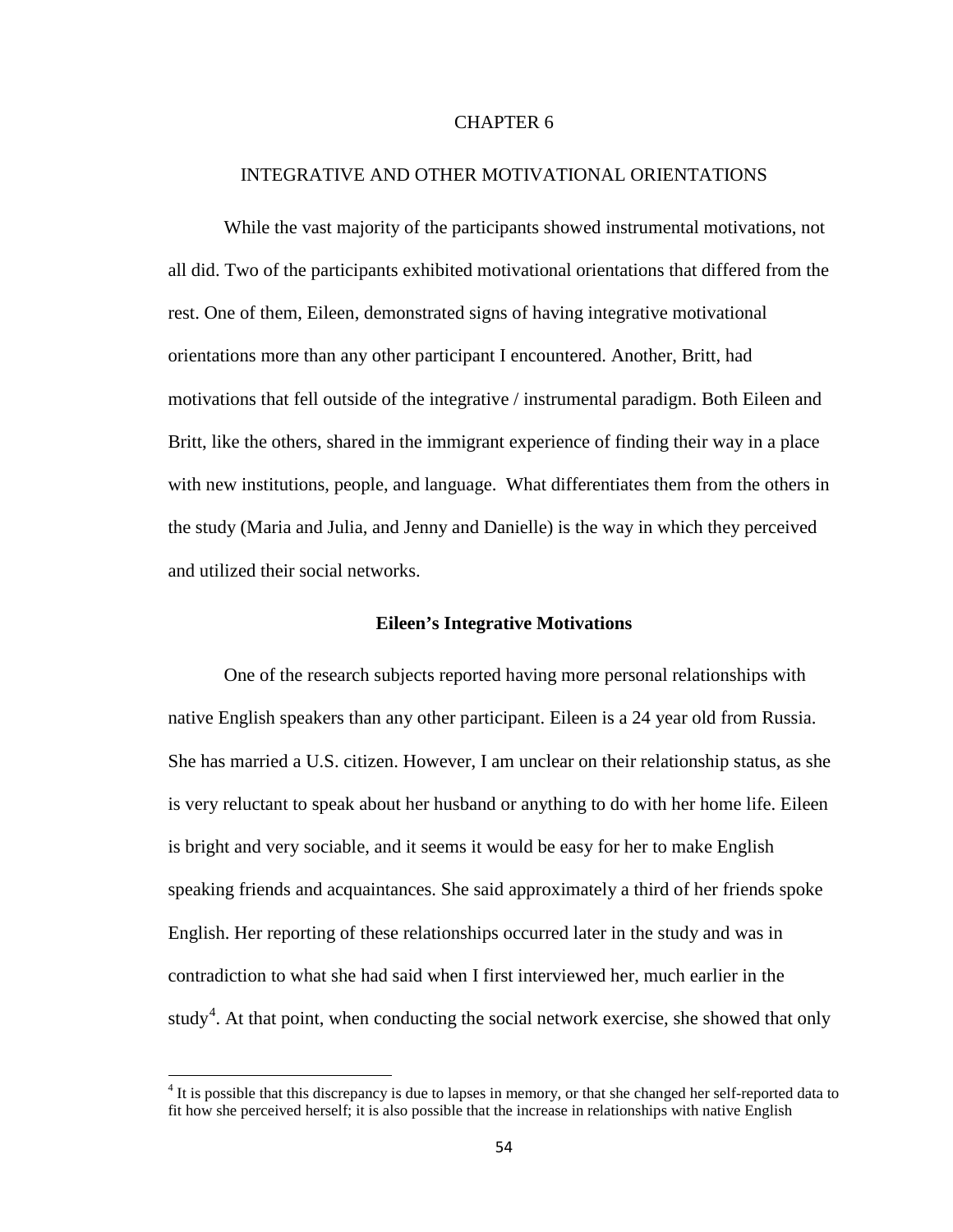a small percentage of her personal relationships were with English speakers, and she was surprised that her own self-reported data showed this. Since then, it seems that her social network has expanded to include native English speakers.

When asked what her life would be like without English, she expressed distress at the notion. She exclaimed that without English, she would have no friends, no shopping, and no social life, and also that she would not be able to work. She seemed to have a clear idea of how English was useful, i.e., the types of capital that linguistic capital could be exchanged for, and much of that use was for social reasons. When asked about where she has met the people she considers her friends, she said she had met most of her Russian friends either by accident (I was witness to one of these accidental meetings at a mall) or through the Russian Orthodox church she goes to regularly. She also stated that she has met most of her English speaking friends from the gym. Whether her English speaking friends approached her first or not is unimportant. At the very least, she was receptive to engaging in a conversation with these people, which is indicative of having integrative motivational orientations. Remember that both Jenny and Danielle actively avoided contact with English speakers. The fact that Eileen was at least willing to speak to people who approached her illustrates a difference we can link to their differing motivational orientations.

During participant observation sessions, interviews, and the social networking exercises, I was able to collect evidence suggesting both integrative and instrumental motivational orientations for some of the subjects in the study. Jenny and Danielle in

l

speakers is due to her increased knowledge of English and the confidence that comes with greater English proficiency. Finally, this change in her reported data may have been a product of greater self-awareness of her social network brought about by being a participant in this project, which enabled her to examine her life from a more objective perspective not normally utilized.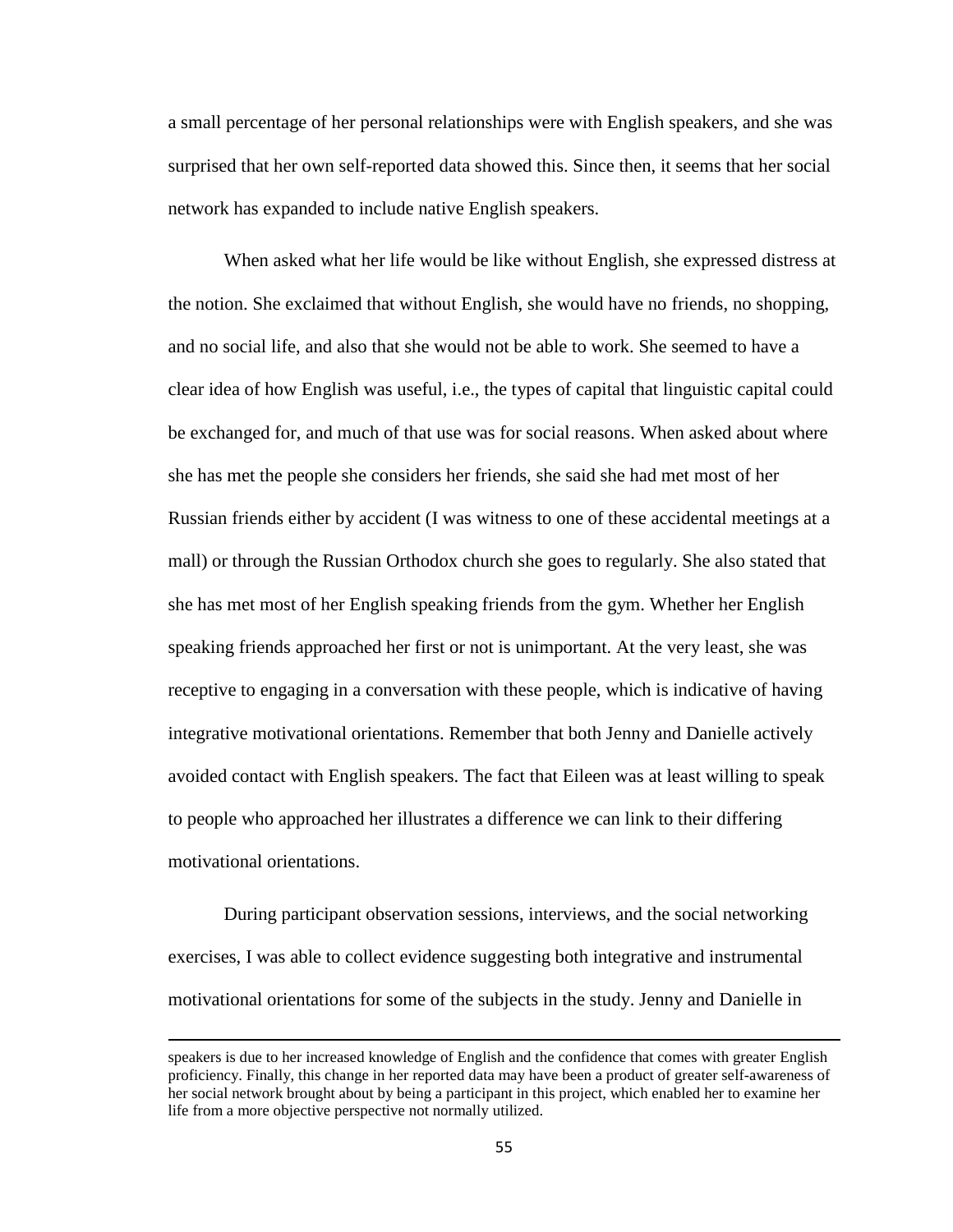particular presented the best evidence against having integrative orientations. They actively sought to avoid encounters in English. The linguistic capital they had acquired was not, for the most part, exchanged for an increase in social capital (by broadening their social networks). The data I collected from Maria and Julia also showed a lack of integrative orientation, in that almost no one in their social circle (as evidenced by the guests at their respective parties) were native speakers of English; so in their case as well, linguistic capital was acquired for other purposes such as to increase their economic capital. Eileen's experiences showed something very different. She does not avoid interactions in English (unlike Jenny and Danielle), and her social circle is now comprised of a substantial section of English speakers (something Jenny, Danielle, Maria, and Julia have not shown). She wished to exchange her linguistic capital for an increase in not only economic capital (she was trying to find a job, as were other participants), but social capital as well; her acquisition of English enabled her to expand her English speaking social networks in ways the other students showed no evidence for.

## **Britt's Motivations**

We have seen how Danielle's and Jenny's regrets regarding living in the U.S. informed their motivations for learning English. Let me introduce Britt, so that we may see a contrast in her regard for living in the U.S. At the time of the study, Britt was a 56 year old wife and mother, who had come to the U.S. from Argentina when she married her American husband almost 30 years before. Although I met her in one of the lower level classes, she had a fluent command of English because of the length of time she had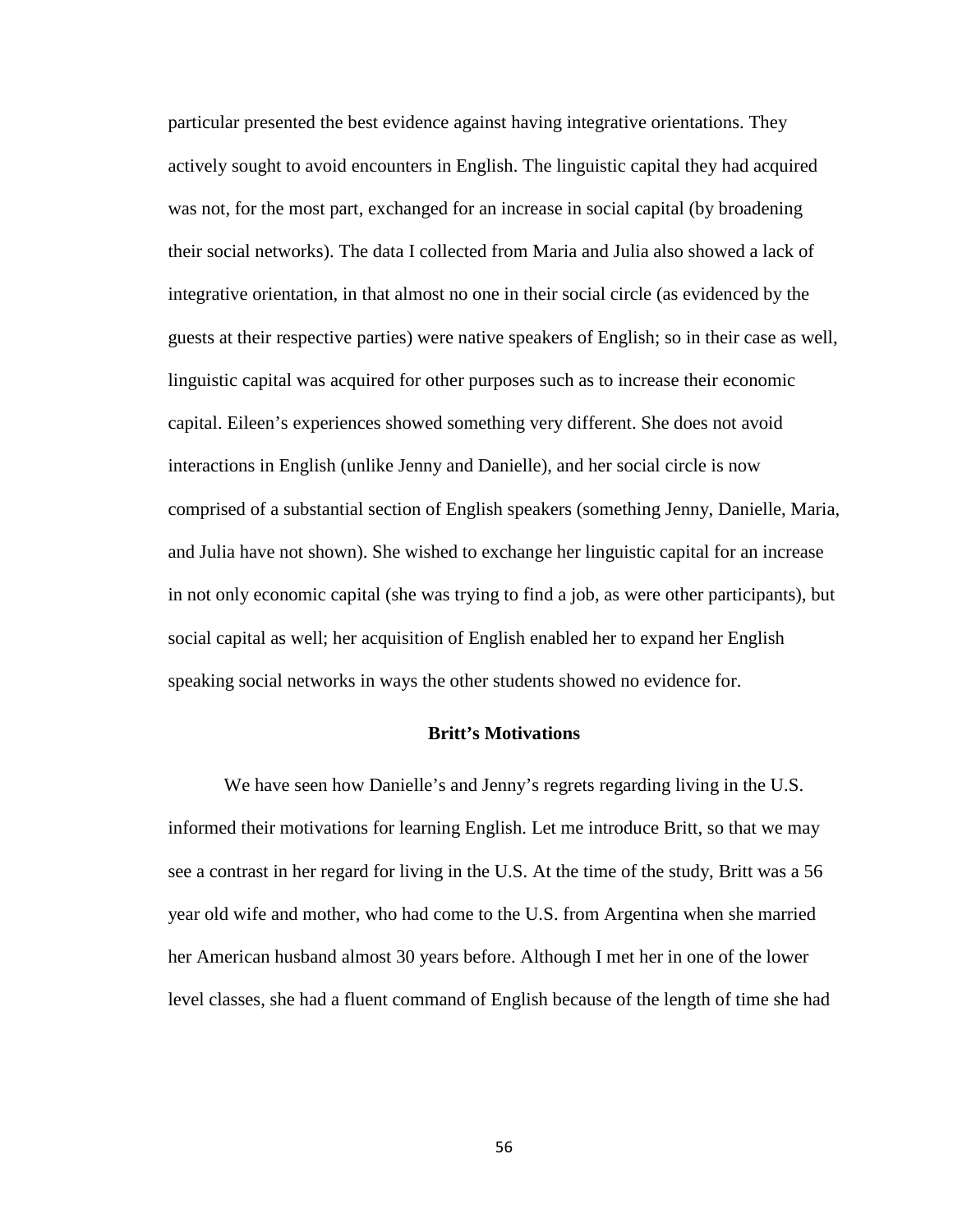spent here. By fluent, I mean that she could communicate with anyone about most anything without pause. However, her English was prone to grammatical errors<sup>[5](#page-65-0)</sup>.

Something happened with Britt that helped me understand her motivational orientations for learning English. During the study Britt had left Las Vegas for Texas with her husband, only to come back about 6 months later, alone, as she and her husband were getting divorced. She moved in with a friend, a Cuban woman, and tried to begin a new life in Las Vegas, starting by looking for a job. Her experiences were significant in two ways. The first was her reasons for moving back to Las Vegas. She had lived in Las Vegas for many years and had raised her family here, though at this point her children were all adults, some with children of their own. Two of her children with families had moved to California, leaving her with her youngest son of around 20, who was then looking for work in Las Vegas and living on his own. The rest of her family (parents, siblings) remains in Argentina. Thus, her social network is comprised almost entirely of friends she has met while living in Las Vegas. When I asked her why she had not moved back to Argentina (where she would have more familial support), she said that the U.S. was her home now. There was no reason for her to go back. That she thought about the U.S. like this is not indicative of an instrumental motivation for learning English. She had by this time fully integrated into U.S. society to the extent she was capable. That her social network was comprised mostly of Spanish speakers demonstrates her maintaining her cultural roots. Nor were her reasons for learning English to do with finding work (an

<span id="page-65-0"></span><sup>&</sup>lt;sup>5</sup> I have found this pattern common among ESL students who have lived in the U.S. for a long time. They are able to use English in a multitude of situations, and in a way that seems natural, without the stops and frequent pauses of a typical foreign language learner. The problem these students have is that they have produced grammatical errors in their speech, and after years of producing these errors, the errors have become an essential part of their English, and is therefore very difficult to correct. This is called fossilization (Han, 2004).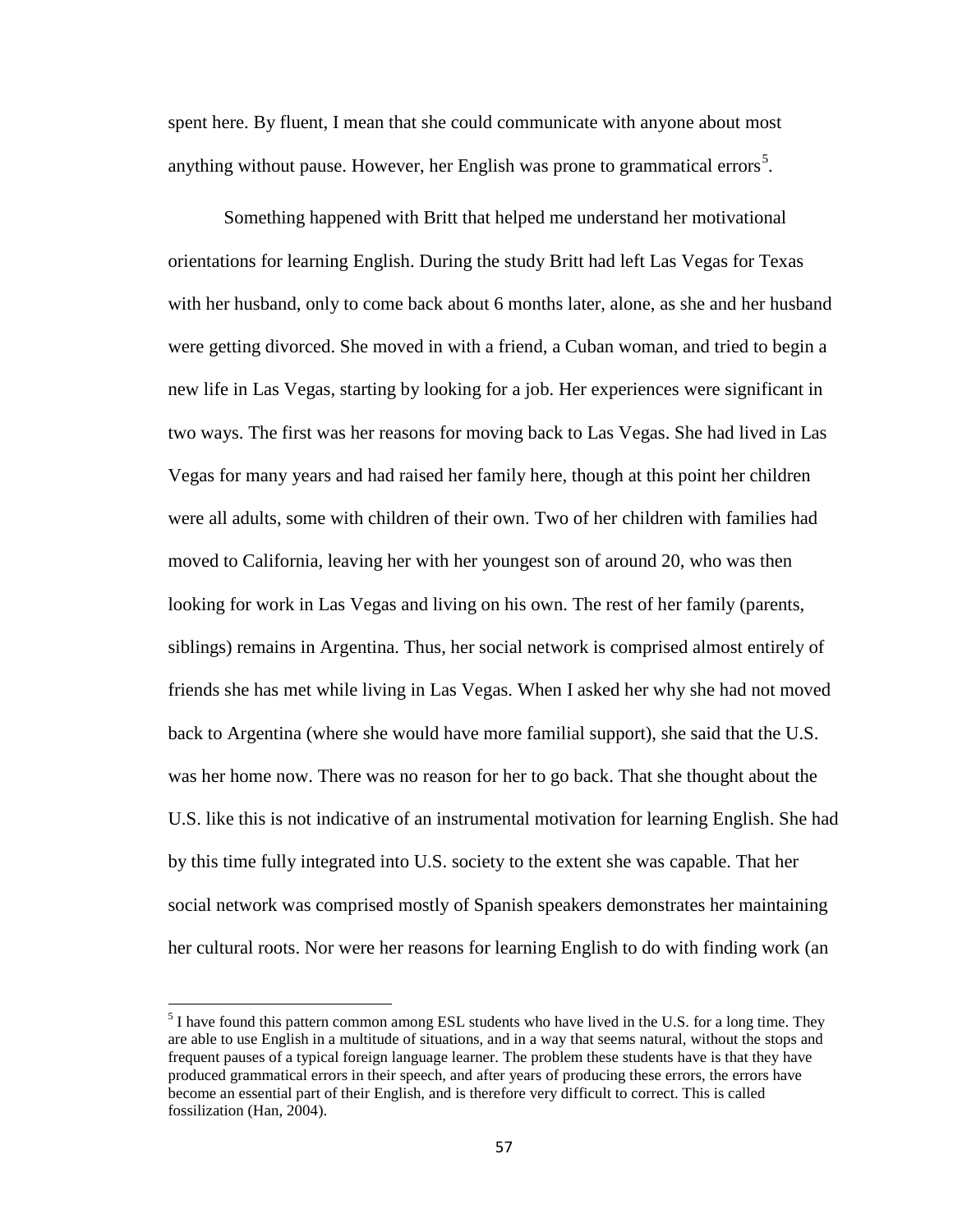instrumental motivation). Although she has worked in Las Vegas, at the time of the study she was a student and had not been working or looking for work. Coming back to Las Vegas after her divorce, she needed to find a job to support herself. It seemed a neverending quest, as she spent a part of almost every day looking for work. During one of our participant observation sessions together, we went to Kinko's, as she normally did, to go online and look for work. She would write down information about any jobs she was interested in, and then call or email the employers if required. She was very frustrated and unhappy with this situation, but felt that there was nothing else she could do.

When I asked her why she thought it was so difficult to find work, her response was unexpected. She thought her trouble finding a job had to do with age discrimination, and the general state of the economy. She made no mention of her lack of English ability. This was surprising to me because so many students in the study (over 80%) have stated that English is the major obstacle to finding a job. As with most people in the United States, a modicum of English ability is needed in order to find employment. Such is the case with Britt, who was looking for employment of any type, especially those jobs found in the service sector. Here was a former ESL student looking for a job and having trouble finding one. It seemed to me that she would fit into this category of finding employment as a motivating factor to learn English, and therefore, the lack of English ability being a reason for her having trouble finding a job. However, she did not perceive her situation this way. This was not due to an over-estimation of her abilities as an English speaker. On the Likert scale about English proficiency in the questionnaire (see Appendix 2), she gave herself a 3 out of 7 (7 meaning advanced) for general English ability. Based on her past experience working in Las Vegas, she thought that the only thing that had changed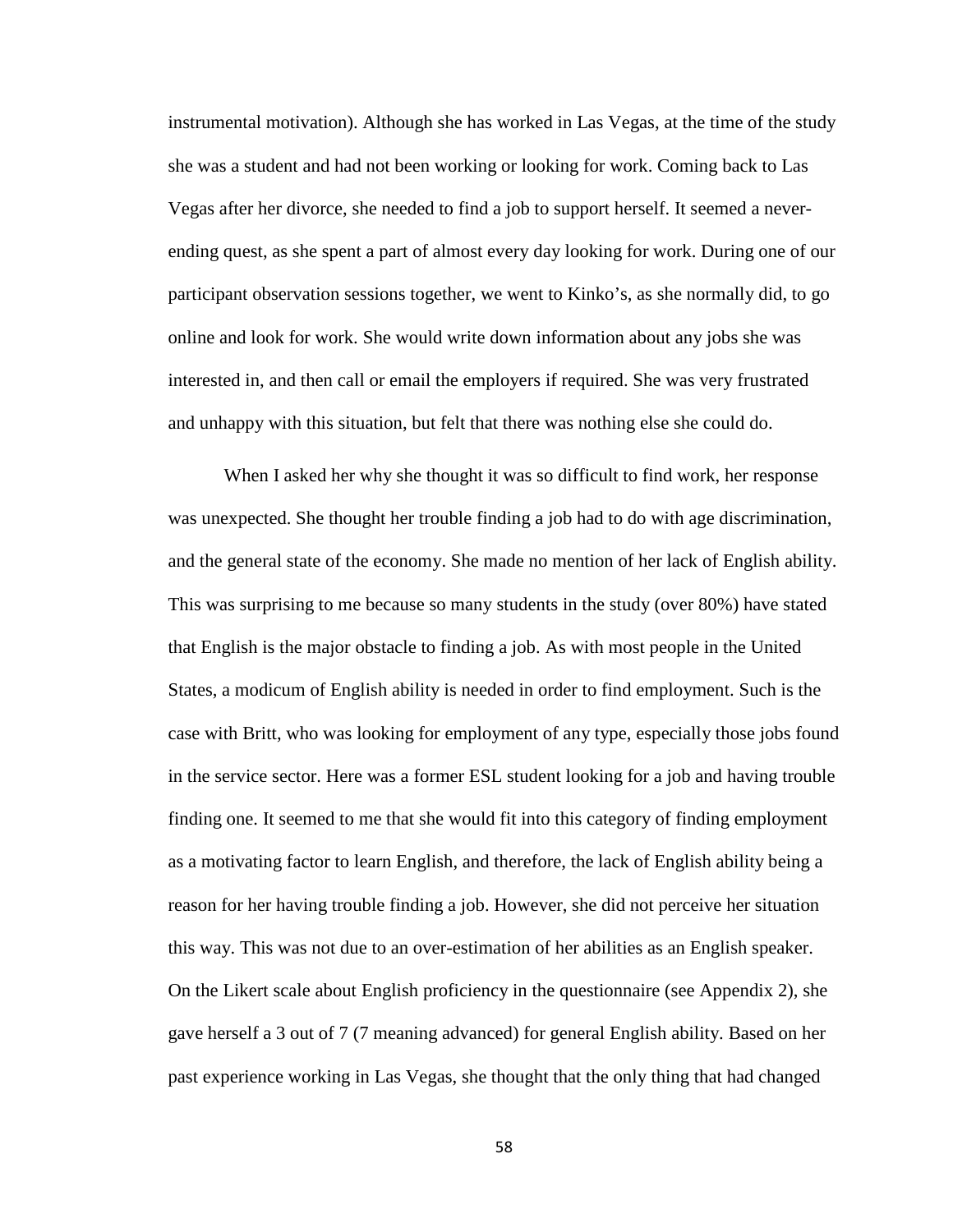between when she used to work in Las Vegas and finding a job now was her age. Therefore, according to her, it must have been her age (and other non-linguistic factors, such as the high unemployment rate) that acted as the limiting factor in her search for employment.

She utilized her social network to help circumvent these limiting factors. Most of her social network is comprised of native Spanish speakers although she is quite comfortable speaking English. Despite her ability to speak English, it was the use of her Spanish speaking social network that she used to help her find a job and afford her a place to live. At this later stage in the study she was living with a Cuban woman she had worked with years ago and become good friends. Her Spanish speaking social network was also on the lookout for jobs for her. In fact, I was witness to one of these phone calls that eventually led her to employment at a local casino:

We just get back to Britt's apartment from running some errands at Walmart when she receives a phone call which she takes in Spanish. During the call she grabs a piece of paper to write some notes down, and after the short call is finished proceeds to finish putting her shopping away. While doing this, she tells me (in English) that the call was from a friend of hers she used to work with and that her friend's boss (a casino manager) is looking for someone to work in a casino restaurant as a server or hostess. After she finishes putting everything away, she then calls the boss's phone number, and leaves a message on his voicemail using a polite register of English.

She used her Spanish speaking social networks to find an English speaking job. She is able to function in both Hispanic circles which form the basis of her personal social network, but also to engage fully with English speaking circles, which form the basis of her professional social network.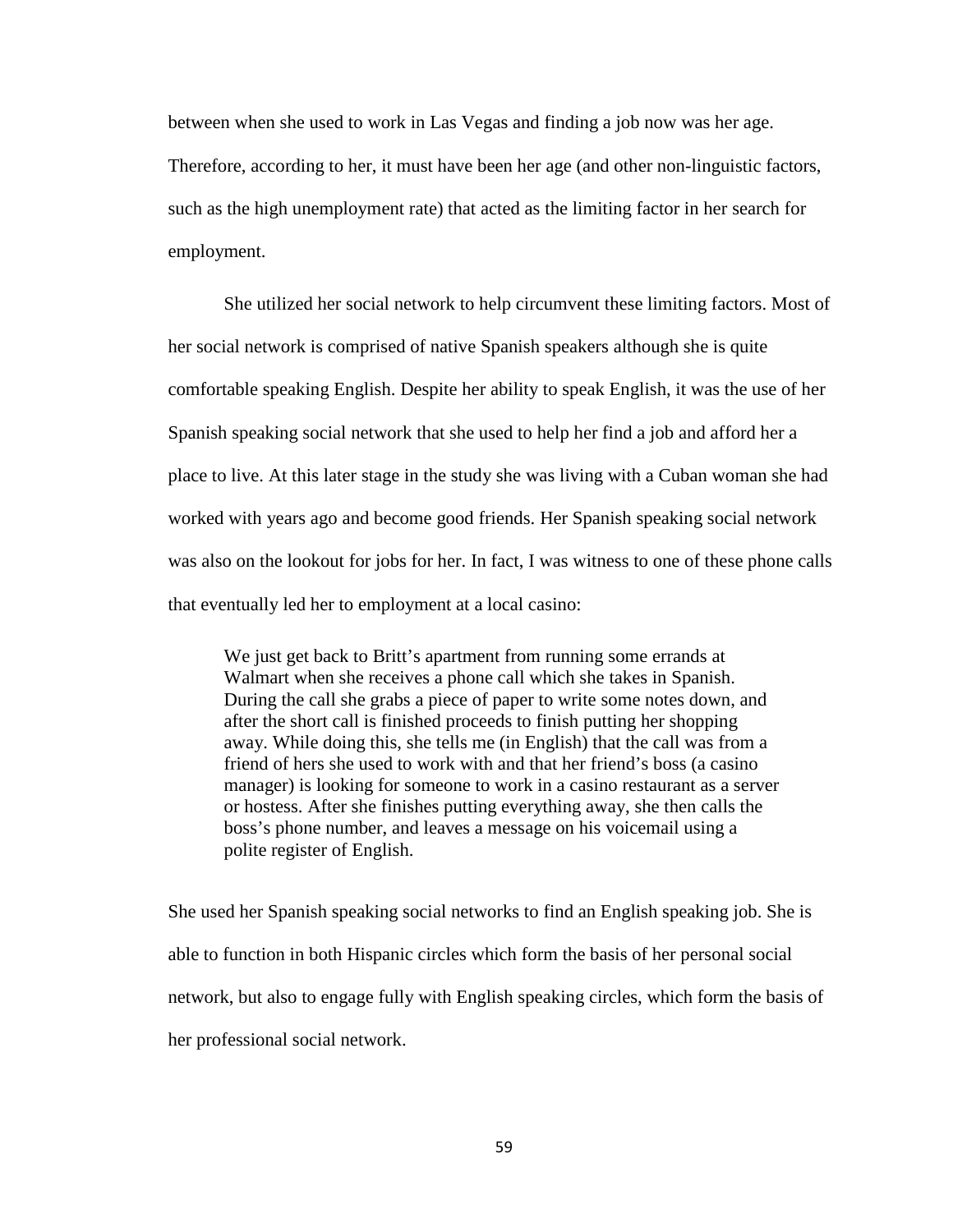Her motivations for learning English have not been instrumental. When she was an ESL student she had no inclinations of ever working again. It was not until her unexpected divorce that she became interested in finding work, and yet during this time she did not think that her lack of English ability was an impediment, as she felt fully acculturated. So what had her motivations been? Her motivational orientations lay neither within what are called instrumental or integrative orientations. Rather, they had to do with a desire to learn. Britt had also taken Spanish language classes before taking ESL classes. That she was a native speaker of Spanish did not deter her, as she simply wanted to know more about the rules of the language because it interested her. In the same manner, she took ESL classes, not to satisfy any goal such as finding a job (she had not been looking for one) or to integrate into American society (she had already been living in the U.S. for almost 30 years), but simply to learn, and afford her whatever pleasures she derived from such activities. Thus, the research with Britt demonstrates the utility of looking beyond instrumentality or integrativeness when looking at motivational orientations.

Eileen and Britt, like the other participants portrayed in this study, are immigrants, and as such had to overcome obstacles that we can view via a Bourdieuvian framework as a way to gain capital in a new marketplace. Examinations of their social networks revealed how and why they chose to gain capital. Unlike the other participants, Eileen used English to engage in a social network comprised partly of people who could only speak English to her. Although she had relationships with members of her language community (other Ukrainian speakers), she had social relationships with English speakers as well. Britt, like the other participants, had a social network comprised of members of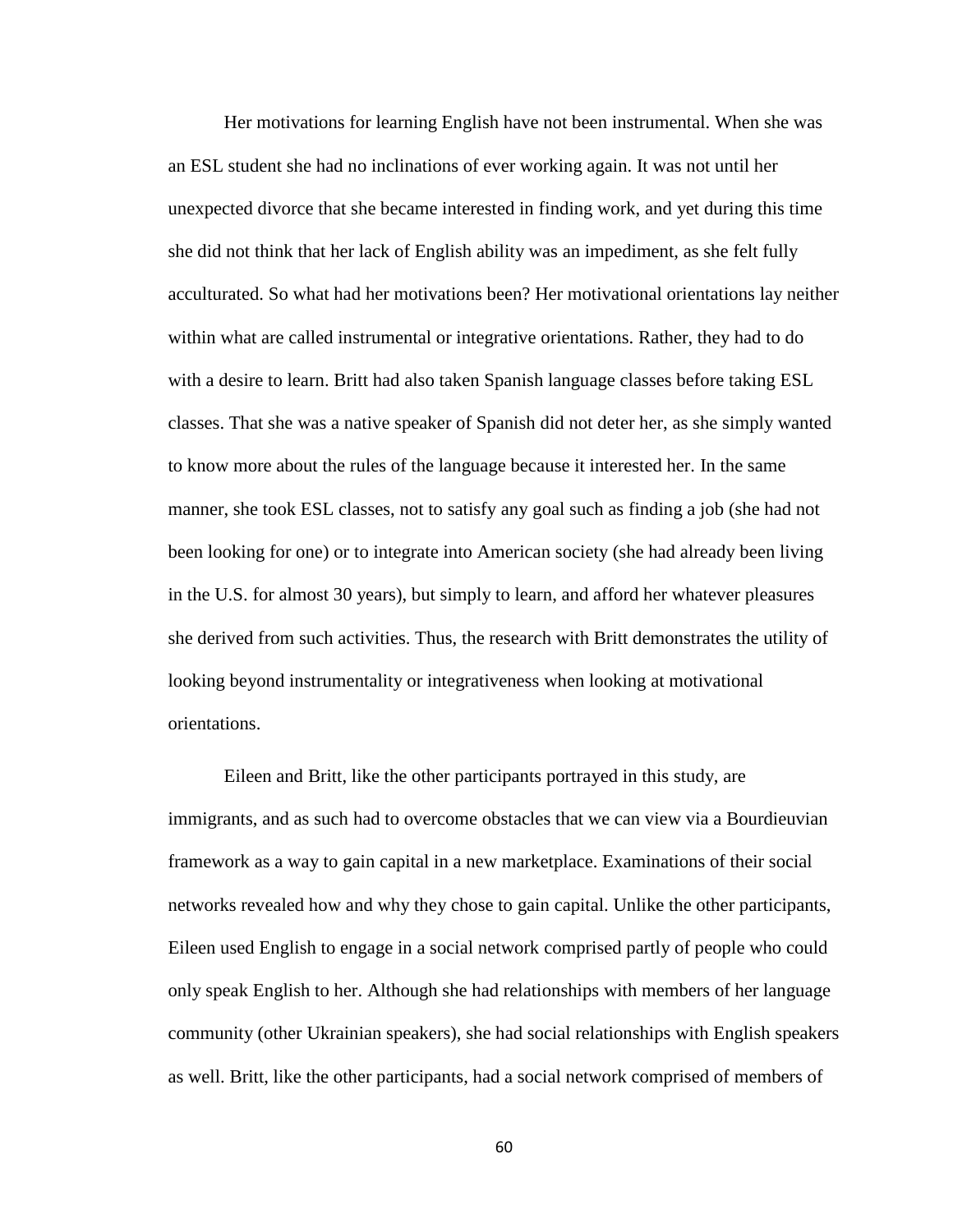her own language group (Spanish speakers), and even though she used English to increase her chances of finding a job, this was not her reason for learning English. Because of her long history in the United States, she had the ability to engage in both worlds – her personal world filled with mostly Spanish speakers, and her professional world with English or Spanish speakers.

Looking at them from a motivational perspective, both Eileen and Britt demonstrated evidence for having motivations to learn English which were different than the majority of the students in the study, who largely had instrumental motivations. Eileen demonstrated having relationships with native U.S. speakers of English far more than any other participant ( a sign of having integrative motivations), while Britt showed evidence of having neither integrative nor instrumental motivations. Their motivations (as are others) were couched in their socio-economic positions which may have been somewhat different than those positions occupied by the majority of the participants in the research. These differing socio-economic positions lead to differing expressions of their language ideologies concerning the power of English. Whereas some were concerned with exchanging their linguistic capital for economic capital (Maria and Julia), and others for an increase in their children's cultural capital (Jenny and Danielle), Eileen wished to exchange linguistic capital for social capital in a way no others did, and Britt wished to exchange her linguistic capital for nothing more than for personal knowledge.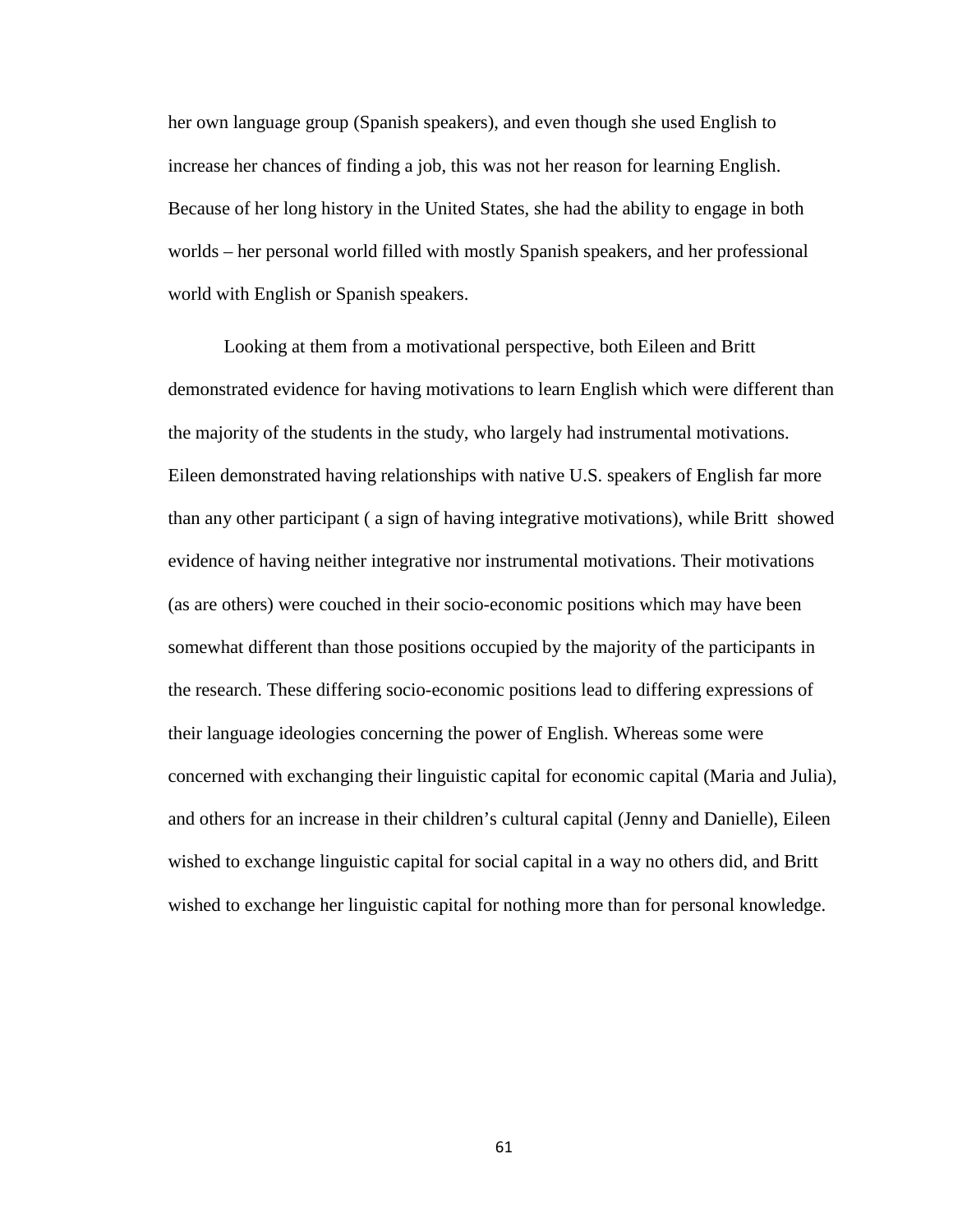#### CHAPTER 7

# CONCLUSION / FINAL THOUGHTS

Motivations are a point of origination for everything we do from going to school to playing sports. In the case of studying a language, however, motivations take on new significance. This is because of what (we think) knowing a language entails. For some, studying a language can mean graduating from college or passing some other educational requirement. For others, it can mean prestige or knowing how to find a bathroom in a foreign country. And for immigrants to a country it can mean the difference between finding a job and being unemployed. Immigrants hold a unique place in any community, in that they (can potentially) straddle two worlds at the same time, their own ethnic or linguistic community, and that of the larger host community. Immigrants to the United States come from a multitude of places, but they all share in the issues they face when starting anew in the United States. Although some immigrants are better equipped than others to deal with the transitions that accompany moving to another country (by being more educated, having previous experience abroad, or by knowing or having experience with the host language, for example), the focus of this research centers on one of the issues that all of the participants of this research share in, and that is the issue of learning the target language.

Where one has come from, one's experiences, are what forms the language ideologies held by that person. An immigrant moving into a new community will have ideas about how important learning the language of that community is, and these ideas will in part guide their behavior. All of the participants in the study felt that learning English would be beneficial for them (or their children) for some reason or another. Of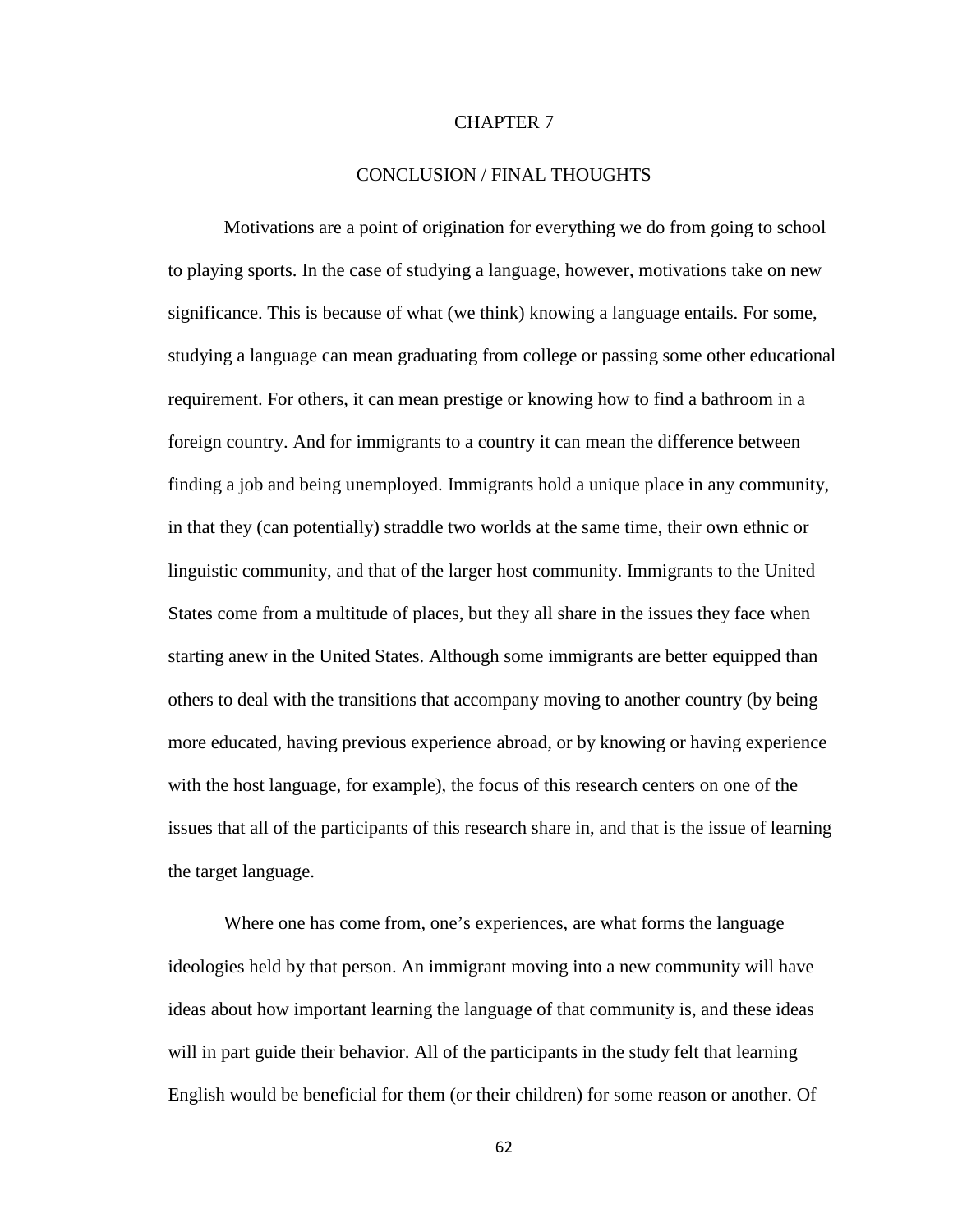course, an ideology alone will not guide someone to study a language. There must be a will to do so as well. Take Jenny's (whom we met in Chapter 4) sister, for example. At the time of the study she had lived in Las Vegas for over 20 years with only a modicum of English. This language limitation must be restrictive, even though she chooses to live within those restrictions (and maybe does not even notice them). That she realizes the potential for English to be of some benefit to her is evidenced by the ESL class she signed up for but had not the will to complete.

An immigrant can have much motivation to learn the language of his or her new home. To connect with people in the host community, to navigate the social infrastructure, to find employment; in all of these, learning English in the United States becomes of use, and more importantly for the research, this is realized by the immigrant student. Learning English when in the United States can open doors otherwise closed, such as being able to interview for a position with an English speaking interviewer. Knowing a language has benefits other than just the utilitarian advantages, because a language, perhaps more than any other skill, is deeply connected to the life ways of a people. If someone wants to be more like a group of people, one of the best ways to do this, perhaps a necessary way, is to learn that group's language. Because of these two very different types of benefits, a model that can take into account these two types of end goals (one for utilitarian reasons, the other for affinity with the community) can be used when studying the motivations behind learning a language. Because language is connected to culture, studying motivations among the integrative / instrumental paradigm offers a useful perspective. The meaning behind learning a language depends both on where you have come from, where you are, and where you wish to go.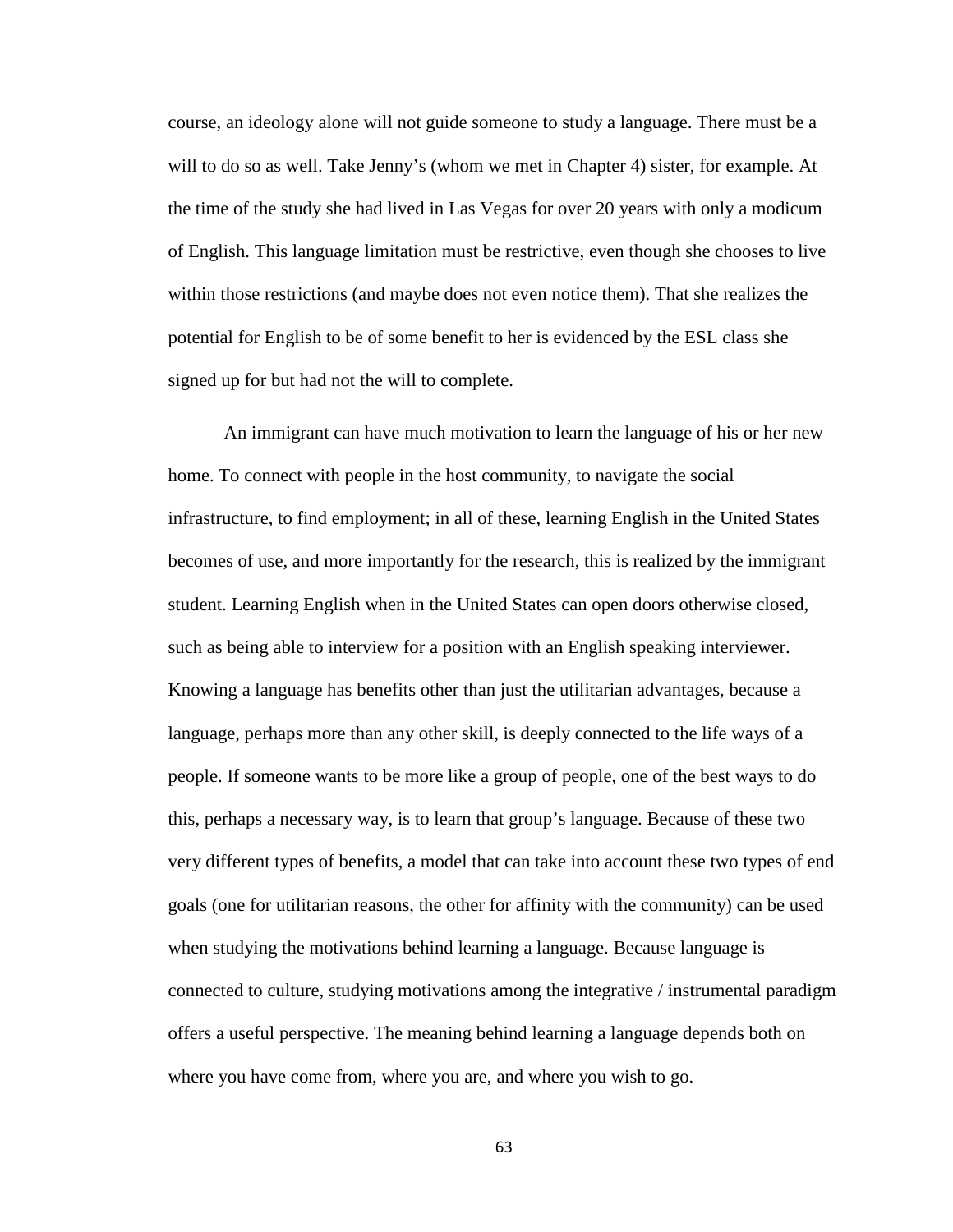#### **Instrumental Motivations**

The presumption among most people is that ESL students are studying English so they can increase their opportunities to enrich their lives economically. This is what this study confirmed: the majority of women in this research project answered that at least one of the reasons for learning English was for reasons of employment. However, employment status could not be predicted by ESL level for the women in this study, which begged further examination of this group.

#### **Motherhood**

For some of the women, their motivations were not to find work, but to assist their children in making it through U.S. society. Jenny and Danielle both exemplified these instrumental motivations, learning English not for their own benefit, but for their children's. The assumption in research on motivational orientations has been that the beneficiary for learning a language was the person learning the language. That this research project showed otherwise could have implications for future study into motivations for learning languages, as well as how (linguistic capital) is thought to be exchanged, as Jenny and Danielle were studying English because they wished to exchange their growing linguistic capital for their children's cultural capital, rather than to benefit themselves. However, it is possible that the parents do realize a benefit for themselves as well as their children. For example, prestige can be a factor worth studying for when their children later do well in school. Much later these same parents may rely on their children for financial support when they retire. These are values known to be held highly among some of the cultural backgrounds present in some the participants in the study. If this was the case for the participants involved in the study, no signs of these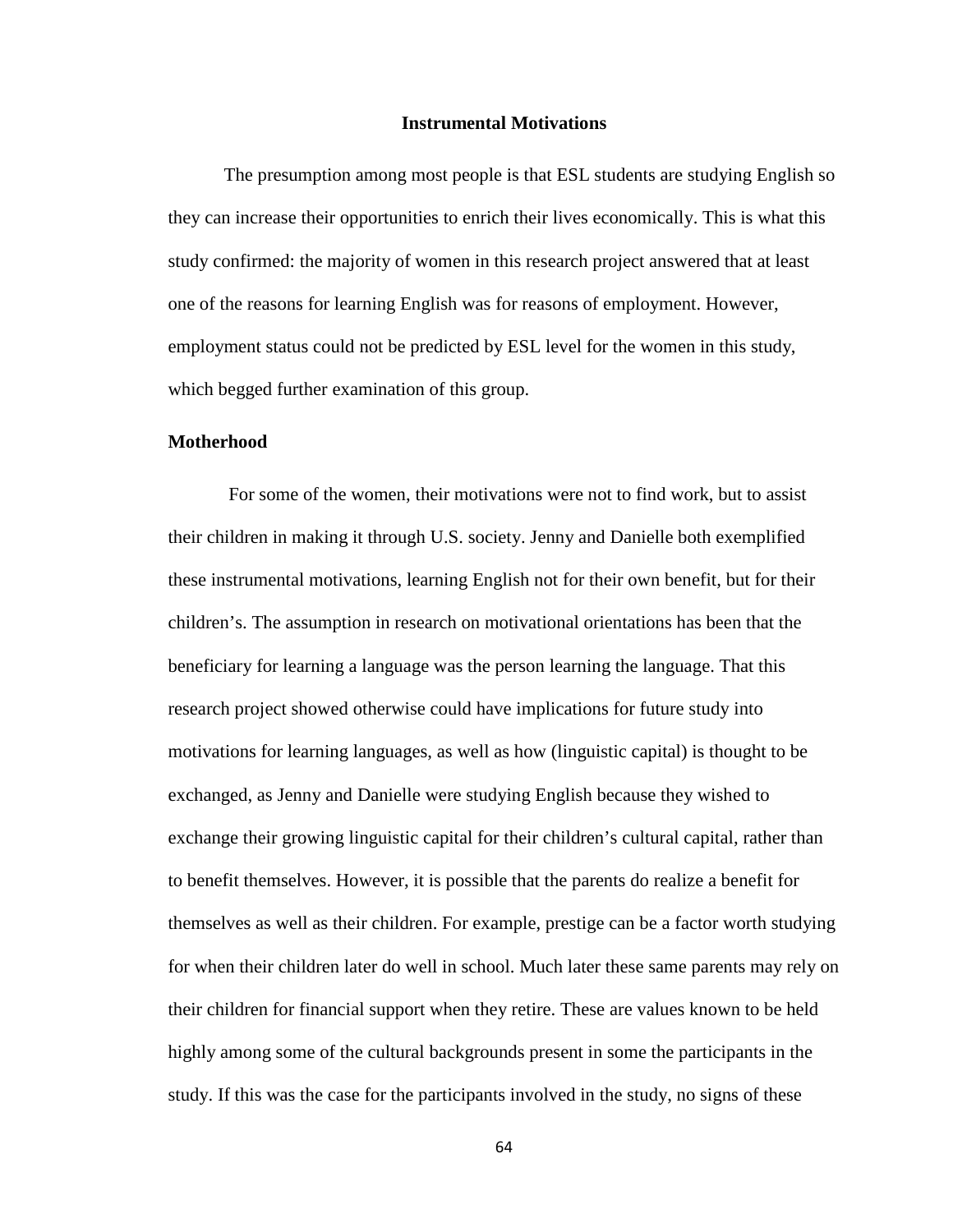longer term self-centered motivations were observed. A longitudal study might provide more insights regarding motherhood and motivation.

#### **Social Networks**

The nature of one's motivational orientations can also have an effect on their interactions with the host community, which in turn, can influence and reinforce certain motivational orientations. I measured participants' interactions with the host community by examining their social networks. Immigrants in the United States have access to certain social networks that most members of the host community do not. They can associate and develop relationships with members of their own language or ethnic group in a way that native English speakers are unable to do so. Measuring these relationships via their social networks is useful in ascertaining the degree to which they have or have not assimilated into their new environment. Despite them being able to connect with members of their own ethnic or language community, there is also a need for most immigrants to communicate with native English speakers, even if only minimally. Even Jenny's sister, who speaks a modicum of English, needs to deal with customers at work (most of which presumably speak English). For these reasons, studying the social networks of the participants provides insight into their daily lives, as well as the motivations which guide their language learning behaviors.

The social networks formed by the participants in the study were for the most part connected to how linguistic capital was being exchanged. Students' decisions to learn English are decisions to acquire linguistic capital with the idea that they will be able to exchange their linguistic capital for other kinds of capital at some point in the future, such as when students are exchanging their linguistic capital (English speaking ability) for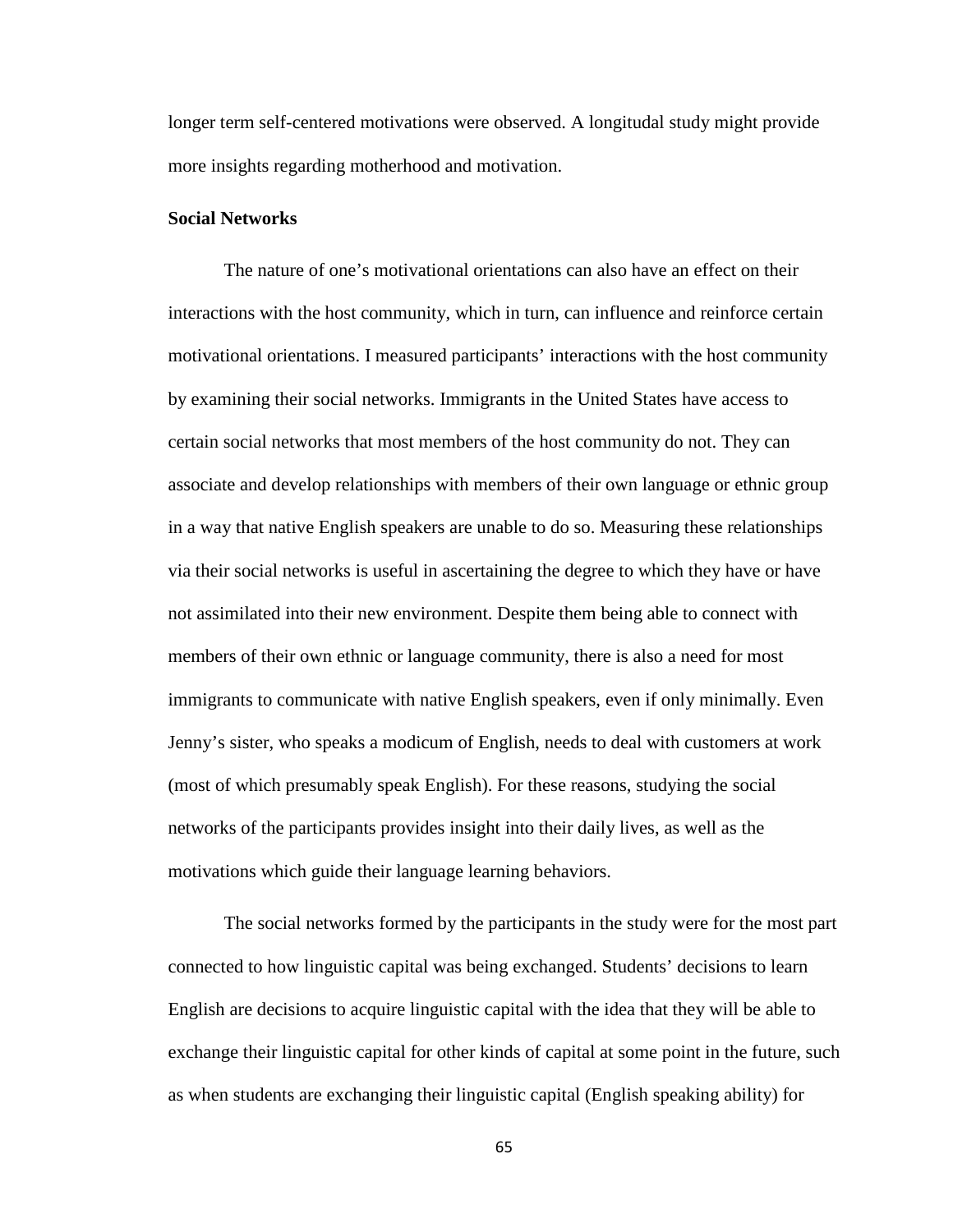economic capital (employment). Linguistic capital can also be exchanged for other types of capital, such as when students exchange their linguistic capital for an expansion of their social capital by expanding their social networks. Jenny, for example, had friends that were not part of her Korean language community or the native English speaking community. One spoke Japanese, another Vietnamese, and the other Spanish, yet she developed friendships with them through the English language. In other words, she exchanged her linguistic capital to increase (however slightly) her social network. That she (or most of the participants) did not exchange linguistic capital for an English speaking social network points to the lack of having an integrative motivational orientation to learn English.

#### **Regret**

Almost all of the participants demonstrated little interaction with members of the native English speaking community. Jenny and Danielle seemed isolated from both the native English speaking host community and, to a lesser extent, their own language communities. This, I argue, stems from their regrets about coming to the United States. The negative impact of emotions such as regret must be felt by most immigrants, even if only experienced as a temporary by product of culture shock. Danielle had only been in the United States a short time compared to most of the other participants, so perhaps her feelings might have changed given time to acculturate. That Jenny still expressed feelings of regret years after immigrating to the United States speaks to the difficulties she had in adopting a new way of life. The role emotions play in the lives of immigrants can have a profound effect on how their new lives are lived, as was especially exemplified in the cases of Jenny and Danielle. Their lack of interaction with the host community further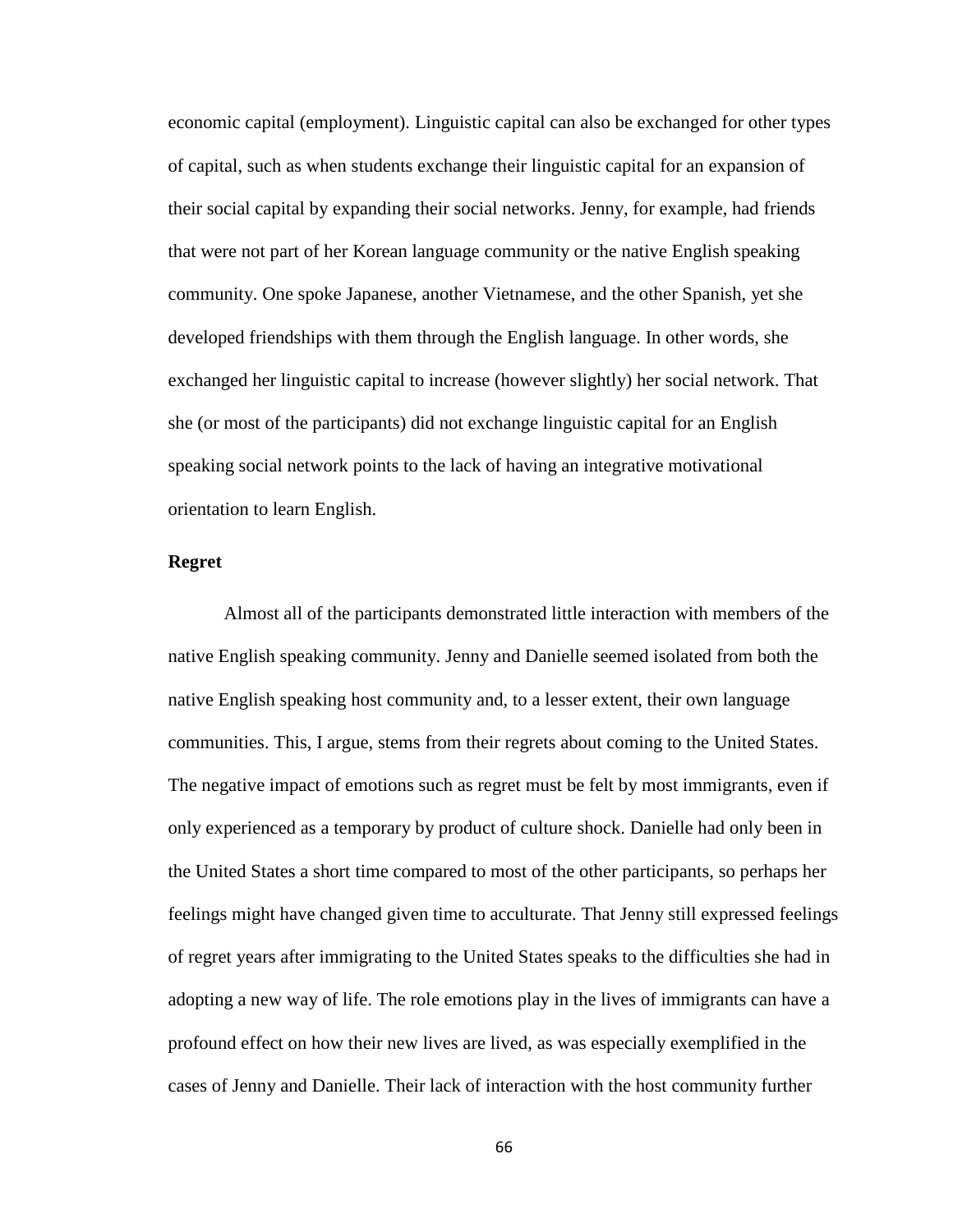reinforced their opinions about it being a bad idea to have come to the United States. Thus, their experiences further informed their motivational orientations, which manifested in creating experiences of isolation.

Not everyone created these experiences of isolation. For example, Maria and Julia also showed a separation between themselves and the native English speaking community. However, unlike Jenny and Danielle, they had cultivated relationships within their own language communities. That they did this suggests a lack of feelings of regret on their part at the time of the study. Perhaps this was a potential future for Jenny and Danielle. Given enough time, maybe Jenny and Danielle would eventually cultivate relationships within their own language communities, as seen with Maria and Julia.

#### **Integrative Motivations**

Out of the participants that I was able to acquire social network data from, only one showed substantive signs of engaging and maintaining relationships with members of the native English speaking community; this was Eileen. Socio-economically, her situation was very different than the others. Like others such as Maria or Julia, she was gregarious, but what separated her from the rest was her age and lifestyle. Although married, she did not exhibit feelings for the same type of obligations as did Jenny, for example. Her lifestyle was more similar to that of a working (or out of work) student. Her friends, though mostly of Ukrainian or Russian origin, also included native English speakers and other ESL students. I contend that this stemmed from her being young and relatively unattached. Her lifestyle arguably presented more environments where she had access to members of language communities outside her own, most importantly of which was the native English speaking host community. Because of her social position which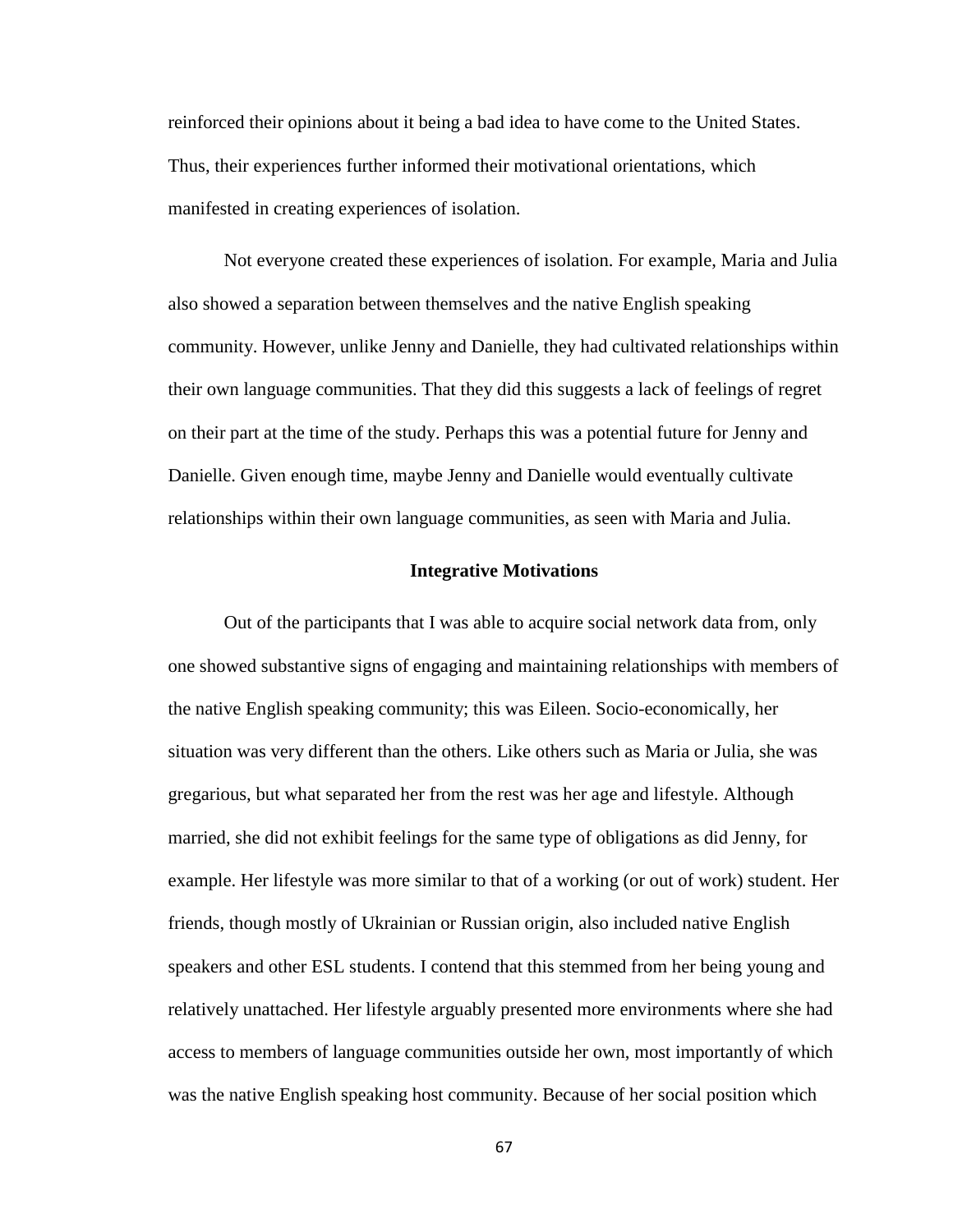allowed her to form particular social networks, Eileen exhibited signs of having integrative motivational orientations. In the time period over which I interviewed Eileen, her self-reported native English speaking social network grew. Over time, her integrative orientations contributed to greater access to native English speakers, which further reinforced her integrative motivations.

#### **Neither Instrumental nor Integrative Motivations**

Britt's motivations for learning fell outside of the instrumental / integrative model. The goal for Britt's studying English was not to help get her something she did not have (and that specifically learning English could get her), nor was it to integrate herself into a native English speaking community. She just wanted to exercise her brain. In terms of her motivational orientations, she was the minority participant in the study. She was also the only participant who did not have the goals to get a job or to assimilate into U.S. society. Her needs were far different than those of her classmates as she held a very different socio-economic position. Whereas her classmates were of working age and had children or goals of economic advancement, she did not. Married and retired, well assimilated into the community, Britt's goals were about finding ways to keep occupied.

Britt was also relatively unattached, having become divorced during the time of the study, with most of her adult children living outside of Nevada. However, her social network was made up of relationships years in the making, the vast majority of which were with members of her own language community. Her ties to these people were strong enough to be able to count on them for support in her time of adversity (suddenly becoming divorced after years of marriage). These observations beg the question of how immigrants are able to utilize their access to different social networks in ways that native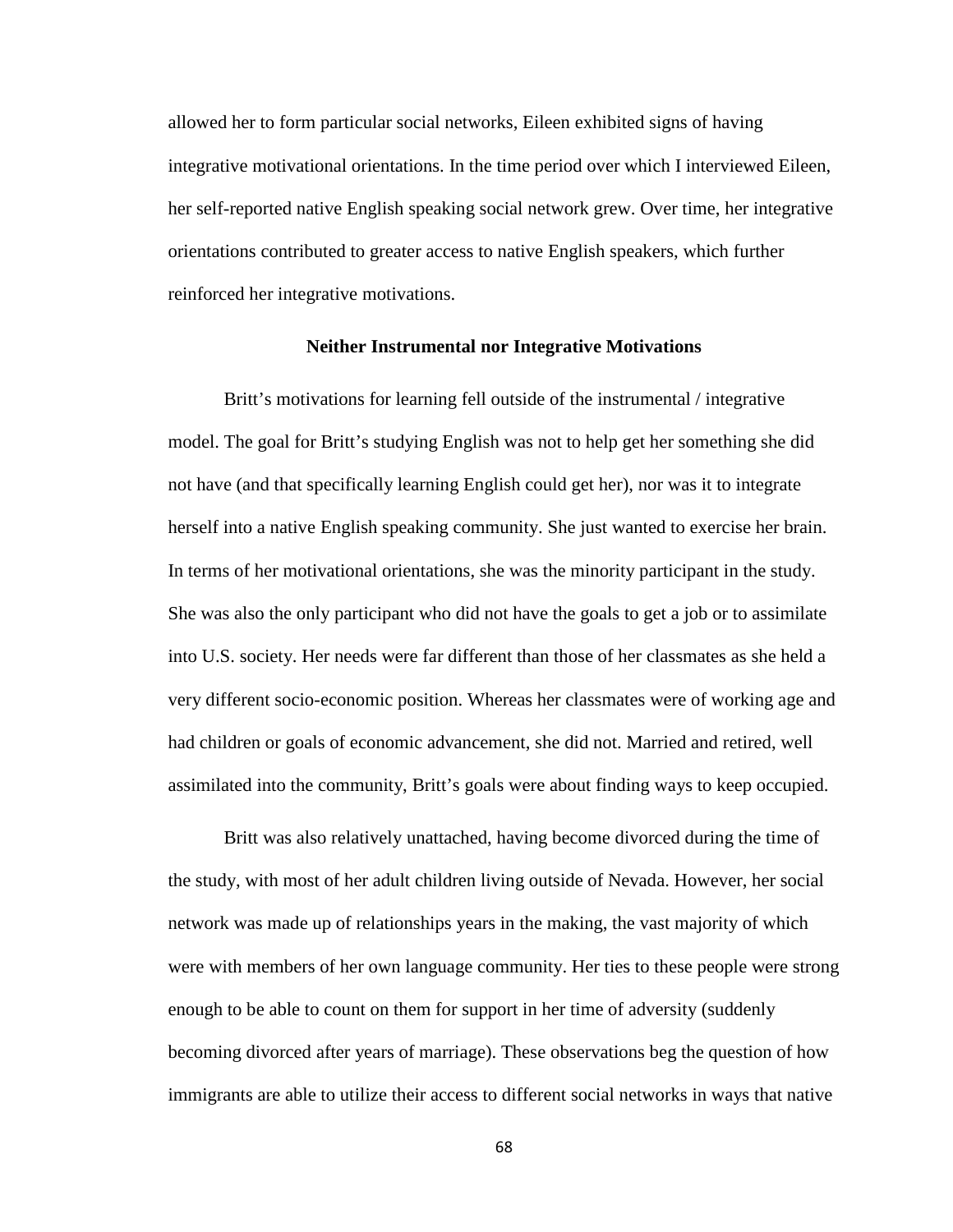English speakers are not. When Britt needed help, she went to those whom she had developed relationships with, other immigrants who spoke Spanish. She did not go to any native English speakers, nor ask help from host institutions. She tapped the resources she felt were most available to her, which in this case were other members of her language community, and immigrants themselves. So although unattached like Eileen, Britt was not building a social network in the same way that Eileen was. Thus, her social network did not exhibit a high number of native English speakers, but rather reflected a group of relationships formed years ago, perhaps when her English speaking ability was very limited. Her network differed also from Jenny's and Danielle's, who did not have relationships as Britt's in the United States.

Britt, as with the other participants, was also accumulating linguistic capital. However, she alone of the participants was not accumulating linguistic capital with the purpose of exchanging it. She had no goals regarding exchanging her linguistic capital for social capital, for example. Although she did wish to increase her economic capital, and she would exchange both social capital (in terms of her relationships giving her job leads) and linguistic capital (in terms of being able to speak English to her potential employers) to do so, this was not the purpose for her learning English. (Remember that at the time of the study she was not looking for work). Because capital exists to be exchanged in a socially constructed marketplace, it could be argued that when she was learning English, she was not increasing her linguistic capital, as she was not learning English to exchange linguistic capital, but solely for the benefit of satisfying intellectual curiosity. Of course, one could argue that she was accumulating linguistic capital but had no plans to exchange or use it. Taking an ESL class could also be a way to create relationships with other ESL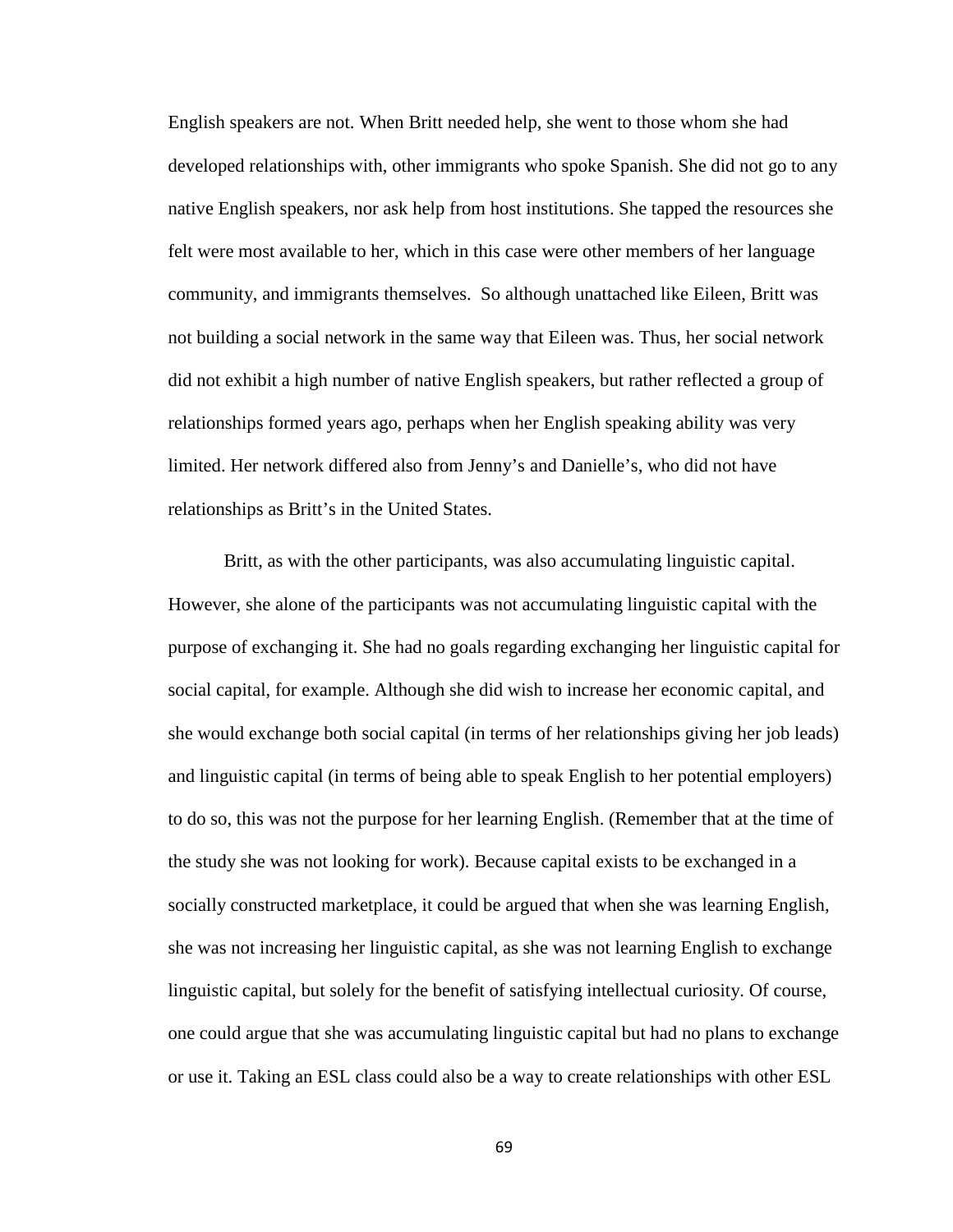students, and thereby increase one's social network. She demonstrates the weaknesses of using certain theoretical models, be it instrumental / integrative orientations, or looking at these behaviors through the Bourdieuvian lens of gaining capital.

Although looking at age or time in the United States was not a primary focus, it is interesting to note that the one person who fell outside of the integrative / instrumental dichotomy was the person who had spent the most time in the United States. Britt had already lived so much of her life in the United States that she did not occupy the same social space as the other participants in the study. She had worked in the United States, had had adult children in the U.S., and had even retired in the U.S. by the time of this study. She felt she was past the point of needing to learn English to find a job since she had already spent much of her life here working. She was also past the point of needing to learn English to integrate into U.S. society, since she had long since done that, and had formed strong (Spanish speaking) social ties as well.

To say that her needs would differ from those of most immigrants would be understandable, based on the differences between her experiences and the experiences of most of the other participants in the study. Not only does this shed light on the limitations of a strictly motivational or Bourdieuvian model, but furthermore suggests that the lives of immigrants cannot so easily be assumed to be alike. We have seen, for example, how some immigrant students may not be learning for themselves, but primarily for the benefit of their children. Moreover, in Britt we saw motivation for something other than to eventually exchange linguistic capital for other types of capital. Simply looking at motivations for learning or the exchange of capital presumes that language learning immigrants will all conform to those paradigms and characteristics.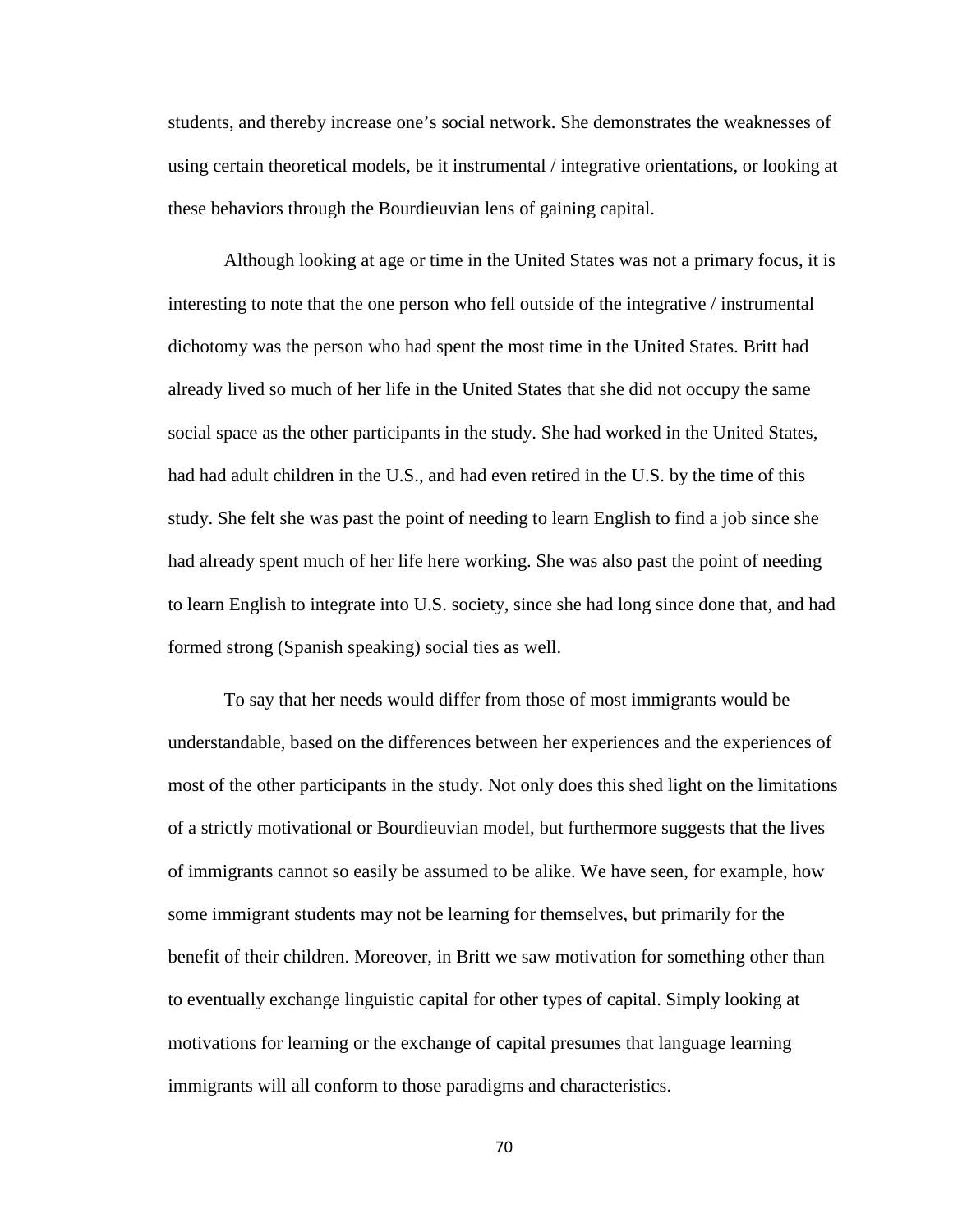#### **Suggestions for Future Research**

The purpose of this research was to ethnographically examine students' reasons for taking ESL classes in Las Vegas, NV. This means that they were already present (and for most of them had been for some time) in Las Vegas when the study started. I was interested in why they were learning English from the point of time starting after they had arrived in the United States. Taking this project further back in time to find out why they left their native countries in the first place would provide even more information about the underlying foundations regarding their motivations to learn English. I know that the participants left their countries for any combination of various reasons – some left for religious persecution, some for financial obstacles (and because they had won a visa lottery), some because they had gotten married, and some because their family had brought them. By knowing more about the histories involved with the participants, the researcher would better understand the perceived opportunities that emigrating to the United States offered said participants. Knowing these perceived opportunities could help explain their motivational orientations for learning English.

For example, one of the participants left because of religious persecution in their native country. Could this promote an integrative orientation to learn English? That is, did he look upon the United States as a beacon of religious freedom, and if he did, would that make him want to learn English to be "more American"? Another participant from Iraq had her home blown up by American soldiers. What kind of emotional impact on her perception of Americans did she have, and how might this affect her reasons for learning English? Or take Jenny, who married and came to the United States because of the perceived opportunity of freedom the move offered her, only to find herself still without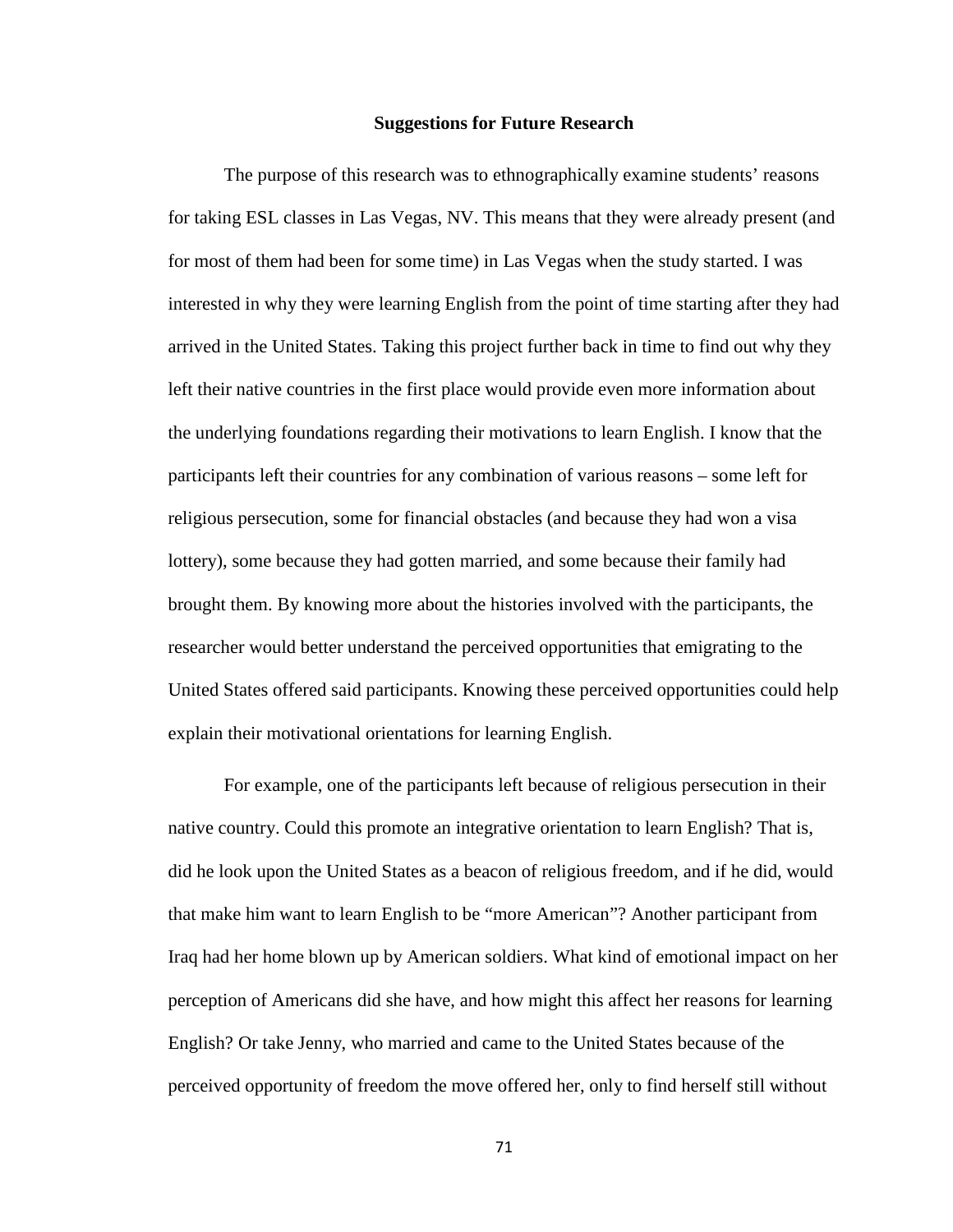freedom. Is it any wonder she shows no signs of having integrative motivational orientations? By digging deeper into the histories of the participants than what my own research parameters allowed me to do, one could find the foundations for constructing their motivational orientations in the first place.

To learn English as an ESL student in the United States is to acquire linguistic capital, with the purpose that it can then be exchanged for cultural, social, or economic capital. English can be seen as a type of commodity needed (especially by immigrants) to succeed in the United States, and it is from this perspective that ESL classes exist. What some of the participants have shown me is that there are other (non-linguistic) skills that are needed to succeed as well, such as knowing certain popular software programs. By learning more about what other kinds of knowledge differentiates what many U.S. citizens take for granted and what is known by immigrants can be of service to immigrants in the United States. ESL programs can take these other needed skills into account when educators are designing their course programs.

#### **Where are they now?**

I have been able to keep in touch with some of the participants you met in the study.

#### **Jenny**

Jenny has since moved to Southern California with her children. Her husband remains working in Las Vegas. The move was made for the children's educational benefit. Just before her move, Jenny asked me "Am I free yet?". Clearly, the issue of her lack of freedom still plays a large role in her behaviors. She has not found the move to be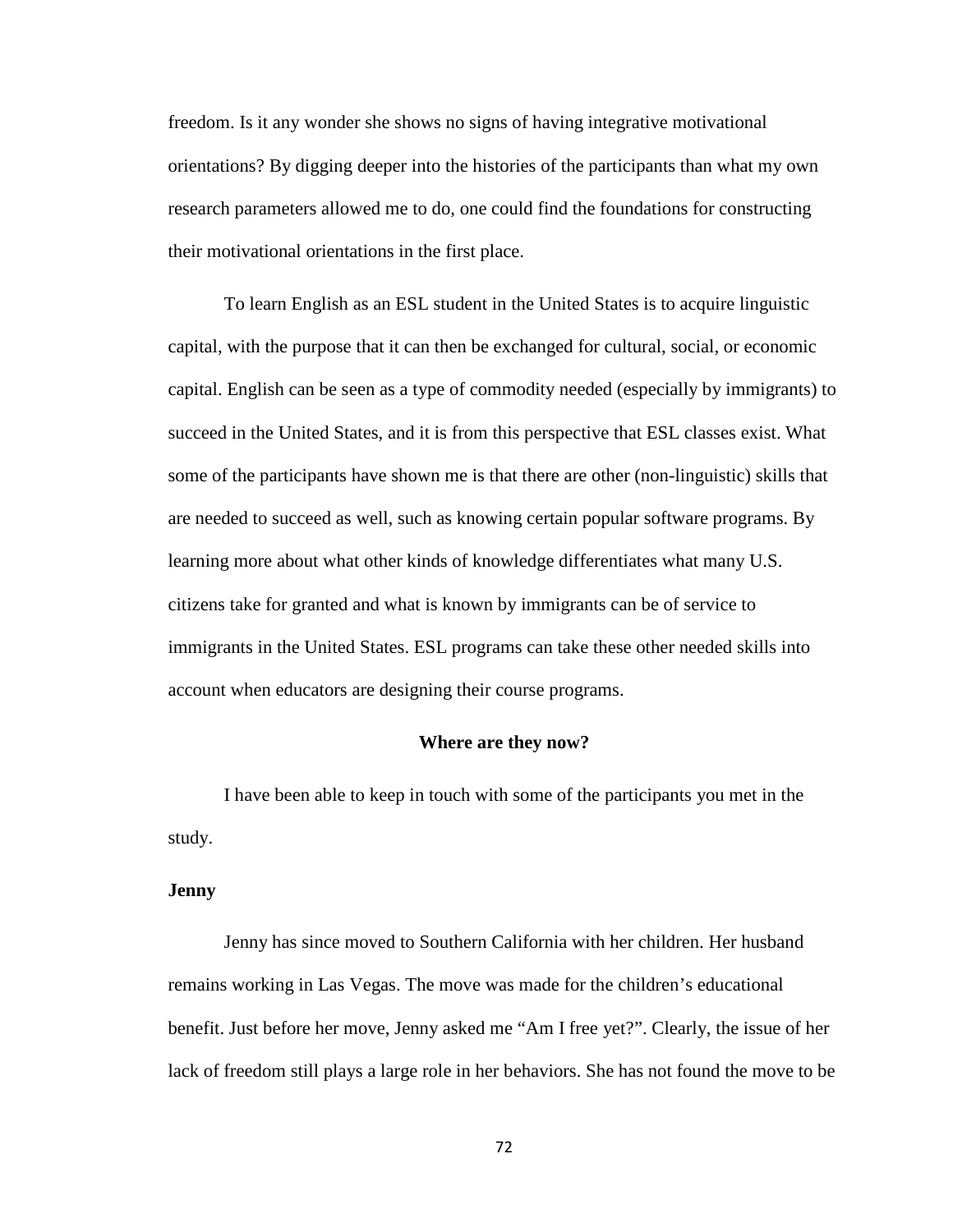a positive experience for her, and at last conversation said she felt lonely and that she has almost no friends there. It does highlight the significance of motherhood being a powerful factor in her life, however.

## **Danielle**

Danielle has also moved, although she has moved with her family to Mexico, where her husband is now working. She is very happy with her move, no doubt because she is living among her native language community.

## **Eileen**

Eileen is still studying ESL at the College of Southern Nevada, and plans to pursue a college education in the coming years. Of the students I am still in contact with, she is the only one still studying English.

## **Britt**

Britt was able to find a job working at one of the local casinos. She has moved out of her friend's place and gotten an apartment of her own (she did not want to overstay her welcome at her friend's apartment). She enjoys her free time with friends and one of her sons who still lives in Las Vegas.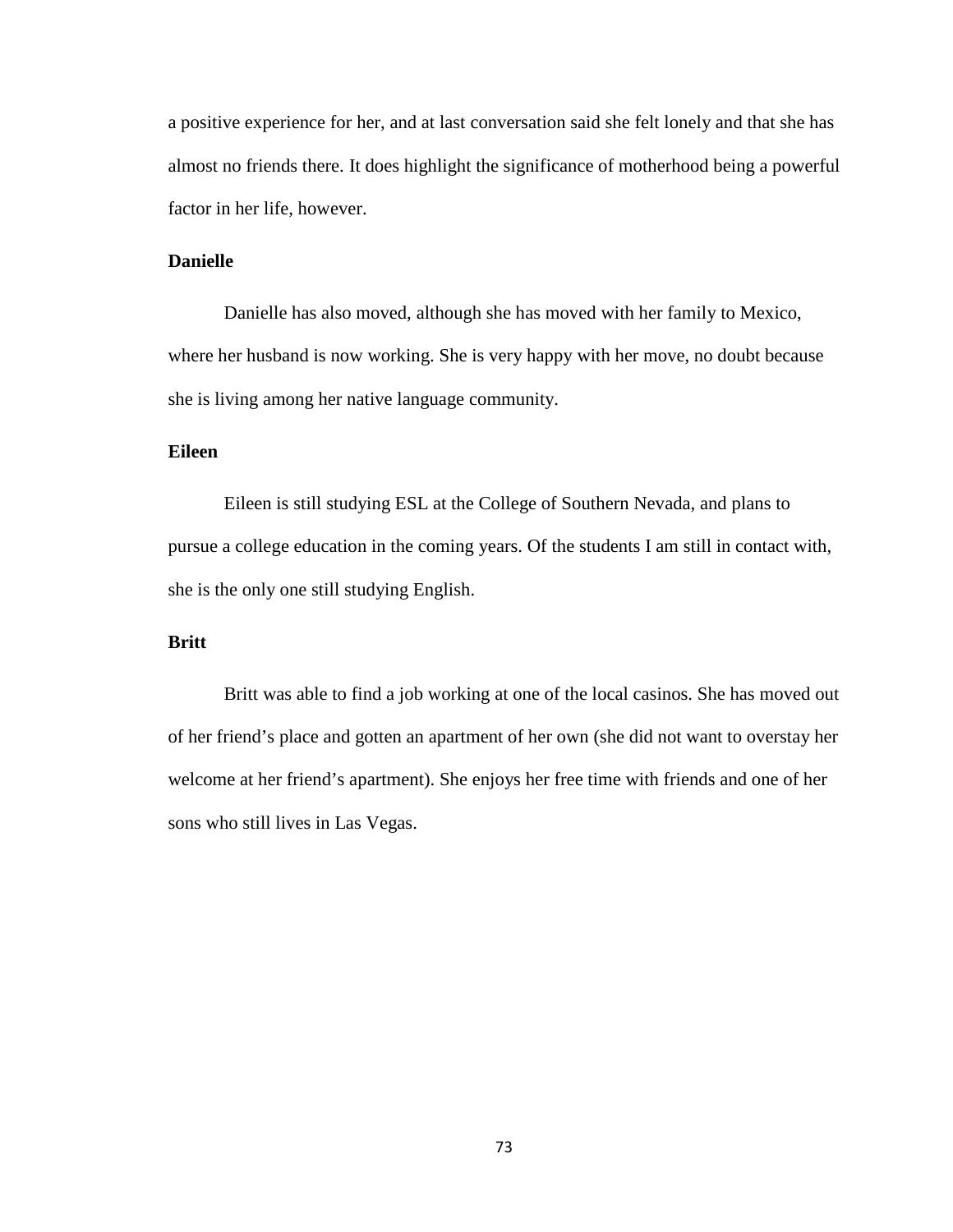## ESL FLOW CHART OF CLASSES



Revised 6/14/2012

# **NOT OFFICIAL English and ESL Course Sequences**

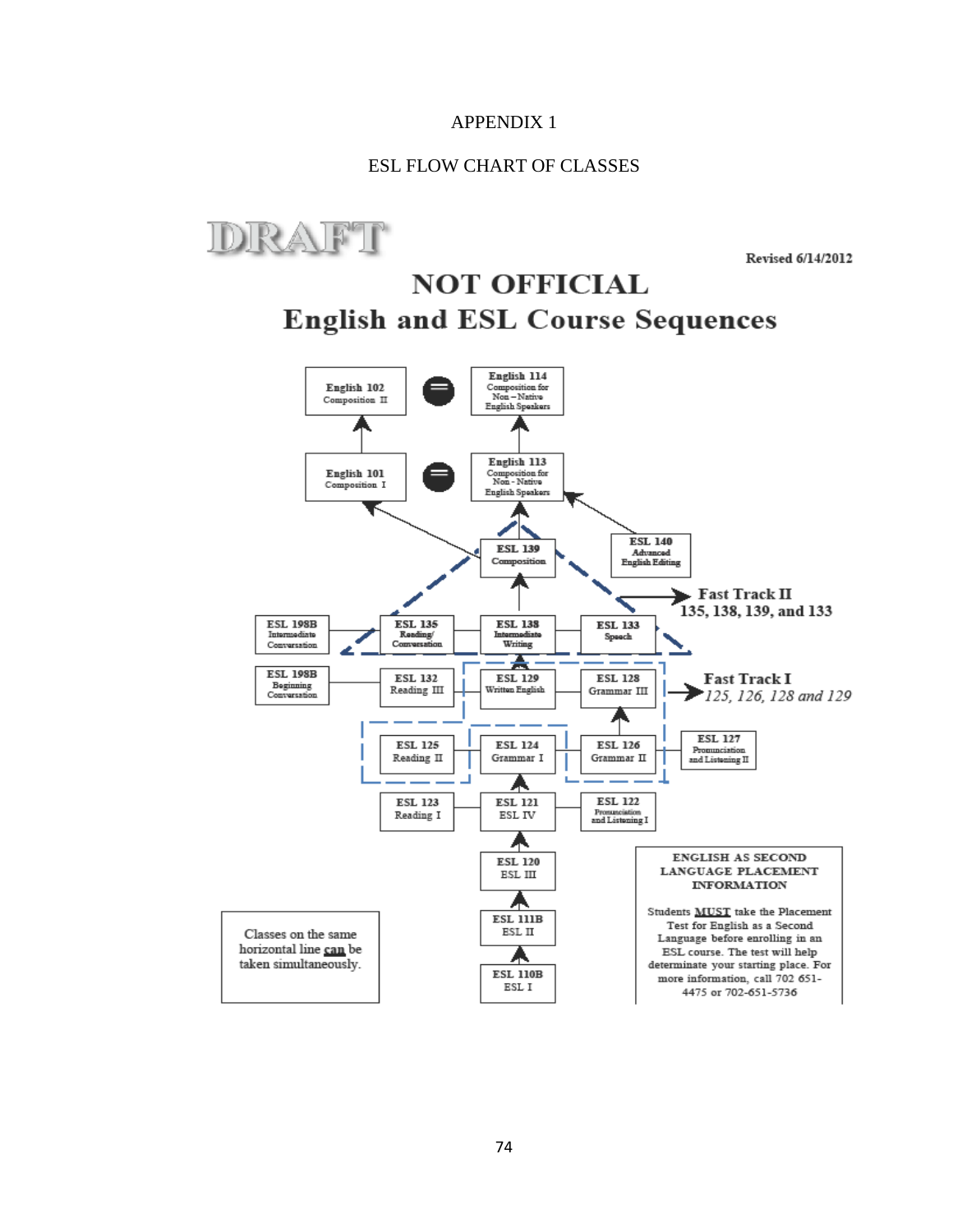## SELF-ADMINISTERED QUESTIONNAIRE

(Only write this information if you would like to be interviewed or if you want to be told the results of the study).

Name:

Email:

Phone number:

 $ID#$ :

I am conducting a survey on the ESL students. I have given you this survey because I think your answers can contribute to my research The survey is totally voluntary. Also, the survey is totally confidential: your names will only be kept for my records, separate from the questionnaire itself. I will provide the research results to those of you who want them, and I will contact you when the research is complete. If you wish to participate further in an interview, please leave your contact information above. I will provide a tutoring session as compensation for your participation in an interview. Thank you for your participation.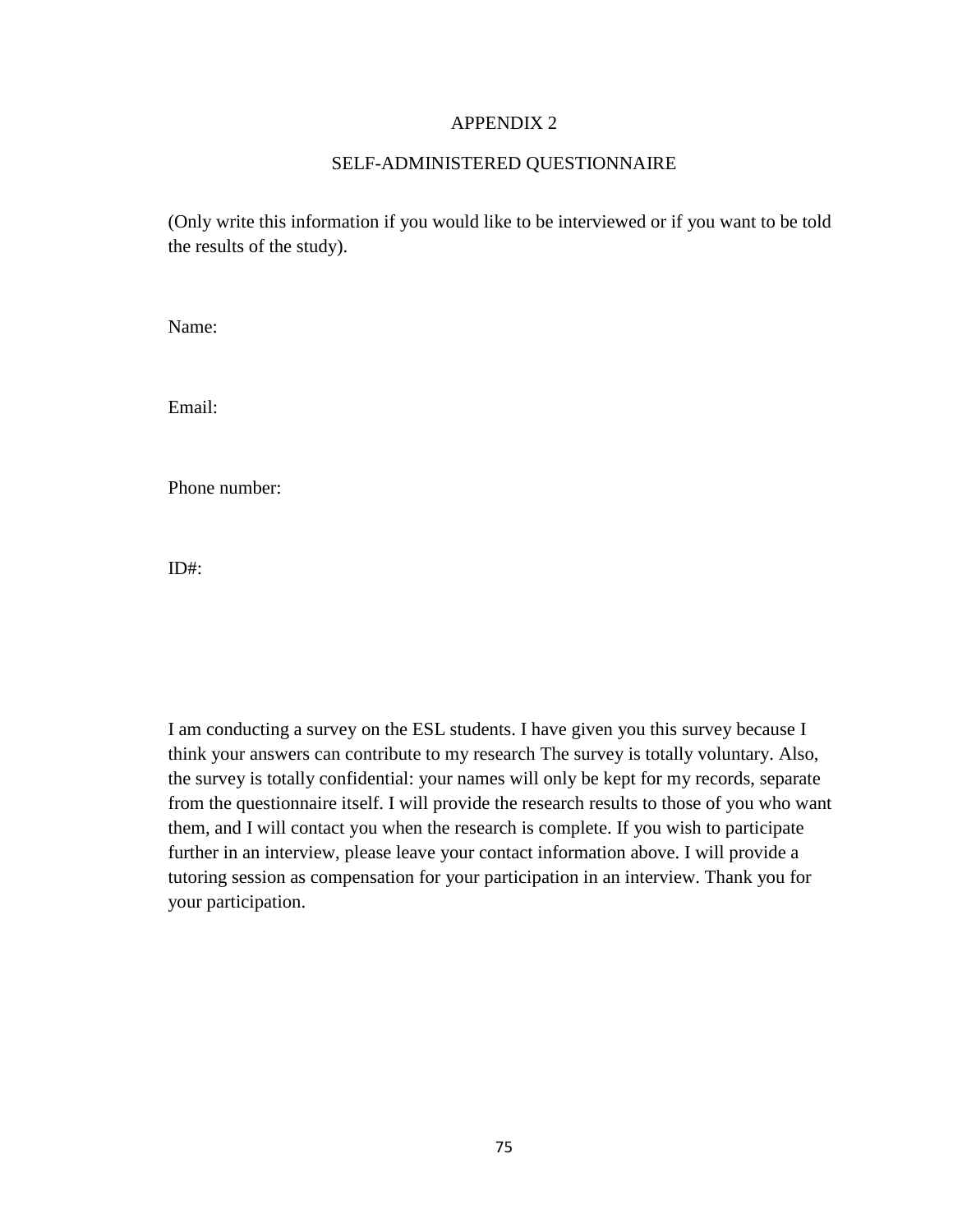## **GENERAL INFORMATION** ID#:

This section is designed to gather general background data on you so it can be referenced with other respondents to the questionnaire.

#### **Please answer the following questions about yourself.**

- 1. Age:
- 2. Sex: Female Male
- 3. Country of birth:
- 4. How long have you been in the U.S.?
- 5. How long have you been in Las Vegas?
- 6. What is/are your native (first) language(s)?
- 7. What other languages do you speak, if any?

a. Please circle the level of proficiency you have with these languages:

| Language | <b>Beginner</b> |   |                |                | <b>Advanced</b> |              |  |  |
|----------|-----------------|---|----------------|----------------|-----------------|--------------|--|--|
|          |                 | 2 | 3              | 4              | $\mathcal{L}$   | <sub>0</sub> |  |  |
|          |                 | 2 | 3 <sup>1</sup> | $\overline{4}$ |                 | <sub>0</sub> |  |  |
|          |                 |   | 3              | 4              |                 | <sub>b</sub> |  |  |

- 8. How long do you plan to stay in the U.S.?
- 9. Do you plan on returning back to your home country?
	- a. If yes, when do you plan on returning?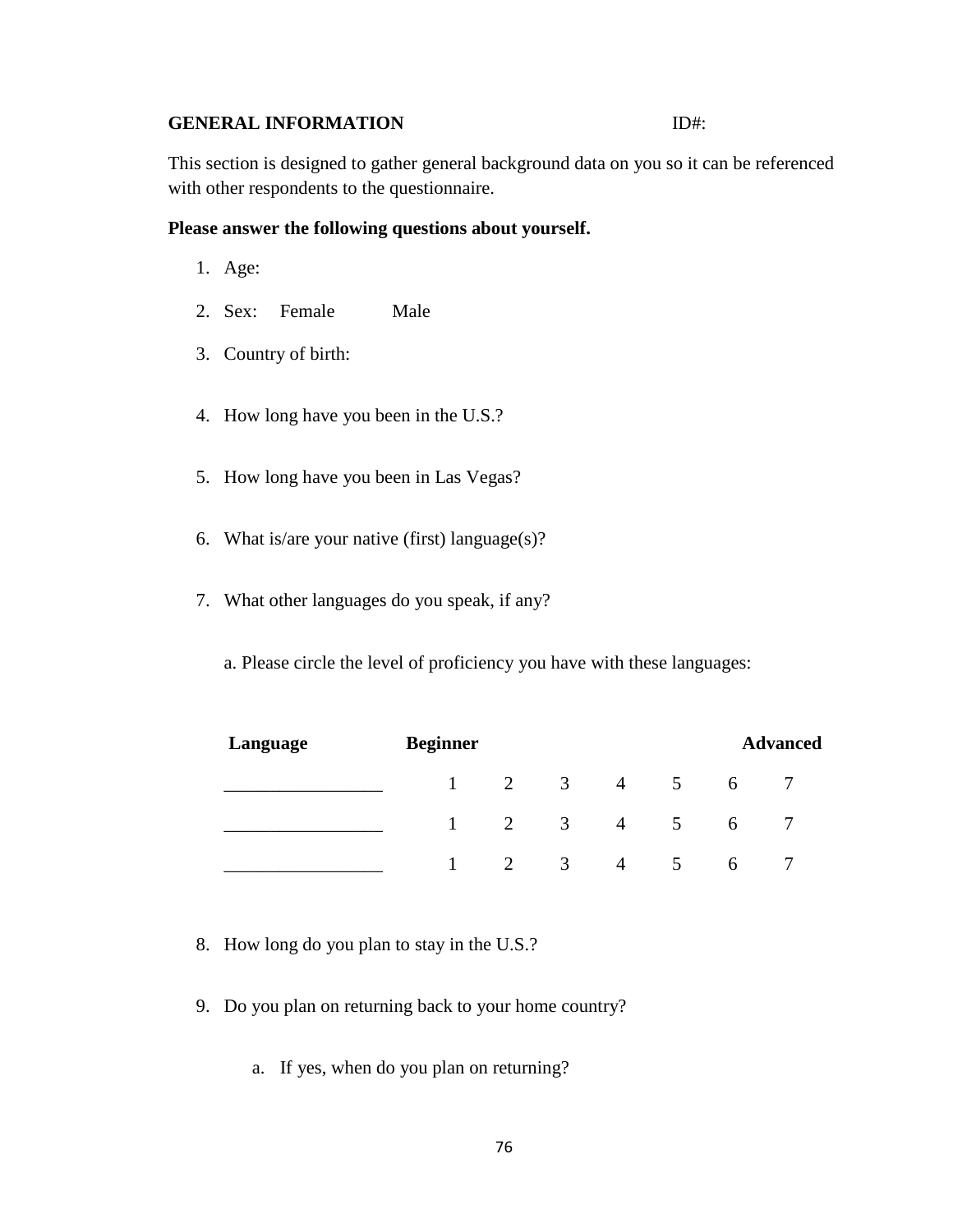#### **HOME LIFE**

This section is designed to gather data on your use of languages at home especially where learning English is concerned.

10. Who do you live with? (Please write your relationships with them, and their ages in the table below)

*For Example:*

| Person | Age | Languages you use with them |
|--------|-----|-----------------------------|
| Son    | 14  | Spanish, English            |
| Wife   | 37  | Spanish                     |

**\_\_\_\_\_\_\_\_\_\_\_\_\_\_\_\_\_\_\_\_\_\_\_\_\_\_\_\_\_\_\_\_\_\_\_\_\_\_\_\_\_\_\_\_\_\_\_\_\_\_\_\_\_\_\_\_\_\_**

**\_\_\_\_\_\_\_\_\_\_\_\_\_\_\_\_\_\_\_\_\_\_\_\_\_\_\_\_\_\_\_\_\_\_\_\_\_\_\_\_\_\_\_\_\_\_\_\_\_\_\_\_\_\_\_\_\_\_**

**\_\_\_\_\_\_\_\_\_\_\_\_\_\_\_\_\_\_\_\_\_\_\_\_\_\_\_\_\_\_\_\_\_\_\_\_\_\_\_\_\_\_\_\_\_\_\_\_\_\_\_\_\_\_\_\_\_\_**

**\_\_\_\_\_\_\_\_\_\_\_\_\_\_\_\_\_\_\_\_\_\_\_\_\_\_\_\_\_\_\_\_\_\_\_\_\_\_\_\_\_\_\_\_\_\_\_\_\_\_\_\_\_\_\_\_\_\_**

#### **You may use the back of this paper if you need more room.**

- 11. What language do you use the most at home?
- 12.
	- a. Do you use a mix of languages together for example, Chinese and English mixed together? YES NO

b. If YES, what languages do you mix together?

- 13. Does anyone help you with your English at home? Who?
- 14. This question is about what your family and friends think of your studying English.
	- a. Who thinks it is a good idea?
	- b. Who thinks it is a bad idea, a waste of time, etc.?

15. For those who think it is a good idea, who speaks or studies English?

a. If they don't study English, why do you think they don't study English?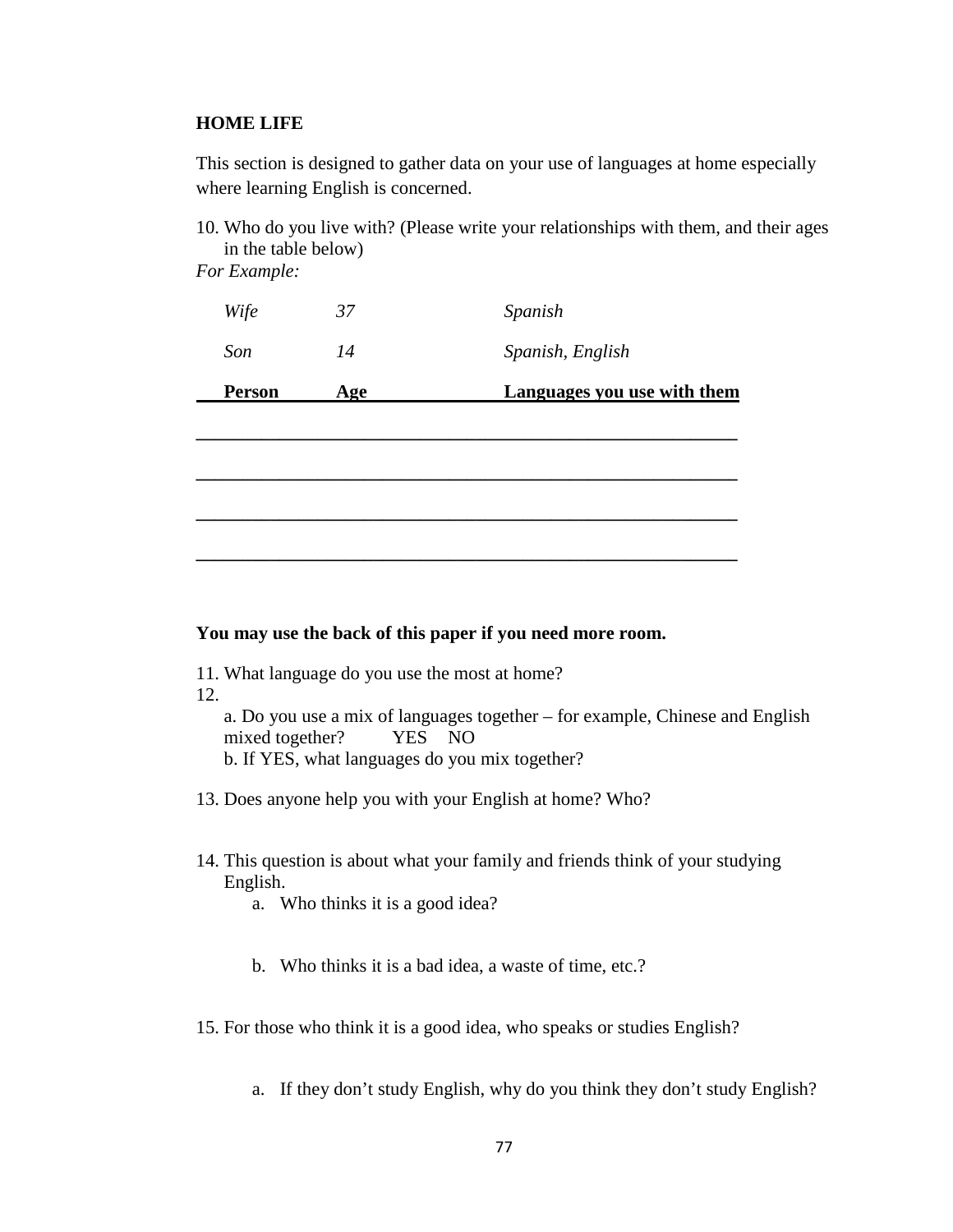#### **WORK LIFE**

16. What was your occupation in your native country before coming to the U.S.? 17. Do you work now? YES NO

- a. If YES, what is your current occupation in the U.S.?
- 18. Please check your current yearly income: (Remember, this information is only for research purposes and will not be connected with you in anyway. If you feel you don't want to answer, that is okay, just move on to the next question.)

 $$0 \qquad $1 - 19,999 \qquad $20,000-39,999 \qquad $40,000+$ 

19. Do you think your income will increase due to taking ESL classes?

YES NO MAYBE

a. If YES, how much do you think your income will increase?

 $$1 - 4,999$  a year  $$5,000-9,999$  a year  $$10,000 + a$  year

20. Do you think you will be able to get a different kind of job by taking ESL classes?

YES NO MAYBE

- a. If yes, what kind of job do you hope to get?
- 21. If you work, this question is about what languages you speak at your job., if you work. If you speak more than one at work, please write when or who you speak each language with:

*For example:*

| <b>Who I speak to</b> | Language(s) used |
|-----------------------|------------------|
| boss                  | Spanish          |
| <i>customers</i>      | English, Spanish |

\_\_\_\_\_\_\_\_\_\_\_\_\_\_\_\_\_\_\_\_\_\_\_\_\_\_\_\_\_\_\_\_\_\_\_\_\_\_\_\_\_\_\_\_\_\_\_\_\_\_\_\_\_\_\_\_\_\_\_\_

 $\overline{\phantom{a}}$  , and the contract of the contract of the contract of the contract of the contract of the contract of the contract of the contract of the contract of the contract of the contract of the contract of the contrac

**You may use the back of this survey if you need more room.**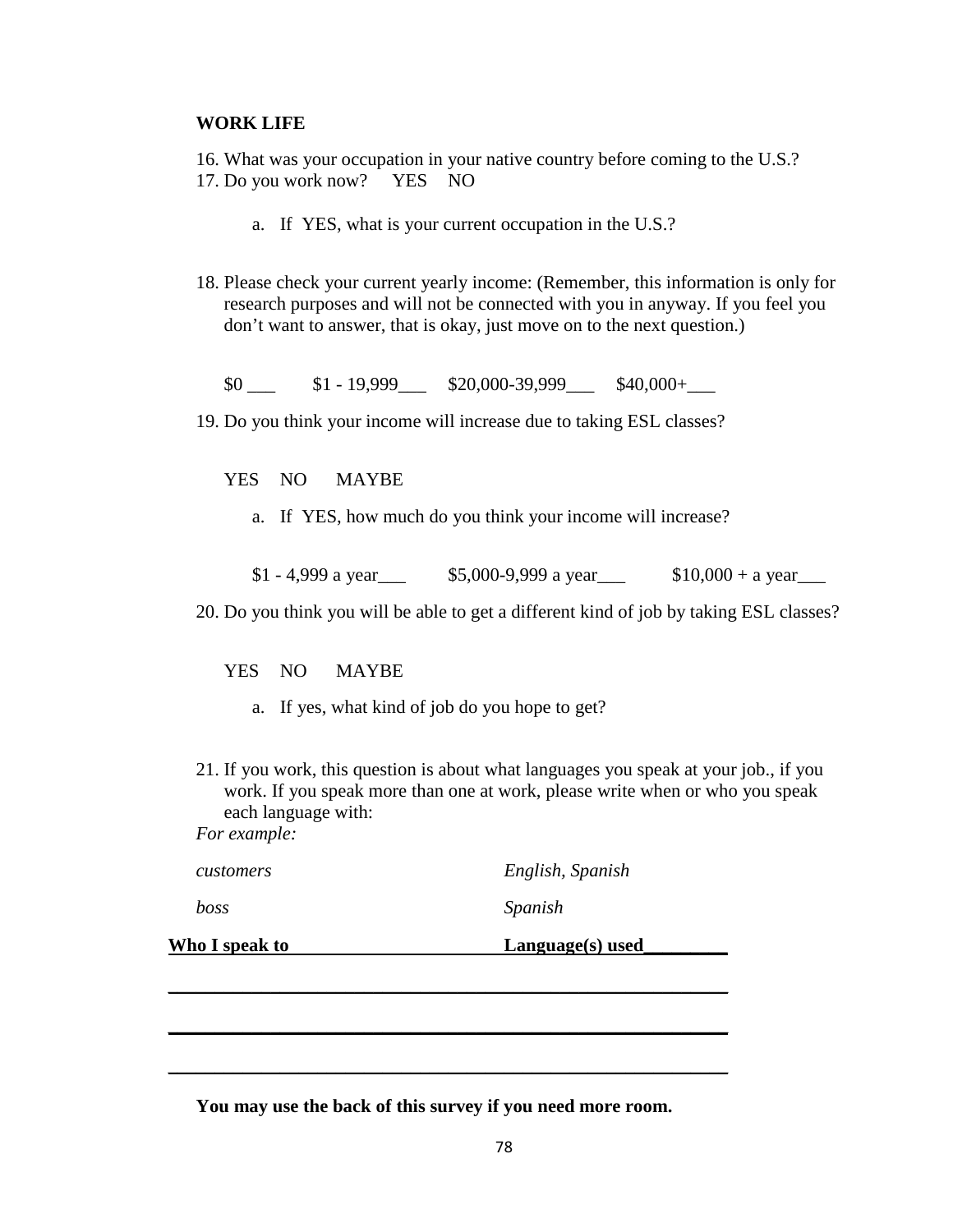## **SCHOOL LIFE**

This section is designed to gather data on your educational level, especially where learning English is concerned.

22. How many years of education have you completed in your native country?

- 23. Did you go to college? YES NO a. If YES, did you graduate? YES NO
	- b. What did you study?
- 24. How long have you been studying English?
- 25. On a scale of 1-7, 1 being beginner, and 7 being advanced or fluent, please report what skill level you think you are in the following areas in English:

| <b>Beginner</b> |              |                |                         |                | <b>Advanced</b> |             |   |  |
|-----------------|--------------|----------------|-------------------------|----------------|-----------------|-------------|---|--|
| a. Speaking     | $\mathbf{1}$ | 2              | 3                       | $\overline{4}$ | 5               | 6           |   |  |
| b. Reading      | $\mathbf{1}$ | 2              | $\overline{\mathbf{3}}$ | $\overline{4}$ | 5               | 6           |   |  |
| c. Writing      |              | 1              | 2                       | $\mathfrak{Z}$ | $\overline{4}$  | $5^{\circ}$ | 6 |  |
| d. Listening    |              | $\overline{2}$ | 3                       | $\overline{4}$ | 5               | 6           |   |  |

26. On a scale of 1-7, 1 being "needs least improvement", and 7 being "needs most improvement", please report what skill you want to improve the most in the following areas in English:

|              | <b>Beginner</b> |                |                         |                |   |   | <b>Advanced</b> |  |
|--------------|-----------------|----------------|-------------------------|----------------|---|---|-----------------|--|
| a. Speaking  | $\mathbf{1}$    | 2              | $\overline{3}$          | $\overline{4}$ | 5 | 6 |                 |  |
| b. Reading   | $\mathbf{1}$    | $\overline{2}$ | $\overline{3}$          | $\overline{4}$ | 5 | 6 |                 |  |
| c. Writing   | $\mathbf{1}$    | 2              | $\overline{\mathbf{3}}$ | $\overline{4}$ | 5 | 6 |                 |  |
| d. Listening | $\mathbf{1}$    | $\overline{2}$ | 3                       | $\overline{4}$ | 5 | 6 |                 |  |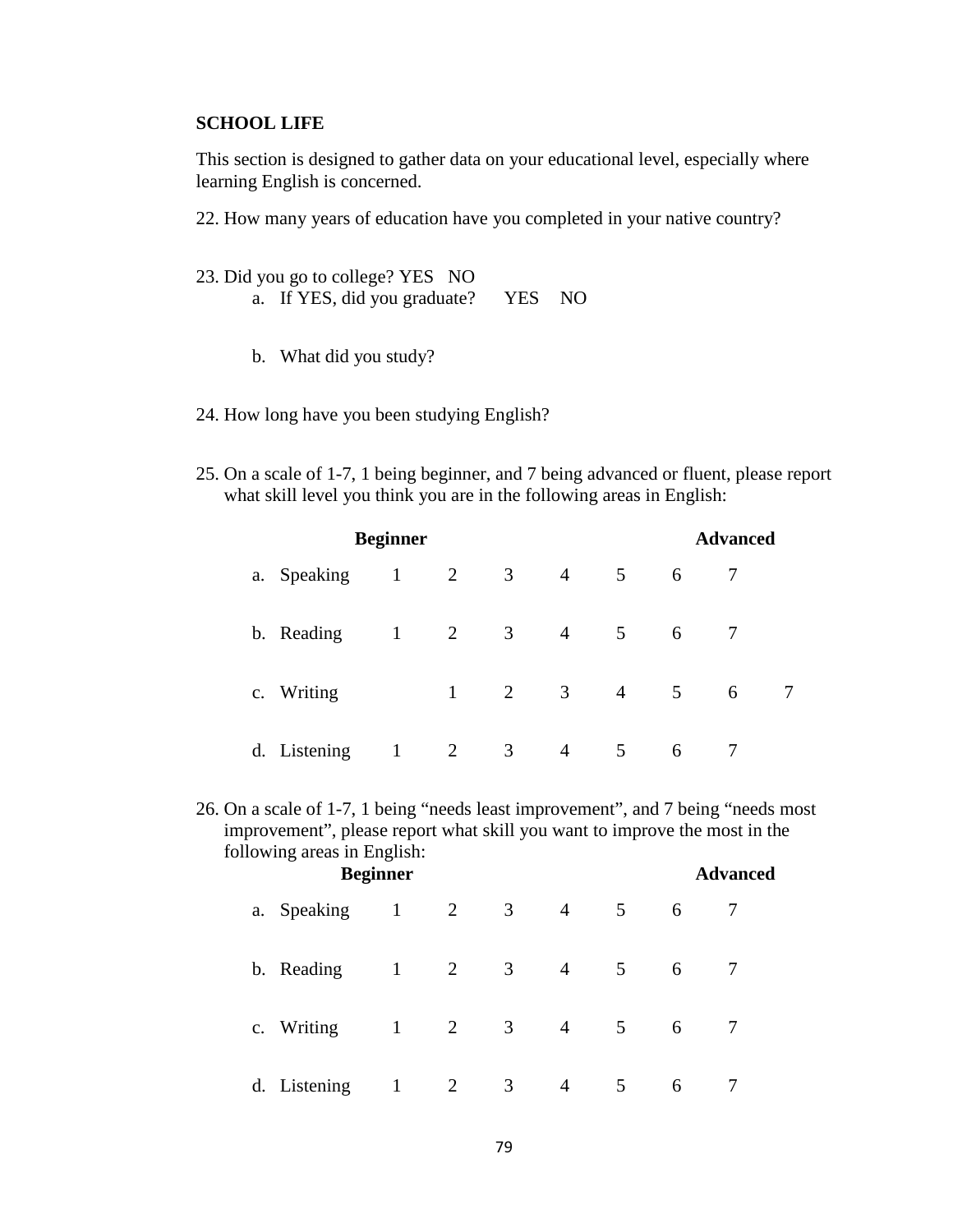- 27. Do you wish to be contacted with the results of the research when it is complete?
- 28. Is there any more information you would like to add that I did not ask for but you think would be beneficial to this research? If so, please explain:

29. Are there any questions that you think should be included in this questionnaire?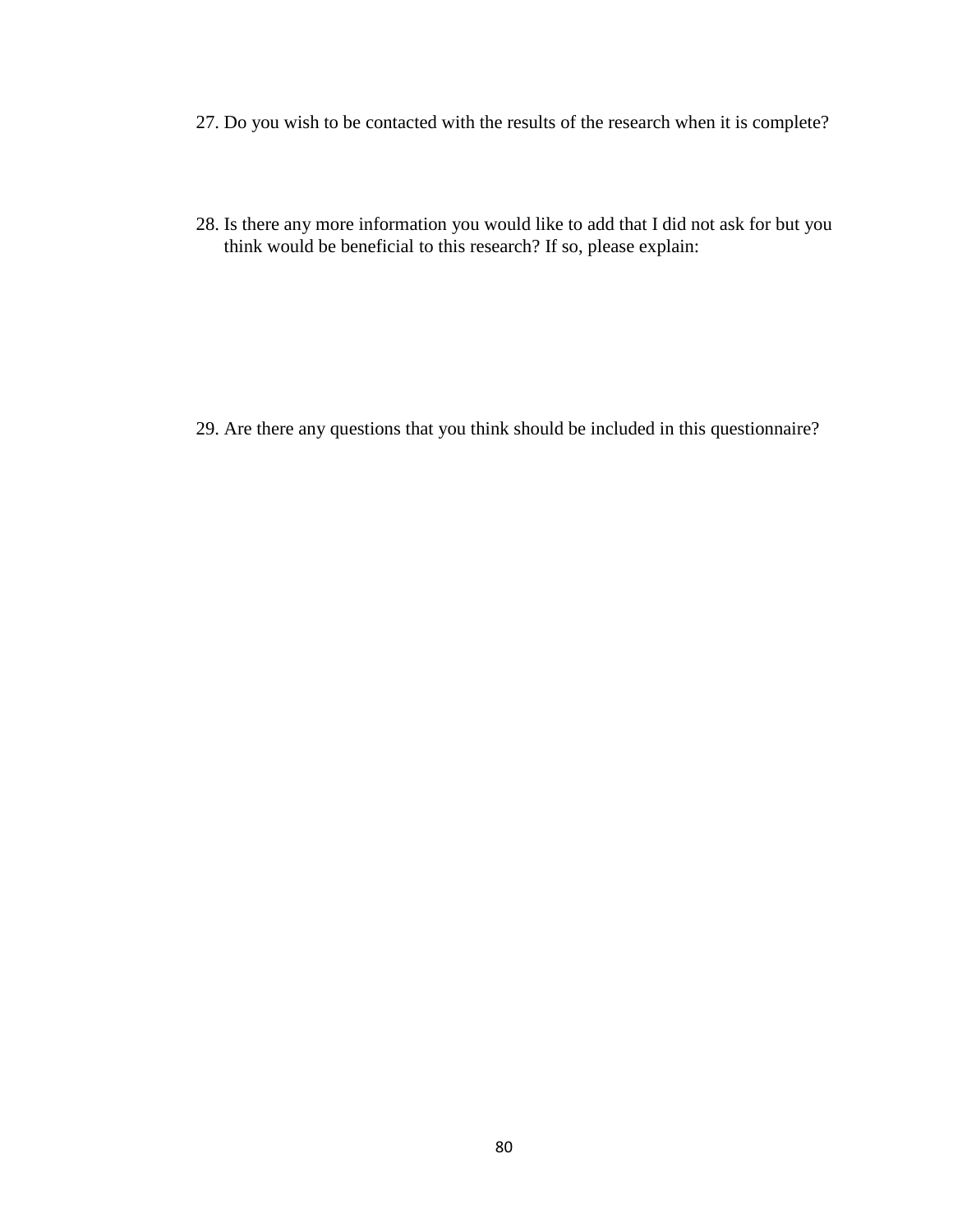# TOPIC CATEGORIES FOR SHORT ANSWER QUESTION: WHY DO YOU STUDY ENGLISH?

| Category           | Percentage of | Percentage of |  |
|--------------------|---------------|---------------|--|
|                    | Women         | Men           |  |
| Employment         | 80            | 90            |  |
| Communication      | 59            | 68            |  |
| Education          | 53            | 43            |  |
| Living in the U.S. | 33            | 32            |  |
| Family             | 23            | 4             |  |
| Personal enjoyment | 8             |               |  |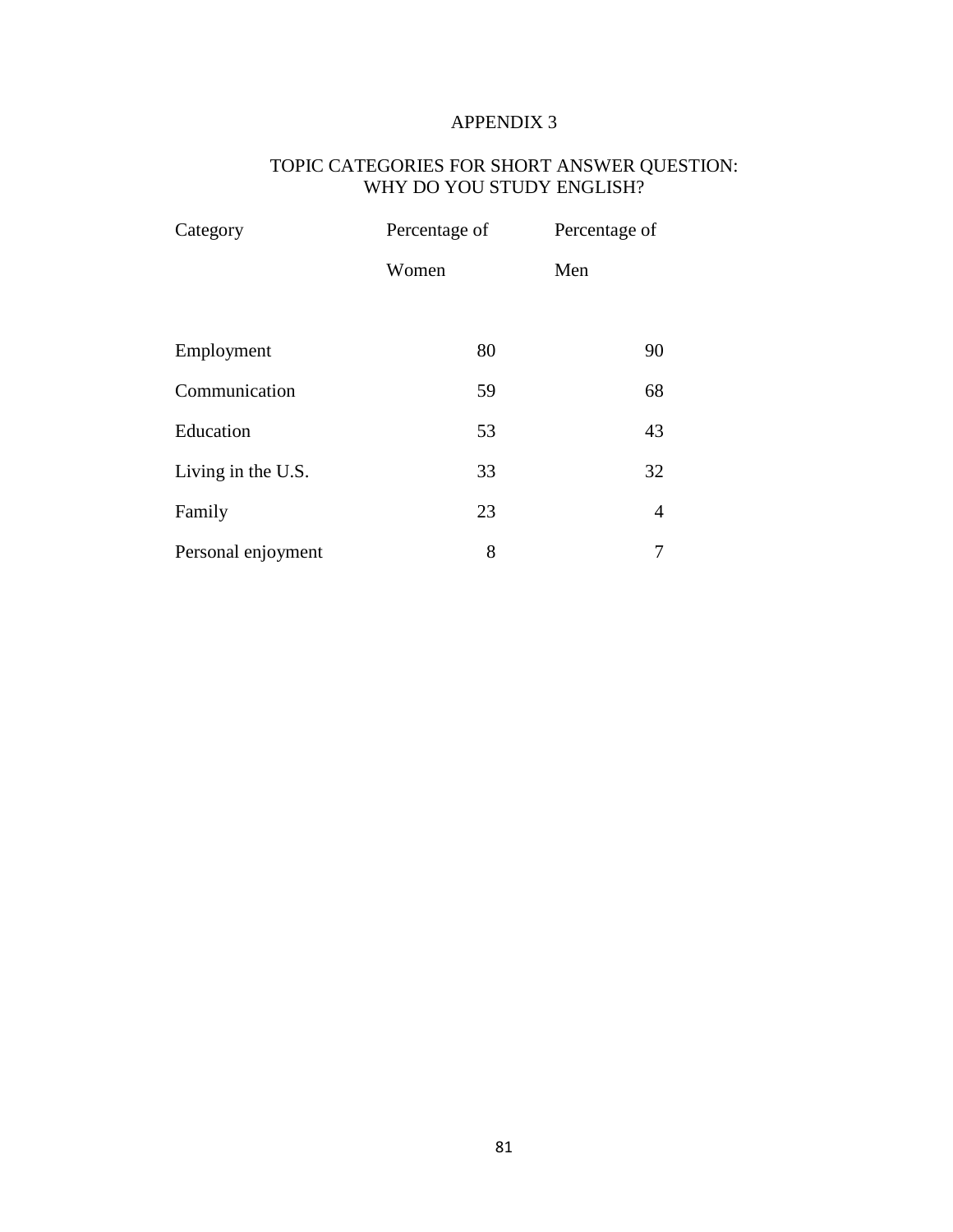|              | Participants Questionnaire Why do you |                |                | How do you spend Participant Observation Interview Social Networking |                 |
|--------------|---------------------------------------|----------------|----------------|----------------------------------------------------------------------|-----------------|
|              |                                       | study English? | a typical day? | <b>Hours</b>                                                         | <b>Exercise</b> |
|              |                                       |                |                |                                                                      |                 |
| Jenny        |                                       |                |                | 12                                                                   |                 |
| Danielle     |                                       |                |                | 10.5                                                                 | ⋏               |
| <b>Britt</b> |                                       |                |                |                                                                      | ⋏               |
| Eileen       |                                       |                |                |                                                                      | х               |
| Maria        |                                       |                |                |                                                                      | ⋏               |
| Julia        |                                       |                |                |                                                                      |                 |
| Bambi        |                                       |                |                |                                                                      |                 |

#### TABLE OF PARTICIPANT OBSERVATION PARTICIPANTS

## **Jenny**

Jenny is a Korean immigrant who married a Korean immigrant, moved to the United States, and then had 3 children. One of the participants whom I spent the most time with, she provided evidence of regret (which supported non-integrative motivations), motherhood (exchanging her linguistic capital for her children's cultural capital), and instrumental motivations.

**Age**: 34

**Native Country**: Korea **Time in U.S.**: 12 years **Employment**: Housewife, mother with 3 children **Participant observation time**: 12 hours **Relevance to research**: Evidenced themes of Regret, Motherhood, Instrumental Motivations, Exchange of Linguistic Capital for children's benefit

## **Danielle**

Danielle is a Columbian immigrant who married an American citizen she met while he was in Colombia, moved to the United States, and then had a child. One of the participants whom I spent the most time with, she provided evidence of regret (which supported non-integrative motivations), motherhood (exchanging her linguistic capital for her children's cultural capital), and instrumental motivations.

**Age**: 28 **Native Country**: Columbia **Time in U.S.**: 2 years **Employment**: Housewife, mother with 1 child **Participant observation time**: 10.5 hours **Relevance to research**: Evidenced themes of Regret, Motherhood, Instrumental Motivations, Exchange of Linguistic Capital for children's benefit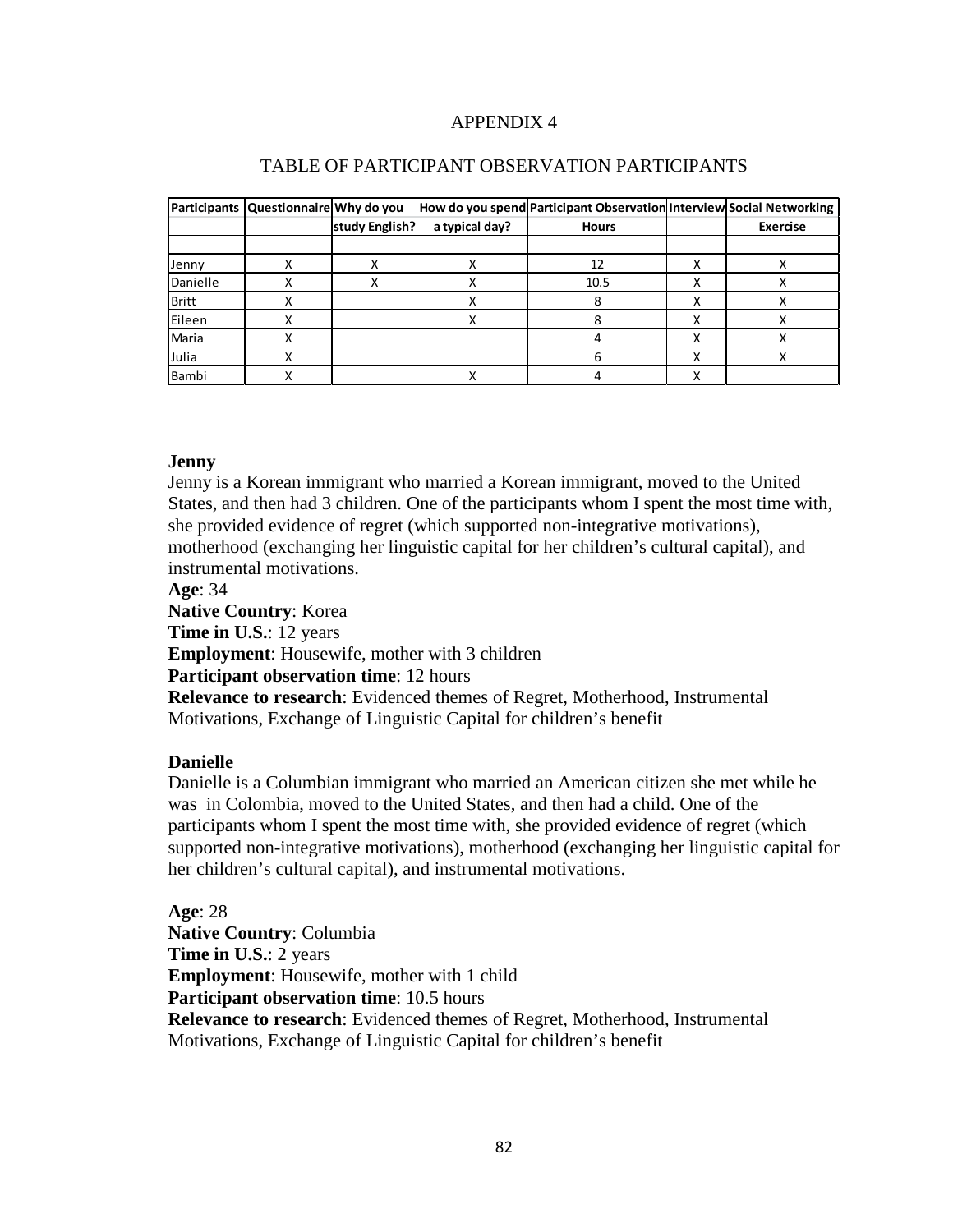## **Britt**

Britt was the most interesting participant, as more than any other participant she did not fit into either instrumental or integrative motivation categories. Also, she was not studying English to eventually exchange her linguistic capital, as she was not learning for any particular motivation other than for pleasure.

**Age**: 56

**Native Country**: Argentina

**Time in U.S.**: 30 years

**Employment**: Housewife at beginning of study, divorced and looking for work at end, mother with 4 adult children.

**Participant observation time: 8 hours** 

**Relevance to research**: Evidenced themes having neither integrative nor instrumental motivations, not learning to exchange linguistic capital

#### **Eileen**

**Age**: 24 **Native Country**: Ukraine **Time in U.S.**: 2 years **Employment**: Unemployed student looking for work. Married, no children. **Participant observation time**: 8 hours

**Relevance to research**: Certainly one of the most gregarious participants, it is not surprising that she had the largest native-English speaking social network, suggesting an integrative (as well as instrumental) motivation for learning. Also evidenced signs of selfexamination of her way of life and social network from an objective perspective due to participation in the study.

#### **Maria**

**Age**: 47 **Native Country**: Colombia **Time in U.S.**: 15 years **Employment**: Housewife and mother. **Participant observation time**: 4 hours

**Relevance to research**: Though a mother, showed no signs of motherhood as motivation for learning. Social network made up of native language community. Showed evidence of instrumental motivations, though not necessarily to work, but to "get around" better in English.

#### **Julia**

**Age**: 36 **Native Country**: Cuba **Time in U.S.**: 6 years **Employment**: Casino worker. Single (has Cuban boyfriend).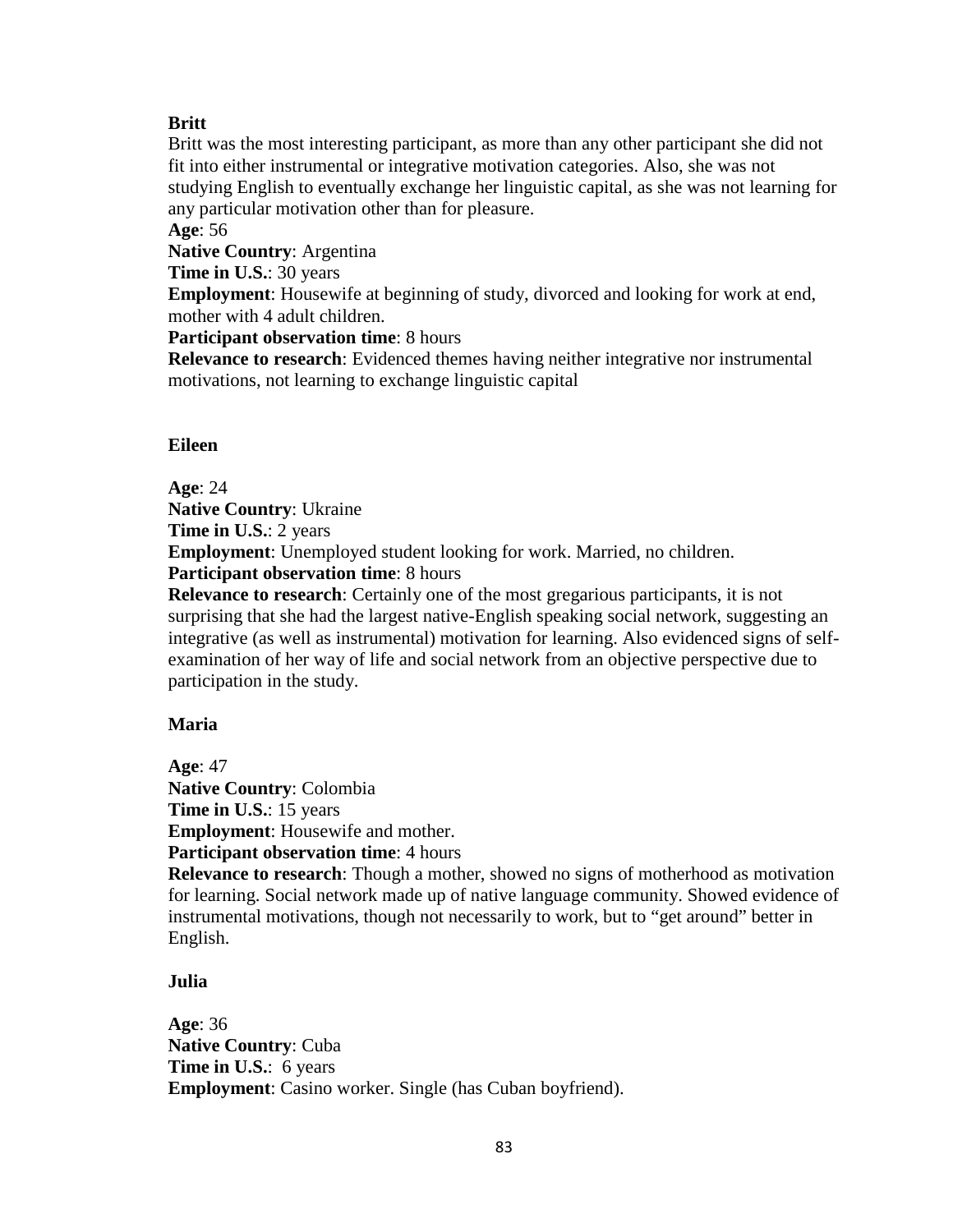#### **Participant observation time**: 6 hours

**Relevance to research**: Showed evidence of instrumental motivations (for work and the utility of English in the U.S.). Social network made up of native language community (many of which were fellow Cubans).

## **Bambi**

Bambi also stated that her motivation for learning was due to motherhood. What is significant is that she had no children yet. She worked full time as well, another difference between her and Jenny and Danielle. **Age**: 32

**Native Country**: Cuba

**Time in U.S.:** 5 years

**Employment**: Casino worker. Married with no children.

**Participant observation time**: 4 hours

**Relevance to research**: Also showed evidence of motherhood as motivation (even though she had no children).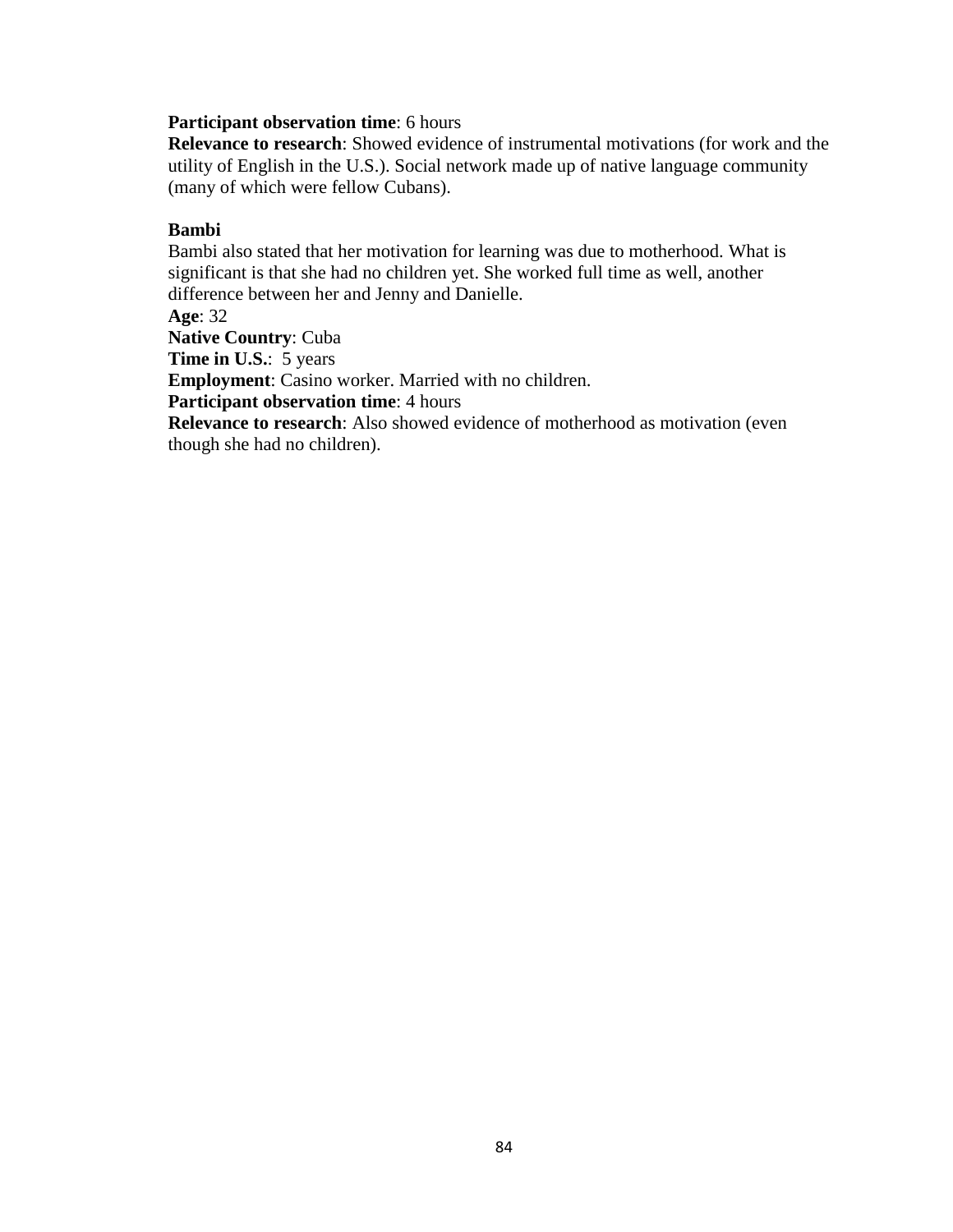## INTERVIEW QUESTIONS

1. So why don't we start by telling me about your hometown, where were you raised, for example.

2. Ok, so tell me about coming to the U.S.

What were the circumstances of your coming here / why did you come to the U.S.?

- 4. Where did you first live in the U.S.? Tell me about what you thought of it…
- 5. Why and when did you move to Las Vegas? Tell me why you do or don't like living here…
- 6. Tell me about when you first studied English…

What was your first experience like? How did you feel about studying English back then? Why? How about now?

7. Why are you studying it now?

- 8. How has studying English brought changes to your life?
- 9. What kind of changes do you or did you hope for?

10. What kind of problems, if any, has studying English caused problems for you and your life?

11. If you had to do everything all over again would you have still decided to study English? Tell me why or why not…

12. Tell me what you think of when you think of English, or learning English. What comes to your mind?

(Use these as prompts for other questions…)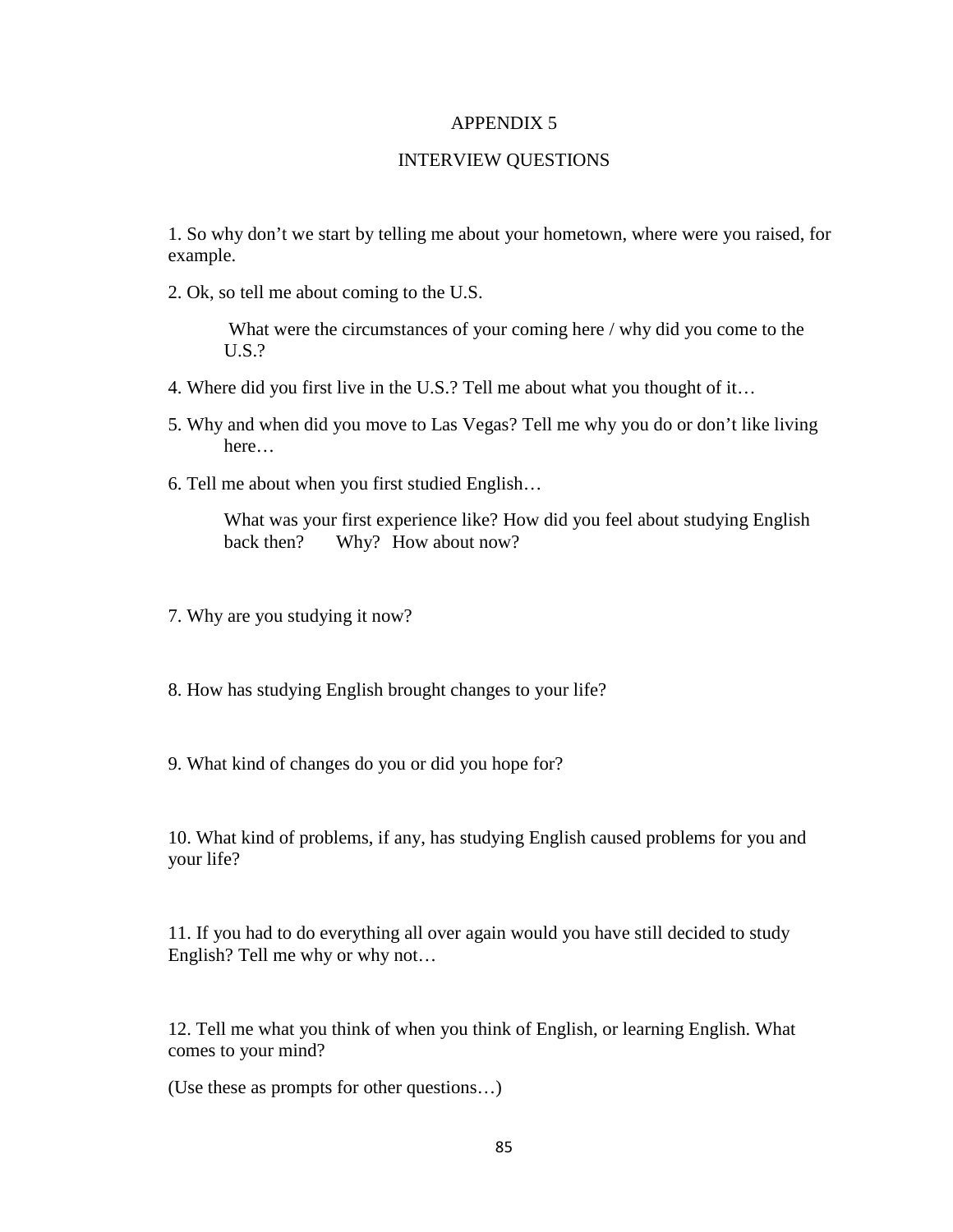## SOCIAL NETWORK EXERCISE

I will give the participants a large sheet of paper with concentric circles on it, with each circle closest to the center representing the closeness of the relationship to the participant. The participant will then place post-it notes with the names and relationship status of their acquaintances on the circles. (I will have a method of distinguishing between personal and professional relationships by having each half of the circle sheet designated as one of the two). I will also ask questions about the persons written on the post-its, such as how often the see them, what is the context of their meetings, and how they would characterize their relationship with the person (good or bad, and why). Finally, I will take a picture of the sheet when completed.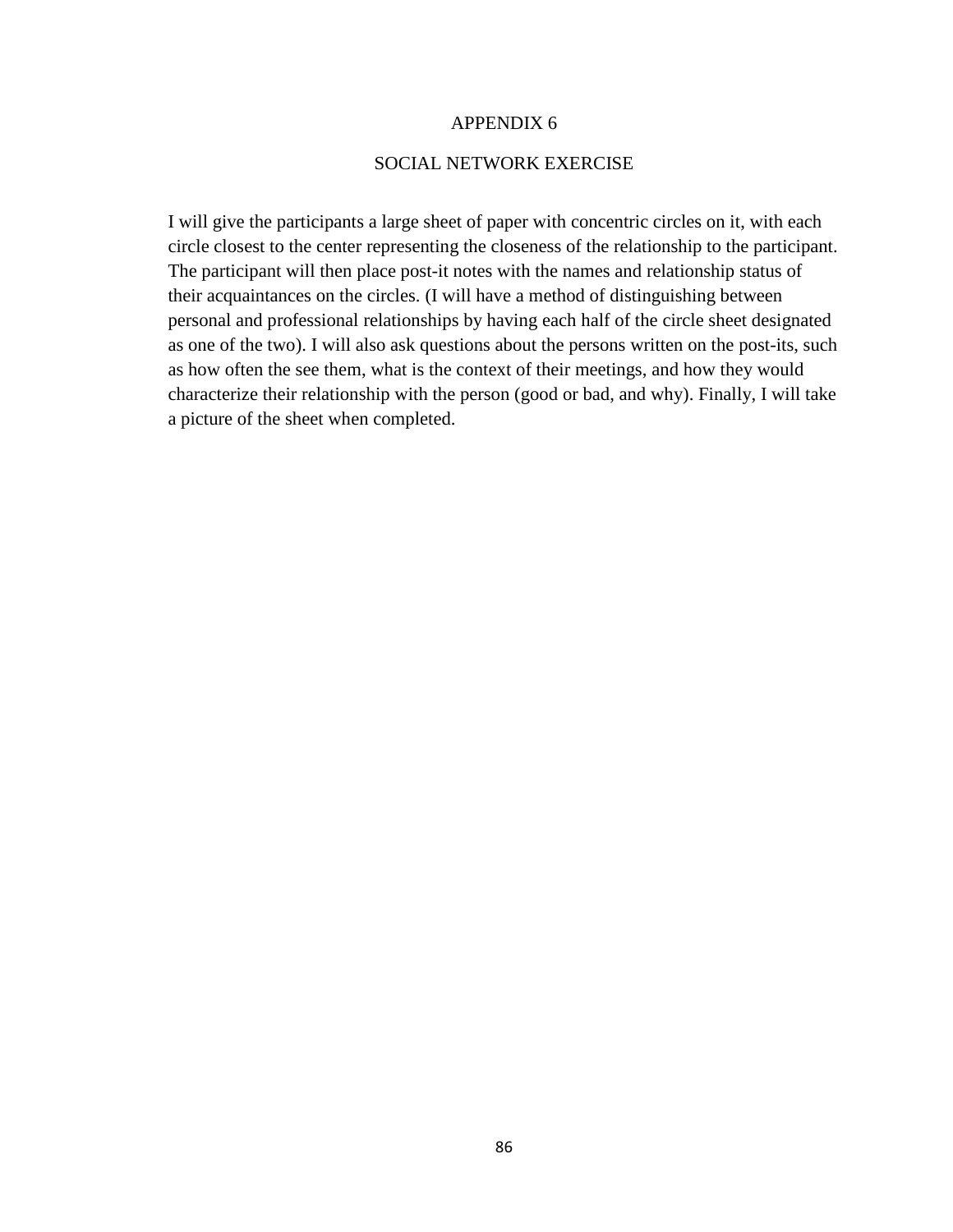# GRAPH OF PARTICIPANT LANGUAGES



# Number of Participants by Native Language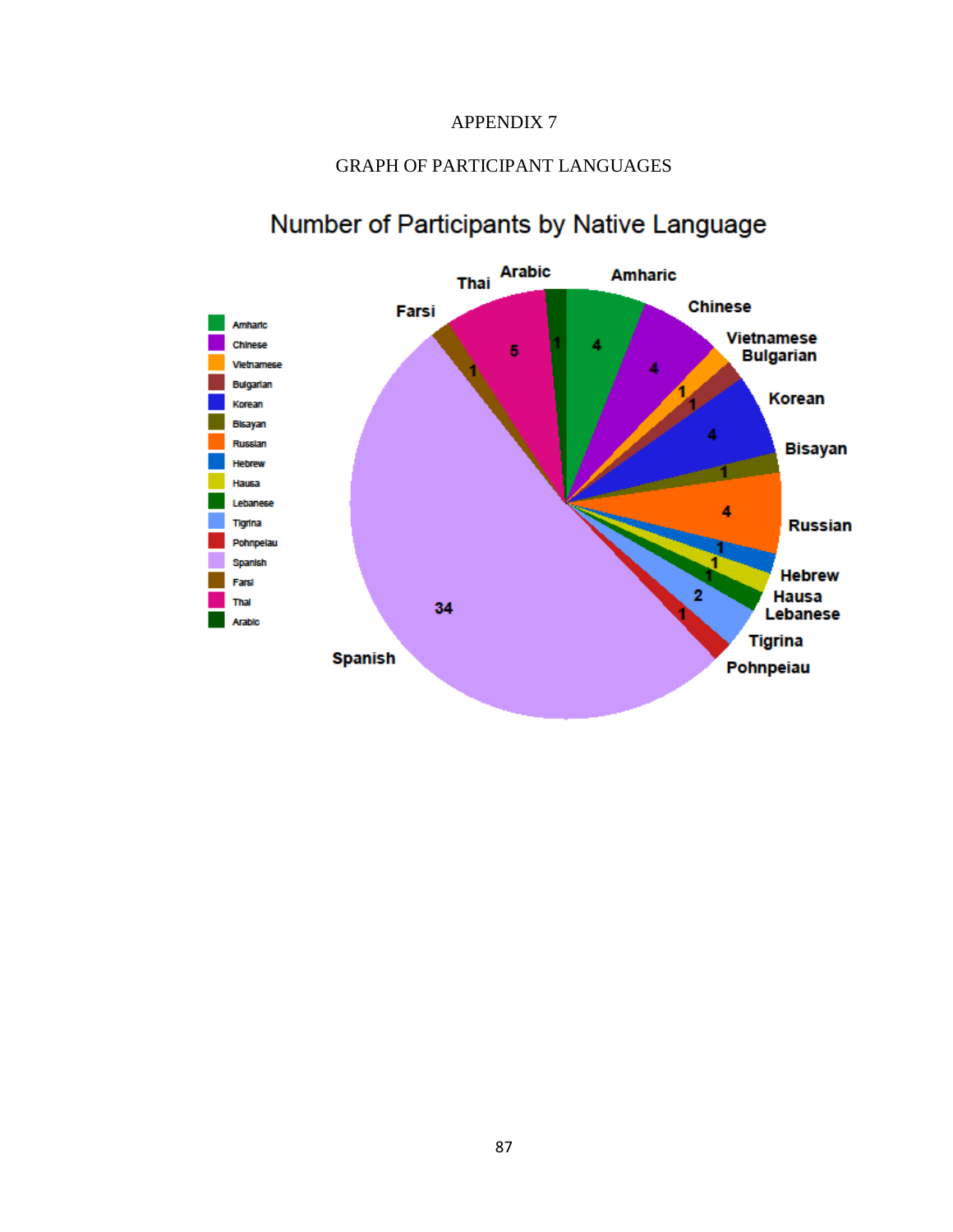#### BIBLIOGRAPHY

- Barnes, John (1954). Class and Committees in a Norwegian Island Parish.. *Human Relations*. 7: 39-58
- Bernard, H. Russell (2006). *Research Methods in Anthropology: Qualitative And Quantitative Approaches*. Walnut Creek, CA: Alta Mira Press.
- Boehm, Deborah A., and Swank, Heidi (2011). Introduction to: Affecting Global Movement: The Emotional Terrain of Transnationality. *International Migration* 49(6):1-6
- Boekestijn, C. (1988). Intercultural Migration and the Development of Personal identity: The dilemma between maintenance and cultural adaptation. *International Journal of Intercultural Relations* 12: 83-105.
- Bourdieu, Pierre (1991) *Language & Symbolic Power*. Harvard University Press, 1991.
- Brener ND, Billy JOG, Grady WR. (2003). Assessment of factors affecting the validity of self-reported health-risk behavior among adolescents: evidence from the scientific literature. *Journal of Adolescent Health* 33: 436-457
- Clement, R., Dornyei, Z., & Noels, K. (1994). Motivation, self-confidence and group cohesion in the foreign language classroom. *Language Learning* 44:417-448
- Clement, R., & Kruidenier, G. B. (1983). Orientations on second language acquisition: The effects of ethnicity, milieu and their target language on their emergence. *Language Learning* 33: 273-291
- Cote, Robert A. (2004) *Motivation and Its Role in Language Acquisition*. http://www.u.arizona.edu/~rcote/SLAT596Y/Motivation%20and%20its%20Role %20on%20Language%20Acquisition.pdf
- DeWalt, Kathleen M. & DeWalt, Billie R. (2002). Participant observation: a guide for fieldworkers. Walnut Creek, CA: Alta Mira Press.
- Dornyei, Z. (1990). Conceptualizing motivation in foreign-language learning. *Language Learning* 40:45-78.
- Dreby, Joanna. (2006). Honor and Virtue: Mexican Parenting in the Transnational Context. *Gender & Society* 20: 32-59.
- Engin, Ali Osman (2009). Second language learning success and motivation. *Social Behavior and Personality: an international journal* 37(8):1035-1041
- Extra, G., and K. Yagmur (2010). Language proficiency and socio-cultural orientation of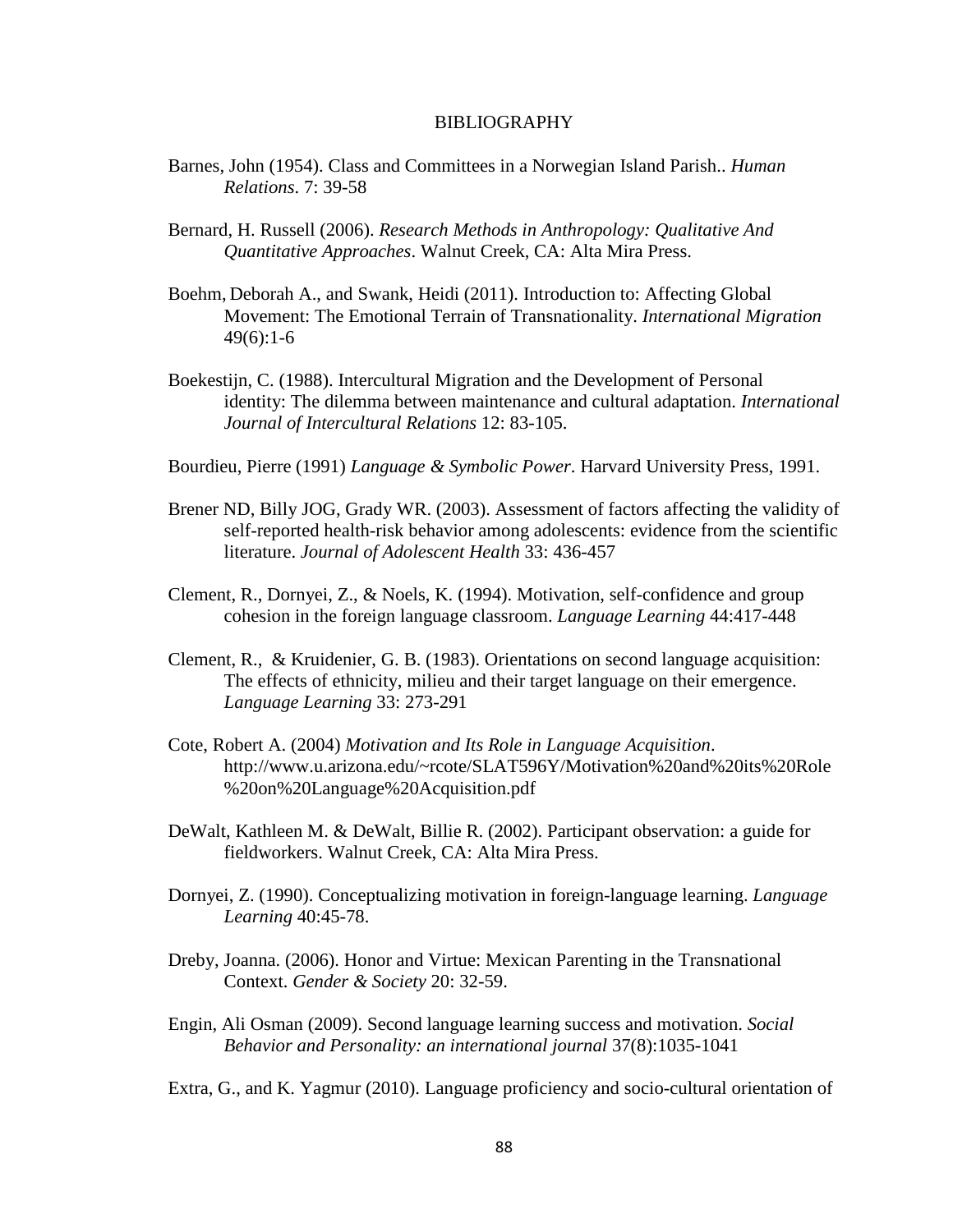Turkish and Moroccan youngsters in the Netherlands. *Language and Education.* 24 (2): 117-132.

- Feng, Chun-huan (2010) A Correlational Study of Language Learning Motivation and Strategies of Chinese Undergraduates. *Canadian Social Science* 6(4)
- Gardner, R. C. (1960). Motivational Variables In Second-Language Acquisition. Ph.D. Dissertation, McGill University.
- Gardner, R. C. (1983)*.* Learning another language: A true social psychological experiment*. Journal of Language and Social Psychology* 2:219*–*240*.*
- Gardner, R.C. (1985). *Social psychology and second language learning: The role of attitudes and motivation.* London: Edward Arnold
- Gardner, R. C. (2001). Integrative motivation and second language acquisition. In Z. Dornyei & R Schmidt (Eds). *Motivation and language acquisition.* (pp 1-19). Honolulu, Hawaii: University of Hawaii Press.
- Gardner, R C., & and Lambert, W. E. (1959). Motivational variables in second language acquisition. *Canadian Journal of Psychology* 13:266-272.
- Gardner, Robert & MacIntyre, Peter (1991). An instrumental motivation in language study: Who says it isn't effective? *Studies in Second Language Acquisition* 13:57- 72.
- Gardner, R. C., Masgoret, A.-M., & Tremblay, P. F. (1999). Home background characteristics and second language learning. *Journal of Language and Social Psychology* 18: 419-437
- Giles, H., & Byrne, J. L. (1982). An intergroup approach to second language acquisition. *Journal of Language and Social Psychology* 18: 419-437
- Gonzales, Richard (2010). Motivational Orientation in Foreign Language Learning: The Case of Filipino Foreign Language Learners. *TESOL Journal* 3:3-28.
- Hagen-Zanker, Jessica (2008). Why Do People Migrate? A Review of the Theoretical Literature. *Maastricht Graduate School of Governance Working Paper.*  No.2008/WP002
- Hammer, C.S., M.D. Davison, F.R. Lawrence, and A.W. Miccio (2009). The effect of maternal language on bilingual children's vocabulary and emergent literacy development during Head Start and kindergarten. *Scientific Studies of Reading.* 13 (2): 99-121.

Han, Zhao Hong (2004). *Fossilization in Adult Second Language Acquisition*.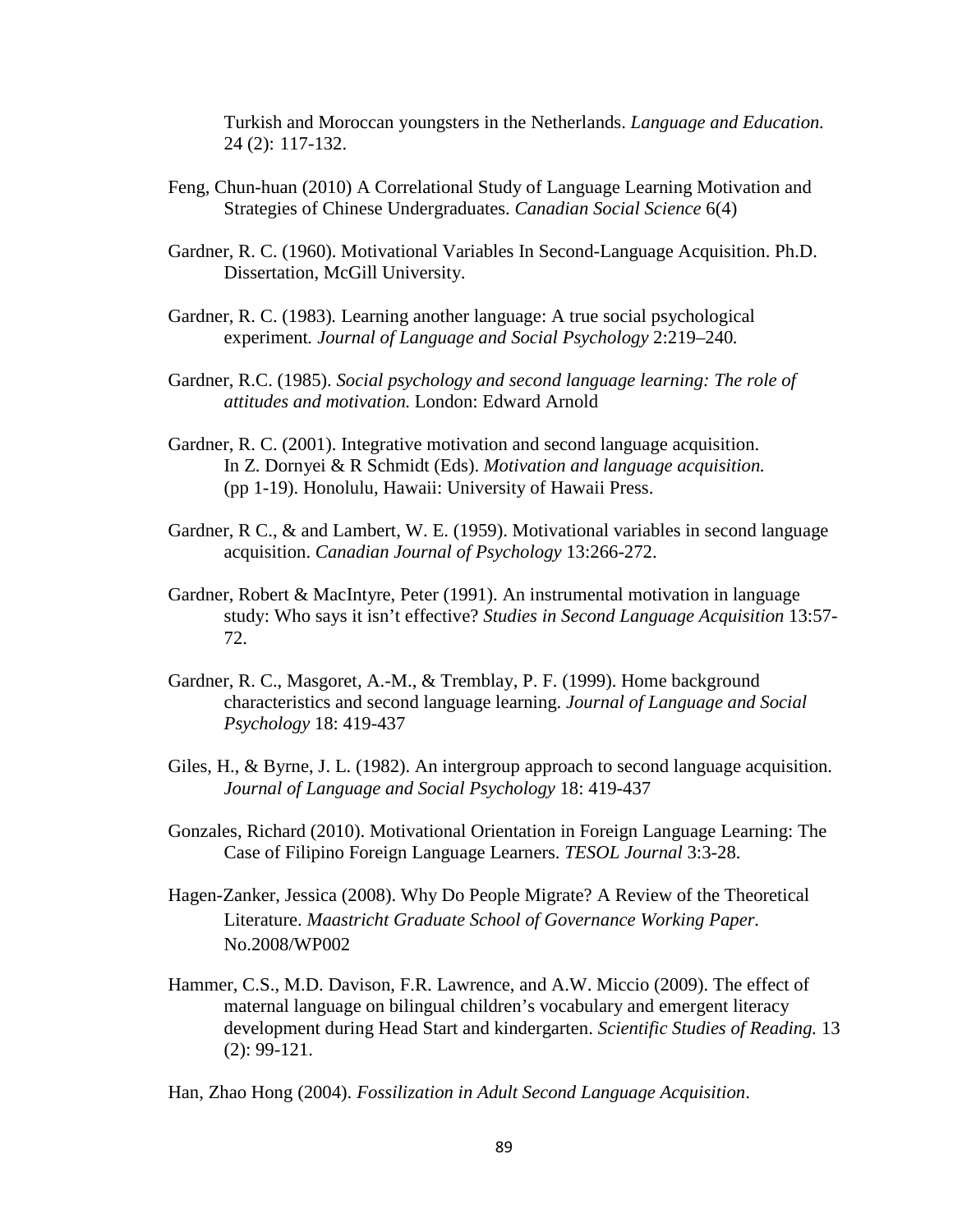Tonawanda, NY: Multilingual Matters Ltd

- Handman, Courtney (2009). Language ideologies, endangered-language linguistics, and Christianization. *Language* 85(3):635-639
- Heath, Shirley B. (1989). Language Ideology. In *International Encyclopedia of Communications* 2:393-395.
- Illanes JC. (2010). Migrant mothers and divided homes: Perceptions of immigrant Peruvian women about motherhood. *Journal of Comparative Family Studies*. 42:205-227.
- Irvine, Judith. (1998). Ideologies of Honorific Usage. In B. Schieffelin, K. Woolard, and P. Kroskrity (eds) *Language Ideologies: Practice and Theory,* 51-67. New York: Oxford University Press
- Klassen, Cecil & Burnaby Barbara (1993). "Those Who Know": Views on Literacy Among Adult Immigrants in Canada. *TESOL Quarterly* 27(3):377-397.
- Kim, I. J., Kim, L. I. C., & Kelly, J. G. (2006). Developing cultural competence in working with Korean immigrant families. *Journal of Community Psychology,*  34:149-165.
- Kroskrity, Paul (2004). Language Ideologies. In A. Duranti (ed) *A Companion to Linguistic Anthropology,* 496-517. Blackwell Publishing, Ltd.
- Kwak, Kyunghwa. (2003). Adolescents and Their Parents: A Review of Intergenerational Family Relations for Immigrant and Non-Immigrant Families. *Human Development* 26 (1):115-136.
- Lambert, W.E. (1974). A Canadian experiment in the development of bilingual competence. *Canadian Modern Language Review* 31:108–116.
- Ley, Katharina (1981). Migrant Women: Is Migration a Blessing or a Handicap? Situation of Migrant Women in Switzerland. *International Migration* 9:83-93
- Martinez, T., & Wang, T. (2005). *Supporting English language acquisition: Opportunities for foundations to strengthen the social and economic well-being of immigrant families*. Baltimore, MD: The Annie E. Casey Foundation. Available: http://www.aecf.org/KnowledgeCenter/Publications.aspx?pubguid={3FB25E75- 0D52-4410-8225-A86A043B8A60}

Milroy, Leslie (1991). *Language and Social Networks.* New York, NY: Basil Blackwell.

Mori, S., & Gobel, P., (2006). Motivation and gender in the Japanese EFL classroom. *System* 34:194-210.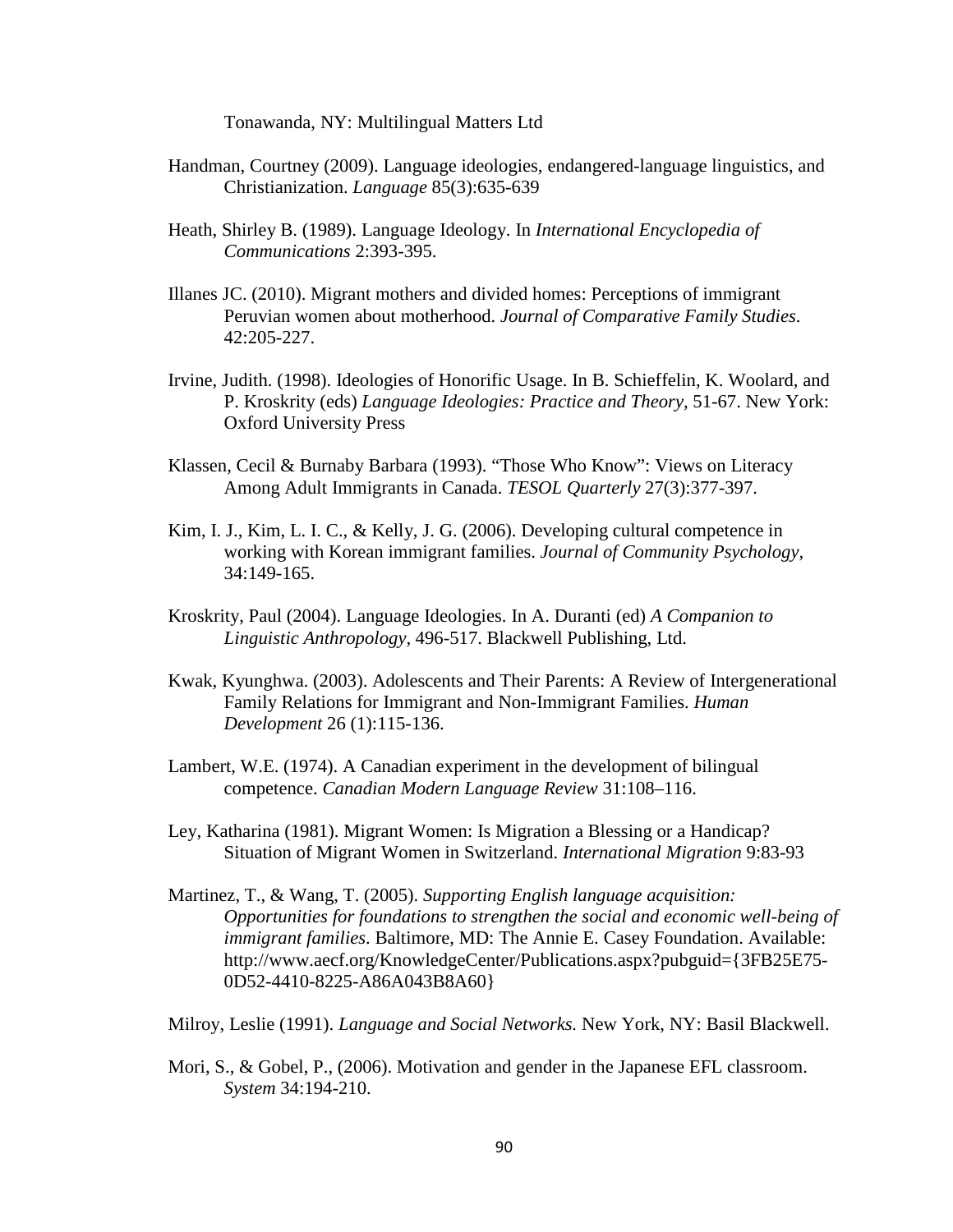- Norton, Bonny (1995). Social Identity, Investment, and Language Learning. *TESOL Quarterly* 29:9-31
- Nystrom, K. and Ohrling, K. (2003). Parenthood experiences during the child's first year: literature review. *Journal of Advanced Nursing* 46(3):319–330
- Okada, M., Oxford, R. L., & Abo, S. (1996). Not all alike: Motivation and learning strategies among students of Japanese and Spanish in an exploratory study. In R. Oxford (Ed.), Language learning motivation: Pathways to the new century (Technical Report #11) (pp. 105- 119). Honolulu: University of Hawaii, Second Language Teaching and Curriculum Center.
- Oller, D.K., and R.E. Eilers (2002). *Language and literacy in bilingual children*. Clevedon: Multilingual Matters.
- Oxford, R. and Shearin, J. (1994). Language learning motivation: Expanding the theoretical framework. *Modern Language Journal* 78:12-28
- Phillips, Susan (1998). Language Ideologies in Institutions of Power. In B. Schieffelin, K. Woolard, and P. Kroskrity (eds) *Language Ideologies: Practice and Theory,* 211- 225. New York: Oxford University Press
- Powers, Ashley (2008). Growing Western cities at crossroads, report says: *Los Angeles Times,* July 20, 2008*.*
- Prevoo, M.J.L. & Mesman, J. & IJzendoorn, M.H., van & Pieper, S. (2011). Bilingual toddlers reap the language they sow: ethnic minority toddlers' childcare attendance increases maternal host language use. *Journal of Multilingual and Multicultural Development* 32: 561-576
- Razfar, A. (2005). Language ideologies in practice: Repair & classroom discourse. *Linguistics & Education,* 16(4):404-424.
- Schieffelin, Bambi., Woolard, Katherine. & Kroskrity, Paul. (eds) (1998). *Language Ideologies: Practice and Theory*. New York: Oxford University Press.
- Singer, Audrey (2006) Senior Fellow, Metropolitan Policy Program Global Immigrant Gateways Workshop. *Las Vegas, Global Suburb?: Migration to and from an Emerging Immigrant Gateway.* Immigration, Demographics, Cities, Sprawl
- Silverstein, M. (1979). Language structure and linguistic ideology. In R. Clyne, W. Hanks & C. Hofbauer (eds.), *The Elements: A parasession on linguistic units and levels*. Chicago: Chicago Linguistic Society 193-247.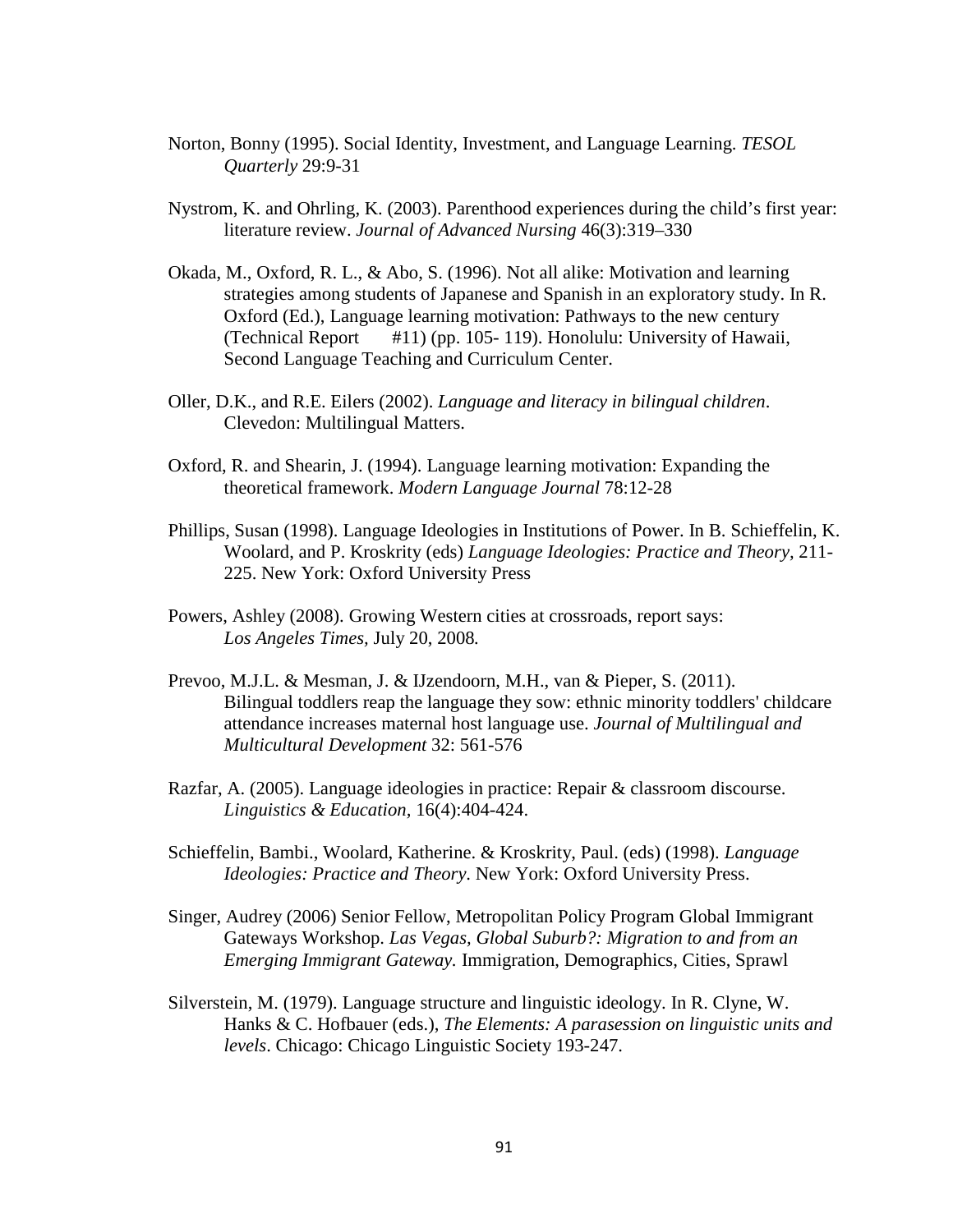- Silverstein, Michael (1996). Monoglot 'standard' in America: Standardization and metaphors of linguistic hegemony. In D. Brenneis & R. K. S. Macaulay (eds)*The matrix of language: Contemporary linguistic anthropology,* 284-306. Oxford: Westview Press.
- Spitulnik, Debra (1998). Mediating Unity and Diversity: The Production of Language Ideologies in Zambian Broadcasting. In B. Schieffelin, K. Woolard, & P. Kroskrity (eds) *Language Ideologies: Practice and Theory*, 163-188. New York: Oxford University Press.
- Spolsky, B. (2000). Language motivation revisited. *Applied Linguistics*. 21: 157-169.
- Van Tubergen, F., and M. Kalmijn. (2009). Language proficiency and usage among immigrants in the Netherlands: Incentives or opportunities? *European Sociological Review.* 25 (2): 169-182
- Wodak, Ruth (2007). Editorial: Language and Ideology Language in Ideology. *Journal of Language and Politics* 6 (1):1-5.
- Woolard, Kathryn (1998). Introduction: Language Ideology as a Field of Inquiry. In B. Schieffelin, K. Woolard, and P. Kroskrity (eds) *Language Ideologies: Practice and Theory,* 3-47. New York: Oxford University Press
- U.S. Census Bureau Census 2000 Summary File 3 (SF 3) Sample Data. Electronic document, http://factfinder.census.gov/servlet/QTTable?\_bm=y&qr- \_name=DEC\_2000\_SF3\_U\_DP2&-ds\_name=DEC\_2000\_SF3\_U&- \_lang=en&-\_sse=on&-geo\_id=16000US3240000, accessed on October 22, 2008.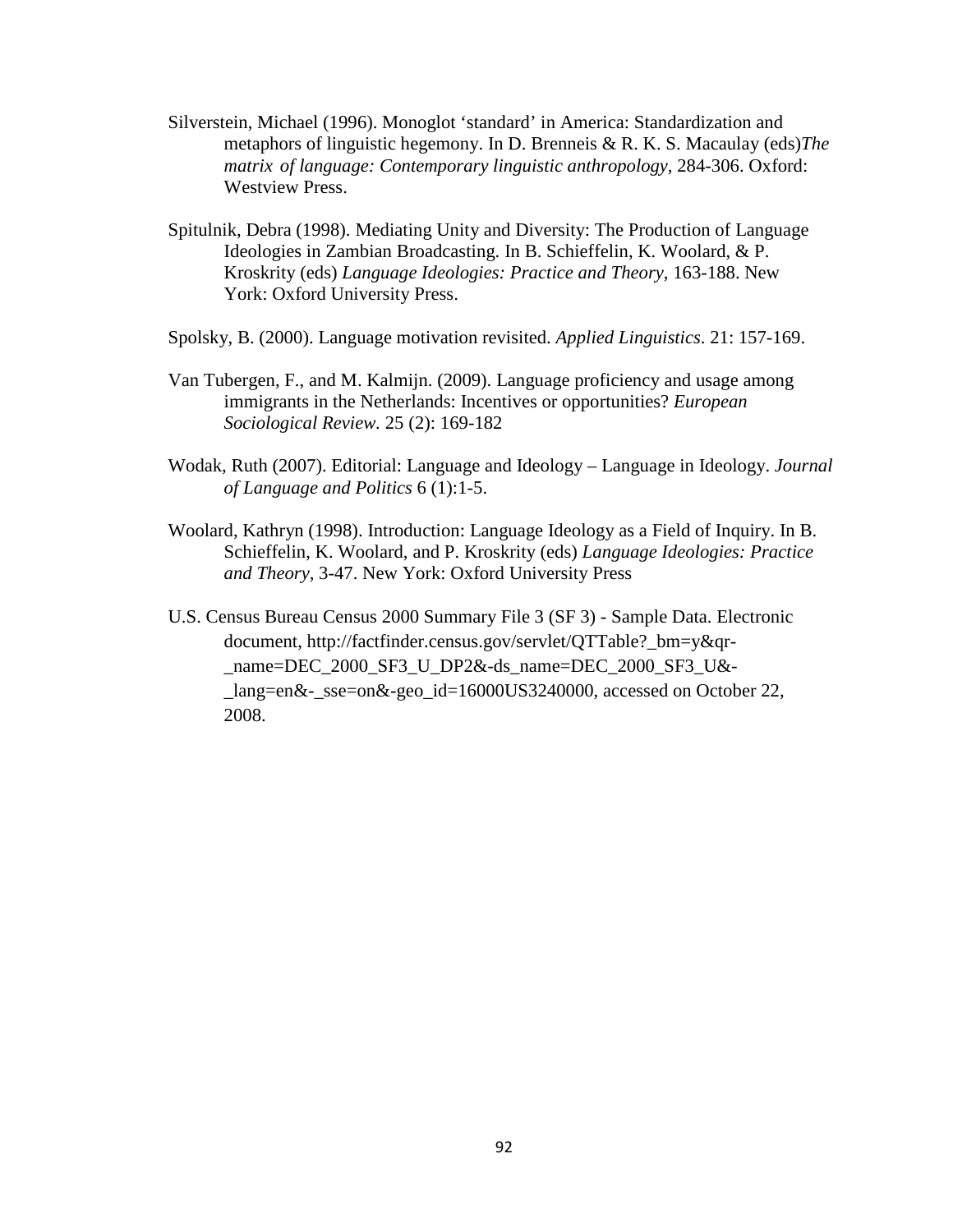## CURRICULUM VITAE

## **Damon Lasiter**

3113 High View Ct Cell: 702-325-1719<br>
Henderson, NV 89014 Email: dlas13@hotr

#### **EDUCATION**

CELTA (Certificate in English Language University of Cambridge at Teaching to Adults) **International House San Die** 

Email: dlas13@hotmail.com

M.A. Linguistic Anthropology University of Nevada, Las Vegas 2013

> International House San Diego 2000

B.A. Psychology University of California at Berkeley 1994

## **RESEARCH INTERESTS**

| -Language Acquisition/Transfer | -Underwater Archaeology |
|--------------------------------|-------------------------|
| -Cognitive Linguistics         | -Applied Anthropology   |
| -Language Ideology             |                         |

# **TEACHING EXPERIENCE**

| <b>College of Southern Nevada</b>      |                                                                                                                      |
|----------------------------------------|----------------------------------------------------------------------------------------------------------------------|
| 2003-Present                           | Instructor for English as a Second Language classes of various<br>levels                                             |
| <b>College of Southern Nevada</b>      |                                                                                                                      |
| 2008-2011                              | Instructor for both cultural anthropology and linguistic<br>anthropology courses.                                    |
| <b>University of Nevada, Las Vegas</b> |                                                                                                                      |
| 2005-2006                              | Served as substitute for undergraduate linguistic anthropology<br>courses                                            |
|                                        | <b>International House San Diego, San Diego</b>                                                                      |
| Summer 2001                            | Taught English classes and assisted in the running of Summer In<br><i>America</i> , a summer-camp based ESL program. |
| Nichibei Gakuin                        |                                                                                                                      |
| 1996-1997                              | Instructor for English classes at English school in Japan                                                            |